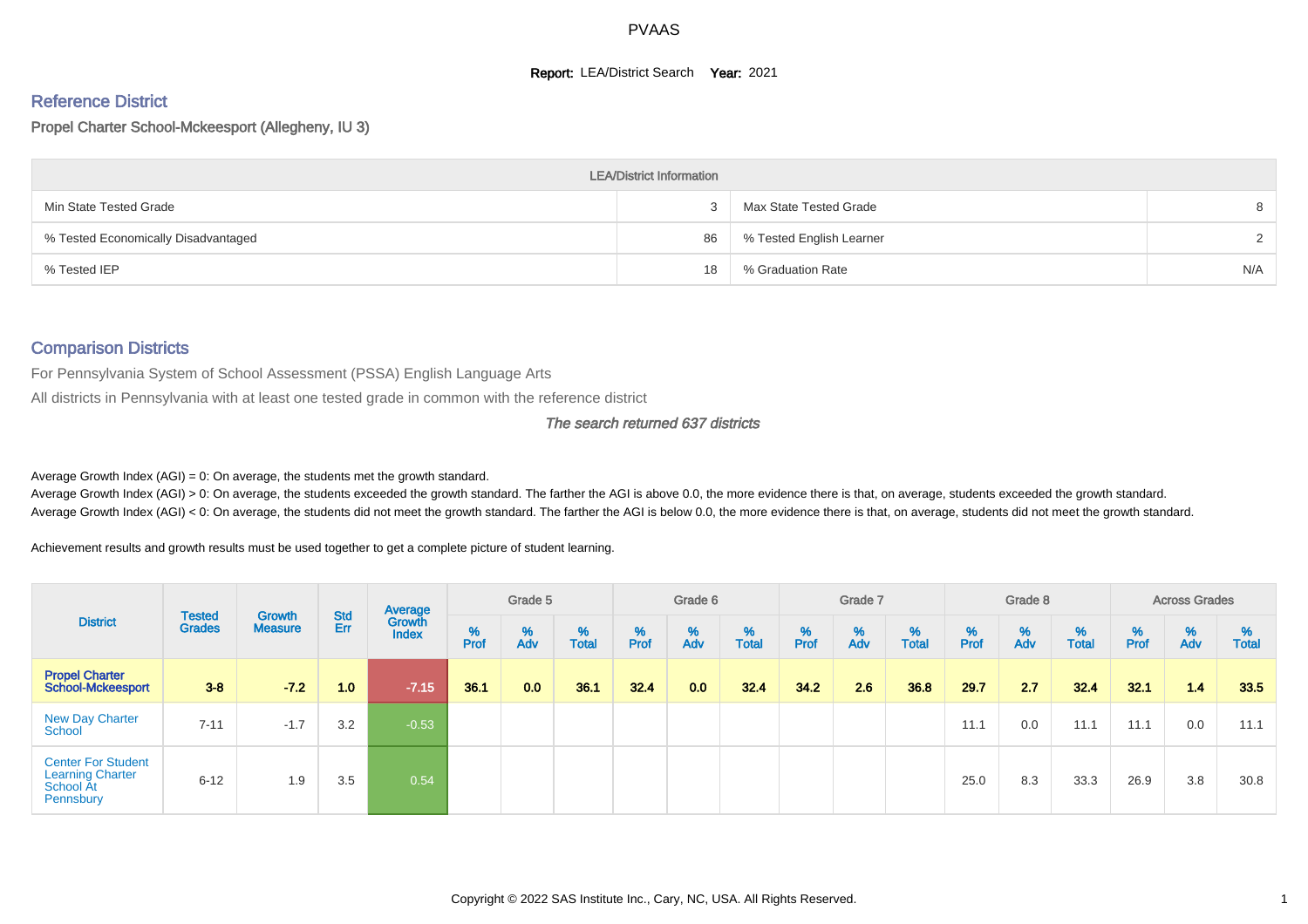|                                                                                       | <b>Tested</b> | <b>Growth</b>  | <b>Std</b> |                                   |           | Grade 5  |                   |           | Grade 6  |                   |           | Grade 7  |                   |           | Grade 8  |                   |           | <b>Across Grades</b> |                   |
|---------------------------------------------------------------------------------------|---------------|----------------|------------|-----------------------------------|-----------|----------|-------------------|-----------|----------|-------------------|-----------|----------|-------------------|-----------|----------|-------------------|-----------|----------------------|-------------------|
| <b>District</b>                                                                       | <b>Grades</b> | <b>Measure</b> | Err        | <b>Average</b><br>Growth<br>Index | %<br>Prof | %<br>Adv | %<br><b>Total</b> | %<br>Prof | %<br>Adv | %<br><b>Total</b> | %<br>Prof | %<br>Adv | %<br><b>Total</b> | %<br>Prof | %<br>Adv | %<br><b>Total</b> | %<br>Prof | %<br>Adv             | %<br><b>Total</b> |
| <b>Propel Charter</b><br><b>School-Mckeesport</b>                                     | $3 - 8$       | $-7.2$         | 1.0        | $-7.15$                           | 36.1      | 0.0      | 36.1              | 32.4      | 0.0      | 32.4              | 34.2      | 2.6      | 36.8              | 29.7      | 2.7      | 32.4              | 32.1      | 1.4                  | 33.5              |
| <b>Easton Arts</b><br>Academy<br>Elementary<br><b>Charter School</b>                  | $3-5$         | 0.7            | 2.6        | 0.29                              | 45.8      | 4.2      | 50.0              |           |          |                   |           |          |                   |           |          |                   | 37.2      | 4.6                  | 41.9              |
| <b>Urban Academy Of</b><br><b>Greater Pittsburgh</b><br><b>Charter School</b>         | $3-5$         | $-8.2$         | 1.9        | $-4.39$                           | 21.4      | 2.4      | 23.8              |           |          |                   |           |          |                   |           |          |                   | 20.6      | 1.6                  | 22.2              |
| <b>Lincoln Park</b><br><b>Performing Arts</b><br><b>Charter School</b>                | $7 - 11$      | $-3.9$         | 1.1        | $-3.56$                           |           |          |                   |           |          |                   | 66.1      | 5.4      | 71.4              | 59.8      | 17.2     | 77.0              | 62.2      | 12.6                 | 74.8              |
| <b>West Philadelphia</b><br>Achievement<br><b>Charter</b><br><b>Elementary School</b> | $3-5$         | 3.8            | 1.6        | 2.40                              | 21.0      | 0.0      | 21.0              |           |          |                   |           |          |                   |           |          |                   | 18.1      | 1.5                  | 19.6              |
| Keystone<br><b>Education Center</b><br><b>Charter School</b>                          | $3 - 12$      | 0.7            | 3.3        | 0.20                              |           |          |                   |           |          |                   |           |          |                   | 0.0       | 0.0      | 0.0               | 0.0       | 0.0                  | 0.0               |
| Achievement<br><b>House Charter</b><br>School                                         | $7 - 11$      | $-3.1$         | 1.6        | $-0.73$                           |           |          |                   |           |          |                   | 52.0      | 0.0      | 52.0              | 48.8      | 7.0      | 55.8              | 50.0      | 4.4                  | 54.4              |
| <b>Premier Arts And</b><br><b>Science Charter</b><br><b>School</b>                    | $3-5$         | 5.2            | 2.1        | 2.52                              | 16.7      | 0.0      | 16.7              |           |          |                   |           |          |                   |           |          |                   | 14.2      | 1.9                  | 16.0              |
| <b>Lincoln Charter</b><br><b>School</b>                                               | $3-5$         | 1.2            | 1.4        | 0.81                              | 17.7      | 0.0      | 17.7              |           |          |                   |           |          |                   |           |          |                   | 14.5      | 1.2                  | 15.7              |
| Urban Pathways 6-<br>12 Charter School                                                | $6 - 11$      | $-0.2$         | 2.1        | $-0.10$                           |           |          |                   |           |          |                   | 22.2      | 0.0      | 22.2              | 0.0       | 0.0      | 0.0               | 15.9      | 0.0                  | 15.9              |
| <b>Inquiry Charter</b><br>School                                                      | $3-5$         | $-7.5$         | 2.2        | $-3.42$                           | 30.3      | 0.0      | 30.3              |           |          |                   |           |          |                   |           |          |                   | 25.9      | 4.6                  | 30.6              |
| <b>Centre Learning</b><br>Community<br><b>Charter School</b>                          | $5-8$         | $-1.3$         | 2.1        | $-0.60$                           |           |          |                   |           |          |                   | 37.5      | 12.5     | 50.0              | 47.1      | 11.8     | 58.8              | 51.8      | 16.7                 | 68.5              |
| <b>Arts Academy</b><br>Elementary<br><b>Charter School</b>                            | $3-5$         | 0.9            | 2.0        | 0.44                              | 31.6      | 0.0      | 31.6              |           |          |                   |           |          |                   |           |          |                   | 31.8      | 2.3                  | 34.1              |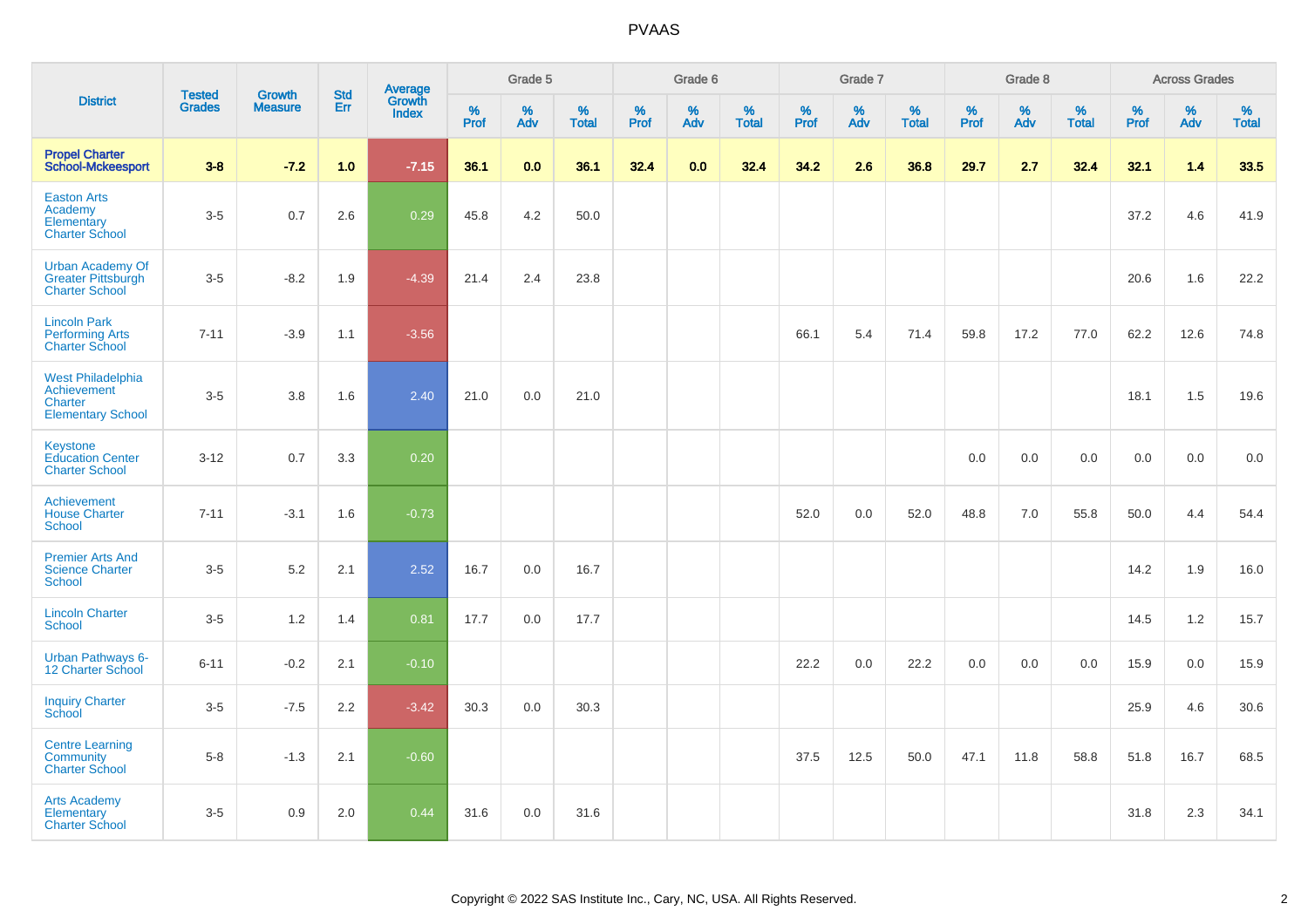|                                                                                          |                                |                                 |                   | Average                |              | Grade 5     |                   |           | Grade 6  |                   |           | Grade 7  |                   |           | Grade 8  |                   |           | <b>Across Grades</b> |                   |
|------------------------------------------------------------------------------------------|--------------------------------|---------------------------------|-------------------|------------------------|--------------|-------------|-------------------|-----------|----------|-------------------|-----------|----------|-------------------|-----------|----------|-------------------|-----------|----------------------|-------------------|
| <b>District</b>                                                                          | <b>Tested</b><br><b>Grades</b> | <b>Growth</b><br><b>Measure</b> | <b>Std</b><br>Err | Growth<br><b>Index</b> | $\%$<br>Prof | $\%$<br>Adv | %<br><b>Total</b> | %<br>Prof | %<br>Adv | %<br><b>Total</b> | %<br>Prof | %<br>Adv | %<br><b>Total</b> | %<br>Prof | %<br>Adv | %<br><b>Total</b> | %<br>Prof | %<br>Adv             | %<br><b>Total</b> |
| <b>Propel Charter</b><br><b>School-Mckeesport</b>                                        | $3-8$                          | $-7.2$                          | 1.0               | $-7.15$                | 36.1         | 0.0         | 36.1              | 32.4      | 0.0      | 32.4              | 34.2      | 2.6      | 36.8              | 29.7      | 2.7      | 32.4              | 32.1      | 1.4                  | 33.5              |
| <b>Mastery Charter</b><br>School John Wister<br>Elementary                               | $3-5$                          | 2.7                             | 2.5               | 1.08                   | 8.3          | 0.0         | 8.3               |           |          |                   |           |          |                   |           |          |                   | 10.8      | 0.0                  | 10.8              |
| <b>Seven Generations</b><br><b>Charter School</b>                                        | $3-5$                          | 5.1                             | 2.1               | 2.46                   | 62.2         | 2.7         | 64.9              |           |          |                   |           |          |                   |           |          |                   | 48.0      | 8.8                  | 56.8              |
| <b>Global Leadership</b><br><b>Academy Charter</b><br><b>School</b>                      | $3-8$                          | 0.6                             | 1.9               | 1.10                   | 21.4         | 0.0         | 21.4              |           |          |                   | 14.3      | 0.0      | 14.3              | 25.0      | 0.0      | 25.0              | 13.4      | 0.0                  | 13.4              |
| <b>Mastery Charter</b><br>School <sup>-</sup><br>Shoemaker<br>Campus                     | $7 - 10$                       | 5.8                             | 1.6               | 3.54                   |              |             |                   |           |          |                   | 26.7      | 6.7      | 33.3              | 25.9      | 0.0      | 25.9              | 26.3      | 3.5                  | 29.8              |
| <b>Mastery Charter</b><br>School - Gratz<br>Campus                                       | $7 - 10$                       | 5.0                             | 1.4               | 3.43                   |              |             |                   |           |          |                   | 19.4      | 0.0      | 19.4              | 7.3       | 0.0      | 7.3               | 13.0      | 0.0                  | 13.0              |
| <b>Global Leadership</b><br><b>Academy Charter</b><br><b>School Southwest</b><br>at Huey | $3-8$                          | $-0.4$                          | 1.8               | $-1.72$                | 0.0          | 0.0         | 0.0               | 0.0       | 0.0      | 0.0               |           |          |                   | 21.4      | 0.0      | 21.4              | 11.1      | 0.0                  | 11.1              |
| <b>Perseus House</b><br><b>Charter School Of</b><br><b>Excellence</b>                    | $6 - 11$                       | $-0.9$                          | 1.2               | $-0.70$                |              |             |                   | 4.8       | 0.0      | 4.8               | 20.4      | 0.0      | 20.4              | 22.7      | 1.5      | 24.2              | 19.2      | 0.7                  | 19.9              |
| <b>Mastery Charter</b><br>School - Pickett<br>Campus                                     | $6 - 10$                       | 1.6                             | 1.1               | 0.77                   |              |             |                   | 4.9       | 0.0      | 4.9               | 15.4      | 0.0      | 15.4              | 8.8       | 2.9      | 11.8              | 9.6       | 0.9                  | 10.5              |
| John B. Stetson<br><b>Charter School</b>                                                 | $5-8$                          | 3.5                             | 0.6               | 2.23                   | 4.5          | 0.0         | 4.5               | 6.4       | 0.0      | 6.4               | 10.2      | 0.0      | 10.2              | 10.5      | 1.6      | 12.1              | 8.5       | 0.5                  | 8.9               |
| <b>Erie Rise</b><br>Leadership<br>Academy Charter<br>School                              | $3-8$                          | 0.0                             | 1.2               | $-0.41$                | 17.9         | 0.0         | 17.9              | 6.9       | 0.0      | 6.9               | 4.8       | 2.4      | 7.1               | 0.0       | 0.0      | 0.0               | 7.8       | 0.5                  | 8.3               |
| <b>Esperanza Cyber</b><br><b>Charter School</b>                                          | $3 - 11$                       | $-2.3$                          | 1.3               | 0.51                   | 11.8         | 0.0         | 11.8              | 8.7       | 0.0      | 8.7               | 12.8      | 0.0      | 12.8              | 9.1       | $0.0\,$  | 9.1               | 9.4       | 0.8                  | 10.2              |
| <b>Boys Latin Of</b><br>Philadelphia<br><b>Charter School</b>                            | $6 - 12$                       | 2.7                             | 0.8               | 1.58                   |              |             |                   | 9.0       | 1.5      | 10.4              | 18.1      | 1.2      | 19.3              | 22.6      | 1.1      | 23.7              | 17.3      | 1.2                  | 18.5              |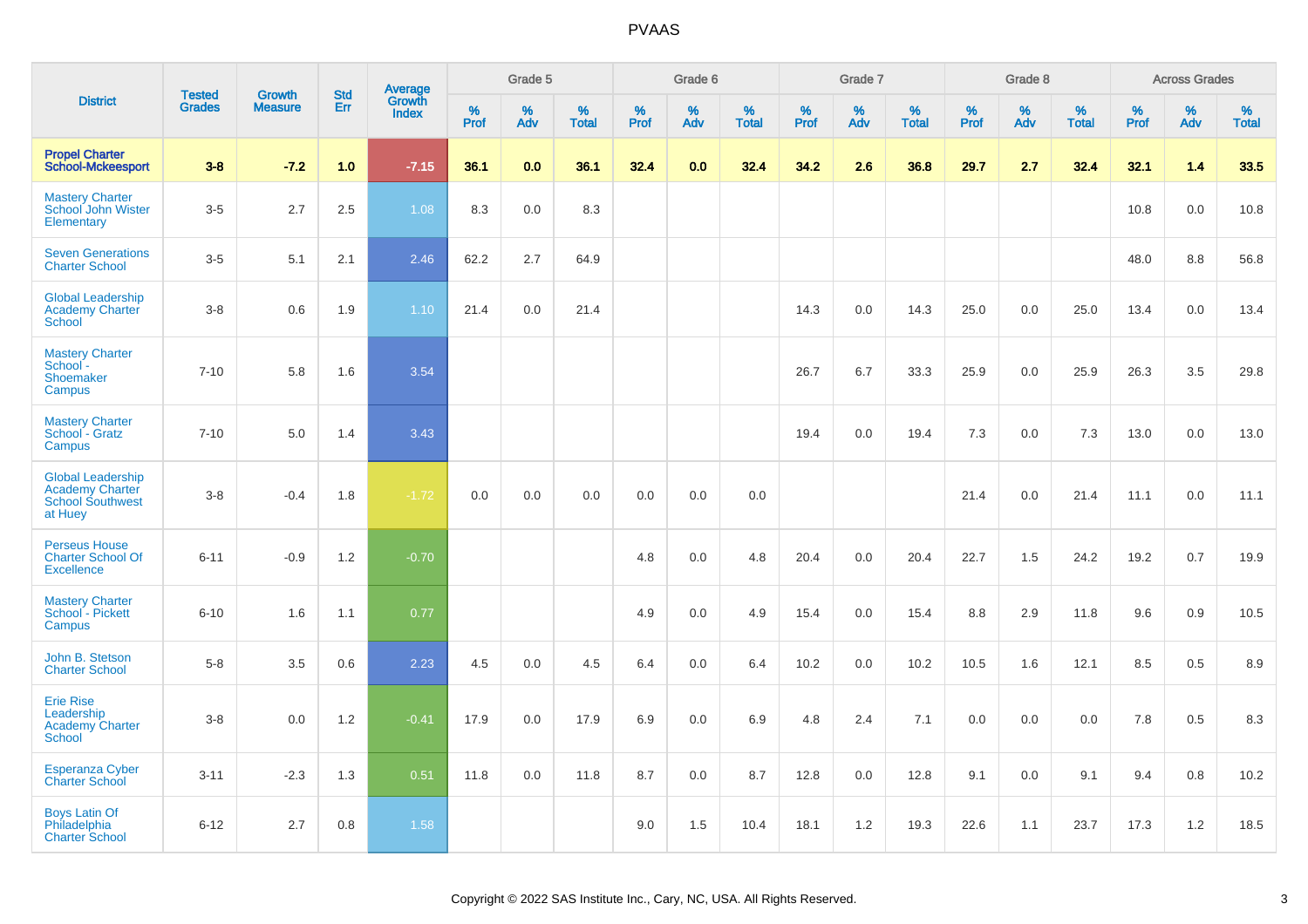|                                                                                |                                |                                 | <b>Std</b> | Average                |              | Grade 5  |                   |              | Grade 6  |                   |              | Grade 7  |                   |              | Grade 8  |                   |              | <b>Across Grades</b> |            |
|--------------------------------------------------------------------------------|--------------------------------|---------------------------------|------------|------------------------|--------------|----------|-------------------|--------------|----------|-------------------|--------------|----------|-------------------|--------------|----------|-------------------|--------------|----------------------|------------|
| <b>District</b>                                                                | <b>Tested</b><br><b>Grades</b> | <b>Growth</b><br><b>Measure</b> | Err        | Growth<br><b>Index</b> | $\%$<br>Prof | %<br>Adv | %<br><b>Total</b> | $\%$<br>Prof | %<br>Adv | %<br><b>Total</b> | $\%$<br>Prof | %<br>Adv | %<br><b>Total</b> | $\%$<br>Prof | %<br>Adv | %<br><b>Total</b> | $\%$<br>Prof | %<br>Adv             | %<br>Total |
| <b>Propel Charter</b><br><b>School-Mckeesport</b>                              | $3 - 8$                        | $-7.2$                          | 1.0        | $-7.15$                | 36.1         | 0.0      | 36.1              | 32.4         | 0.0      | 32.4              | 34.2         | 2.6      | 36.8              | 29.7         | 2.7      | 32.4              | 32.1         | 1.4                  | 33.5       |
| <b>Steelton-Highspire</b><br><b>School District</b>                            | $3 - 11$                       | $-1.9$                          | 0.7        | $-0.81$                | 21.9         | 0.0      | 21.9              | 11.5         | 0.0      | 11.5              | 3.8          | 0.0      | 3.8               | 5.9          | 0.0      | 5.9               | 9.0          | $0.0\,$              | 9.0        |
| <b>Aspira Bilingual</b><br><b>Cyber Charter</b><br>School                      | $3 - 11$                       | 2.8                             | 1.6        | 2.58                   |              |          |                   | 12.9         | 0.0      | 12.9              | $0.0\,$      | 0.0      | 0.0               | 0.0          | $0.0\,$  | 0.0               | 5.9          | 0.0                  | 5.9        |
| <b>Memphis Street</b><br><b>Academy Charter</b><br>School @ JP<br><b>Jones</b> | $5 - 8$                        | 4.3                             | 0.8        | 5.58                   | 13.3         | 0.0      | 13.3              | 12.9         | 0.0      | 12.9              | 21.3         | 1.6      | 23.0              | 18.0         | 0.0      | 18.0              | 16.6         | 0.6                  | 17.2       |
| <b>Duquesne City</b><br><b>School District</b>                                 | $3 - 8$                        | 3.1                             | 1.4        | 2.23                   | 11.3         | 0.0      | 11.3              | 10.8         | 2.7      | 13.5              |              |          |                   |              |          |                   | 14.8         | 0.6                  | 15.3       |
| <b>Chester</b><br>Community<br><b>Charter School</b>                           | $3 - 8$                        | 3.8                             | 0.6        | 2.71                   | 15.7         | 0.8      | 16.4              | 11.9         | 1.8      | 13.8              | 15.2         | $1.0$    | 16.2              | 14.8         | 0.0      | 14.8              | 13.2         | 0.7                  | 13.9       |
| <b>Propel Charter</b><br>School-Hazelwood                                      | $3 - 8$                        | $-0.7$                          | 1.2        | $-0.56$                | 6.7          | 0.0      | 6.7               | 14.3         | 0.0      | 14.3              | 14.3         | 4.8      | 19.0              | 16.0         | 0.0      | 16.0              | 10.2         | 0.6                  | 10.8       |
| La Academia<br>Partnership<br><b>Charter School</b>                            | $6 - 11$                       | $-4.8$                          | 1.8        | $-1.41$                |              |          |                   | 14.3         | 0.0      | 14.3              | 4.2          | 0.0      | 4.2               | 0.0          | 0.0      | 0.0               | 5.6          | $0.0\,$              | 5.6        |
| <b>Propel Charter</b><br>School-Northside                                      | $3 - 8$                        | $-1.3$                          | 1.0        | 2.10                   | 7.0          | 0.0      | 7.0               | 14.6         | 0.0      | 14.6              | 5.0          | 0.0      | 5.0               | 10.0         | 0.0      | 10.0              | 9.0          | 0.0                  | 9.0        |
| <b>Mastery Charter</b><br>School - Harrity<br>Campus                           | $3 - 8$                        | 0.5                             | 1.2        | 0.04                   | 13.6         | 0.0      | 13.6              | 12.8         | 2.1      | 14.9              | 26.5         | 0.0      | 26.5              | 11.1         | 7.4      | 18.5              | 18.2         | 2.0                  | 20.2       |
| Aliquippa School<br><b>District</b>                                            | $3 - 11$                       | $-0.6$                          | 0.8        | $-0.74$                | 14.7         | 0.0      | 14.7              | 12.5         | 3.1      | 15.6              | 27.4         | 2.7      | 30.1              | 14.1         | 0.0      | 14.1              | 16.7         | 1.0                  | 17.7       |
| <b>Richard Allen</b><br>Preparatory<br><b>Charter School</b>                   | $5 - 8$                        | 4.8                             | 0.7        | 6.89                   | 9.3          | 0.0      | 9.3               | 16.1         | 0.0      | 16.1              | 16.7         | 1.8      | 18.5              | 19.1         | 1.8      | 20.9              | 16.4         | 1.1                  | 17.5       |
| <b>Harrisburg City</b><br><b>School District</b>                               | $3 - 11$                       | 1.6                             | 0.4        | $-0.18$                | 6.5          | 0.3      | 6.7               | 14.5         | 1.7      | 16.2              | 15.4         | 1.9      | 17.3              | 20.3         | 2.1      | 22.4              | 12.6         | 1.0                  | 13.6       |
| <b>Pan American</b><br><b>Academy Charter</b><br>School                        | $3 - 8$                        | 0.9                             | 0.8        | 1.08                   | 19.3         | 1.8      | 21.0              | 17.1         | 0.0      | 17.1              | 28.1         | 1.8      | 29.8              | 21.3         | 1.6      | 23.0              | 19.6         | 2.0                  | 21.5       |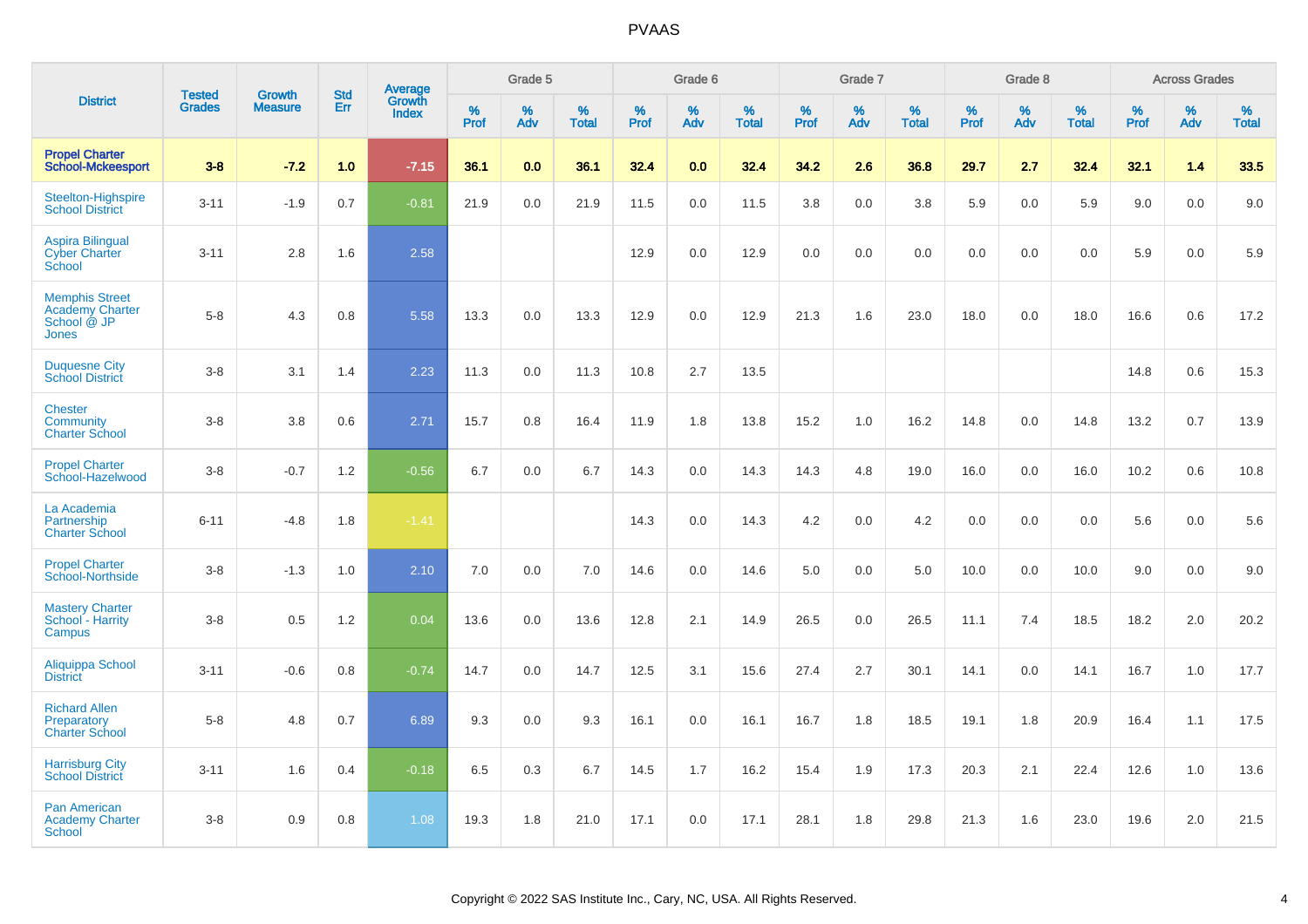|                                                                                            |                                |                                 | <b>Std</b> | Average                |           | Grade 5  |                   |           | Grade 6  |                   |           | Grade 7  |                   |           | Grade 8  |                   |           | <b>Across Grades</b> |                   |
|--------------------------------------------------------------------------------------------|--------------------------------|---------------------------------|------------|------------------------|-----------|----------|-------------------|-----------|----------|-------------------|-----------|----------|-------------------|-----------|----------|-------------------|-----------|----------------------|-------------------|
| <b>District</b>                                                                            | <b>Tested</b><br><b>Grades</b> | <b>Growth</b><br><b>Measure</b> | Err        | Growth<br><b>Index</b> | %<br>Prof | %<br>Adv | %<br><b>Total</b> | %<br>Prof | %<br>Adv | %<br><b>Total</b> | %<br>Prof | %<br>Adv | %<br><b>Total</b> | %<br>Prof | %<br>Adv | %<br><b>Total</b> | %<br>Prof | %<br>Adv             | %<br><b>Total</b> |
| <b>Propel Charter</b><br><b>School-Mckeesport</b>                                          | $3 - 8$                        | $-7.2$                          | 1.0        | $-7.15$                | 36.1      | 0.0      | 36.1              | 32.4      | 0.0      | 32.4              | 34.2      | 2.6      | 36.8              | 29.7      | 2.7      | 32.4              | 32.1      | 1.4                  | 33.5              |
| <b>Mastery Charter</b><br>School - Thomas<br>Campus                                        | $3 - 10$                       | 0.4                             | 1.0        | 0.38                   | 29.0      | $0.0\,$  | 29.0              | 17.1      | $0.0\,$  | 17.1              | 20.9      | 2.3      | 23.3              | 28.9      | $0.0\,$  | 28.9              | 24.9      | 2.3                  | 27.2              |
| <b>Woodland Hills</b><br><b>School District</b>                                            | $3 - 12$                       | $-3.0$                          | 0.5        | $-5.51$                | 34.1      | 0.6      | 34.7              | 13.8      | 3.4      | 17.2              | 32.5      | 2.6      | 35.0              | 24.8      | 2.0      | 26.7              | 26.7      | 3.7                  | 30.4              |
| <b>Innovative Arts</b><br><b>Academy Charter</b><br><b>School</b>                          | $6 - 11$                       | $-2.2$                          | 0.9        | 1.94                   |           |          |                   | 15.4      | 1.9      | 17.3              | 19.1      | 0.0      | 19.1              | 15.4      | 1.1      | 16.5              | 16.6      | 1.0                  | 17.5              |
| <b>Reading School</b><br><b>District</b>                                                   | $3 - 11$                       | 1.5                             | 0.4        | 4.16                   | 14.9      | 0.5      | 15.4              | 15.2      | 2.2      | 17.4              | 16.6      | 1.3      | 17.9              | 16.7      | 0.4      | 17.0              | 16.0      | $1.2$                | 17.2              |
| <b>Mariana Bracetti</b><br><b>Academy Charter</b><br><b>School</b>                         | $3 - 10$                       | 0.4                             | 0.9        | 0.41                   | 33.9      | 1.7      | 35.6              | 17.8      | 0.0      | 17.8              | 38.2      | 1.8      | 40.0              | 12.1      | 3.0      | 15.2              | 26.5      | 2.0                  | 28.5              |
| Esperanza<br><b>Academy Charter</b><br><b>School</b>                                       | $4 - 11$                       | 1.2                             | 0.5        | 4.88                   |           |          |                   | 17.4      | 0.5      | 17.9              | 22.3      | 1.4      | 23.6              | 18.9      | 0.5      | 19.4              | 19.0      | $0.9\,$              | 19.9              |
| <b>Erie City School</b><br><b>District</b>                                                 | $3 - 12$                       | $-2.9$                          | 0.3        | $-10.54$               | 17.9      | 0.9      | 18.8              | 15.4      | 2.7      | 18.1              | 16.6      | 1.6      | 18.2              | 18.4      | 2.3      | 20.7              | 17.5      | 2.2                  | 19.8              |
| Widener<br>Partnership<br><b>Charter School</b>                                            | $3 - 7$                        | $-1.6$                          | 1.1        | $-1.43$                | 4.6       | 0.0      | 4.6               | 15.8      | 2.6      | 18.4              | 14.0      | 0.0      | 14.0              |           |          |                   | 9.6       | 1.4                  | 11.0              |
| The Philadelphia<br><b>Charter School for</b><br><b>Arts and Sciences</b><br>at HR Edmunds | $3-8$                          | $-1.2$                          | 0.7        | $-2.66$                | 11.9      | 2.4      | 14.3              | 18.6      | 0.0      | 18.6              | 17.2      | 0.0      | 17.2              | 24.4      | 0.0      | 24.4              | 16.1      | 0.6                  | 16.7              |
| <b>Executive</b><br><b>Education</b><br><b>Academy Charter</b><br><b>School</b>            | $3 - 10$                       | $-5.5$                          | 1.6        | $-1.38$                | 10.0      | 0.0      | 10.0              | 12.5      | $6.2\,$  | 18.8              |           |          |                   | 38.1      | 0.0      | 38.1              | 31.4      | 2.9                  | 34.3              |
| <b>Hope For</b><br><b>Hyndman Charter</b><br>School                                        | $3 - 11$                       | 4.1                             | 1.9        | 2.16                   |           |          |                   | 12.5      | 6.2      | 18.8              | 41.7      | 8.3      | 50.0              | 37.5      | 0.0      | 37.5              | 27.4      | 6.0                  | 33.3              |
| <b>York City School</b><br><b>District</b>                                                 | $3 - 12$                       | 1.0                             | 0.3        | 3.18                   | 13.6      | 0.5      | 14.1              | 17.2      | 1.8      | 19.1              | 14.9      | 0.0      | 14.9              | 16.0      | 0.2      | 16.2              | 15.3      | 0.7                  | 15.9              |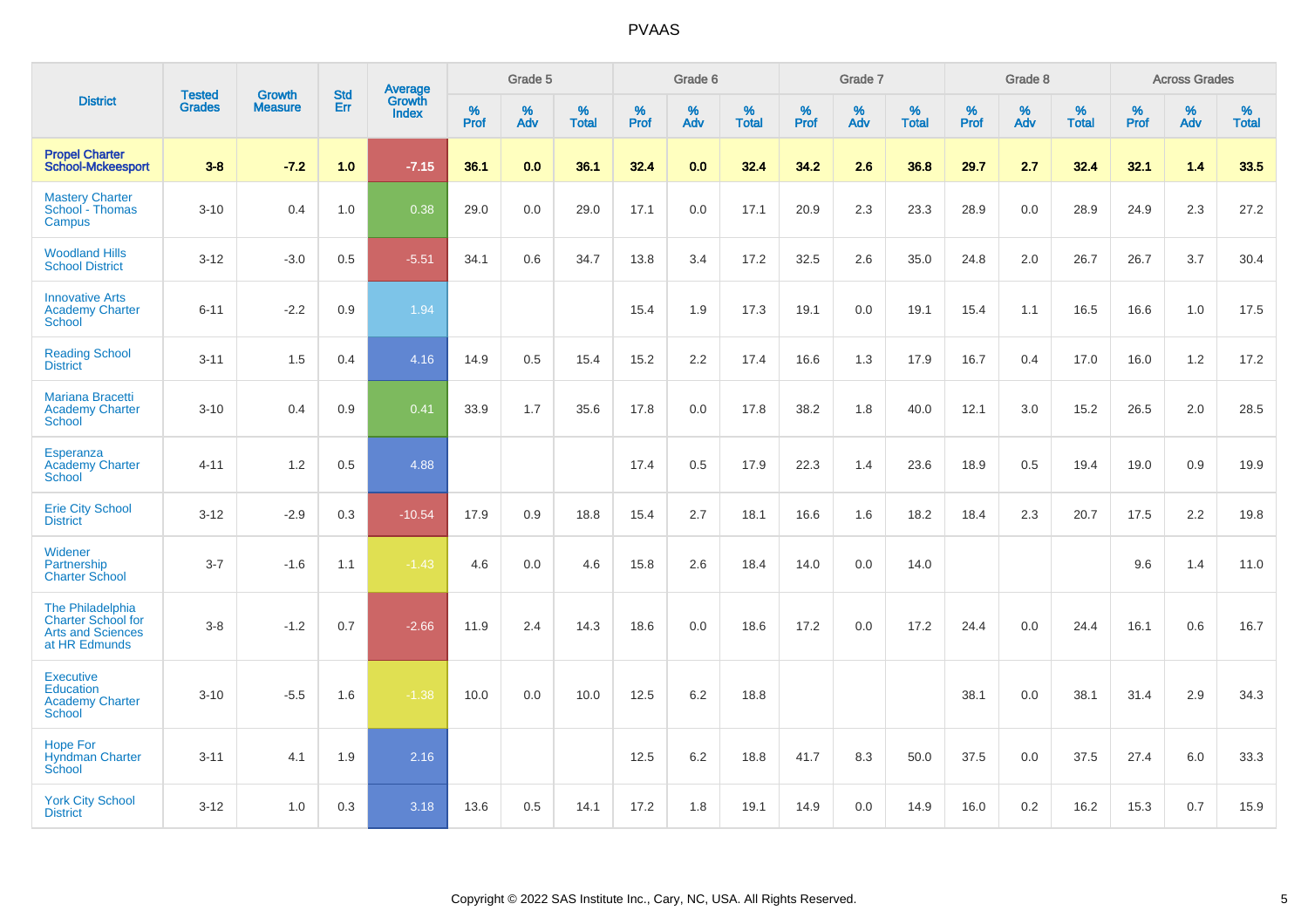|                                                                   |                                |                                 | <b>Std</b> | Average                |                     | Grade 5  |                   |           | Grade 6  |                   |           | Grade 7  |                   |              | Grade 8  |                   |              | <b>Across Grades</b> |                   |
|-------------------------------------------------------------------|--------------------------------|---------------------------------|------------|------------------------|---------------------|----------|-------------------|-----------|----------|-------------------|-----------|----------|-------------------|--------------|----------|-------------------|--------------|----------------------|-------------------|
| <b>District</b>                                                   | <b>Tested</b><br><b>Grades</b> | <b>Growth</b><br><b>Measure</b> | Err        | Growth<br><b>Index</b> | $\%$<br><b>Prof</b> | %<br>Adv | %<br><b>Total</b> | %<br>Prof | %<br>Adv | %<br><b>Total</b> | %<br>Prof | %<br>Adv | %<br><b>Total</b> | $\%$<br>Prof | %<br>Adv | %<br><b>Total</b> | $\%$<br>Prof | %<br>Adv             | %<br><b>Total</b> |
| <b>Propel Charter</b><br><b>School-Mckeesport</b>                 | $3 - 8$                        | $-7.2$                          | 1.0        | $-7.15$                | 36.1                | 0.0      | 36.1              | 32.4      | 0.0      | 32.4              | 34.2      | 2.6      | 36.8              | 29.7         | 2.7      | 32.4              | 32.1         | 1.4                  | 33.5              |
| <b>Propel Charter</b><br>School - Braddock<br><b>Hills</b>        | $3 - 11$                       | $-3.7$                          | 0.8        | $-2.74$                | 19.6                | 1.8      | 21.4              | 15.8      | 3.5      | 19.3              | 19.0      | 0.0      | 19.0              | 14.5         | 2.9      | 17.4              | 15.6         | 1.9                  | 17.5              |
| <b>KIPP West</b><br>Philadelphia<br><b>Charter School</b>         | $3-8$                          | $-0.4$                          | 1.2        | $-1.95$                | 28.6                | 0.0      | 28.6              | 19.4      | 0.0      | 19.4              | 25.0      | 0.0      | 25.0              | 16.7         | 0.0      | 16.7              | 17.6         | 0.6                  | 18.1              |
| People For People<br><b>Charter School</b>                        | $3 - 12$                       | 3.5                             | 1.0        | 3.64                   | 12.9                | 3.2      | 16.1              | 19.4      | 0.0      | 19.4              | 23.1      | 0.0      | 23.1              | 6.8          | 0.0      | 6.8               | 13.2         | 0.4                  | 13.6              |
| Pennsylvania<br><b>Distance Learning</b><br><b>Charter School</b> | $3 - 12$                       | 0.0                             | 0.7        | 0.07                   | 30.3                | 0.0      | 30.3              | 16.2      | 4.0      | 20.3              | 25.6      | 1.2      | 26.7              | 33.3         | 2.3      | 35.6              | 25.8         | 3.0                  | 28.8              |
| <b>Maritime Academy</b><br><b>Charter School</b>                  | $3 - 10$                       | $-6.3$                          | 0.7        | $-3.02$                | 16.3                | 0.0      | 16.3              | 18.1      | 2.4      | 20.5              | 24.1      | 3.4      | 27.6              | 22.7         | 0.0      | 22.7              | 19.4         | 1.9                  | 21.3              |
| <b>Monessen City</b><br><b>School District</b>                    | $3 - 10$                       | $-3.2$                          | 1.2        | $-2.75$                | 20.0                | 0.0      | 20.0              | 18.0      | 2.6      | 20.5              | 13.3      | 0.0      | 13.3              | 4.8          | 0.0      | 4.8               | 15.2         | 0.6                  | 15.8              |
| <b>Chester-Upland</b><br><b>School District</b>                   | $3 - 11$                       | 0.8                             | 0.8        | 2.47                   | 15.4                | 0.0      | 15.4              | 18.2      | 2.6      | 20.8              | 12.4      | 0.0      | 12.4              | 9.8          | 0.0      | 9.8               | 15.6         | 1.0                  | 16.6              |
| <b>Provident Charter</b><br><b>School</b>                         | $3-8$                          | 4.1                             | 1.1        | $-1.11$                | 19.6                | 0.0      | 19.6              | 15.8      | 5.3      | 21.0              | 13.6      | 0.0      | 13.6              | 17.2         | 3.4      | 20.7              | 16.4         | 2.9                  | 19.3              |
| <b>Morrisville Borough</b><br><b>School District</b>              | $3 - 11$                       | $-0.9$                          | 0.9        | $-0.98$                | 28.3                | 3.3      | 31.7              | 19.2      | 1.9      | 21.2              | 32.7      | 0.0      | 32.7              | 27.9         | 0.0      | 27.9              | 27.6         | 1.9                  | 29.5              |
| <b>Deep Roots</b><br><b>Charter School</b>                        | $3-6$                          | $-2.5$                          | 1.4        | $-1.72$                | 18.2                | 0.0      | 18.2              | 19.0      | 2.4      | 21.4              |           |          |                   |              |          |                   | 19.2         | 0.7                  | 19.9              |
| <b>Pottstown School</b><br><b>District</b>                        | $3 - 12$                       | $-5.4$                          | 0.5        | $-10.46$               | 22.5                | 1.2      | 23.7              | 20.1      | 2.1      | 22.2              | 16.9      | 0.6      | 17.5              | 16.5         | 1.6      | 18.1              | 21.9         | 2.2                  | 24.0              |
| <b>Propel Charter</b><br>School-Homestead                         | $3 - 11$                       | $-1.0$                          | 1.0        | $-0.97$                | 21.6                | 0.0      | 21.6              | 16.7      | 5.6      | 22.2              | 11.8      | 0.0      | 11.8              | 9.5          | 2.4      | 11.9              | 15.3         | 2.2                  | 17.6              |
| <b>Frederick Douglass</b><br><b>Mastery Charter</b><br>School     | $3-8$                          | 1.8                             | 1.4        | 0.89                   | 20.8                | 0.0      | 20.8              | 22.2      | 0.0      | 22.2              | 14.3      | 0.0      | 14.3              | 34.6         | 3.8      | 38.5              | 19.1         | 0.9                  | 20.0              |
| <b>Universal Daroff</b><br><b>Charter School</b>                  | $3-8$                          | 4.3                             | 0.8        | 5.09                   | 14.5                | 0.0      | 14.5              | 20.4      | 1.8      | 22.2              | 12.5      | 2.1      | 14.6              | 21.8         | 0.0      | 21.8              | 15.2         | 1.3                  | 16.5              |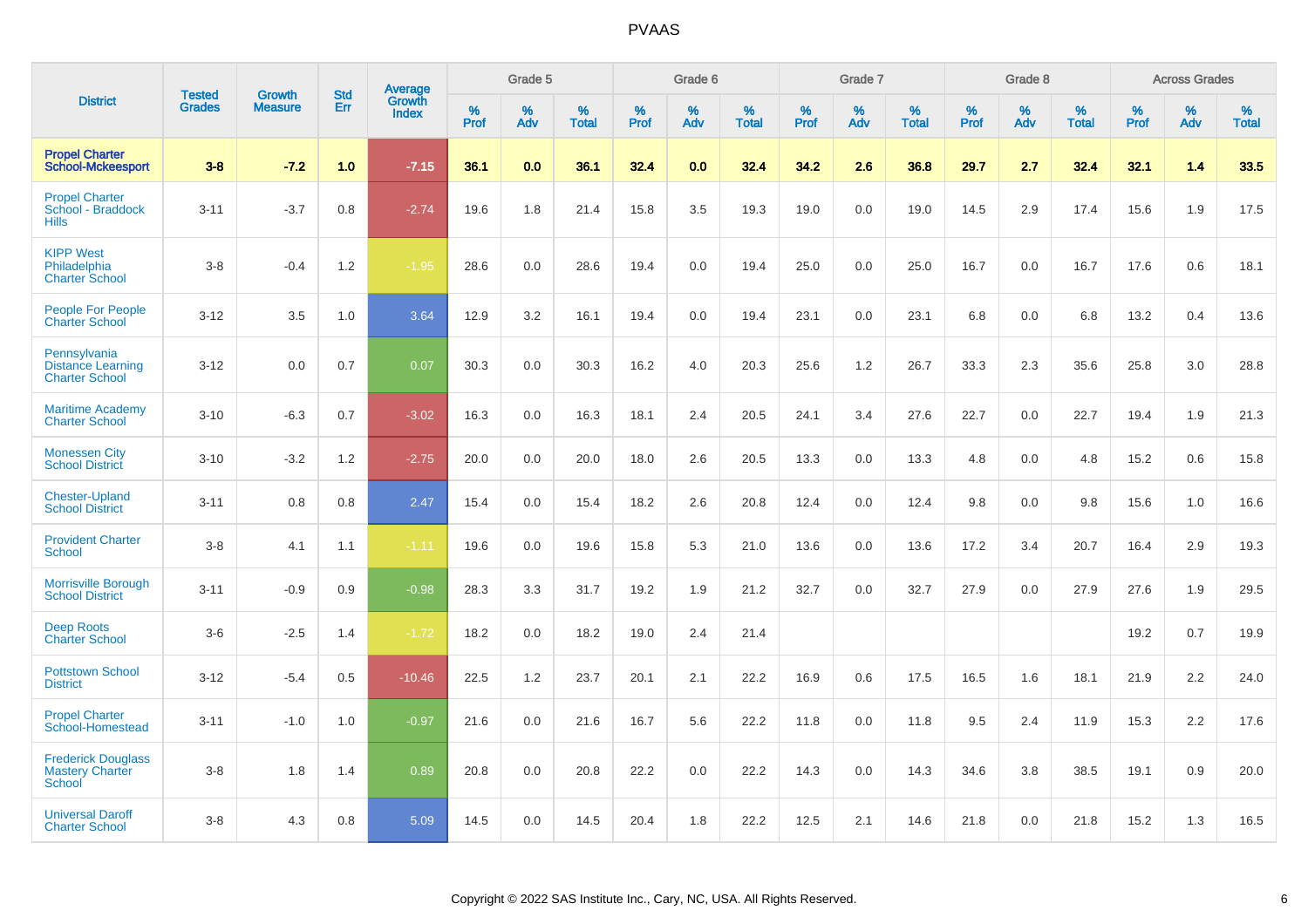|                                                                           |                                |                                 | <b>Std</b> | Average                |              | Grade 5  |                   |              | Grade 6  |                   |              | Grade 7  |                   |              | Grade 8  |                   |              | <b>Across Grades</b> |                   |
|---------------------------------------------------------------------------|--------------------------------|---------------------------------|------------|------------------------|--------------|----------|-------------------|--------------|----------|-------------------|--------------|----------|-------------------|--------------|----------|-------------------|--------------|----------------------|-------------------|
| <b>District</b>                                                           | <b>Tested</b><br><b>Grades</b> | <b>Growth</b><br><b>Measure</b> | Err        | Growth<br><b>Index</b> | $\%$<br>Prof | %<br>Adv | %<br><b>Total</b> | $\%$<br>Prof | %<br>Adv | %<br><b>Total</b> | $\%$<br>Prof | %<br>Adv | %<br><b>Total</b> | $\%$<br>Prof | %<br>Adv | %<br><b>Total</b> | $\%$<br>Prof | %<br>Adv             | %<br><b>Total</b> |
| <b>Propel Charter</b><br><b>School-Mckeesport</b>                         | $3 - 8$                        | $-7.2$                          | 1.0        | $-7.15$                | 36.1         | 0.0      | 36.1              | 32.4         | 0.0      | 32.4              | 34.2         | 2.6      | 36.8              | 29.7         | 2.7      | 32.4              | 32.1         | 1.4                  | 33.5              |
| <b>New Castle Area</b><br><b>School District</b>                          | $3 - 12$                       | $-5.0$                          | 0.4        | $-11.37$               | 19.4         | 0.5      | 19.9              | 18.2         | 4.2      | 22.4              | 18.3         | 0.0      | 18.3              | 20.9         | 0.9      | 21.9              | 17.6         | 1.9                  | 19.5              |
| <b>Southwest</b><br>Leadership<br><b>Academy Charter</b><br><b>School</b> | $3 - 8$                        | 0.2                             | 1.1        | 0.19                   | 9.1          | 0.0      | 9.1               | 16.1         | 6.4      | 22.6              | 15.8         | 2.6      | 18.4              | 20.8         | 0.0      | 20.8              | 19.0         | 3.3                  | 22.3              |
| Independence<br><b>Charter School</b><br>West                             | $3 - 7$                        | $-3.2$                          | 1.8        | 0.23                   | 14.3         | 0.0      | 14.3              | 15.4         | 7.7      | 23.1              | 15.8         | 0.0      | 15.8              |              |          |                   | 15.0         | 2.6                  | 17.7              |
| <b>Penn Hills School</b><br><b>District</b>                               | $3 - 11$                       | $-4.6$                          | 0.5        | $-9.21$                | 22.2         | 0.0      | 22.2              | 17.0         | 6.1      | 23.1              | 13.6         | 1.6      | 15.2              | 20.7         | 4.3      | 25.0              | 20.9         | 2.9                  | 23.8              |
| <b>Universal Bluford</b><br><b>Charter School</b>                         | $3-6$                          | $-2.8$                          | 1.2        | $-2.37$                | 19.0         | 0.0      | 19.0              | 23.3         | 0.0      | 23.3              |              |          |                   |              |          |                   | 22.3         | 1.8                  | 24.1              |
| <b>Universal Institute</b><br><b>Charter School</b>                       | $3 - 8$                        | 2.4                             | 0.7        | 3.38                   | 20.3         | 0.0      | 20.3              | 21.9         | 1.4      | 23.3              | 28.6         | 0.0      | 28.6              | 35.2         | 3.4      | 38.6              | 26.8         | 1.5                  | 28.3              |
| <b>Mastery Charter</b><br>School-Cleveland<br>Elementary                  | $3 - 8$                        | 2.7                             | 1.3        | 2.27                   | 25.0         | 7.1      | 32.1              | 23.5         | 0.0      | 23.5              | 24.1         | 3.4      | 27.6              | 21.7         | 0.0      | 21.7              | 18.8         | 1.9                  | 20.6              |
| <b>Hanover Area</b><br><b>School District</b>                             | $3 - 11$                       | $-2.1$                          | 0.9        | 0.50                   | 29.8         | 0.0      | 29.8              | 14.6         | 9.1      | 23.6              | 15.5         | 0.0      | 15.5              | 14.3         | 2.4      | 16.7              | 20.2         | 2.3                  | 22.5              |
| <b>Greater Johnstown</b><br><b>School District</b>                        | $3 - 11$                       | $-0.2$                          | 0.5        | $-0.46$                | 21.9         | 0.0      | 21.9              | 21.0         | 2.7      | 23.6              | 26.7         | 0.6      | 27.3              | 23.4         | 0.6      | 24.0              | 21.6         | 1.8                  | 23.4              |
| <b>First Philadelphia</b><br>Preparatory<br><b>Charter School</b>         | $3 - 8$                        | $-3.5$                          | 0.7        | $-5.28$                | 13.7         | 1.0      | 14.7              | 22.8         | 1.1      | 23.9              | 7.6          | 0.0      | 7.6               | 18.9         | 4.0      | 23.0              | 16.4         | 1.6                  | 17.9              |
| <b>Muhlenberg</b><br><b>School District</b>                               | $3 - 10$                       | $-2.8$                          | 0.4        | $-7.00$                | 35.9         | 1.4      | 37.2              | 23.8         | 0.9      | 24.7              | 27.7         | 2.0      | 29.6              | 26.4         | 1.4      | 27.8              | 28.8         | 3.0                  | 31.8              |
| <b>Carbondale Area</b><br><b>School District</b>                          | $3 - 10$                       | $-1.3$                          | 0.7        | 0.22                   | 34.5         | 0.0      | 34.5              | 23.1         | 2.2      | 25.3              | 29.4         | 3.5      | 32.9              | 42.4         | 5.7      | 48.1              | 30.0         | 3.2                  | 33.3              |
| <b>Propel Charter</b><br>School-Montour                                   | $3 - 10$                       | $-1.8$                          | 0.8        | $-1.01$                | 18.0         | 0.0      | 18.0              | 22.7         | 3.0      | 25.8              | 21.5         | 0.0      | 21.5              | 23.4         | 3.1      | 26.6              | 21.5         | 3.2                  | 24.7              |
| <b>Brownsville Area</b><br><b>School District</b>                         | $3 - 12$                       | 1.2                             | 0.7        | 1.56                   | 40.5         | 0.0      | 40.5              | 24.7         | 1.2      | 25.9              | 30.0         | 3.8      | 33.8              | 37.0         | 1.4      | 38.4              | 32.0         | 2.6                  | 34.6              |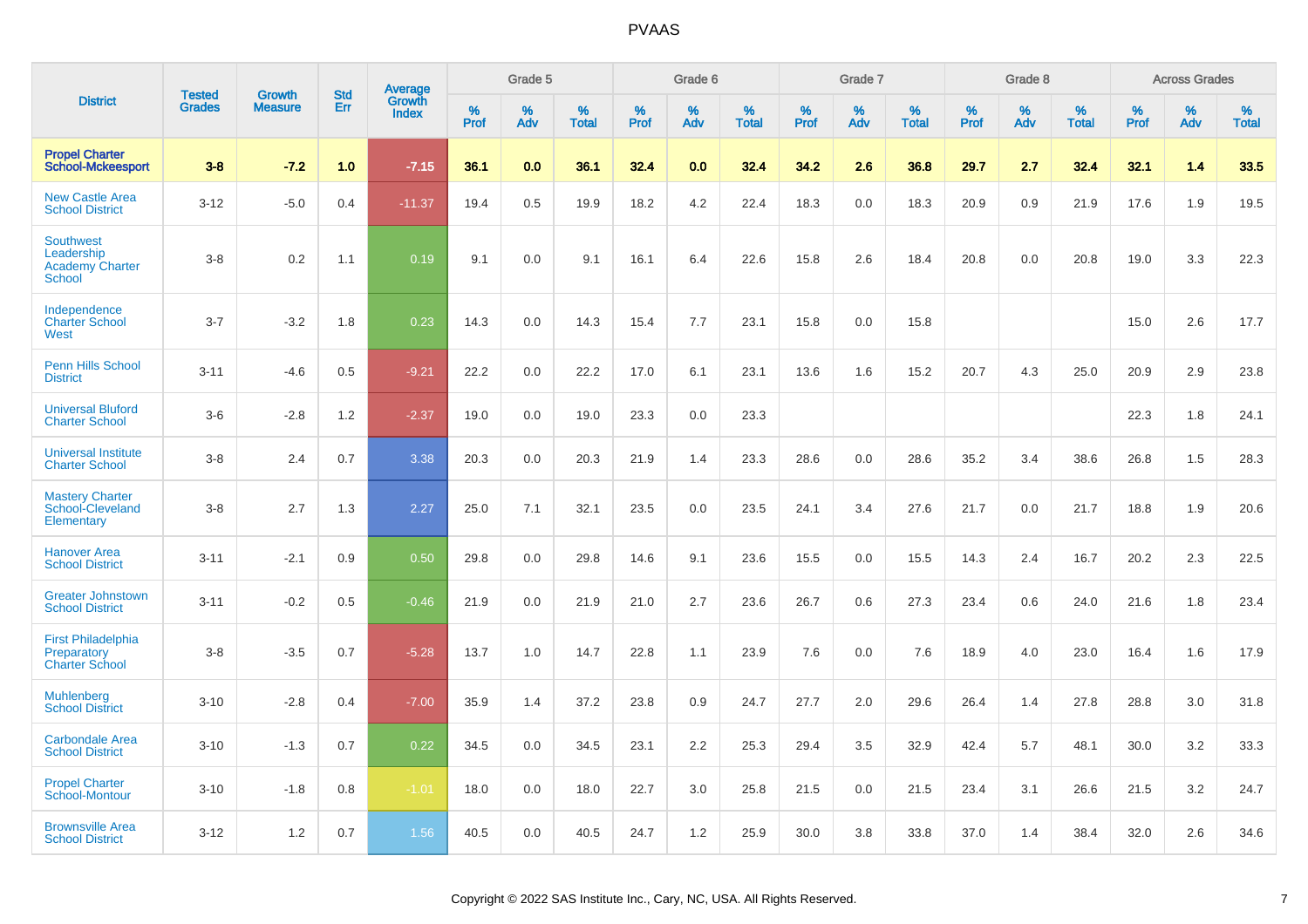|                                                                           |                                | <b>Growth</b>  | <b>Std</b> |                                   |                     | Grade 5     |                      |              | Grade 6  |                      |              | Grade 7  |                      |              | Grade 8  |                      |              | <b>Across Grades</b> |                      |
|---------------------------------------------------------------------------|--------------------------------|----------------|------------|-----------------------------------|---------------------|-------------|----------------------|--------------|----------|----------------------|--------------|----------|----------------------|--------------|----------|----------------------|--------------|----------------------|----------------------|
| <b>District</b>                                                           | <b>Tested</b><br><b>Grades</b> | <b>Measure</b> | Err        | <b>Average</b><br>Growth<br>Index | $\%$<br><b>Prof</b> | $\%$<br>Adv | $\%$<br><b>Total</b> | $\%$<br>Prof | %<br>Adv | $\%$<br><b>Total</b> | $\%$<br>Prof | %<br>Adv | $\%$<br><b>Total</b> | $\%$<br>Prof | %<br>Adv | $\%$<br><b>Total</b> | $\%$<br>Prof | $\%$<br>Adv          | $\%$<br><b>Total</b> |
| <b>Propel Charter</b><br><b>School-Mckeesport</b>                         | $3 - 8$                        | $-7.2$         | 1.0        | $-7.15$                           | 36.1                | 0.0         | 36.1                 | 32.4         | 0.0      | 32.4                 | 34.2         | 2.6      | 36.8                 | 29.7         | 2.7      | 32.4                 | 32.1         | 1.4                  | 33.5                 |
| <b>Tacony Academy</b><br><b>Charter School</b>                            | $3 - 11$                       | $-3.1$         | 0.8        | 4.52                              | 26.5                | 1.5         | 27.9                 | 21.7         | 4.4      | 26.1                 | 48.0         | 1.4      | 49.3                 | 17.1         | 5.7      | 22.9                 | 25.6         | 2.4                  | 28.0                 |
| <b>Lancaster School</b><br><b>District</b>                                | $3 - 12$                       | $-4.1$         | 0.3        | $-14.65$                          | 22.5                | 2.4         | 24.9                 | 21.2         | 5.2      | 26.3                 | 20.2         | 1.6      | 21.8                 | 17.0         | 2.1      | 19.1                 | 21.5         | 3.7                  | 25.2                 |
| Wissahickon<br><b>Charter School</b>                                      | $3 - 8$                        | $-1.5$         | 0.7        | 0.24                              | 22.2                | 0.0         | 22.2                 | 20.5         | 6.0      | 26.5                 | 24.1         | 1.2      | 25.3                 | 22.1         | 0.0      | 22.1                 | 22.4         | 2.8                  | 25.2                 |
| <b>Lindley Academy</b><br>Charter School At<br><b>Birney</b>              | $3 - 8$                        | 1.0            | 0.7        | $-0.04$                           | 8.9                 | 0.0         | 8.9                  | 24.0         | 2.5      | 26.6                 | 20.6         | 3.2      | 23.8                 | 19.4         | 4.8      | 24.2                 | 19.6         | 2.3                  | 21.9                 |
| <b>Lebanon School</b><br><b>District</b>                                  | $3 - 11$                       | $-0.4$         | 0.4        | $-1.04$                           | 29.4                | 2.5         | 31.9                 | 21.7         | 5.5      | 27.2                 | 20.0         | 2.5      | 22.5                 | 21.9         | 1.2      | 23.0                 | 25.5         | 3.4                  | 28.8                 |
| Community<br>Academy Of<br>Philadelphia<br><b>Charter School</b>          | $3 - 11$                       | $-4.1$         | 1.0        | $-4.18$                           | 22.5                | 0.0         | 22.5                 | 27.3         | 0.0      | 27.3                 | 33.3         | 2.8      | 36.1                 | 12.2         | 0.0      | 12.2                 | 24.9         | 1.4                  | 26.3                 |
| <b>Belmont Charter</b><br><b>School</b>                                   | $3 - 10$                       | 2.8            | 0.9        | 3.27                              | 10.2                | 0.0         | 10.2                 | 25.5         | 2.0      | 27.4                 | 22.9         | 0.0      | 22.9                 | 28.0         | 0.0      | 28.0                 | 18.0         | 1.9                  | 19.9                 |
| <b>Mastery Charter</b><br>School - Clymer<br>Elementary                   | $3-6$                          | 1.7            | 1.5        | 1.09                              | 13.5                | 0.0         | 13.5                 | 24.1         | 3.4      | 27.6                 |              |          |                      |              |          |                      | 17.5         | 0.8                  | 18.3                 |
| <b>Robert Benjamin</b><br><b>Wiley Community</b><br><b>Charter School</b> | $3 - 8$                        | 3.6            | 0.9        | 4.03                              | 20.9                | 0.0         | 20.9                 | 23.4         | 4.3      | 27.7                 | 28.1         | 1.8      | 29.8                 | 31.1         | 0.0      | 31.1                 | 24.2         | 2.4                  | 26.5                 |
| <b>Mastery Charter</b><br>School-Mann<br>Campus                           | $3-6$                          | $-2.7$         | 1.7        | $-1.60$                           | 16.7                | 0.0         | 16.7                 | 27.8         | 0.0      | 27.8                 |              |          |                      |              |          |                      | 18.4         | 0.0                  | 18.4                 |
| <b>Universal</b><br><b>Creighton Charter</b><br>School                    | $3 - 8$                        | $-0.0$         | 0.7        | $-0.06$                           | 31.0                | 2.4         | 33.3                 | 25.6         | 2.3      | 27.9                 | 15.4         | 4.6      | 20.0                 | 34.9         | 5.8      | 40.7                 | 28.8         | 4.7                  | 33.5                 |
| Wilkinsburg<br><b>Borough School</b><br><b>District</b>                   | $3-6$                          | 4.8            | 1.4        | 3.33                              | 41.5                | 0.0         | 41.5                 | 25.6         | 2.3      | 27.9                 |              |          |                      |              |          |                      | 23.5         | 1.0                  | 24.5                 |
| <b>Clairton City</b><br><b>School District</b>                            | $3 - 11$                       | 0.7            | 0.8        | 0.84                              | 12.5                | 2.1         | 14.6                 | 22.1         | 5.9      | 27.9                 | 17.7         | 0.0      | 17.7                 | 25.5         | 0.0      | 25.5                 | 19.3         | 1.5                  | 20.8                 |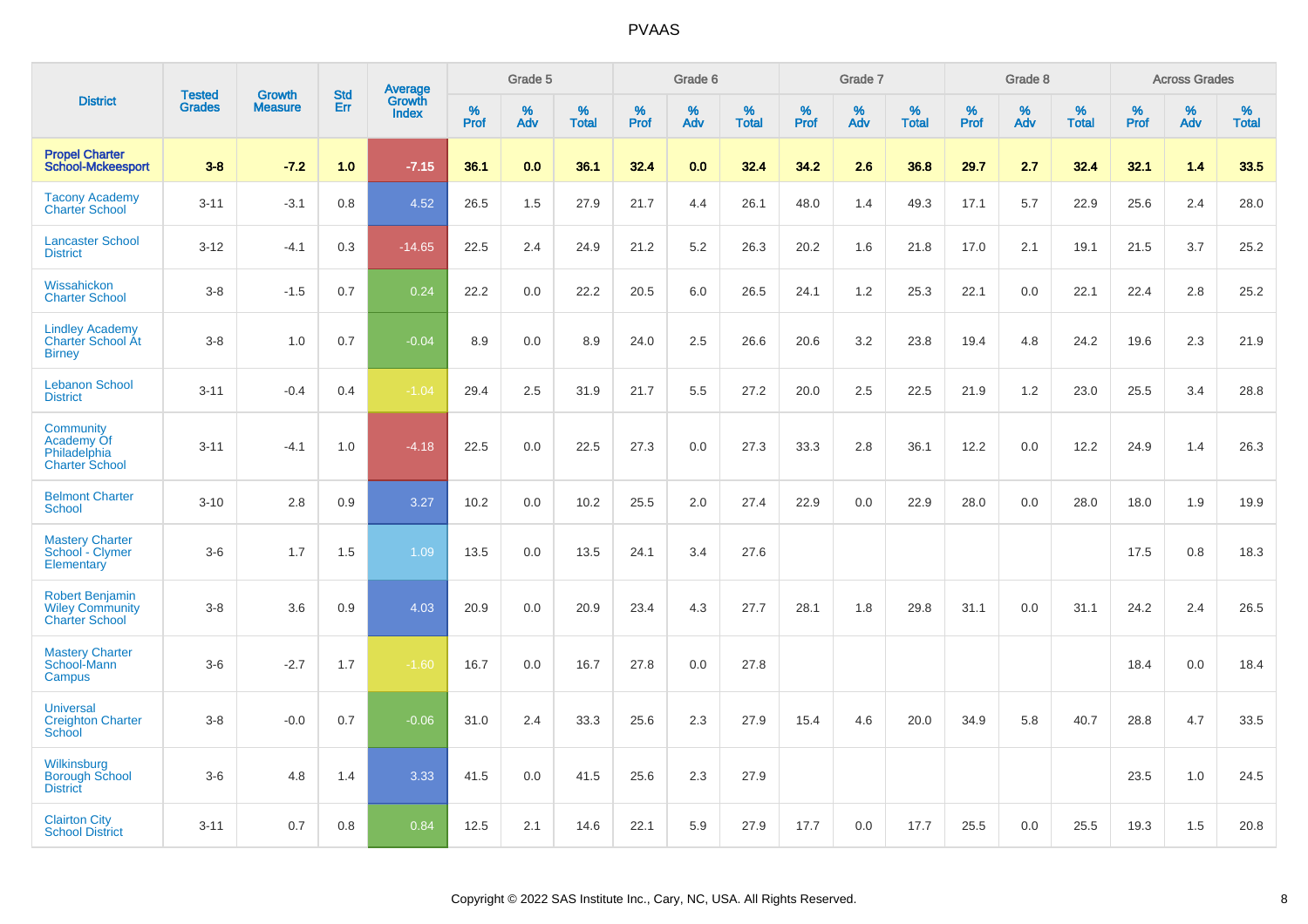|                                                                   | <b>Tested</b> | <b>Growth</b>  | <b>Std</b> | Average                |              | Grade 5     |                      |              | Grade 6     |                      |              | Grade 7     |                   |              | Grade 8     |                   |                     | <b>Across Grades</b> |                      |
|-------------------------------------------------------------------|---------------|----------------|------------|------------------------|--------------|-------------|----------------------|--------------|-------------|----------------------|--------------|-------------|-------------------|--------------|-------------|-------------------|---------------------|----------------------|----------------------|
| <b>District</b>                                                   | <b>Grades</b> | <b>Measure</b> | Err        | Growth<br><b>Index</b> | $\%$<br>Prof | $\%$<br>Adv | $\%$<br><b>Total</b> | $\%$<br>Prof | $\%$<br>Adv | $\%$<br><b>Total</b> | $\%$<br>Prof | $\%$<br>Adv | %<br><b>Total</b> | $\%$<br>Prof | $\%$<br>Adv | %<br><b>Total</b> | $\%$<br><b>Prof</b> | $\%$<br>Adv          | $\%$<br><b>Total</b> |
| <b>Propel Charter</b><br><b>School-Mckeesport</b>                 | $3 - 8$       | $-7.2$         | 1.0        | $-7.15$                | 36.1         | 0.0         | 36.1                 | 32.4         | 0.0         | 32.4                 | 34.2         | 2.6         | 36.8              | 29.7         | 2.7         | 32.4              | 32.1                | 1.4                  | 33.5                 |
| <b>KIPP Philadelphia</b><br><b>Charter School</b>                 | $3 - 8$       | 2.8            | 0.9        | 3.91                   | 13.5         | 0.0         | 13.5                 | 28.0         | 0.0         | 28.0                 | 29.0         | 0.0         | 29.0              | 25.6         | 0.0         | 25.6              | 21.5                | 0.4                  | 21.9                 |
| <b>Roberto Clemente</b><br><b>Charter School</b>                  | $3 - 12$      | $-5.1$         | 1.0        | $-5.25$                | 19.4         | 0.0         | 19.4                 | 23.1         | 5.1         | 28.2                 | 11.6         | 0.0         | 11.6              | 12.2         | 0.0         | 12.2              | 15.5                | 1.7                  | 17.2                 |
| <b>Mount Union Area</b><br><b>School District</b>                 | $3 - 10$      | 1.4            | 0.7        | 2.08                   | 28.7         | 3.2         | 31.9                 | 28.4         | 0.0         | 28.4                 | 28.9         | 4.8         | 33.7              | 36.9         | 1.2         | 38.1              | 31.6                | 2.9                  | 34.4                 |
| <b>Young Scholars</b><br><b>Charter School</b>                    | $6-8$         | 0.5            | 0.9        | 0.83                   |              |             |                      | 23.2         | 5.4         | 28.6                 | 14.3         | 5.7         | 20.0              | 13.0         | 0.0         | 13.0              | 16.3                | 3.4                  | 19.7                 |
| <b>Sto-Rox School</b><br><b>District</b>                          | $3 - 10$      | $-0.0$         | 0.9        | $-0.01$                | 16.1         | 2.2         | 18.3                 | 27.9         | 1.2         | 29.1                 | 0.0          | 0.0         | 0.0               | 2.9          | 0.0         | 2.9               | 16.8                | 1.0                  | 17.9                 |
| <b>West Oak Lane</b><br><b>Charter School</b>                     | $3 - 8$       | 0.8            | 0.7        | 1.15                   | 29.9         | 0.0         | 29.9                 | 26.5         | 2.9         | 29.4                 | 35.1         | 6.8         | 41.9              | 41.5         | 4.6         | 46.2              | 31.4                | 4.3                  | 35.8                 |
| <b>Universal Vare</b><br><b>Charter School</b>                    | $6 - 8$       | 6.8            | 1.3        | 5.11                   |              |             |                      | 11.8         | 17.6        | 29.4                 | 16.7         | 0.0         | 16.7              | 28.6         | 1.6         | 30.2              | 22.7                | 3.6                  | 26.4                 |
| <b>Hazleton Area</b><br><b>School District</b>                    | $3 - 11$      | 0.5            | 0.4        | 1.18                   | 30.2         | 2.3         | 32.5                 | 24.8         | 4.8         | 29.6                 | 24.8         | 2.8         | 27.5              | 26.1         | 6.5         | 32.6              | 28.6                | 4.0                  | 32.6                 |
| <b>Ringgold School</b><br><b>District</b>                         | $3 - 11$      | $-6.9$         | 0.5        | $-14.33$               | 22.7         | 1.2         | 23.9                 | 29.5         | 0.6         | 30.1                 | 21.8         | 3.5         | 25.3              | 31.7         | 4.3         | 36.0              | 32.2                | 4.3                  | 36.4                 |
| <b>Collegium Charter</b><br>School                                | $3 - 10$      | $-4.5$         | 0.5        | $-9.56$                | 32.0         | 1.0         | 33.0                 | 26.2         | 4.2         | 30.4                 | 26.3         | 1.1         | 27.4              | 25.0         | 3.4         | 28.4              | 31.5                | 3.2                  | 34.7                 |
| <b>Mckeesport Area</b><br><b>School District</b>                  | $3 - 12$      | 0.3            | 0.5        | 0.67                   | 30.5         | 0.6         | 31.1                 | 29.1         | 1.3         | 30.4                 | 24.1         | 0.0         | 24.1              | 22.6         | 1.0         | 23.7              | 25.9                | 2.4                  | 28.3                 |
| <b>New Kensington-</b><br><b>Arnold School</b><br><b>District</b> | $3 - 11$      | $-1.0$         | 0.7        | $-1.55$                | 22.5         | 0.9         | 23.4                 | 20.6         | 10.3        | 30.8                 | 27.0         | 0.0         | 27.0              | 26.4         | 3.4         | 29.9              | 27.1                | 4.2                  | 31.3                 |
| <b>Philadelphia City</b><br><b>School District</b>                | $3 - 12$      | $-0.0$         | 0.2        | $-0.22$                | 24.2         | 3.5         | 27.7                 | 22.9         | 8.1         | 31.0                 | 26.8         | 6.5         | 33.4              | 22.4         | 4.6         | 27.1              | 23.1                | 6.3                  | 29.4                 |
| <b>Bethlehem-Center</b><br><b>School District</b>                 | $3 - 10$      | $-2.1$         | 0.8        | $-2.78$                | 40.8         | 2.8         | 43.7                 | 29.8         | 1.5         | 31.3                 | 28.6         | 0.0         | 28.6              | 29.2         | 0.0         | 29.2              | 35.6                | 3.6                  | 39.2                 |
| <b>Troy Area School</b><br><b>District</b>                        | $3 - 10$      | 0.2            | 0.6        | 0.29                   | 45.0         | 1.0         | 46.0                 | 25.5         | 5.9         | 31.4                 | 45.6         | 6.5         | 52.2              | 42.4         | 10.2        | 52.5              | 39.4                | 6.6                  | 46.0                 |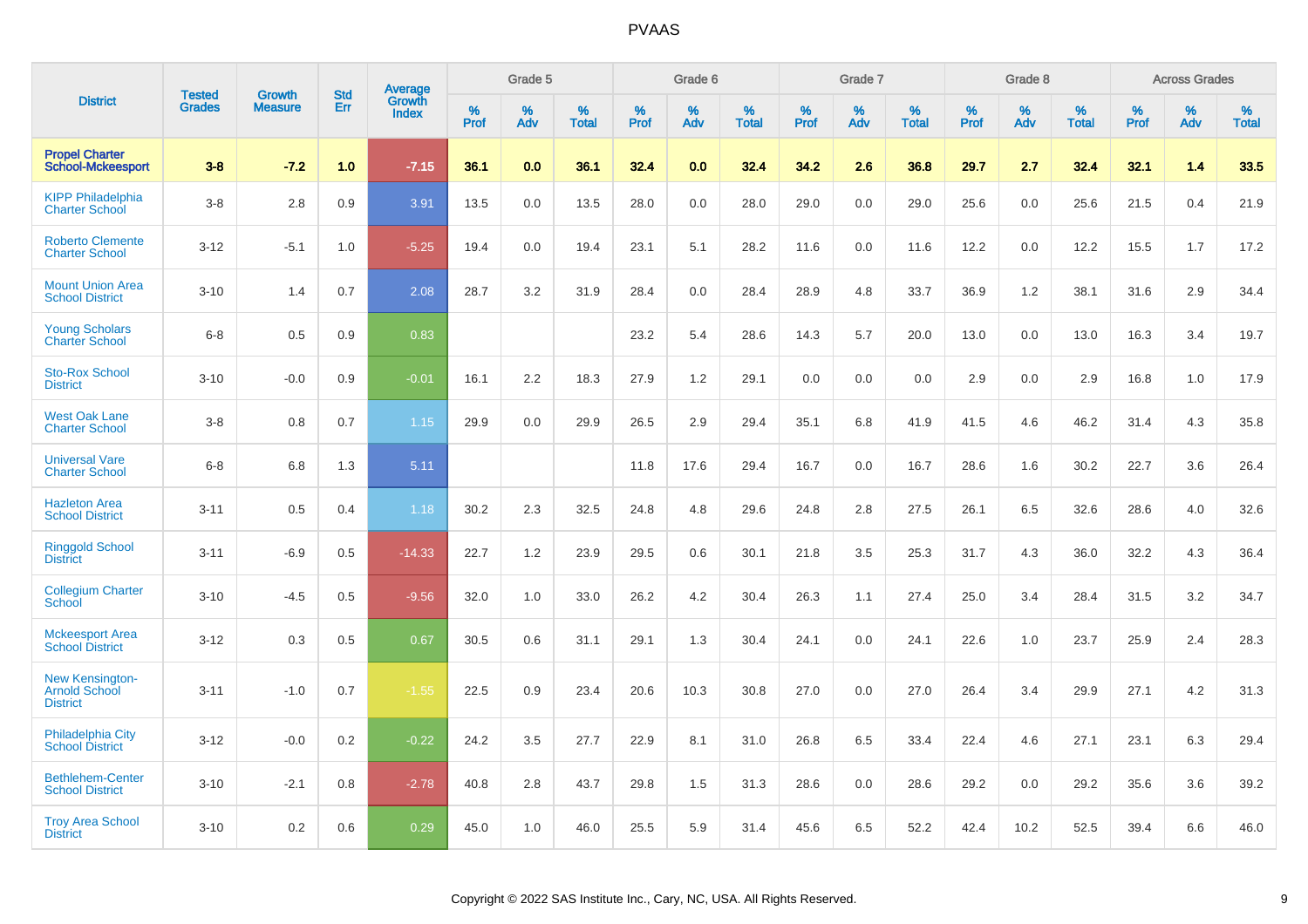|                                                                               | <b>Tested</b> | <b>Growth</b>  | <b>Std</b> | Average                |           | Grade 5  |                   |           | Grade 6  |                   |           | Grade 7  |                   |           | Grade 8  |                   |           | <b>Across Grades</b> |                   |
|-------------------------------------------------------------------------------|---------------|----------------|------------|------------------------|-----------|----------|-------------------|-----------|----------|-------------------|-----------|----------|-------------------|-----------|----------|-------------------|-----------|----------------------|-------------------|
| <b>District</b>                                                               | <b>Grades</b> | <b>Measure</b> | Err        | Growth<br><b>Index</b> | %<br>Prof | %<br>Adv | %<br><b>Total</b> | %<br>Prof | %<br>Adv | %<br><b>Total</b> | %<br>Prof | %<br>Adv | %<br><b>Total</b> | %<br>Prof | %<br>Adv | %<br><b>Total</b> | %<br>Prof | %<br>Adv             | %<br><b>Total</b> |
| <b>Propel Charter</b><br><b>School-Mckeesport</b>                             | $3 - 8$       | $-7.2$         | 1.0        | $-7.15$                | 36.1      | 0.0      | 36.1              | 32.4      | 0.0      | 32.4              | 34.2      | 2.6      | 36.8              | 29.7      | 2.7      | 32.4              | 32.1      | 1.4                  | 33.5              |
| <b>Alliance For</b><br><b>Progress Charter</b><br>School                      | $3 - 8$       | $-1.1$         | 1.2        | $-0.97$                | 12.5      | 0.0      | 12.5              | 32.0      | 0.0      | 32.0              | 26.9      | 0.0      | 26.9              | 3.4       | 0.0      | 3.4               | 19.4      | 0.0                  | 19.4              |
| <b>Southeast Delco</b><br><b>School District</b>                              | $3 - 10$      | $-0.6$         | 0.6        | $-1.09$                | 28.6      | 0.0      | 28.6              | 30.4      | 1.8      | 32.1              | 29.2      | 1.5      | 30.8              | 34.4      | 3.8      | 38.2              | 28.9      | 2.4                  | 31.3              |
| <b>Mastery Charter</b><br>School-Francis D.<br><b>Pastorius</b><br>Elementary | $3 - 8$       | $-1.7$         | 1.5        | $-1.16$                | 3.8       | 0.0      | 3.8               | 28.6      | 3.6      | 32.1              | 22.7      | 0.0      | 22.7              |           |          |                   | 14.3      | 0.8                  | 15.1              |
| <b>Leechburg Area</b><br><b>School District</b>                               | $3 - 11$      | $-2.3$         | 0.9        | $-3.53$                | 46.7      | 2.2      | 48.9              | 29.7      | 2.7      | 32.4              | 42.9      | 0.0      | 42.9              | 51.2      | 11.6     | 62.8              | 45.8      | 7.9                  | 53.8              |
| <b>Propel Charter</b><br><b>School-Mckeesport</b>                             | $3 - 8$       | $-7.2$         | 1.0        | $-7.15$                | 36.1      | 0.0      | 36.1              | 32.4      | 0.0      | 32.4              | 34.2      | 2.6      | 36.8              | 29.7      | 2.7      | 32.4              | 32.1      | 1.4                  | 33.5              |
| <b>Big Beaver Falls</b><br>Area School<br><b>District</b>                     | $3 - 11$      | $-0.7$         | 0.6        | $-1.18$                | 44.1      | 2.9      | 47.1              | 30.8      | 1.9      | 32.7              | 29.7      | 5.0      | 34.6              | 27.8      | 2.1      | 29.9              | 33.1      | 3.7                  | 36.8              |
| <b>Mastery Charter</b><br>School - Smedley<br>Campus                          | $3-6$         | $-4.0$         | 1.3        | $-3.20$                | 19.2      | 1.9      | 21.2              | 31.0      | 1.7      | 32.8              |           |          |                   |           |          |                   | 21.4      | $2.2\,$              | 23.6              |
| <b>Greater Nanticoke</b><br><b>Area School</b><br><b>District</b>             | $3 - 12$      | $-0.0$         | 0.6        | $-0.25$                | 43.1      | 2.8      | 45.9              | 26.7      | 6.0      | 32.8              | 23.6      | 1.9      | 25.5              | 35.6      | 3.5      | 39.1              | 29.8      | 5.0                  | 34.8              |
| <b>Susquehanna</b><br><b>Township School</b><br><b>District</b>               | $3 - 12$      | $-0.5$         | 0.5        | $-0.99$                | 42.6      | 1.2      | 43.8              | 30.8      | 2.0      | 32.8              | 27.1      | 2.8      | 29.9              | 33.8      | 6.1      | 39.9              | 34.8      | 4.8                  | 39.6              |
| <b>Freire Charter</b><br><b>School</b>                                        | $5 - 11$      | 1.6            | $0.7\,$    | 0.73                   | 17.5      | 0.0      | 17.5              | 31.4      | 1.4      | 32.9              | 28.3      | 2.0      | 30.3              | 33.6      | 3.7      | 37.4              | 27.6      | 1.9                  | 29.5              |
| <b>East Allegheny</b><br><b>School District</b>                               | $3 - 11$      | $-3.0$         | 0.7        | $-4.43$                | 41.6      | 3.4      | 44.9              | 25.9      | 7.1      | 32.9              | 30.8      | 2.6      | 33.3              | 22.3      | 3.9      | 26.2              | 26.8      | 4.0                  | 30.9              |
| <b>Coatesville Area</b><br><b>School District</b>                             | $3 - 11$      | $-0.4$         | 0.4        | $-0.91$                | 28.2      | 1.6      | 29.8              | 30.3      | 2.8      | 33.1              | 30.8      | 4.4      | 35.2              | 26.3      | 2.9      | 29.3              | 28.5      | 3.0                  | 31.5              |
| <b>Carmichaels Area</b><br><b>School District</b>                             | $3 - 10$      | $-2.5$         | 0.8        | $-3.36$                | 35.0      | 1.2      | 36.2              | 25.8      | 7.6      | 33.3              | 33.3      | 1.5      | 34.8              | 35.2      | 1.4      | 36.6              | 32.5      | 3.4                  | 35.9              |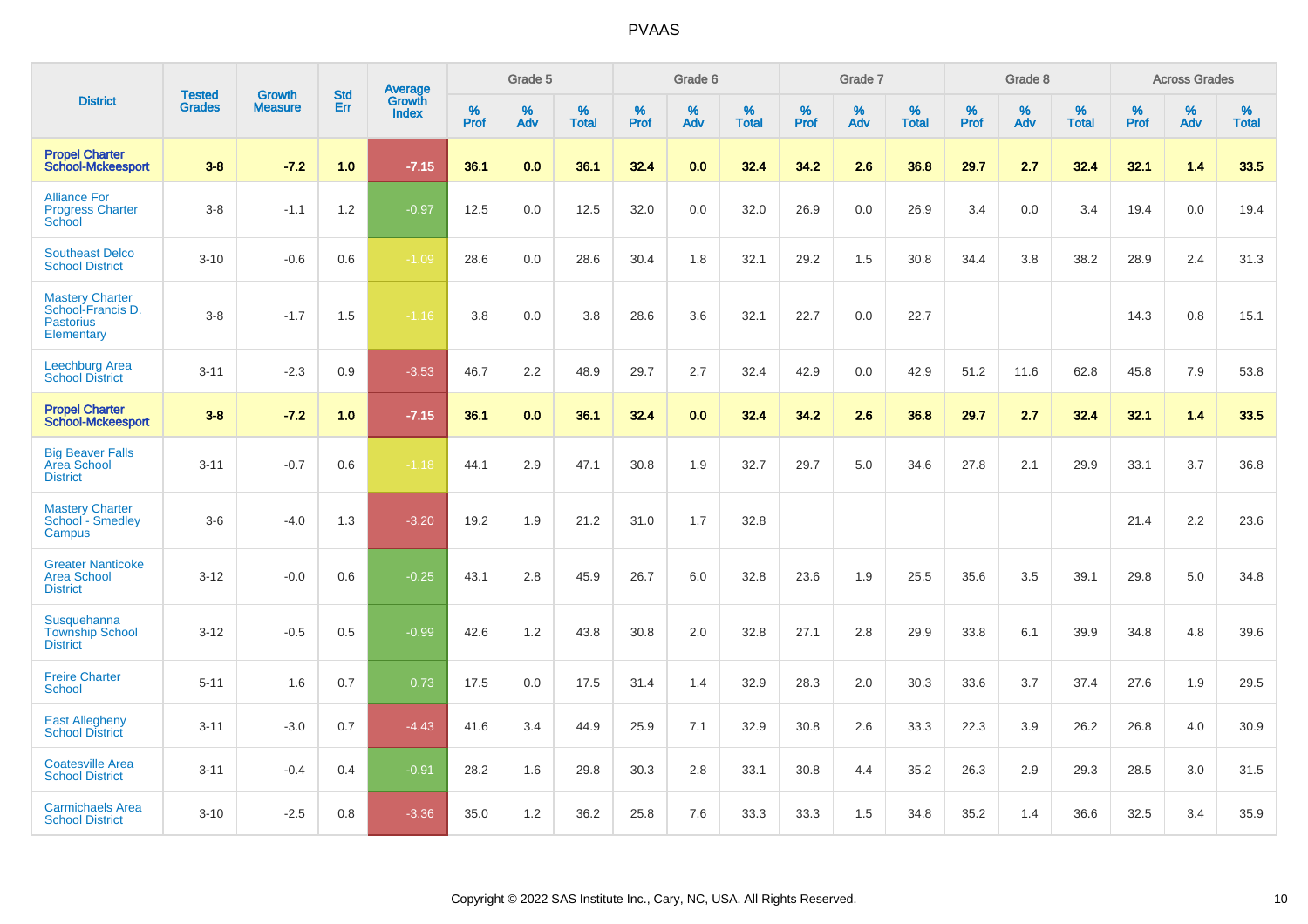|                                                                       | <b>Tested</b> | <b>Growth</b>  | <b>Std</b> | Average                |                  | Grade 5  |                   |                  | Grade 6  |                   |           | Grade 7  |                   |           | Grade 8  |                   |           | <b>Across Grades</b> |                   |
|-----------------------------------------------------------------------|---------------|----------------|------------|------------------------|------------------|----------|-------------------|------------------|----------|-------------------|-----------|----------|-------------------|-----------|----------|-------------------|-----------|----------------------|-------------------|
| <b>District</b>                                                       | <b>Grades</b> | <b>Measure</b> | Err        | Growth<br><b>Index</b> | %<br><b>Prof</b> | %<br>Adv | %<br><b>Total</b> | %<br><b>Prof</b> | %<br>Adv | %<br><b>Total</b> | %<br>Prof | %<br>Adv | %<br><b>Total</b> | %<br>Prof | %<br>Adv | %<br><b>Total</b> | %<br>Prof | %<br>Adv             | %<br><b>Total</b> |
| <b>Propel Charter</b><br><b>School-Mckeesport</b>                     | $3 - 8$       | $-7.2$         | 1.0        | $-7.15$                | 36.1             | 0.0      | 36.1              | 32.4             | 0.0      | 32.4              | 34.2      | 2.6      | 36.8              | 29.7      | 2.7      | 32.4              | 32.1      | 1.4                  | 33.5              |
| Eugenio Maria De<br><b>Hostos Charter</b><br><b>School</b>            | $3 - 8$       | $-0.5$         | 1.4        | $-0.37$                | 45.8             | 0.0      | 45.8              | 16.7             | 16.7     | 33.3              | 18.2      | 9.1      | 27.3              | 46.7      | 0.0      | 46.7              | 35.0      | 6.7                  | 41.7              |
| <b>Laboratory Charter</b><br>School                                   | $3 - 8$       | 3.4            | $1.2$      | 2.86                   | 17.2             | 0.0      | 17.2              | 26.2             | 7.1      | 33.3              | 52.0      | 0.0      | 52.0              | 33.3      | 4.8      | 38.1              | 27.2      | 2.4                  | 29.6              |
| <b>Scranton School</b><br><b>District</b>                             | $3 - 12$      | $-0.8$         | 0.5        | $-1.60$                | 35.9             | 1.7      | 37.6              | 29.4             | 4.2      | 33.6              | 24.9      | 2.8      | 27.7              | 26.3      | 5.8      | 32.2              | 29.5      | 4.0                  | 33.5              |
| <b>Farrell Area School</b><br><b>District</b>                         | $3 - 11$      | 1.3            | 1.0        | 1.30                   | 26.7             | 0.0      | 26.7              | 31.7             | 2.4      | 34.2              | 20.4      | 0.0      | 20.4              | 28.2      | 0.0      | 28.2              | 25.9      | 2.3                  | 28.2              |
| <b>Southern</b><br><b>Huntingdon County</b><br><b>School District</b> | $3 - 11$      | 1.1            | 0.7        | 1.58                   | 47.1             | 2.9      | 50.0              | 26.6             | 7.6      | 34.2              | 43.2      | 4.6      | 47.7              | 41.5      | 3.7      | 45.1              | 39.6      | 5.6                  | 45.2              |
| <b>William Penn</b><br><b>School District</b>                         | $3 - 12$      | 1.4            | 0.5        | 2.99                   | 24.0             | 0.5      | 24.5              | 31.6             | 2.8      | 34.5              | 30.8      | 0.6      | 31.4              | 21.8      | 2.4      | 24.2              | 26.1      | 2.5                  | 28.6              |
| Penns Manor Area<br><b>School District</b>                            | $3 - 12$      | 1.6            | 0.8        | 1.96                   | 49.2             | 1.6      | 50.8              | 30.9             | 3.6      | 34.6              | 38.5      | 3.8      | 42.3              | 30.5      | 11.9     | 42.4              | 40.8      | 6.9                  | 47.8              |
| <b>Panther Valley</b><br><b>School District</b>                       | $3 - 12$      | 0.1            | 0.6        | 0.24                   | 26.7             | 1.0      | 27.6              | 33.1             | 1.6      | 34.7              | 34.6      | 2.7      | 37.3              | 32.7      | 4.7      | 37.4              | 31.1      | 4.0                  | 35.1              |
| <b>Port Allegany</b><br><b>School District</b>                        | $3 - 11$      | $-1.8$         | 0.8        | $-0.33$                | 34.3             | 2.9      | 37.1              | 31.9             | 2.9      | 34.8              | 32.9      | 5.7      | 38.6              | 40.3      | 3.2      | 43.6              | 35.0      | 5.9                  | 40.8              |
| Apollo-Ridge<br><b>School District</b>                                | $3 - 12$      | $-2.9$         | 0.7        | $-4.04$                | 45.6             | 1.5      | 47.1              | 25.3             | 9.6      | 34.9              | 34.6      | 0.0      | 34.6              | 42.1      | 5.3      | 47.4              | 38.1      | 6.5                  | 44.6              |
| <b>Northwest Area</b><br><b>School District</b>                       | $3 - 10$      | $-2.3$         | 0.9        | $-2.59$                | 38.6             | 0.0      | 38.6              | 26.7             | 8.3      | 35.0              | 28.0      | 0.0      | 28.0              | 37.0      | 3.7      | 40.7              | 32.5      | 3.1                  | 35.6              |
| <b>Bristol Township</b><br><b>School District</b>                     | $3 - 11$      | $-3.8$         | 0.4        | $-10.35$               | 23.8             | 0.9      | 24.7              | 30.0             | 5.5      | 35.5              | 30.2      | 2.2      | 32.4              | 24.1      | 2.8      | 26.9              | 26.9      | 2.9                  | 29.8              |
| <b>Middletown Area</b><br><b>School District</b>                      | $3 - 11$      | $-0.3$         | 0.6        | $-2.50$                | 40.9             | 6.3      | 47.2              | 28.7             | 7.0      | 35.7              | 43.8      | 5.6      | 49.3              | 38.5      | 3.8      | 42.3              | 37.8      | 8.2                  | 46.0              |
| <b>Vision Academy</b><br><b>Charter School</b>                        | $3 - 8$       | $-0.9$         | 1.2        | $-2.67$                | 35.7             | 0.0      | 35.7              | 36.0             | 0.0      | 36.0              | 37.1      | 2.9      | 40.0              | 28.6      | 0.0      | 28.6              | 32.1      | 1.1                  | 33.2              |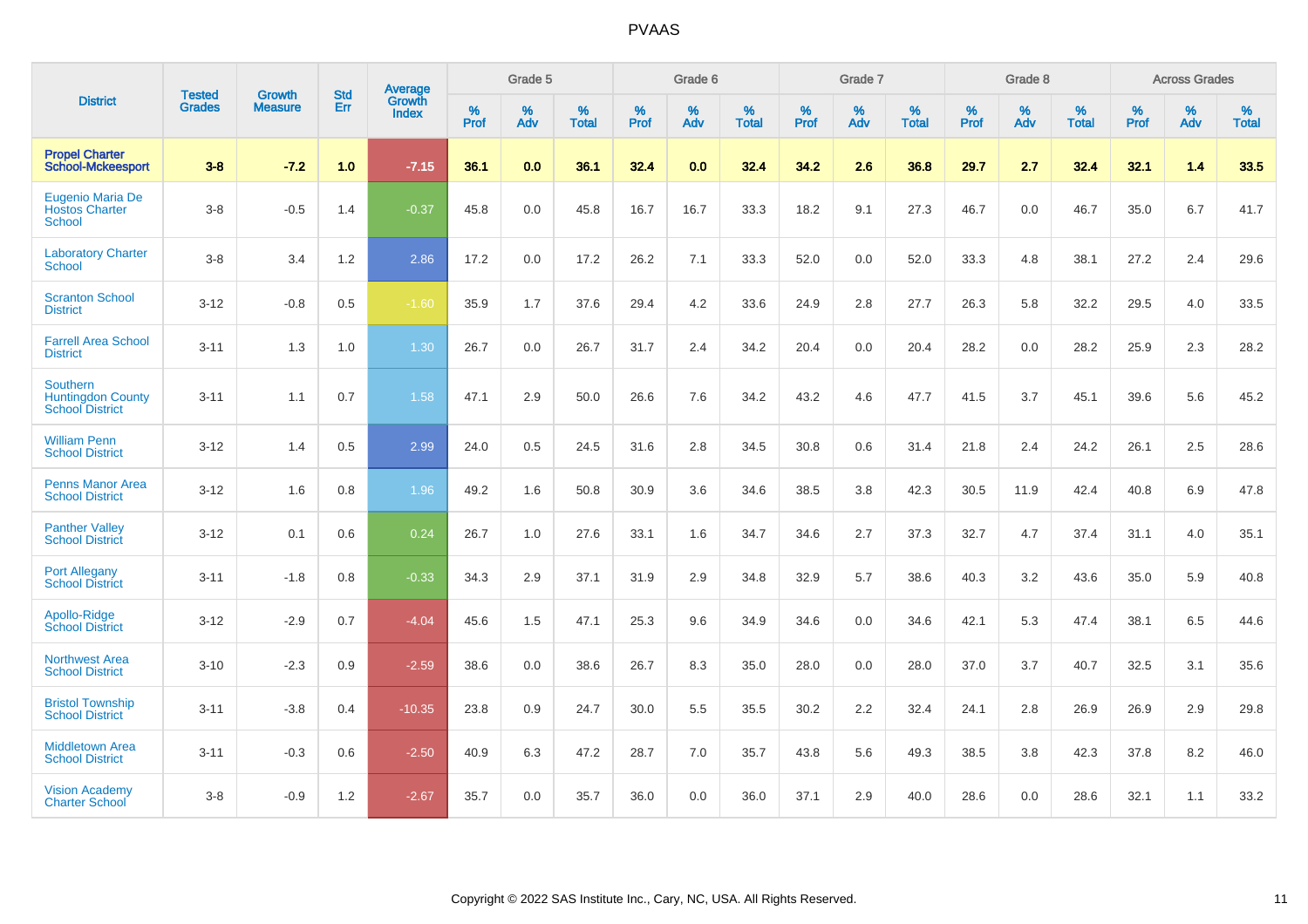|                                                                            | <b>Tested</b> | <b>Growth</b>  | <b>Std</b> | Average                       |              | Grade 5  |                   |           | Grade 6  |                   |           | Grade 7  |                   |           | Grade 8  |                   |           | <b>Across Grades</b> |                   |
|----------------------------------------------------------------------------|---------------|----------------|------------|-------------------------------|--------------|----------|-------------------|-----------|----------|-------------------|-----------|----------|-------------------|-----------|----------|-------------------|-----------|----------------------|-------------------|
| <b>District</b>                                                            | <b>Grades</b> | <b>Measure</b> | <b>Err</b> | <b>Growth</b><br><b>Index</b> | $\%$<br>Prof | %<br>Adv | %<br><b>Total</b> | %<br>Prof | %<br>Adv | %<br><b>Total</b> | %<br>Prof | %<br>Adv | %<br><b>Total</b> | %<br>Prof | %<br>Adv | %<br><b>Total</b> | %<br>Prof | %<br>Adv             | %<br><b>Total</b> |
| <b>Propel Charter</b><br><b>School-Mckeesport</b>                          | $3 - 8$       | $-7.2$         | 1.0        | $-7.15$                       | 36.1         | 0.0      | 36.1              | 32.4      | 0.0      | 32.4              | 34.2      | 2.6      | 36.8              | 29.7      | 2.7      | 32.4              | 32.1      | 1.4                  | 33.5              |
| <b>Chester Charter</b><br><b>Scholars Academy</b><br><b>Charter School</b> | $3 - 12$      | 0.0            | 0.9        | 0.64                          | 17.8         | 0.0      | 17.8              | 31.9      | 4.3      | 36.2              | 37.5      | 4.2      | 41.7              | 16.0      | $0.0\,$  | 16.0              | 23.8      | 1.8                  | 25.6              |
| <b>Upper Darby</b><br><b>School District</b>                               | $3 - 12$      | 0.7            | 0.3        | 2.14                          | 30.9         | 2.9      | 33.8              | 29.8      | 6.5      | 36.3              | 26.4      | 1.4      | 27.7              | 29.9      | 3.6      | 33.4              | 30.4      | 5.0                  | 35.4              |
| <b>Discovery Charter</b><br>School                                         | $3 - 8$       | 4.6            | 0.9        | 2.43                          | 36.4         | 2.3      | 38.6              | 27.3      | 9.1      | 36.4              | 35.6      | 3.4      | 39.0              | 45.7      | 5.7      | 51.4              | 29.8      | 3.4                  | 33.2              |
| Insight PA Cyber<br><b>Charter School</b>                                  | $3 - 11$      | $-1.0$         | 1.6        | $-1.68$                       | 29.4         | 0.0      | 29.4              | 31.6      | 5.3      | 36.8              | 37.0      | 11.1     | 48.2              | 48.2      | 11.1     | 59.3              | 41.5      | 9.2                  | 50.8              |
| <b>Russell Byers</b><br><b>Charter School</b>                              | $3 - 8$       | 1.4            | 0.9        | 1.61                          | 18.2         | 1.8      | 20.0              | 36.8      | 0.0      | 36.8              | 28.1      | 0.0      | 28.1              | 14.3      | 2.0      | 16.3              | 22.4      | 3.0                  | 25.3              |
| <b>MaST Community</b><br><b>Charter School III</b>                         | $3-6$         | $-0.7$         | 0.8        | $-0.81$                       | 25.8         | 0.8      | 26.5              | 30.0      | 6.9      | 36.9              |           |          |                   |           |          |                   | 28.3      | 6.5                  | 34.8              |
| <b>Agora Cyber</b><br><b>Charter School</b>                                | $3 - 11$      | $-2.5$         | 0.6        | $-1.84$                       | 31.7         | 1.0      | 32.7              | 30.1      | 7.0      | 37.1              | 29.0      | 2.8      | 31.7              | 28.3      | 2.0      | 30.3              | 30.7      | 4.8                  | 35.5              |
| <b>Lincoln Leadership</b><br><b>Academy Charter</b><br><b>School</b>       | $3 - 12$      | 1.6            | 0.9        | 3.13                          | 29.6         | 0.0      | 29.6              | 25.0      | 12.5     | 37.5              | 24.5      | 5.7      | 30.2              | 22.0      | 2.4      | 24.4              | 28.4      | 5.4                  | 33.8              |
| <b>Norristown Area</b><br><b>School District</b>                           | $3 - 12$      | $-1.1$         | 0.4        | $-2.77$                       | 24.5         | 1.0      | 25.5              | 32.9      | 5.0      | 37.8              | 26.4      | 4.8      | 31.3              | 26.6      | 3.6      | 30.2              | 27.8      | 4.0                  | 31.7              |
| <b>Juniata County</b><br><b>School District</b>                            | $3 - 12$      | 2.7            | 0.5        | 2.78                          | 42.6         | 3.0      | 45.6              | 31.9      | 6.2      | 38.1              | 36.6      | 5.5      | 42.1              | 36.5      | 8.4      | 44.9              | 36.0      | 7.7                  | 43.7              |
| <b>Gillingham Charter</b><br>School                                        | $3 - 11$      | 2.2            | 2.0        | 1.08                          | 41.7         | 0.0      | 41.7              | 38.5      | 0.0      | 38.5              |           |          |                   | 30.8      | 15.4     | 46.2              | 34.3      | 4.3                  | 38.6              |
| Antonia Pantoja<br>Community<br><b>Charter School</b>                      | $3 - 8$       | 0.5            | 0.9        | 0.63                          | 20.9         | 1.5      | 22.4              | 32.3      | 6.4      | 38.7              | 37.0      | 2.2      | 39.1              | 35.1      | 8.1      | 43.2              | 25.4      | 3.3                  | 28.7              |
| <b>South Allegheny</b><br><b>School District</b>                           | $3 - 11$      | $-5.4$         | 0.9        | $-5.76$                       | 43.1         | 0.0      | 43.1              | 32.6      | 6.1      | 38.8              | 31.6      | 5.3      | 36.8              | 41.5      | 12.2     | 53.7              | 39.4      | 6.6                  | 46.0              |
| <b>Shikellamy School</b><br><b>District</b>                                | $3 - 10$      | $-2.8$         | 0.5        | $-6.17$                       | 47.9         | 5.7      | 53.6              | 29.1      | 9.8      | 38.9              | 41.5      | 8.5      | 50.0              | 35.8      | 7.4      | 43.2              | 38.2      | 9.0                  | 47.3              |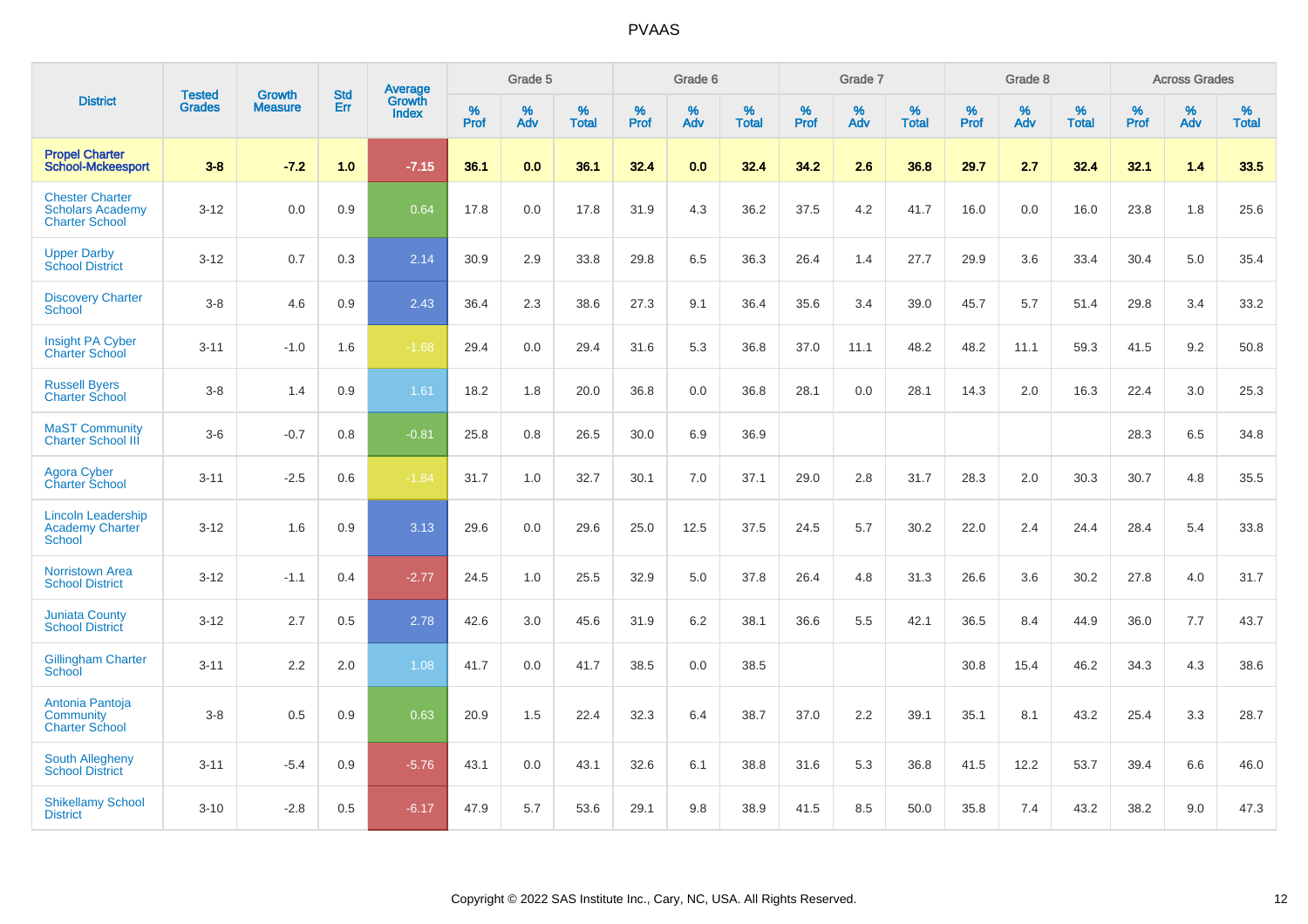|                                                                               | <b>Tested</b> | <b>Growth</b>  | <b>Std</b> | Average                |                  | Grade 5  |                   |                  | Grade 6  |                   |           | Grade 7  |                   |                  | Grade 8  |                   |           | <b>Across Grades</b> |                   |
|-------------------------------------------------------------------------------|---------------|----------------|------------|------------------------|------------------|----------|-------------------|------------------|----------|-------------------|-----------|----------|-------------------|------------------|----------|-------------------|-----------|----------------------|-------------------|
| <b>District</b>                                                               | <b>Grades</b> | <b>Measure</b> | Err        | Growth<br><b>Index</b> | %<br><b>Prof</b> | %<br>Adv | %<br><b>Total</b> | %<br><b>Prof</b> | %<br>Adv | %<br><b>Total</b> | %<br>Prof | %<br>Adv | %<br><b>Total</b> | %<br><b>Prof</b> | %<br>Adv | %<br><b>Total</b> | %<br>Prof | %<br>Adv             | %<br><b>Total</b> |
| <b>Propel Charter</b><br><b>School-Mckeesport</b>                             | $3 - 8$       | $-7.2$         | 1.0        | $-7.15$                | 36.1             | 0.0      | 36.1              | 32.4             | 0.0      | 32.4              | 34.2      | 2.6      | 36.8              | 29.7             | 2.7      | 32.4              | 32.1      | 1.4                  | 33.5              |
| <b>Connellsville Area</b><br><b>School District</b>                           | $3 - 11$      | $-2.2$         | 0.4        | $-5.74$                | 34.7             | 3.7      | 38.4              | 32.7             | 6.4      | 39.1              | 27.4      | 5.1      | 32.4              | 33.8             | 3.6      | 37.4              | 33.6      | 5.9                  | 39.6              |
| <b>Mount Carmel</b><br><b>Area School</b><br><b>District</b>                  | $3 - 11$      | $-2.5$         | 0.6        | $-3.95$                | 36.9             | 1.8      | 38.7              | 31.3             | 7.8      | 39.1              | 30.6      | 0.0      | 30.6              | 29.0             | 2.6      | 31.6              | 32.7      | 4.4                  | 37.2              |
| <b>Pittsburgh School</b><br><b>District</b>                                   | $3 - 11$      | $-1.6$         | 0.2        | $-8.53$                | 29.0             | 3.9      | 32.8              | 27.7             | 11.6     | 39.2              | 33.3      | 6.0      | 39.3              | 30.7             | 7.3      | 38.0              | 29.7      | 7.6                  | 37.3              |
| <b>Manchester</b><br><b>Academic Charter</b><br>School                        | $3 - 8$       | 2.1            | 1.1        | 1.80                   | 12.0             | 0.0      | 12.0              | 35.7             | 3.6      | 39.3              | 46.2      | 0.0      | 46.2              | 31.4             | 0.0      | 31.4              | 30.7      | 1.7                  | 32.4              |
| <b>West Branch Area</b><br><b>School District</b>                             | $3 - 11$      | 0.4            | 0.8        | 0.52                   | 37.1             | 3.2      | 40.3              | 32.8             | 6.6      | 39.3              | 48.6      | 6.8      | 55.4              | 50.0             | 3.0      | 53.0              | 42.6      | 6.8                  | 49.4              |
| <b>Columbia Borough</b><br><b>School District</b>                             | $3 - 12$      | $-0.9$         | 0.8        | $-1.18$                | 34.7             | 5.6      | 40.3              | 31.0             | 8.4      | 39.4              | 20.0      | 4.3      | 24.3              | 21.6             | 1.4      | 23.0              | 27.1      | 6.8                  | 33.9              |
| <b>Mahanoy Area</b><br><b>School District</b>                                 | $3 - 10$      | $-3.0$         | 0.8        | $-3.56$                | 30.4             | 0.0      | 30.4              | 31.5             | 8.2      | 39.7              | 19.6      | 2.0      | 21.6              | 14.9             | 1.5      | 16.4              | 27.6      | 3.3                  | 30.9              |
| <b>Young Scholars of</b><br><b>Greater Allegheny</b><br><b>Charter School</b> | $3 - 8$       | $-1.6$         | 1.7        | $-0.42$                | 26.3             | 0.0      | 26.3              | 40.0             | 0.0      | 40.0              | 35.0      | 0.0      | 35.0              |                  |          |                   | 29.9      | 0.8                  | 30.8              |
| <b>Antietam School</b><br><b>District</b>                                     | $3 - 10$      | 0.9            | 0.8        | 1.07                   | 29.7             | 1.6      | 31.2              | 35.0             | 5.0      | 40.0              | 29.1      | 0.0      | 29.1              | 34.0             | 1.9      | 35.8              | 31.3      | 3.0                  | 34.2              |
| <b>Universal Alcorn</b><br><b>Charter School</b>                              | $3 - 8$       | 6.0            | 0.9        | 5.70                   | 32.1             | 9.4      | 41.5              | 34.0             | 6.0      | 40.0              | 37.5      | 3.6      | 41.1              | 28.2             | 0.0      | 28.2              | 29.2      | 4.4                  | 33.6              |
| <b>Young Scholars Of</b><br><b>Central PA Charter</b><br>School               | $3 - 8$       | 3.9            | 1.2        | 3.25                   | 35.6             | 13.3     | 48.9              | 28.0             | 12.0     | 40.0              | 50.0      | 14.3     | 64.3              | 43.8             | 0.0      | 43.8              | 42.6      | 11.6                 | 54.2              |
| <b>Jim Thorpe Area</b><br><b>School District</b>                              | $3 - 11$      | $-3.4$         | 0.6        | $-4.06$                | 45.4             | 2.0      | 47.5              | 30.8             | 9.4      | 40.2              | 37.9      | 6.4      | 44.3              | 37.6             | 5.6      | 43.2              | 38.6      | 8.0                  | 46.6              |
| <b>Bensalem</b><br><b>Township School</b><br><b>District</b>                  | $3 - 11$      | $-1.5$         | 0.3        | $-2.85$                | 24.4             | 3.4      | 27.7              | 32.6             | 7.6      | 40.2              | 29.8      | 4.8      | 34.6              | 31.8             | 6.9      | 38.7              | 28.8      | 6.0                  | 34.8              |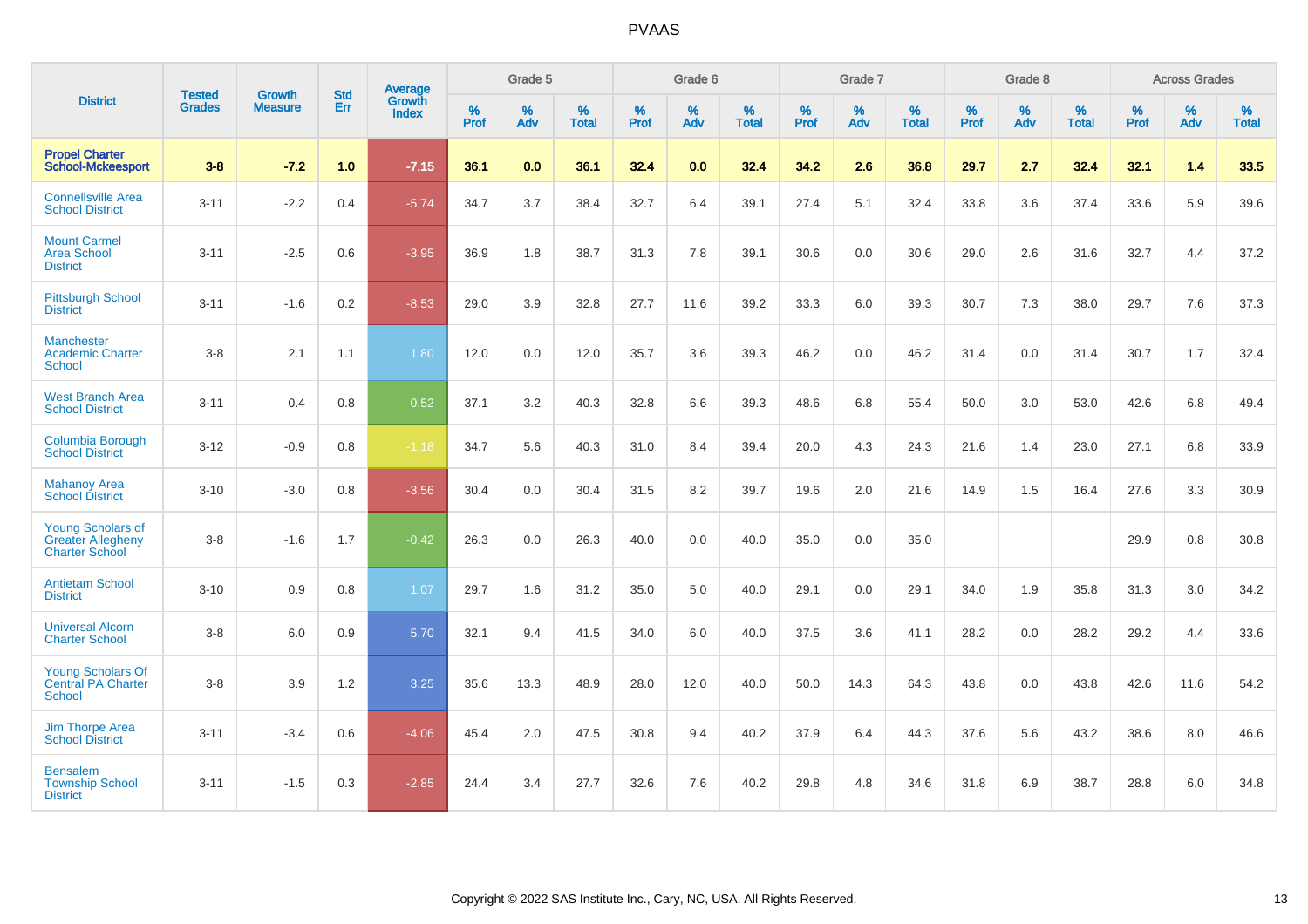|                                                                | <b>Tested</b> | <b>Growth</b>  | <b>Std</b> | Average                |              | Grade 5  |                   |              | Grade 6  |                   |              | Grade 7  |                   |              | Grade 8  |                   |              | <b>Across Grades</b> |                   |
|----------------------------------------------------------------|---------------|----------------|------------|------------------------|--------------|----------|-------------------|--------------|----------|-------------------|--------------|----------|-------------------|--------------|----------|-------------------|--------------|----------------------|-------------------|
| <b>District</b>                                                | <b>Grades</b> | <b>Measure</b> | Err        | Growth<br><b>Index</b> | $\%$<br>Prof | %<br>Adv | %<br><b>Total</b> | $\%$<br>Prof | %<br>Adv | %<br><b>Total</b> | $\%$<br>Prof | %<br>Adv | %<br><b>Total</b> | $\%$<br>Prof | %<br>Adv | %<br><b>Total</b> | $\%$<br>Prof | %<br>Adv             | %<br><b>Total</b> |
| <b>Propel Charter</b><br><b>School-Mckeesport</b>              | $3 - 8$       | $-7.2$         | 1.0        | $-7.15$                | 36.1         | 0.0      | 36.1              | 32.4         | 0.0      | 32.4              | 34.2         | 2.6      | 36.8              | 29.7         | 2.7      | 32.4              | 32.1         | 1.4                  | 33.5              |
| <b>Wyoming Valley</b><br><b>West School</b><br><b>District</b> | $3 - 11$      | 0.9            | 0.5        | 1.99                   | 41.0         | 4.2      | 45.2              | 32.6         | 7.6      | 40.3              | 40.5         | 4.2      | 44.6              | 30.1         | 12.1     | 42.2              | 35.8         | 6.9                  | 42.7              |
| <b>Pittston Area</b><br><b>School District</b>                 | $3 - 11$      | $-3.7$         | 0.8        | $-4.75$                | 36.6         | 1.4      | 38.0              | 36.2         | 4.3      | 40.4              | 28.8         | 1.5      | 30.3              | 34.5         | 3.4      | 37.9              | 35.3         | 5.0                  | 40.3              |
| <b>Propel Charter</b><br>School-Pitcairn                       | $3 - 8$       | $-5.3$         | 1.2        | $-2.91$                | 12.1         | 0.0      | 12.1              | 29.6         | 11.1     | 40.7              | 18.2         | 0.0      | 18.2              | 16.7         | 0.0      | 16.7              | 17.3         | 2.5                  | 19.8              |
| <b>Northern Cambria</b><br><b>School District</b>              | $3 - 11$      | 1.6            | 0.8        | 1.94                   | 40.0         | 5.4      | 45.4              | 33.3         | 7.4      | 40.7              | 53.7         | 5.6      | 59.3              | 47.7         | 4.6      | 52.3              | 42.9         | 6.6                  | 49.4              |
| <b>Wilkes-Barre Area</b><br><b>School District</b>             | $3 - 11$      | $-1.0$         | 0.5        | 1.18                   | 28.0         | 0.8      | 28.8              | 32.4         | 8.7      | 41.1              | 27.6         | 1.8      | 29.4              | 24.7         | 3.7      | 28.4              | 27.8         | 4.6                  | 32.3              |
| Shenandoah<br><b>Valley School</b><br><b>District</b>          | $3 - 11$      | 1.7            | 0.9        | 1.42                   | 37.3         | 3.0      | 40.3              | 31.4         | 9.8      | 41.2              | 36.2         | 1.7      | 37.9              | 26.3         | 0.0      | 26.3              | 34.3         | 5.0                  | 39.4              |
| <b>Millersburg Area</b><br><b>School District</b>              | $3 - 11$      | $-0.2$         | 0.8        | 3.43                   | 47.1         | 3.9      | 51.0              | 41.5         | 0.0      | 41.5              | 51.6         | 3.1      | 54.7              | 40.3         | 3.2      | 43.6              | 44.2         | 7.4                  | 51.5              |
| <b>Clearfield Area</b><br><b>School District</b>               | $3 - 10$      | $-0.5$         | 0.5        | $-0.97$                | 37.9         | 3.2      | 41.1              | 35.8         | 5.8      | 41.6              | 39.0         | 1.5      | 40.4              | 32.4         | 4.1      | 36.6              | 35.2         | 5.8                  | 41.0              |
| <b>Forest Area School</b><br><b>District</b>                   | $3 - 11$      | $-1.6$         | 1.2        | $-1.32$                | 45.8         | 0.0      | 45.8              | 37.5         | 4.2      | 41.7              | 24.2         | 12.1     | 36.4              | 28.1         | 3.1      | 31.2              | 40.8         | 6.6                  | 47.4              |
| <b>Wyoming Area</b><br><b>School District</b>                  | $3 - 10$      | $-4.1$         | 0.6        | $-1.78$                | 58.6         | 6.0      | 64.7              | 38.8         | 2.9      | 41.8              | 49.5         | 3.2      | 52.7              | 35.8         | 9.4      | 45.3              | 43.5         | 7.5                  | 51.1              |
| <b>Easton Area</b><br><b>School District</b>                   | $3 - 12$      | 0.1            | 0.4        | 0.32                   | 43.5         | 2.4      | 45.9              | 33.8         | 7.9      | 41.8              | 40.1         | 7.2      | 47.2              | 35.4         | 6.0      | 41.4              | 36.9         | 7.9                  | 44.8              |
| Altoona Area<br><b>School District</b>                         | $3 - 12$      | 1.1            | 0.3        | 3.54                   | 43.5         | 4.0      | 47.5              | 30.6         | 11.2     | 41.8              | 38.3         | 4.3      | 42.6              | 43.8         | 7.2      | 51.0              | 37.4         | 6.8                  | 44.1              |
| <b>Cornell School</b><br><b>District</b>                       | $3 - 11$      | $-0.8$         | 1.1        | $-0.69$                | 36.7         | 0.0      | 36.7              | 34.9         | 7.0      | 41.9              | 35.9         | 0.0      | 35.9              | 24.3         | 2.7      | 27.0              | 32.9         | 6.1                  | 39.0              |
| <b>South Side Area</b><br><b>School District</b>               | $3 - 11$      | $-1.4$         | 0.8        | $-1.85$                | 50.0         | 6.7      | 56.7              | 33.9         | 8.1      | 41.9              | 57.6         | 6.1      | 63.6              | 49.3         | 8.4      | 57.8              | 43.1         | 10.2                 | 53.3              |
| <b>Shamokin Area</b><br><b>School District</b>                 | $3 - 11$      | 1.2            | 0.5        | $-1.27$                | 42.9         | 2.1      | 45.0              | 32.6         | 9.4      | 42.0              | 44.0         | 1.5      | 45.5              | 31.3         | 5.5      | 36.8              | 34.3         | 5.8                  | 40.1              |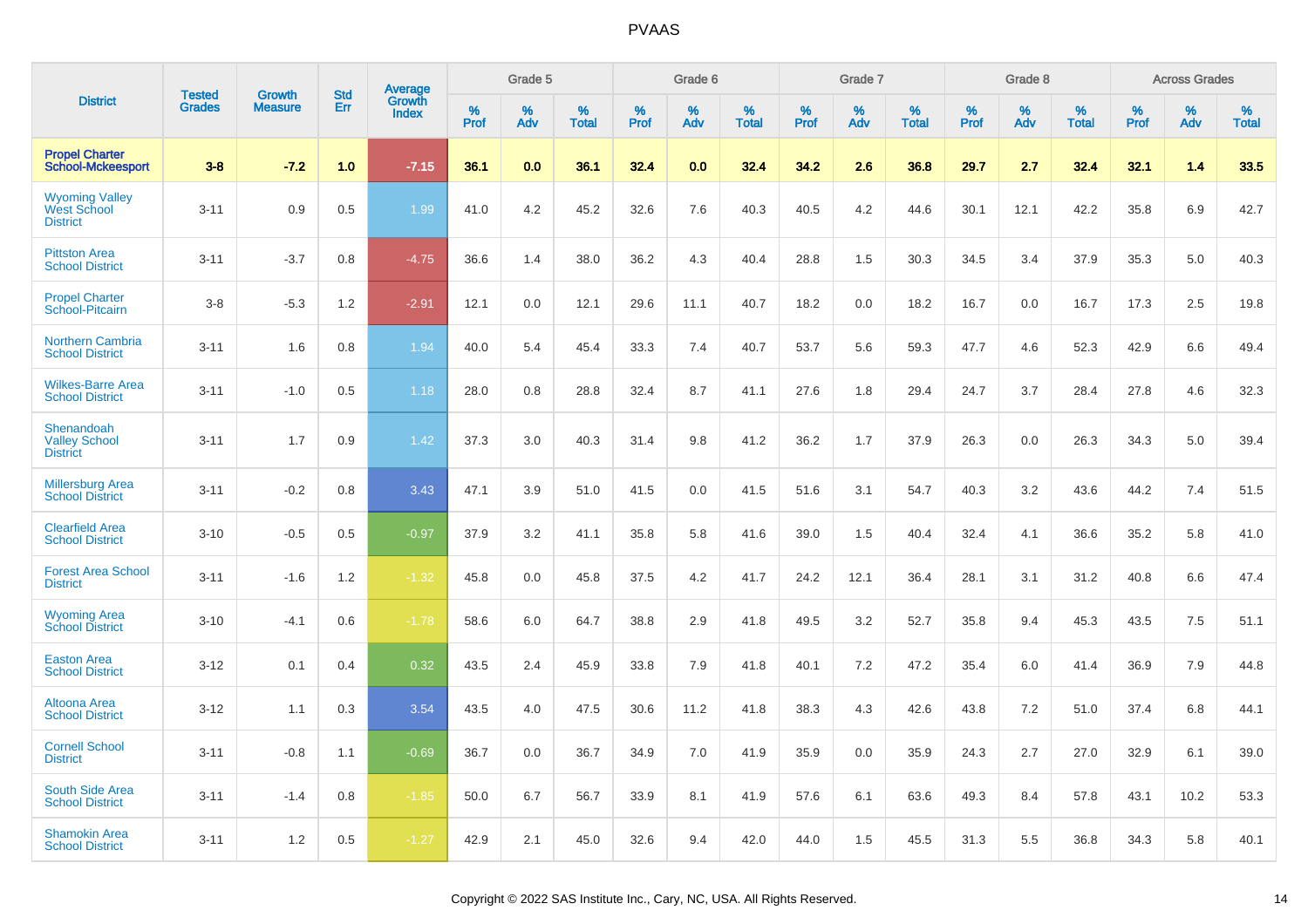|                                                                                   |                                | <b>Growth</b>  | <b>Std</b> | <b>Average</b>         |              | Grade 5  |                   |           | Grade 6  |                   |           | Grade 7  |                   |           | Grade 8  |                   |           | <b>Across Grades</b> |                   |
|-----------------------------------------------------------------------------------|--------------------------------|----------------|------------|------------------------|--------------|----------|-------------------|-----------|----------|-------------------|-----------|----------|-------------------|-----------|----------|-------------------|-----------|----------------------|-------------------|
| <b>District</b>                                                                   | <b>Tested</b><br><b>Grades</b> | <b>Measure</b> | <b>Err</b> | Growth<br><b>Index</b> | $\%$<br>Prof | %<br>Adv | %<br><b>Total</b> | %<br>Prof | %<br>Adv | %<br><b>Total</b> | %<br>Prof | %<br>Adv | %<br><b>Total</b> | %<br>Prof | %<br>Adv | %<br><b>Total</b> | %<br>Prof | %<br>Adv             | %<br><b>Total</b> |
| <b>Propel Charter</b><br><b>School-Mckeesport</b>                                 | $3 - 8$                        | $-7.2$         | 1.0        | $-7.15$                | 36.1         | 0.0      | 36.1              | 32.4      | 0.0      | 32.4              | 34.2      | 2.6      | 36.8              | 29.7      | 2.7      | 32.4              | 32.1      | 1.4                  | 33.5              |
| <b>Sugar Valley Rural</b><br><b>Charter School</b>                                | $3 - 11$                       | 0.5            | 1.0        | 1.28                   | 36.8         | 0.0      | 36.8              | 34.2      | 7.9      | 42.1              | 21.0      | 5.3      | 26.3              | 8.6       | 2.9      | 11.4              | 25.4      | 4.7                  | 30.0              |
| <b>Albert Gallatin</b><br><b>Area School</b><br><b>District</b>                   | $3 - 11$                       | 0.4            | 0.5        | 0.93                   | 45.8         | 5.4      | 51.2              | 34.0      | 8.4      | 42.4              | 39.7      | 2.2      | 41.8              | 37.8      | 5.3      | 43.0              | 38.7      | 7.6                  | 46.2              |
| <b>Howard Gardner</b><br><b>Multiple</b><br>Intelligence<br><b>Charter School</b> | $3 - 8$                        | $-1.2$         | 1.2        | 0.00                   | 41.4         | 10.3     | 51.7              | 39.4      | 3.0      | 42.4              | 63.6      | 0.0      | 63.6              | 55.6      | 11.1     | 66.7              | 48.8      | 7.1                  | 55.9              |
| <b>West Mifflin Area</b><br><b>School District</b>                                | $3 - 12$                       | $-3.0$         | 0.5        | $-5.97$                | 35.9         | 4.2      | 40.1              | 37.4      | 5.4      | 42.9              | 38.9      | 1.0      | 39.8              | 35.2      | 4.4      | 39.6              | 37.4      | 4.4                  | 41.8              |
| <b>Tri-Valley School</b><br><b>District</b>                                       | $3 - 10$                       | $-2.4$         | 0.9        | $-3.85$                | 40.0         | 5.9      | 45.9              | 36.7      | 6.1      | 42.9              | 36.7      | 0.0      | 36.7              | 40.5      | 9.5      | 50.0              | 41.3      | 8.0                  | 49.3              |
| <b>Forest City</b><br><b>Regional School</b><br><b>District</b>                   | $3 - 12$                       | $-2.2$         | 0.9        | $-2.36$                | 55.6         | 4.4      | 60.0              | 36.7      | 6.1      | 42.9              | 39.5      | 5.3      | 44.7              | 52.1      | 8.3      | 60.4              | 44.0      | 8.8                  | 52.8              |
| <b>Governor Mifflin</b><br><b>School District</b>                                 | $3 - 11$                       | $-1.0$         | 0.4        | $-2.47$                | 38.2         | 3.2      | 41.5              | 31.2      | 11.7     | 42.9              | 44.4      | 8.3      | 52.8              | 45.8      | 5.5      | 51.3              | 40.8      | 9.3                  | 50.1              |
| <b>MaST Community</b><br>Charter School II                                        | $3 - 10$                       | $-4.6$         | 0.7        | 0.45                   | 41.0         | 3.0      | 44.0              | 38.7      | 4.3      | 43.0              | 50.0      | 5.9      | 55.9              |           |          |                   | 44.5      | 7.0                  | 51.5              |
| <b>Shippensburg Area</b><br><b>School District</b>                                | $3 - 11$                       | $-1.6$         | 0.4        | $-3.93$                | 40.8         | 9.2      | 50.0              | 30.4      | 12.9     | 43.3              | 40.6      | 5.9      | 46.5              | 47.0      | 10.1     | 57.1              | 41.0      | 11.2                 | 52.2              |
| <b>Fleetwood Area</b><br><b>School District</b>                                   | $3 - 10$                       | $-1.3$         | 0.5        | $-2.54$                | 44.8         | 6.0      | 50.8              | 37.4      | 6.4      | 43.9              | 37.0      | $6.2\,$  | 43.2              | 45.1      | 8.0      | 53.1              | 42.1      | $7.7\,$              | 49.9              |
| <b>New Brighton Area</b><br><b>School District</b>                                | $3 - 11$                       | $-4.3$         | 0.6        | $-6.67$                | 37.1         | 4.5      | 41.6              | 37.0      | 7.0      | 44.0              | 33.7      | 5.0      | 38.6              | 27.6      | 3.8      | 31.4              | 32.4      | 4.8                  | 37.2              |
| <b>Pequea Valley</b><br><b>School District</b>                                    | $3 - 11$                       | 1.3            | 0.6        | 2.20                   | 46.4         | 1.8      | 48.2              | 36.6      | 7.5      | 44.1              | 43.0      | 4.7      | 47.7              | 37.9      | 6.8      | 44.7              | 37.7      | 6.5                  | 44.2              |
| <b>Juniata Valley</b><br><b>School District</b>                                   | $3 - 11$                       | $-0.4$         | 0.9        | $-0.41$                | 53.5         | 2.3      | 55.8              | 35.7      | 8.9      | 44.6              | 50.9      | 5.3      | 56.1              | 33.3      | 4.2      | 37.5              | 41.8      | 7.0                  | 48.8              |
| <b>Huntingdon Area</b><br><b>School District</b>                                  | $3 - 11$                       | 1.8            | 0.6        | 3.16                   | 41.6         | 3.5      | 45.1              | 33.0      | 11.9     | 44.9              | 34.5      | 7.9      | 42.4              | 34.9      | 7.1      | 42.1              | 37.2      | 10.0                 | 47.2              |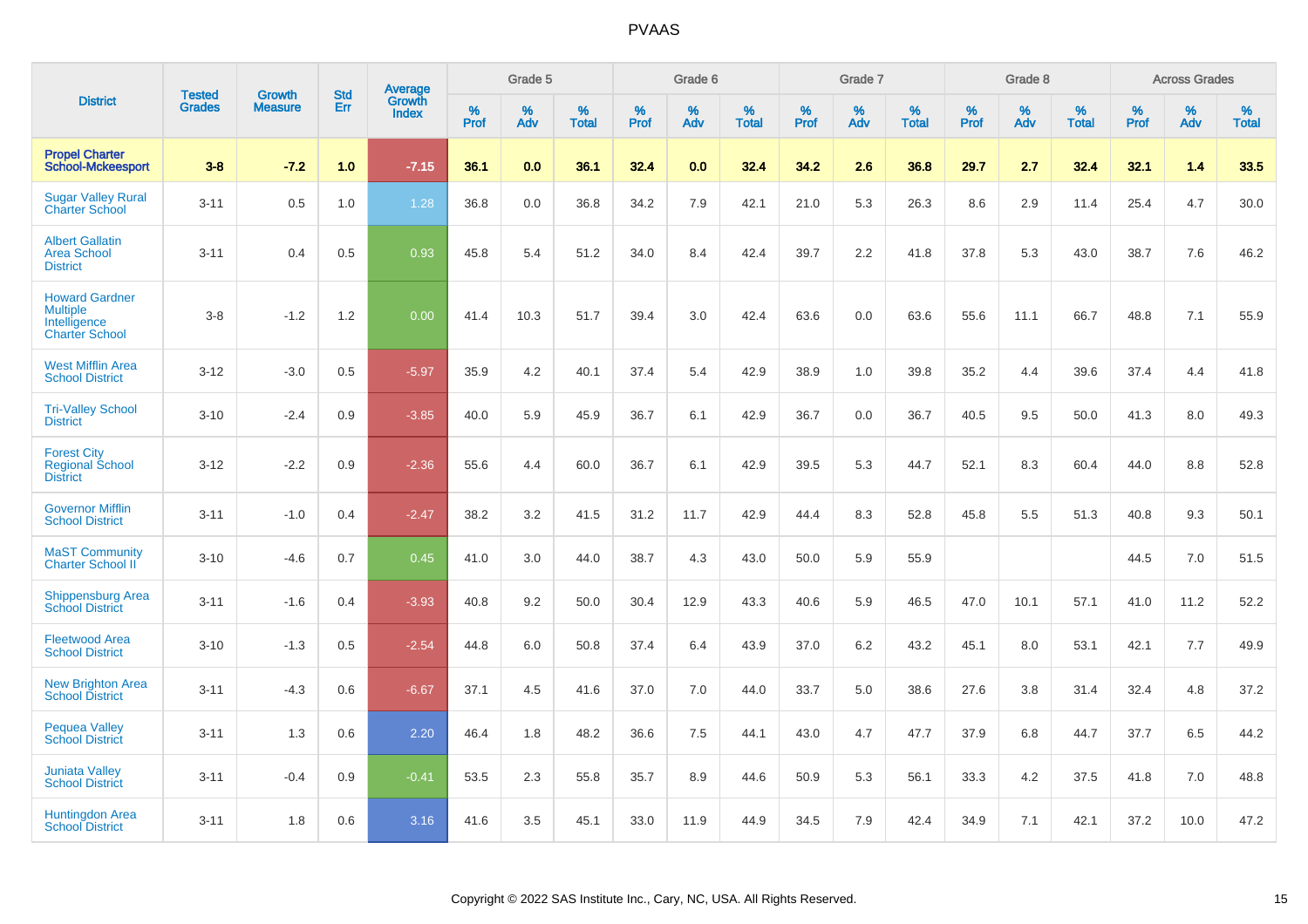|                                                            | <b>Tested</b> | <b>Growth</b>  | <b>Std</b> | Average                |              | Grade 5  |                      |              | Grade 6  |                   |              | Grade 7  |                   |              | Grade 8  |                   |              | <b>Across Grades</b> |                   |
|------------------------------------------------------------|---------------|----------------|------------|------------------------|--------------|----------|----------------------|--------------|----------|-------------------|--------------|----------|-------------------|--------------|----------|-------------------|--------------|----------------------|-------------------|
| <b>District</b>                                            | <b>Grades</b> | <b>Measure</b> | Err        | Growth<br><b>Index</b> | $\%$<br>Prof | %<br>Adv | $\%$<br><b>Total</b> | $\%$<br>Prof | %<br>Adv | %<br><b>Total</b> | $\%$<br>Prof | %<br>Adv | %<br><b>Total</b> | $\%$<br>Prof | %<br>Adv | %<br><b>Total</b> | $\%$<br>Prof | %<br>Adv             | %<br><b>Total</b> |
| <b>Propel Charter</b><br><b>School-Mckeesport</b>          | $3 - 8$       | $-7.2$         | 1.0        | $-7.15$                | 36.1         | 0.0      | 36.1                 | 32.4         | 0.0      | 32.4              | 34.2         | 2.6      | 36.8              | 29.7         | 2.7      | 32.4              | 32.1         | 1.4                  | 33.5              |
| <b>Central Fulton</b><br><b>School District</b>            | $3 - 11$      | 0.7            | 0.8        | 0.95                   | 43.4         | 7.9      | 51.3                 | 36.2         | 8.7      | 44.9              | 42.7         | 2.7      | 45.3              | 53.6         | 16.1     | 69.6              | 45.7         | 8.1                  | 53.8              |
| <b>Coudersport Area</b><br><b>School District</b>          | $3 - 11$      | $-0.5$         | 0.9        | $-0.53$                | 58.2         | 1.8      | 60.0                 | 40.5         | 4.8      | 45.2              | 35.8         | 3.8      | 39.6              | 30.2         | 0.0      | 30.2              | 40.1         | 3.2                  | 43.3              |
| <b>Reynolds School</b><br><b>District</b>                  | $3 - 10$      | $-4.3$         | 0.8        | $-5.50$                | 46.3         | 0.0      | 46.3                 | 44.2         | 1.3      | 45.4              | 35.3         | 7.8      | 43.1              | 47.1         | 8.8      | 55.9              | 41.5         | 4.9                  | 46.4              |
| <b>Penn Hills Charter</b><br>School of<br>Entrepreneurship | $3-8$         | $-1.5$         | 1.0        | $-3.06$                | 27.3         | 0.0      | 27.3                 | 37.1         | 8.6      | 45.7              | 34.2         | 0.0      | 34.2              | 45.4         | 0.0      | 45.4              | 40.8         | 6.4                  | 47.2              |
| <b>Propel Charter</b><br>School - East                     | $3-8$         | 1.1            | 1.0        | 1.08                   | 32.5         | 0.0      | 32.5                 | 34.3         | 11.4     | 45.7              | 33.3         | 9.1      | 42.4              | 29.4         | 0.0      | 29.4              | 31.6         | 4.7                  | 36.3              |
| Montessori<br><b>Regional Charter</b><br><b>School</b>     | $3-6$         | $-3.8$         | 1.1        | $-3.39$                | 33.3         | 0.0      | 33.3                 | 37.3         | 8.5      | 45.8              |              |          |                   |              |          |                   | 32.2         | 4.5                  | 36.7              |
| Washington<br><b>School District</b>                       | $3 - 11$      | $-1.7$         | 0.7        | $-2.41$                | 44.7         | 0.0      | 44.7                 | 39.6         | 6.2      | 45.8              | 28.0         | 1.2      | 29.3              | 23.5         | 1.5      | 25.0              | 35.4         | 3.1                  | 38.6              |
| <b>Sharon City School</b><br><b>District</b>               | $3 - 11$      | 1.0            | 0.6        | 1.83                   | 36.8         | 3.5      | 40.3                 | 30.8         | 15.0     | 45.8              | 33.3         | 1.8      | 35.2              | 42.1         | 6.4      | 48.4              | 34.2         | 6.1                  | 40.2              |
| <b>Chichester School</b><br><b>District</b>                | $3 - 11$      | $-4.0$         | 0.7        | $-5.51$                | 27.3         | 1.1      | 28.4                 | 37.2         | 9.0      | 46.2              | 31.2         | 6.2      | 37.5              | 41.1         | 0.0      | 41.1              | 36.7         | 5.7                  | 42.4              |
| <b>Moshannon Valley</b><br><b>School District</b>          | $3 - 10$      | 5.6            | 0.8        | 6.66                   | 51.1         | 2.1      | 53.2                 | 24.1         | 22.2     | 46.3              | 45.2         | 1.6      | 46.8              | 41.8         | 6.0      | 47.8              | 39.6         | 7.8                  | 47.4              |
| <b>Everett Area</b><br><b>School District</b>              | $3 - 11$      | $-0.2$         | 0.7        | $-0.26$                | 41.4         | 9.2      | 50.6                 | 34.9         | 11.6     | 46.5              | 47.5         | 5.9      | 53.5              | 37.3         | 9.3      | 46.7              | 40.8         | 11.4                 | 52.2              |
| <b>Northern Potter</b><br><b>School District</b>           | $3 - 12$      | 0.3            | 1.1        | 0.26                   | 33.3         | 3.3      | 36.7                 | 32.6         | 14.0     | 46.5              | 51.6         | 9.7      | 61.3              | 40.7         | 3.7      | 44.4              | 36.4         | 8.9                  | 45.3              |
| <b>Bristol Borough</b><br><b>School District</b>           | $3 - 12$      | 0.4            | 0.7        | 1.32                   | 37.3         | 1.3      | 38.7                 | 28.4         | 18.2     | 46.6              | 39.5         | 7.4      | 46.9              | 27.7         | 6.0      | 33.7              | 33.3         | 8.0                  | 41.4              |
| <b>Forbes Road</b><br><b>School District</b>               | $3 - 11$      | 1.3            | 1.4        | 0.89                   | 61.3         | 3.2      | 64.5                 | 40.0         | 6.7      | 46.7              | 57.9         | 0.0      | 57.9              | 27.8         | 0.0      | 27.8              | 47.4         | 7.3                  | 54.7              |
| <b>Pottsville Area</b><br><b>School District</b>           | $3 - 12$      | $-1.5$         | 0.5        | $-2.18$                | 43.0         | 3.7      | 46.7                 | 39.2         | 7.7      | 46.8              | 34.4         | 4.9      | 39.3              | 40.4         | 4.1      | 44.4              | 39.7         | 6.1                  | 45.8              |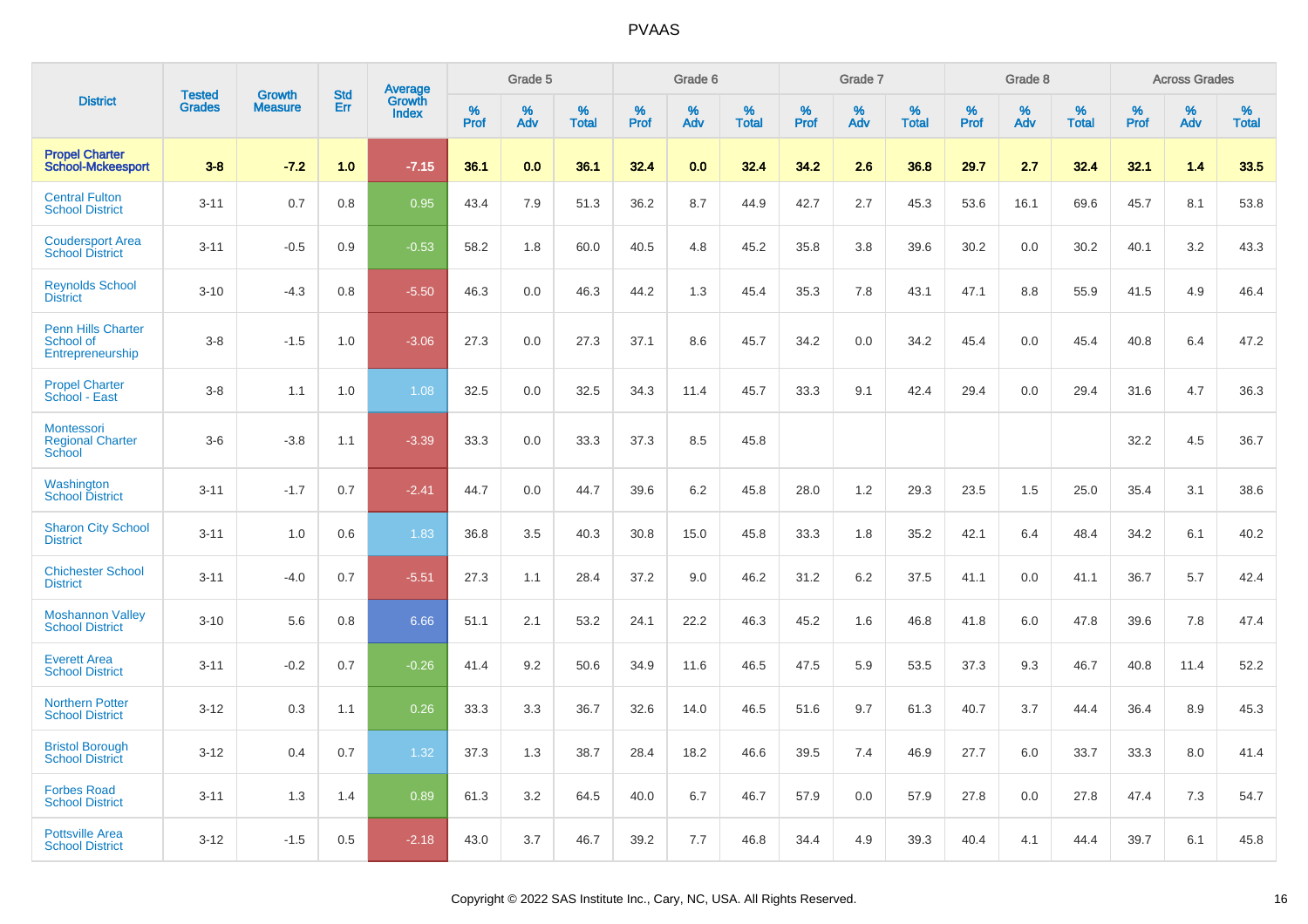|                                                                              |                                | <b>Growth</b>  | <b>Std</b> | Average                |           | Grade 5  |                   |           | Grade 6  |                   |           | Grade 7  |                   |           | Grade 8  |                   |           | <b>Across Grades</b> |                   |
|------------------------------------------------------------------------------|--------------------------------|----------------|------------|------------------------|-----------|----------|-------------------|-----------|----------|-------------------|-----------|----------|-------------------|-----------|----------|-------------------|-----------|----------------------|-------------------|
| <b>District</b>                                                              | <b>Tested</b><br><b>Grades</b> | <b>Measure</b> | Err        | Growth<br><b>Index</b> | %<br>Prof | %<br>Adv | %<br><b>Total</b> | %<br>Prof | %<br>Adv | %<br><b>Total</b> | %<br>Prof | %<br>Adv | %<br><b>Total</b> | %<br>Prof | %<br>Adv | %<br><b>Total</b> | %<br>Prof | %<br>Adv             | %<br><b>Total</b> |
| <b>Propel Charter</b><br><b>School-Mckeesport</b>                            | $3 - 8$                        | $-7.2$         | 1.0        | $-7.15$                | 36.1      | 0.0      | 36.1              | 32.4      | 0.0      | 32.4              | 34.2      | 2.6      | 36.8              | 29.7      | 2.7      | 32.4              | 32.1      | 1.4                  | 33.5              |
| <b>Tamaqua Area</b><br><b>School District</b>                                | $3 - 12$                       | $-0.4$         | 0.6        | $-0.71$                | 60.2      | 5.6      | 65.7              | 39.1      | 7.8      | 46.9              | 37.9      | 5.2      | 43.1              | 42.2      | 7.0      | 49.3              | 44.6      | 7.7                  | 52.3              |
| <b>Young Scholars Of</b><br>Western<br>Pennsylvania<br><b>Charter School</b> | $3 - 8$                        | 2.0            | 1.1        | 0.21                   | 27.3      | 9.1      | 36.4              | 40.6      | 6.2      | 46.9              | 32.1      | 3.6      | 35.7              | 43.5      | 8.7      | 52.2              | 31.2      | 9.1                  | 40.3              |
| <b>Central Cambria</b><br><b>School District</b>                             | $3 - 11$                       | $-3.0$         | 0.6        | $-5.07$                | 59.8      | 11.1     | 70.9              | 33.6      | 13.3     | 46.9              | 48.2      | 4.4      | 52.6              | 38.9      | 4.8      | 43.6              | 44.9      | 10.7                 | 55.6              |
| <b>Highlands School</b><br><b>District</b>                                   | $3 - 11$                       | $-0.6$         | 0.5        | $-1.09$                | 47.5      | 0.0      | 47.5              | 37.2      | 9.7      | 46.9              | 42.2      | 5.4      | 47.6              | 39.2      | 9.5      | 48.6              | 40.7      | 7.9                  | 48.6              |
| <b>Purchase Line</b><br><b>School District</b>                               | $3 - 12$                       | $-1.5$         | 0.8        | $-0.88$                | 37.2      | 5.9      | 43.1              | 40.9      | 6.1      | 47.0              | 39.4      | 3.0      | 42.4              | 30.9      | 3.6      | 34.6              | 39.8      | 6.3                  | 46.1              |
| Jefferson-Morgan<br><b>School District</b>                                   | $3 - 10$                       | 2.7            | 0.9        | 3.15                   | 45.1      | 2.8      | 47.9              | 40.0      | 7.3      | 47.3              | 41.8      | 5.4      | 47.3              | 44.4      | 6.7      | 51.1              | 41.7      | 6.6                  | 48.2              |
| <b>Titusville Area</b><br><b>School District</b>                             | $3 - 11$                       | $-0.4$         | 0.5        | $-0.72$                | 57.4      | 8.5      | 65.9              | 35.0      | 12.6     | 47.6              | 46.2      | 8.3      | 54.6              | 40.6      | 11.6     | 52.2              | 44.1      | 12.1                 | 56.2              |
| <b>New Foundations</b><br><b>Charter School</b>                              | $3 - 11$                       | $-0.9$         | 0.8        | $-1.16$                | 37.0      | 9.3      | 46.3              | 38.1      | 9.5      | 47.6              | 50.8      | 3.3      | 54.1              | 36.1      | 6.0      | 42.2              | 41.1      | 6.7                  | 47.8              |
| <b>Turkeyfoot Valley</b><br>Area School<br><b>District</b>                   | $3 - 12$                       | 0.6            | 1.4        | 0.40                   | 27.3      | 4.6      | 31.8              | 38.1      | 9.5      | 47.6              | 30.0      | 5.0      | 35.0              | 30.4      | 0.0      | 30.4              | 33.0      | 3.6                  | 36.6              |
| <b>West York Area</b><br><b>School District</b>                              | $3 - 12$                       | $-1.4$         | 0.5        | $-2.97$                | 36.0      | 4.4      | 40.4              | 38.5      | 9.3      | 47.8              | 35.9      | 5.3      | 41.2              | 41.2      | 5.2      | 46.4              | 37.8      | 8.4                  | 46.2              |
| <b>Daniel Boone Area</b><br><b>School District</b>                           | $3 - 12$                       | 0.9            | 0.5        | 2.01                   | 54.5      | 3.9      | 58.4              | 31.7      | 16.1     | 47.8              | 46.1      | 7.4      | 53.4              | 42.8      | 9.2      | 52.0              | 42.6      | 10.0                 | 52.6              |
| <b>Bermudian Springs</b><br><b>School District</b>                           | $3 - 11$                       | 0.2            | 0.6        | 0.41                   | 50.4      | 0.0      | 50.4              | 37.5      | 10.6     | 48.1              | 44.5      | 5.9      | 50.4              | 39.8      | 6.5      | 46.3              | 42.4      | 6.9                  | 49.3              |
| <b>Brentwood</b><br><b>Borough School</b><br><b>District</b>                 | $3 - 11$                       | $-2.1$         | 0.7        | $-2.85$                | 53.5      | 7.0      | 60.5              | 36.1      | 12.0     | 48.2              | 33.3      | 4.6      | 37.9              | 48.0      | 6.8      | 54.8              | 40.9      | 9.4                  | 50.3              |
| <b>Williams Valley</b><br><b>School District</b>                             | $3 - 11$                       | 0.3            | 0.8        | 0.37                   | 38.6      | 0.0      | 38.6              | 41.4      | 6.9      | 48.3              | 35.1      | 2.6      | 37.7              | 42.2      | 9.4      | 51.6              | 39.1      | 4.9                  | 44.0              |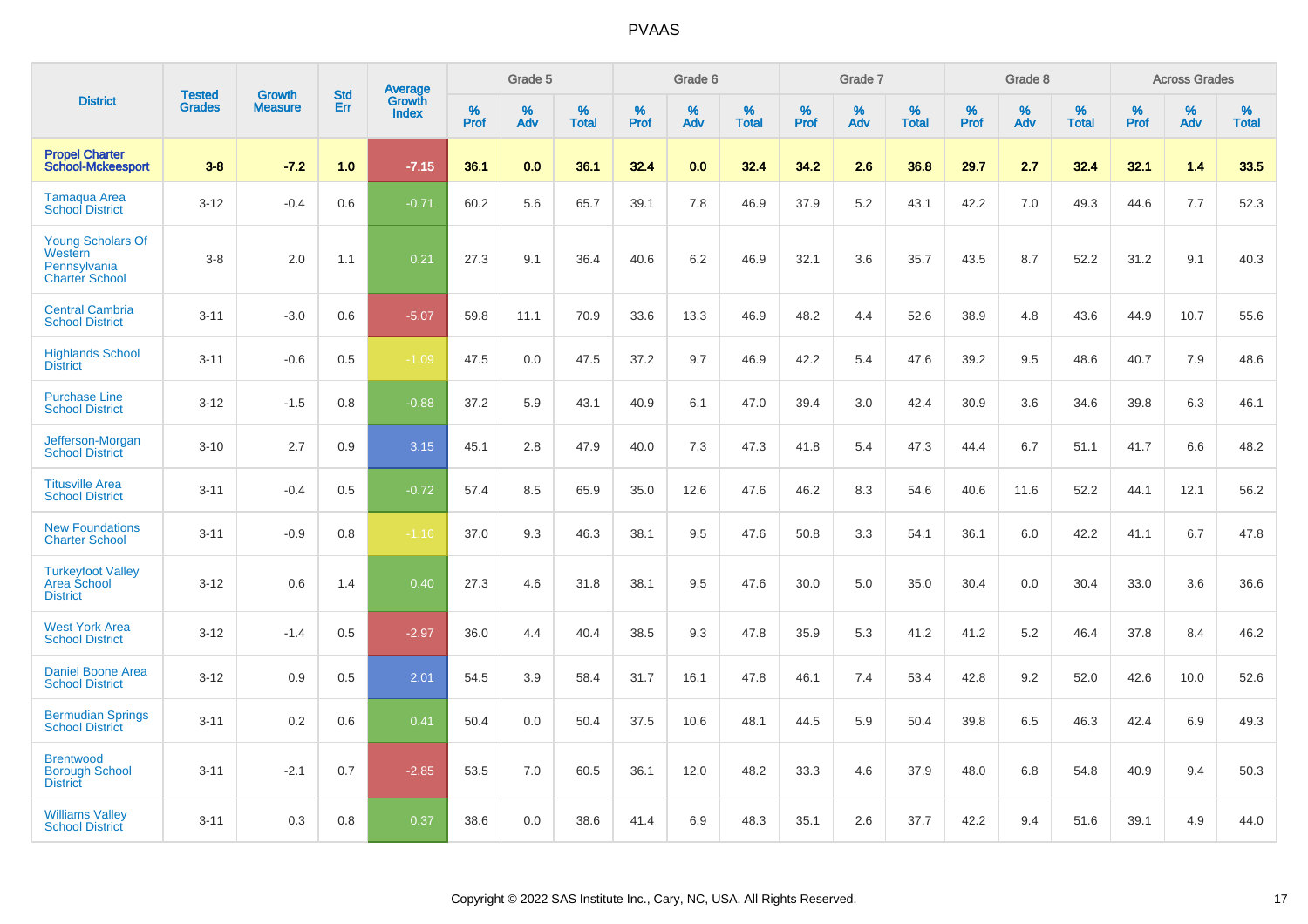|                                                               | <b>Tested</b> | <b>Growth</b>  | <b>Std</b> | Average                |              | Grade 5     |                      |              | Grade 6     |                      |              | Grade 7     |                      |              | Grade 8     |                   |                     | <b>Across Grades</b> |                      |
|---------------------------------------------------------------|---------------|----------------|------------|------------------------|--------------|-------------|----------------------|--------------|-------------|----------------------|--------------|-------------|----------------------|--------------|-------------|-------------------|---------------------|----------------------|----------------------|
| <b>District</b>                                               | <b>Grades</b> | <b>Measure</b> | Err        | Growth<br><b>Index</b> | $\%$<br>Prof | $\%$<br>Adv | $\%$<br><b>Total</b> | $\%$<br>Prof | $\%$<br>Adv | $\%$<br><b>Total</b> | $\%$<br>Prof | $\%$<br>Adv | $\%$<br><b>Total</b> | $\%$<br>Prof | $\%$<br>Adv | %<br><b>Total</b> | $\%$<br><b>Prof</b> | $\%$<br>Adv          | $\%$<br><b>Total</b> |
| <b>Propel Charter</b><br><b>School-Mckeesport</b>             | $3 - 8$       | $-7.2$         | 1.0        | $-7.15$                | 36.1         | 0.0         | 36.1                 | 32.4         | 0.0         | 32.4                 | 34.2         | 2.6         | 36.8                 | 29.7         | 2.7         | 32.4              | 32.1                | 1.4                  | 33.5                 |
| <b>Bethlehem Area</b><br><b>School District</b>               | $3 - 11$      | 0.3            | 0.4        | 0.74                   | 50.4         | 5.3         | 55.6                 | 39.9         | 8.4         | 48.3                 | 40.8         | 5.2         | 46.0                 | 33.8         | 6.3         | 40.1              | 42.3                | 9.3                  | 51.6                 |
| <b>Commodore Perry</b><br><b>School District</b>              | $3 - 11$      | $-0.7$         | 1.1        | $-0.58$                | 64.5         | 12.9        | 77.4                 | 41.9         | 6.4         | 48.4                 | 48.6         | 8.1         | 56.8                 | 37.0         | 25.9        | 63.0              | 48.6                | 13.1                 | 61.8                 |
| <b>Tunkhannock Area</b><br><b>School District</b>             | $3 - 11$      | $-3.4$         | 0.5        | $-2.99$                | 29.2         | 2.9         | 32.1                 | 35.9         | 12.5        | 48.4                 | 33.3         | 3.1         | 36.4                 | 40.1         | 8.2         | 48.3              | 36.3                | 6.8                  | 43.0                 |
| <b>Westmont Hilltop</b><br><b>School District</b>             | $3 - 11$      | $-4.1$         | 0.7        | $-6.24$                | 40.6         | 3.0         | 43.6                 | 36.4         | 12.1        | 48.5                 | 47.1         | 1.2         | 48.2                 | 56.4         | 4.3         | 60.6              | 41.9                | 9.4                  | 51.2                 |
| <b>California Area</b><br><b>School District</b>              | $3 - 10$      | 1.5            | 0.8        | 1.83                   | 51.8         | 3.7         | 55.6                 | 39.4         | 9.1         | 48.5                 | 46.4         | 17.9        | 64.3                 | 50.0         | 18.5        | 68.5              | 45.7                | 14.1                 | 59.8                 |
| <b>Conrad Weiser</b><br><b>Area School</b><br><b>District</b> | $3 - 11$      | $-2.3$         | 0.5        | $-4.84$                | 44.8         | 0.6         | 45.4                 | 40.0         | 8.7         | 48.7                 | 26.2         | 2.7         | 28.9                 | 30.0         | 3.4         | 33.5              | 36.9                | 6.7                  | 43.7                 |
| <b>Pottsgrove School</b><br><b>District</b>                   | $3 - 11$      | $-0.4$         | 0.5        | 4.12                   | 39.7         | 5.4         | 45.1                 | 42.3         | 6.4         | 48.7                 | 53.1         | 9.1         | 62.3                 | 40.4         | 3.7         | 44.2              | 43.1                | 7.6                  | 50.7                 |
| <b>Arts Academy</b><br><b>Charter School</b>                  | $5 - 8$       | $-3.5$         | 1.1        | $-3.11$                | 41.2         | 0.0         | 41.2                 | 46.7         | 2.2         | 48.9                 | 49.1         | 1.9         | 50.9                 | 45.2         | 3.2         | 48.4              | 46.6                | 2.0                  | 48.6                 |
| <b>Northeast Bradford</b><br><b>School District</b>           | $3 - 10$      | 3.0            | 0.9        | 3.25                   | 57.5         | 2.5         | 60.0                 | 37.8         | 11.1        | 48.9                 | 39.6         | 11.3        | 50.9                 | 40.4         | 7.0         | 47.4              | 45.2                | 9.9                  | 55.1                 |
| <b>Warren County</b><br><b>School District</b>                | $3 - 11$      | 0.2            | 0.4        | 1.66                   | 38.6         | 4.0         | 42.5                 | 41.0         | 8.0         | 49.0                 | 33.4         | 4.1         | 37.5                 | 43.1         | 4.7         | 47.8              | 38.0                | 6.9                  | 44.8                 |
| <b>Lehighton Area</b><br><b>School District</b>               | $3 - 11$      | $-1.0$         | 0.5        | $-1.83$                | 45.3         | 1.3         | 46.7                 | 40.8         | 8.3         | 49.2                 | 42.3         | 5.7         | 48.0                 | 34.2         | 9.8         | 43.9              | 41.8                | 8.6                  | 50.4                 |
| <b>Freedom Area</b><br><b>School District</b>                 | $3 - 11$      | $-1.9$         | 0.7        | $-2.73$                | 36.0         | 2.3         | 38.4                 | 36.8         | 12.6        | 49.4                 | 37.9         | 1.9         | 39.8                 | 40.3         | 1.3         | 41.6              | 38.8                | 6.0                  | 44.7                 |
| <b>Brookville Area</b><br><b>School District</b>              | $3 - 11$      | $-3.3$         | 0.6        | $-5.43$                | 41.6         | 5.9         | 47.5                 | 37.1         | 12.4        | 49.4                 | 34.4         | 0.8         | 35.2                 | 45.0         | 7.3         | 52.3              | 40.4                | 8.7                  | 49.1                 |
| <b>Bald Eagle Area</b><br>School District                     | $3 - 11$      | 0.1            | 0.6        | 0.16                   | 54.7         | 4.7         | 59.4                 | 41.6         | 7.9         | 49.5                 | 32.2         | 2.5         | 34.8                 | 34.2         | 14.0        | 48.2              | 39.5                | 10.5                 | 50.0                 |
| <b>Ambridge Area</b><br><b>School District</b>                | $3 - 12$      | $-0.9$         | 0.6        | $-1.55$                | 40.2         | 8.2         | 48.4                 | 36.9         | 12.6        | 49.5                 | 36.2         | 8.7         | 44.9                 | 37.1         | 6.4         | 43.6              | 37.5                | 12.2                 | 49.7                 |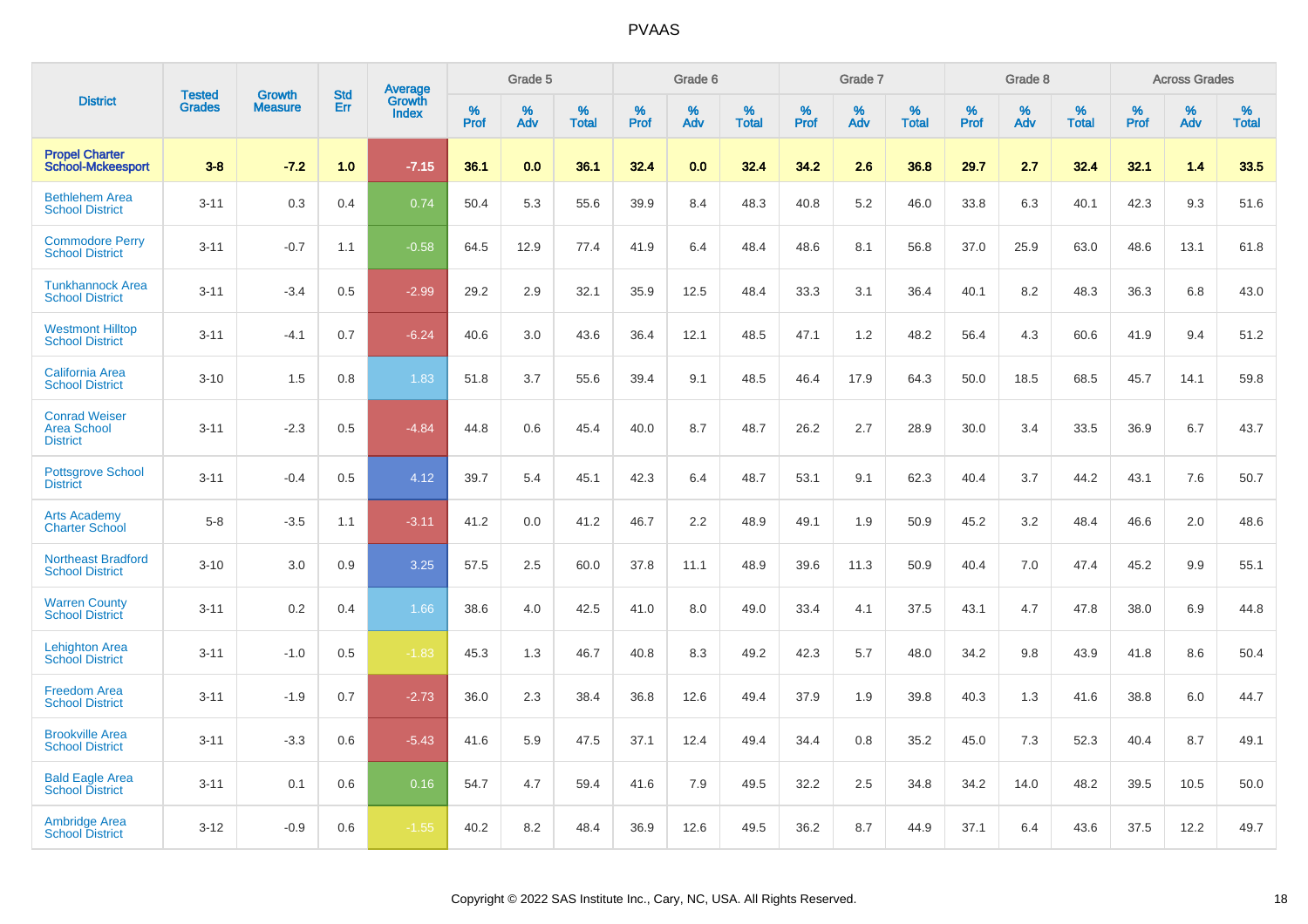|                                                                  | <b>Tested</b> | <b>Growth</b>  | <b>Std</b> | Average                |              | Grade 5  |                   |              | Grade 6  |                   |              | Grade 7  |                   |              | Grade 8  |                   |              | <b>Across Grades</b> |                   |
|------------------------------------------------------------------|---------------|----------------|------------|------------------------|--------------|----------|-------------------|--------------|----------|-------------------|--------------|----------|-------------------|--------------|----------|-------------------|--------------|----------------------|-------------------|
| <b>District</b>                                                  | <b>Grades</b> | <b>Measure</b> | Err        | Growth<br><b>Index</b> | $\%$<br>Prof | %<br>Adv | %<br><b>Total</b> | $\%$<br>Prof | %<br>Adv | %<br><b>Total</b> | $\%$<br>Prof | %<br>Adv | %<br><b>Total</b> | $\%$<br>Prof | %<br>Adv | %<br><b>Total</b> | $\%$<br>Prof | %<br>Adv             | %<br><b>Total</b> |
| <b>Propel Charter</b><br><b>School-Mckeesport</b>                | $3 - 8$       | $-7.2$         | 1.0        | $-7.15$                | 36.1         | 0.0      | 36.1              | 32.4         | 0.0      | 32.4              | 34.2         | 2.6      | 36.8              | 29.7         | 2.7      | 32.4              | 32.1         | 1.4                  | 33.5              |
| <b>Central Greene</b><br><b>School District</b>                  | $3 - 11$      | $-1.8$         | 0.6        | $-3.02$                | 35.0         | 0.0      | 35.0              | 40.0         | 9.5      | 49.5              | 33.3         | 5.0      | 38.3              | 31.5         | 1.8      | 33.3              | 35.2         | 5.2                  | 40.3              |
| Southmoreland<br><b>School District</b>                          | $3 - 11$      | $-3.9$         | 0.6        | $-6.43$                | 39.6         | 2.1      | 41.7              | 41.4         | 8.1      | 49.6              | 43.1         | 4.6      | 47.7              | 49.5         | 4.8      | 54.4              | 44.6         | 6.8                  | 51.3              |
| <b>Hamburg Area</b><br><b>School District</b>                    | $3 - 11$      | $-0.4$         | 0.5        | $-0.68$                | 41.1         | 5.0      | 46.1              | 43.3         | 6.3      | 49.6              | 33.1         | 1.9      | 35.0              | 32.4         | 3.5      | 35.9              | 38.6         | 5.3                  | 43.9              |
| Pocono Mountain<br><b>School District</b>                        | $3 - 12$      | 0.1            | 0.6        | $-0.22$                | 48.0         | 5.4      | 53.5              | 41.8         | 7.9      | 49.7              | 42.1         | 1.8      | 43.9              | 35.6         | 1.9      | 37.5              | 43.4         | 7.1                  | 50.5              |
| <b>Salisbury-Elk Lick</b><br><b>School District</b>              | $3 - 11$      | $-3.9$         | 1.3        | $-2.93$                | 50.0         | 8.3      | 58.3              | 50.0         | 0.0      | 50.0              | 30.0         | 0.0      | 30.0              | 28.6         | 4.8      | 33.3              | 42.2         | 3.3                  | 45.4              |
| <b>Tulpehocken Area</b><br><b>School District</b>                | $3 - 12$      | $-0.2$         | 0.6        | $-0.31$                | 57.5         | 2.3      | 59.8              | 32.4         | 17.6     | 50.0              | 39.8         | 4.8      | 44.7              | 42.0         | 6.2      | 48.2              | 41.5         | 9.5                  | 51.0              |
| Claysburg-Kimmel<br><b>School District</b>                       | $3 - 11$      | 2.9            | 0.8        | 3.45                   | 52.3         | 3.1      | 55.4              | 34.6         | 15.4     | 50.0              | 35.1         | 8.8      | 43.9              | 43.9         | 7.0      | 50.9              | 43.5         | 8.7                  | 52.2              |
| <b>Jamestown Area</b><br><b>School District</b>                  | $3 - 11$      | 2.7            | 1.2        | 2.22                   | 47.4         | 0.0      | 47.4              | 30.6         | 19.4     | 50.0              | 41.4         | 6.9      | 48.3              | 54.6         | 0.0      | 54.6              | 41.2         | 7.9                  | 49.1              |
| Chambersburg<br><b>Area School</b><br><b>District</b>            | $3 - 11$      | $-0.2$         | 0.3        | $-0.63$                | 44.0         | 7.0      | 51.0              | 34.1         | 16.0     | 50.1              | 38.2         | 8.2      | 46.5              | 38.7         | 11.2     | 49.9              | 37.5         | 11.0                 | 48.5              |
| <b>Stroudsburg Area</b><br><b>School District</b>                | $3 - 11$      | 1.1            | 0.4        | 1.41                   | 39.1         | 4.0      | 43.1              | 39.0         | 11.2     | 50.2              | 46.4         | 8.5      | 54.9              | 48.9         | 7.8      | 56.7              | 40.7         | 9.2                  | 49.9              |
| <b>East Stroudsburg</b><br><b>Area School</b><br><b>District</b> | $3 - 11$      | $-4.1$         | 0.5        | $-8.53$                | 43.7         | 1.9      | 45.6              | 40.8         | 9.4      | 50.3              | 41.9         | 3.5      | 45.4              | 32.3         | 5.1      | 37.3              | 36.5         | 7.4                  | 43.9              |
| <b>Mifflin County</b><br><b>School District</b>                  | $3 - 11$      | 2.7            | 0.4        | 2.75                   | 49.5         | 8.0      | 57.4              | 35.1         | 15.2     | 50.3              | 45.2         | 7.3      | 52.5              | 40.4         | 4.9      | 45.3              | 40.4         | 9.0                  | 49.4              |
| <b>Shaler Area</b><br><b>School District</b>                     | $3 - 11$      | $-4.5$         | 0.4        | $-9.79$                | 52.7         | 5.4      | 58.1              | 39.8         | 10.6     | 50.4              | 50.0         | 7.8      | 57.8              | 46.9         | 12.9     | 59.8              | 46.7         | 13.0                 | 59.7              |
| <b>Crawford Central</b><br><b>School District</b>                | $3 - 11$      | 3.3            | 0.4        | 7.81                   | 48.1         | 4.2      | 52.3              | 37.2         | 13.2     | 50.4              | 40.0         | 13.1     | 53.1              | 42.5         | 12.0     | 54.5              | 40.4         | 10.5                 | 50.9              |
| <b>Lakeland School</b><br><b>District</b>                        | $3 - 11$      | $-0.9$         | 0.7        | $-1.28$                | 41.3         | 1.3      | 42.7              | 38.7         | 11.8     | 50.5              | 49.1         | 9.4      | 58.5              | 39.3         | 5.6      | 44.9              | 41.3         | 9.6                  | 50.8              |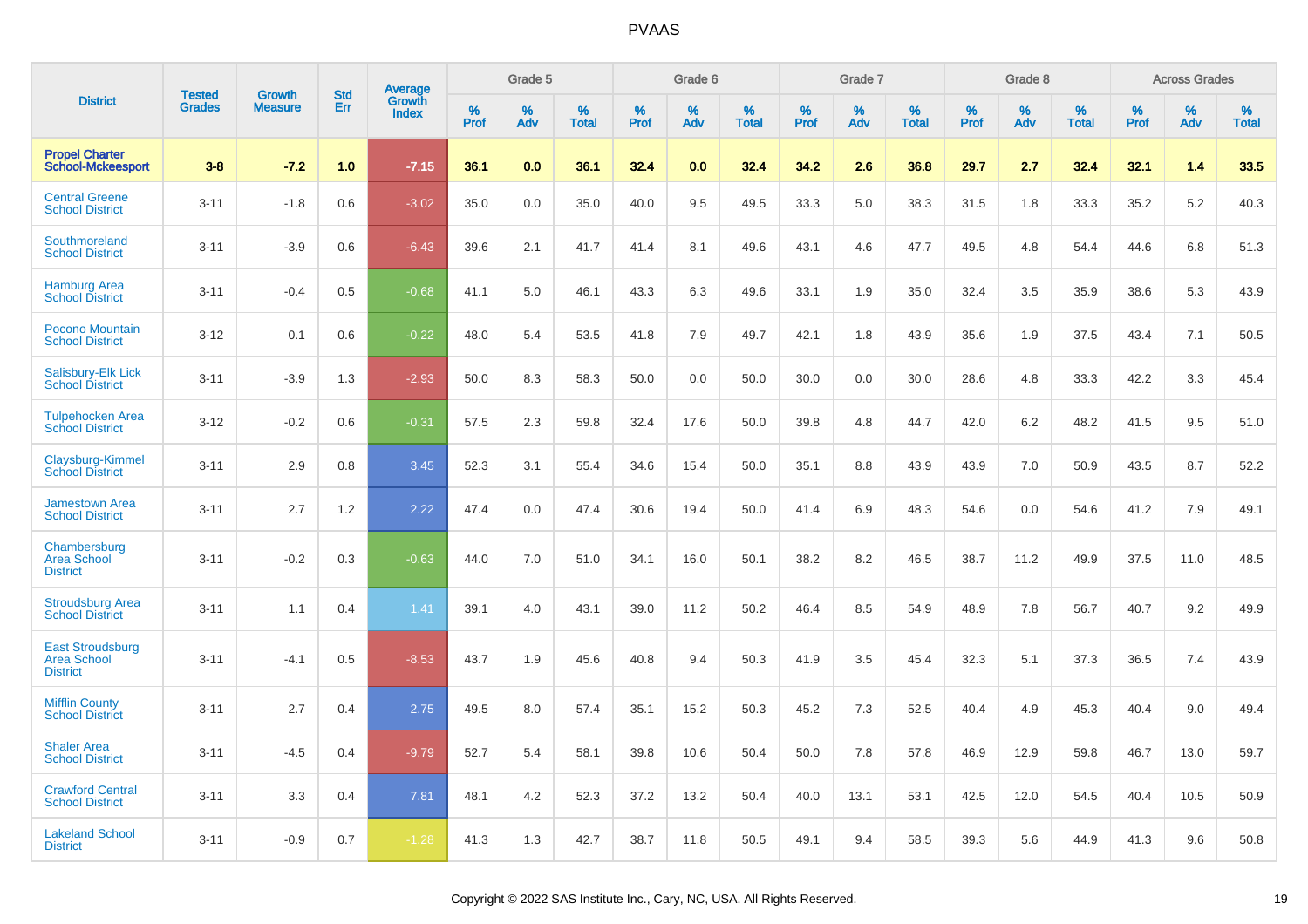|                                                                     |                                | <b>Growth</b>  | <b>Std</b> |                                   |              | Grade 5  |                   |              | Grade 6  |                   |              | Grade 7  |                   |              | Grade 8  |                   |              | <b>Across Grades</b> |                   |
|---------------------------------------------------------------------|--------------------------------|----------------|------------|-----------------------------------|--------------|----------|-------------------|--------------|----------|-------------------|--------------|----------|-------------------|--------------|----------|-------------------|--------------|----------------------|-------------------|
| <b>District</b>                                                     | <b>Tested</b><br><b>Grades</b> | <b>Measure</b> | <b>Err</b> | <b>Average</b><br>Growth<br>Index | $\%$<br>Prof | %<br>Adv | %<br><b>Total</b> | $\%$<br>Prof | %<br>Adv | %<br><b>Total</b> | $\%$<br>Prof | %<br>Adv | %<br><b>Total</b> | $\%$<br>Prof | %<br>Adv | %<br><b>Total</b> | $\%$<br>Prof | %<br>Adv             | %<br><b>Total</b> |
| <b>Propel Charter</b><br><b>School-Mckeesport</b>                   | $3 - 8$                        | $-7.2$         | 1.0        | $-7.15$                           | 36.1         | 0.0      | 36.1              | 32.4         | 0.0      | 32.4              | 34.2         | 2.6      | 36.8              | 29.7         | 2.7      | 32.4              | 32.1         | 1.4                  | 33.5              |
| <b>Northern Lehigh</b><br><b>School District</b>                    | $3 - 12$                       | $-0.6$         | 0.7        | 0.95                              | 52.1         | 2.1      | 54.2              | 44.4         | $6.2\,$  | 50.6              | 36.7         | 4.2      | 40.8              | 41.7         | 5.6      | 47.2              | 42.1         | 5.6                  | 47.7              |
| Northwood<br><b>Academy Charter</b><br>School                       | $3 - 8$                        | $-0.1$         | 0.7        | $-0.12$                           | 23.4         | 1.3      | 24.7              | 44.2         | 6.5      | 50.6              | 37.5         | 5.6      | 43.1              | 29.6         | 13.0     | 42.6              | 31.0         | 5.4                  | 36.4              |
| Pennsylvania<br><b>Cyber Charter</b><br>School                      | $3 - 11$                       | 2.1            | 0.5        | 4.24                              | 41.0         | 4.9      | 45.8              | 39.5         | 11.2     | 50.7              | 42.9         | 3.4      | 46.4              | 39.5         | 2.6      | 42.0              | 40.1         | 7.4                  | 47.5              |
| <b>Canton Area</b><br><b>School District</b>                        | $3 - 11$                       | $-2.0$         | 0.8        | $-2.34$                           | 57.7         | 5.8      | 63.5              | 46.0         | 4.8      | 50.8              | 40.0         | 0.0      | 40.0              | 36.9         | 3.1      | 40.0              | 43.6         | 6.7                  | 50.3              |
| <b>Eastern Lancaster</b><br><b>County School</b><br><b>District</b> | $3 - 12$                       | 1.1            | 0.5        | 2.36                              | 48.1         | 3.9      | 51.9              | 38.7         | 12.0     | 50.8              | 35.4         | 4.6      | 39.9              | 38.0         | 15.5     | 53.5              | 39.2         | 9.3                  | 48.5              |
| <b>Oil City Area</b><br><b>School District</b>                      | $3 - 11$                       | 2.6            | 0.6        | 4.69                              | 47.2         | 2.8      | 50.0              | 41.1         | 9.7      | 50.8              | 32.8         | 4.7      | 37.5              | 42.0         | 7.6      | 49.6              | 39.2         | 7.8                  | 47.0              |
| <b>Fairfield Area</b><br><b>School District</b>                     | $3 - 11$                       | $-1.0$         | 0.8        | $-1.22$                           | 50.8         | 3.3      | 54.1              | 44.3         | 6.6      | 50.8              | 45.4         | 1.8      | 47.3              | 37.0         | 5.6      | 42.6              | 45.1         | 9.6                  | 54.6              |
| <b>Ridley School</b><br><b>District</b>                             | $3 - 12$                       | $-0.9$         | 0.4        | $-3.09$                           | 49.2         | 5.6      | 54.8              | 38.5         | 12.4     | 50.9              | 39.6         | 5.9      | 45.6              | 41.1         | 7.5      | 48.6              | 42.4         | 10.0                 | 52.4              |
| <b>Laurel Highlands</b><br><b>School District</b>                   | $3 - 11$                       | $-1.7$         | 0.5        | $-3.29$                           | 43.1         | 4.4      | 47.5              | 39.4         | 11.6     | 51.0              | 35.7         | 2.9      | 38.6              | 37.8         | 5.5      | 43.3              | 39.8         | 9.6                  | 49.4              |
| <b>Ad Prima Charter</b><br><b>School</b>                            | $3 - 8$                        | 2.7            | 0.8        | 1.75                              | 25.9         | 1.8      | 27.8              | 34.7         | 16.3     | 51.0              | 36.1         | 3.3      | 39.3              | 27.4         | 4.8      | 32.3              | 33.2         | 4.8                  | 38.1              |
| <b>Bellwood-Antis</b><br><b>School District</b>                     | $3 - 10$                       | 1.5            | 0.7        | 2.22                              | 46.1         | 3.4      | 49.4              | 34.4         | 16.7     | 51.1              | 44.0         | 10.7     | 54.8              | 41.3         | 26.1     | 67.4              | 41.8         | 16.7                 | 58.6              |
| Eastern Lebanon<br><b>County School</b><br><b>District</b>          | $3 - 11$                       | $-0.3$         | 0.5        | $-0.57$                           | 48.9         | 2.8      | 51.7              | 42.0         | 9.1      | 51.1              | 45.1         | 8.0      | 53.1              | 29.8         | 7.0      | 36.8              | 42.0         | 9.1                  | 51.0              |
| <b>North Schuylkill</b><br><b>School District</b>                   | $3 - 11$                       | 0.7            | 0.5        | 1.83                              | 36.8         | 2.2      | 39.0              | 42.4         | 8.8      | 51.2              | 41.3         | 3.9      | 45.2              | 50.0         | 5.2      | 55.2              | 40.4         | 8.7                  | 49.1              |
| <b>West Greene</b><br><b>School District</b>                        | $3 - 11$                       | $-1.2$         | 1.0        | $-1.22$                           | 46.2         | 10.3     | 56.4              | 35.9         | 15.4     | 51.3              | 28.3         | 11.3     | 39.6              | 35.3         | 3.9      | 39.2              | 43.2         | 10.7                 | 53.9              |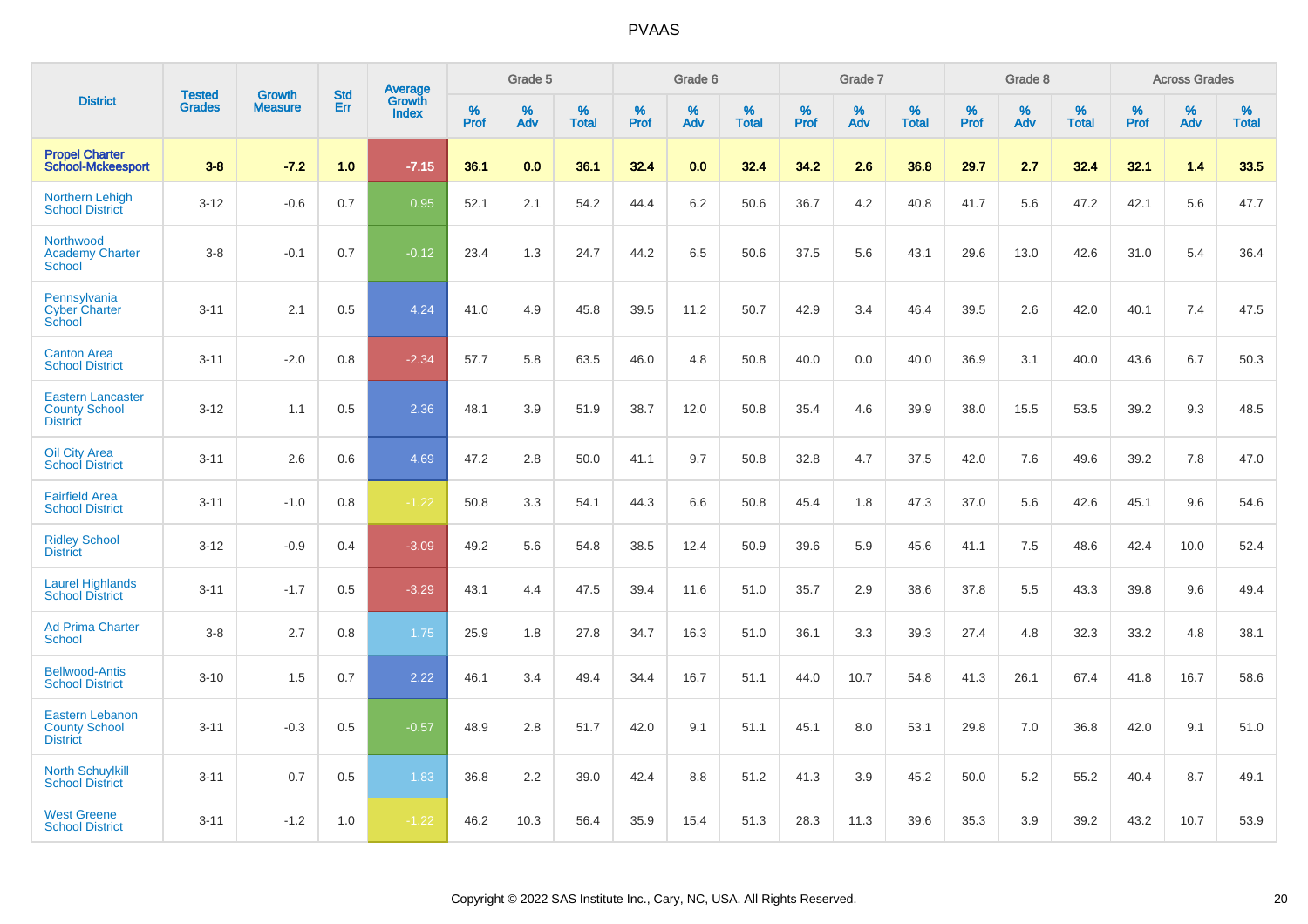|                                                                | <b>Tested</b> | <b>Growth</b>  | <b>Std</b> |                                          |                     | Grade 5  |                   |                     | Grade 6  |                   |                     | Grade 7  |                   |                     | Grade 8  |                   |              | <b>Across Grades</b> |                   |
|----------------------------------------------------------------|---------------|----------------|------------|------------------------------------------|---------------------|----------|-------------------|---------------------|----------|-------------------|---------------------|----------|-------------------|---------------------|----------|-------------------|--------------|----------------------|-------------------|
| <b>District</b>                                                | <b>Grades</b> | <b>Measure</b> | Err        | <b>Average</b><br>Growth<br><b>Index</b> | $\%$<br><b>Prof</b> | %<br>Adv | %<br><b>Total</b> | $\%$<br><b>Prof</b> | %<br>Adv | %<br><b>Total</b> | $\%$<br><b>Prof</b> | %<br>Adv | %<br><b>Total</b> | $\%$<br><b>Prof</b> | %<br>Adv | %<br><b>Total</b> | $\%$<br>Prof | %<br>Adv             | %<br><b>Total</b> |
| <b>Propel Charter</b><br><b>School-Mckeesport</b>              | $3 - 8$       | $-7.2$         | 1.0        | $-7.15$                                  | 36.1                | 0.0      | 36.1              | 32.4                | 0.0      | 32.4              | 34.2                | 2.6      | 36.8              | 29.7                | 2.7      | 32.4              | 32.1         | 1.4                  | 33.5              |
| <b>Mastery Charter</b><br>School - Hardy<br><b>Williams</b>    | $3 - 11$      | 0.9            | 1.2        | 2.86                                     | 10.3                | 0.0      | 10.3              | 37.8                | 13.5     | 51.4              | 29.2                | 0.0      | 29.2              |                     |          |                   | 21.1         | 3.6                  | 24.7              |
| <b>Steel Valley</b><br><b>School District</b>                  | $3 - 11$      | $-2.9$         | 0.7        | $-4.04$                                  | 38.4                | 1.2      | 39.5              | 37.1                | 14.5     | 51.6              | 26.5                | 3.6      | 30.1              | 26.7                | 6.7      | 33.3              | 35.3         | 10.2                 | 45.5              |
| <b>Union City Area</b><br><b>School District</b>               | $3 - 12$      | 0.2            | 0.7        | 0.30                                     | 34.8                | 1.4      | 36.2              | 35.5                | 16.1     | 51.6              | 44.7                | 10.5     | 55.3              | 42.2                | 8.9      | 51.1              | 39.0         | 12.5                 | 51.5              |
| <b>Interboro School</b><br><b>District</b>                     | $3 - 12$      | 0.3            | 0.4        | $-0.81$                                  | 42.9                | 4.5      | 47.3              | 40.0                | 11.7     | 51.7              | 44.0                | 8.7      | 52.7              | 44.2                | 7.4      | 51.6              | 41.8         | 8.7                  | 50.4              |
| <b>Fannett-Metal</b><br><b>School District</b>                 | $3 - 11$      | 0.5            | 1.1        | 1.79                                     | 34.5                | 10.3     | 44.8              | 44.8                | 6.9      | 51.7              | 37.5                | 3.1      | 40.6              | 33.3                | 2.2      | 35.6              | 40.2         | 9.2                  | 49.4              |
| <b>Valley View School</b><br><b>District</b>                   | $3 - 11$      | 1.0            | 0.8        | 2.58                                     | 62.4                | 1.8      | 64.2              | 41.4                | 10.3     | 51.7              | 53.7                | 4.9      | 58.5              | 42.6                | 4.9      | 47.5              | 49.9         | 7.2                  | 57.1              |
| <b>Hanover Public</b><br><b>School District</b>                | $3 - 11$      | 1.6            | 0.6        | 2.85                                     | 40.6                | 3.0      | 43.6              | 42.4                | 9.4      | 51.8              | 45.4                | 6.2      | 51.5              | 38.7                | 7.3      | 46.0              | 42.0         | 12.7                 | 54.7              |
| <b>Jeannette City</b><br><b>School District</b>                | $3 - 11$      | 3.5            | 0.8        | 4.26                                     | 41.7                | 1.4      | 43.1              | 33.3                | 18.5     | 51.8              | 44.6                | 9.2      | 53.8              | 48.1                | 7.7      | 55.8              | 40.4         | 8.2                  | 48.6              |
| <b>Keystone Central</b><br><b>School District</b>              | $3 - 11$      | 1.9            | 0.4        | 4.90                                     | 36.0                | 3.6      | 39.7              | 38.1                | 13.8     | 52.0              | 33.4                | 4.4      | 37.8              | 37.3                | 3.6      | 40.9              | 36.9         | 7.7                  | 44.6              |
| <b>Boyertown Area</b><br><b>School District</b>                | $3 - 11$      | $-3.6$         | 0.4        | $-10.13$                                 | 45.9                | 6.0      | 51.9              | 38.5                | 13.6     | 52.1              | 46.4                | 12.8     | 59.3              | 42.2                | 8.4      | 50.6              | 42.6         | 10.7                 | 53.4              |
| Environmental<br><b>Charter School At</b><br><b>Frick Park</b> | $3-9$         | $-2.5$         | 0.7        | $-3.49$                                  | 46.0                | 5.3      | 51.3              | 41.5                | 10.6     | 52.1              | 46.6                | 13.6     | 60.2              | 25.4                | 11.9     | 37.3              | 43.3         | 14.6                 | 57.9              |
| <b>Benton Area</b><br><b>School District</b>                   | $3 - 10$      | $-0.4$         | 0.9        | $-0.49$                                  | 47.5                | 1.6      | 49.2              | 43.5                | 8.7      | 52.2              | 37.3                | 5.1      | 42.4              | 46.2                | 2.6      | 48.7              | 42.6         | 8.4                  | 51.0              |
| <b>Midd-West School</b><br><b>District</b>                     | $3 - 11$      | 1.2            | 0.6        | 0.80                                     | 52.2                | 3.0      | 55.2              | 42.5                | 9.7      | 52.2              | 51.0                | 5.1      | 56.1              | 48.8                | 8.0      | 56.8              | 46.3         | 8.6                  | 55.0              |
| <b>Northern Lebanon</b><br><b>School District</b>              | $3 - 11$      | $-3.3$         | 0.5        | $-6.34$                                  | 51.7                | 3.4      | 55.2              | 43.1                | 9.2      | 52.3              | 35.3                | 1.3      | 36.6              | 32.3                | 2.6      | 34.8              | 41.8         | 7.5                  | 49.3              |
| <b>Moniteau School</b><br><b>District</b>                      | $3 - 11$      | $-1.6$         | 0.7        | $-2.24$                                  | 43.4                | 7.2      | 50.6              | 33.3                | 19.0     | 52.4              | 32.1                | 6.0      | 38.1              | 44.0                | 1.3      | 45.3              | 40.5         | 10.6                 | 51.1              |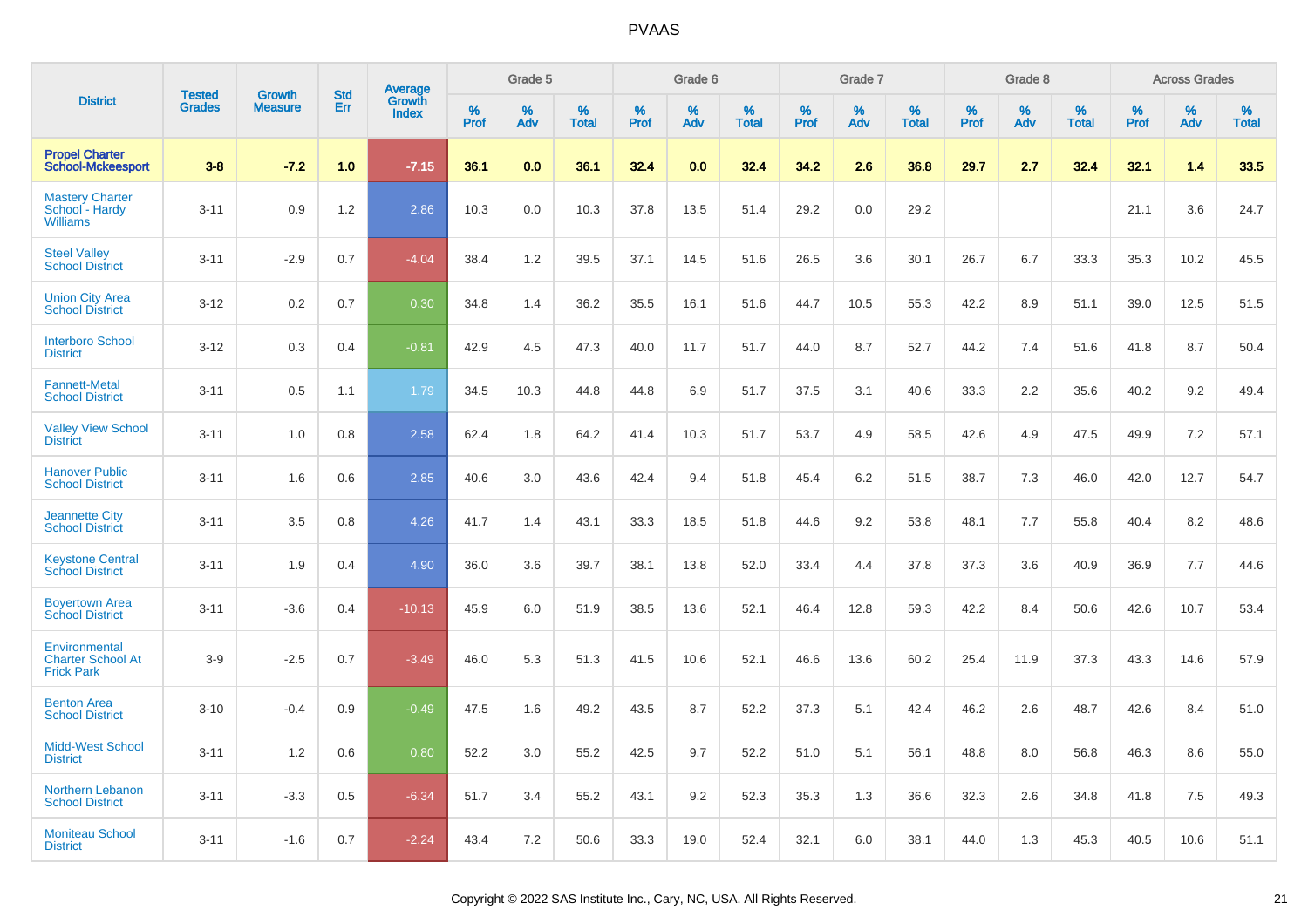|                                                                    | <b>Tested</b> | <b>Growth</b>  | <b>Std</b> | Average         |           | Grade 5  |                   |           | Grade 6  |                   |           | Grade 7  |                   |           | Grade 8  |                   |                     | <b>Across Grades</b> |                   |
|--------------------------------------------------------------------|---------------|----------------|------------|-----------------|-----------|----------|-------------------|-----------|----------|-------------------|-----------|----------|-------------------|-----------|----------|-------------------|---------------------|----------------------|-------------------|
| <b>District</b>                                                    | <b>Grades</b> | <b>Measure</b> | Err        | Growth<br>Index | %<br>Prof | %<br>Adv | %<br><b>Total</b> | %<br>Prof | %<br>Adv | %<br><b>Total</b> | %<br>Prof | %<br>Adv | %<br><b>Total</b> | %<br>Prof | %<br>Adv | %<br><b>Total</b> | $\%$<br><b>Prof</b> | %<br>Adv             | %<br><b>Total</b> |
| <b>Propel Charter</b><br><b>School-Mckeesport</b>                  | $3 - 8$       | $-7.2$         | 1.0        | $-7.15$         | 36.1      | 0.0      | 36.1              | 32.4      | 0.0      | 32.4              | 34.2      | 2.6      | 36.8              | 29.7      | 2.7      | 32.4              | 32.1                | 1.4                  | 33.5              |
| <b>Galeton Area</b><br><b>School District</b>                      | $3 - 11$      | 2.2            | 1.4        | 1.61            | 56.0      | 8.0      | 64.0              | 38.1      | 14.3     | 52.4              | 28.0      | 0.0      | 28.0              | 35.0      | 5.0      | 40.0              | 37.7                | 6.9                  | 44.6              |
| <b>Waynesboro Area</b><br><b>School District</b>                   | $3 - 12$      | $-2.8$         | 0.4        | $-7.51$         | 42.9      | 6.1      | 49.0              | 38.4      | 14.0     | 52.4              | 37.6      | 7.1      | 44.7              | 37.5      | 12.8     | 50.3              | 41.0                | 12.0                 | 52.9              |
| <b>Redbank Valley</b><br><b>School District</b>                    | $3 - 11$      | 2.3            | 0.7        | 3.22            | 64.3      | 4.3      | 68.6              | 38.8      | 13.8     | 52.5              | 54.6      | 12.5     | 67.0              | 55.4      | 15.4     | 70.8              | 50.6                | 13.7                 | 64.4              |
| <b>Williamsport Area</b><br><b>School District</b>                 | $3 - 11$      | $-1.3$         | 0.4        | $-3.63$         | 46.8      | 4.8      | 51.6              | 43.8      | 8.8      | 52.5              | 34.6      | 4.8      | 39.4              | 26.0      | 5.8      | 31.8              | 37.7                | 8.5                  | 46.2              |
| <b>Milton Area School</b><br><b>District</b>                       | $3 - 11$      | 3.2            | 0.6        | 5.64            | 51.7      | 5.8      | 57.5              | 40.3      | 12.4     | 52.7              | 48.9      | 13.3     | 62.2              | 40.9      | 16.5     | 57.5              | 42.3                | 13.0                 | 55.3              |
| <b>South Williamsport</b><br><b>Area School</b><br><b>District</b> | $3 - 10$      | 0.5            | 0.7        | 0.80            | 45.7      | 6.4      | 52.1              | 37.4      | 15.4     | 52.8              | 40.5      | 8.3      | 48.8              | 43.2      | 12.5     | 55.7              | 39.9                | 12.1                 | 52.0              |
| <b>Bentworth School</b><br><b>District</b>                         | $3 - 11$      | 2.1            | 0.7        | 2.98            | 60.3      | 15.4     | 75.6              | 46.1      | 6.7      | 52.8              | 52.5      | 20.0     | 72.5              | 43.3      | 11.9     | 55.2              | 52.1                | 16.1                 | 68.2              |
| <b>Centennial School</b><br><b>District</b>                        | $3 - 10$      | 1.2            | 0.3        | 0.52            | 49.0      | 5.4      | 54.4              | 41.7      | 11.3     | 53.0              | 46.4      | 7.1      | 53.6              | 43.6      | 5.1      | 48.7              | 44.3                | 10.2                 | 54.4              |
| <b>Schuylkill Haven</b><br>Area School<br><b>District</b>          | $3 - 11$      | $-1.4$         | 0.7        | 1.96            | 44.6      | 1.2      | 45.8              | 46.9      | 6.2      | 53.1              | 49.5      | 8.6      | 58.1              | 46.0      | 3.4      | 49.4              | 46.4                | 10.0                 | 56.4              |
| <b>North Star School</b><br><b>District</b>                        | $3 - 11$      | $-0.3$         | 0.7        | $-0.53$         | 44.3      | 3.8      | 48.1              | 35.9      | 17.2     | 53.1              | 44.4      | 8.3      | 52.8              | 49.5      | 17.2     | 66.7              | 44.5                | 15.3                 | 59.8              |
| <b>East Pennsboro</b><br><b>Area School</b><br><b>District</b>     | $3 - 11$      | 1.2            | 0.5        | $-0.26$         | 47.0      | 4.8      | 51.8              | 35.0      | 18.1     | 53.1              | 50.6      | 10.0     | 60.6              | 47.1      | 8.2      | 55.3              | 44.2                | 11.4                 | 55.5              |
| Philipsburg-<br><b>Osceola Area</b><br><b>School District</b>      | $3 - 11$      | $-4.8$         | 0.6        | $-8.12$         | 45.5      | 6.5      | 52.0              | 41.3      | 11.9     | 53.2              | 35.2      | 2.4      | 37.6              | 33.0      | 6.2      | 39.2              | 40.7                | 11.1                 | 51.8              |
| Lake-Lehman<br><b>School District</b>                              | $3 - 11$      | 2.0            | 0.6        | 3.41            | 46.8      | 4.5      | 51.4              | 42.9      | 10.5     | 53.3              | 53.0      | 9.6      | 62.6              | 52.2      | 8.7      | 60.9              | 48.7                | 10.4                 | 59.1              |
| <b>Bedford Area</b><br><b>School District</b>                      | $3 - 11$      | 5.0            | 0.6        | 4.24            | 54.2      | 3.4      | 57.6              | 37.1      | 16.4     | 53.4              | 44.8      | 13.8     | 58.6              | 42.8      | 12.2     | 55.0              | 46.2                | 12.2                 | 58.4              |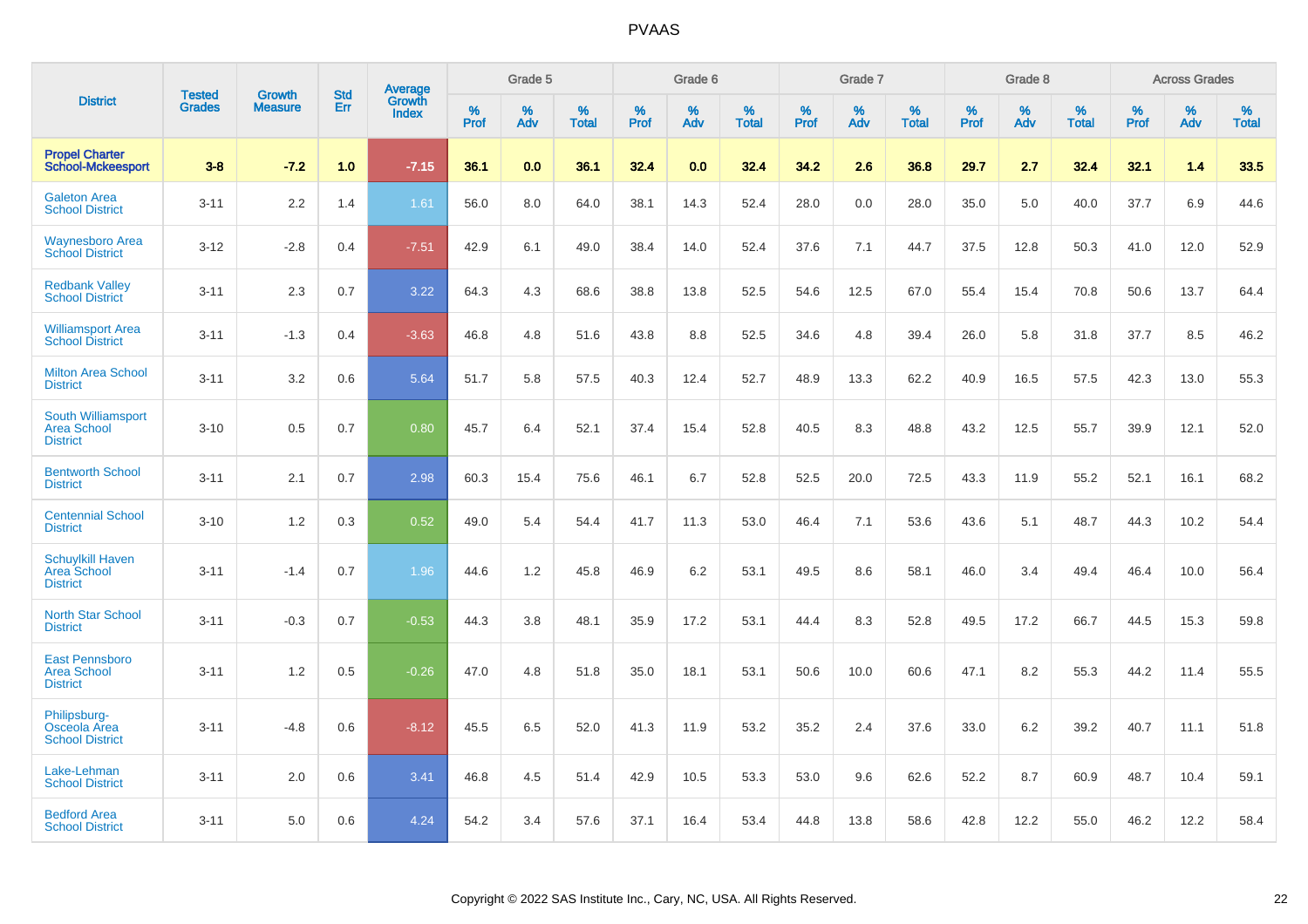|                                                                 | <b>Tested</b> | <b>Growth</b>  | <b>Std</b> | Average                |              | Grade 5  |                   |              | Grade 6  |                   |              | Grade 7  |                   |              | Grade 8  |                   |              | <b>Across Grades</b> |                   |
|-----------------------------------------------------------------|---------------|----------------|------------|------------------------|--------------|----------|-------------------|--------------|----------|-------------------|--------------|----------|-------------------|--------------|----------|-------------------|--------------|----------------------|-------------------|
| <b>District</b>                                                 | <b>Grades</b> | <b>Measure</b> | Err        | Growth<br><b>Index</b> | $\%$<br>Prof | %<br>Adv | %<br><b>Total</b> | $\%$<br>Prof | %<br>Adv | %<br><b>Total</b> | $\%$<br>Prof | %<br>Adv | %<br><b>Total</b> | $\%$<br>Prof | %<br>Adv | %<br><b>Total</b> | $\%$<br>Prof | %<br>Adv             | %<br><b>Total</b> |
| <b>Propel Charter</b><br><b>School-Mckeesport</b>               | $3 - 8$       | $-7.2$         | 1.0        | $-7.15$                | 36.1         | 0.0      | 36.1              | 32.4         | 0.0      | 32.4              | 34.2         | 2.6      | 36.8              | 29.7         | 2.7      | 32.4              | 32.1         | 1.4                  | 33.5              |
| <b>Tyrone Area</b><br><b>School District</b>                    | $3 - 12$      | $-2.0$         | 0.6        | $-0.54$                | 50.4         | 3.0      | 53.3              | 43.4         | 10.1     | 53.5              | 43.8         | 5.0      | 48.8              | 44.7         | 6.1      | 50.9              | 45.2         | 12.0                 | 57.2              |
| <b>Northampton Area</b><br><b>School District</b>               | $3 - 11$      | $-4.3$         | 0.7        | $-3.14$                | 39.1         | 8.6      | 47.7              | 34.2         | 19.3     | 53.5              | 27.4         | 6.8      | 34.2              | 40.0         | 5.0      | 45.0              | 42.3         | 12.8                 | 55.1              |
| <b>Gateway School</b><br><b>District</b>                        | $3 - 11$      | $-1.0$         | 0.4        | $-2.20$                | 48.9         | 5.6      | 54.5              | 42.7         | 10.8     | 53.5              | 49.3         | 10.8     | 60.1              | 43.7         | 14.0     | 57.7              | 45.5         | 12.1                 | 57.7              |
| <b>Penn Cambria</b><br><b>School District</b>                   | $3 - 11$      | $-0.4$         | 0.6        | $-0.63$                | 56.8         | 0.9      | 57.7              | 46.5         | 7.1      | 53.5              | 58.1         | 7.7      | 65.8              | 52.3         | 7.8      | 60.2              | 48.8         | 9.2                  | 58.0              |
| <b>Clarion Area</b><br><b>School District</b>                   | $3 - 11$      | 1.1            | 0.9        | 1.25                   | 58.3         | 2.1      | 60.4              | 46.4         | 7.1      | 53.6              | 44.8         | 4.5      | 49.2              | 39.0         | 11.9     | 50.8              | 45.1         | 10.1                 | 55.2              |
| <b>Mount Pleasant</b><br><b>Area School</b><br><b>District</b>  | $3 - 11$      | $-2.9$         | 0.6        | $-5.11$                | 45.9         | 0.0      | 45.9              | 41.6         | 12.0     | 53.6              | 42.2         | 2.8      | 45.1              | 38.7         | 6.4      | 45.2              | 42.0         | 8.5                  | 50.5              |
| <b>Allegheny Valley</b><br><b>School District</b>               | $3 - 11$      | $-2.6$         | 0.8        | $-3.15$                | 56.1         | 7.0      | 63.2              | 44.4         | 9.3      | 53.7              | 38.8         | 6.0      | 44.8              | 44.3         | 13.1     | 57.4              | 45.7         | 8.9                  | 54.6              |
| Lackawanna Trail<br><b>School District</b>                      | $3 - 10$      | $-3.9$         | 0.8        | $-1.13$                | 50.9         | 3.6      | 54.6              | 38.8         | 14.9     | 53.7              | 45.1         | 5.6      | 50.7              | 31.2         | 3.9      | 35.1              | 43.8         | 10.0                 | 53.8              |
| <b>South Park School</b><br><b>District</b>                     | $3 - 11$      | $-0.8$         | 0.6        | $-1.21$                | 61.4         | 2.4      | 63.9              | 40.6         | 13.2     | 53.8              | 47.5         | 12.5     | 60.0              | 55.8         | 7.7      | 63.5              | 50.5         | 13.2                 | 63.8              |
| <b>Susquenita School</b><br><b>District</b>                     | $3 - 11$      | 0.7            | 0.6        | 1.21                   | 46.7         | 9.2      | 55.8              | 45.3         | 8.5      | 53.8              | 38.0         | 7.4      | 45.4              | 42.1         | 6.5      | 48.6              | 43.0         | 11.2                 | 54.2              |
| Southern Tioga<br><b>School District</b>                        | $3 - 11$      | 1.4            | 0.6        | 2.28                   | 38.5         | 4.2      | 42.7              | 39.6         | 14.2     | 53.8              | 44.9         | 3.6      | 48.6              | 37.2         | 8.3      | 45.4              | 38.5         | 7.0                  | 45.6              |
| <b>Burrell School</b><br><b>District</b>                        | $3 - 11$      | $-3.3$         | 0.7        | $-4.68$                | 50.0         | 0.9      | 50.9              | 46.2         | 7.7      | 53.8              | 46.8         | 6.5      | 53.2              | 41.0         | 4.9      | 45.9              | 45.9         | $7.5\,$              | 53.4              |
| <b>Rochester Area</b><br><b>School District</b>                 | $3 - 11$      | $-3.0$         | 0.9        | $-3.29$                | 50.0         | 0.0      | 50.0              | 40.4         | 13.5     | 53.8              | 24.0         | 2.0      | 26.0              | 47.2         | 1.9      | 49.1              | 43.3         | 7.5                  | 50.8              |
| <b>Northern York</b><br><b>County School</b><br><b>District</b> | $3 - 11$      | 0.6            | 0.4        | 1.45                   | 53.3         | 9.4      | 62.7              | 39.4         | 14.4     | 53.8              | 44.9         | 8.2      | 53.1              | 39.9         | 7.2      | 47.1              | 44.2         | 12.9                 | 57.1              |
| <b>Greensburg Salem</b><br><b>School District</b>               | $3 - 11$      | $-1.6$         | 0.5        | $-3.24$                | 49.7         | 7.2      | 56.9              | 40.1         | 13.8     | 53.9              | 44.0         | 5.5      | 49.4              | 48.3         | 7.2      | 55.6              | 42.8         | 11.4                 | 54.2              |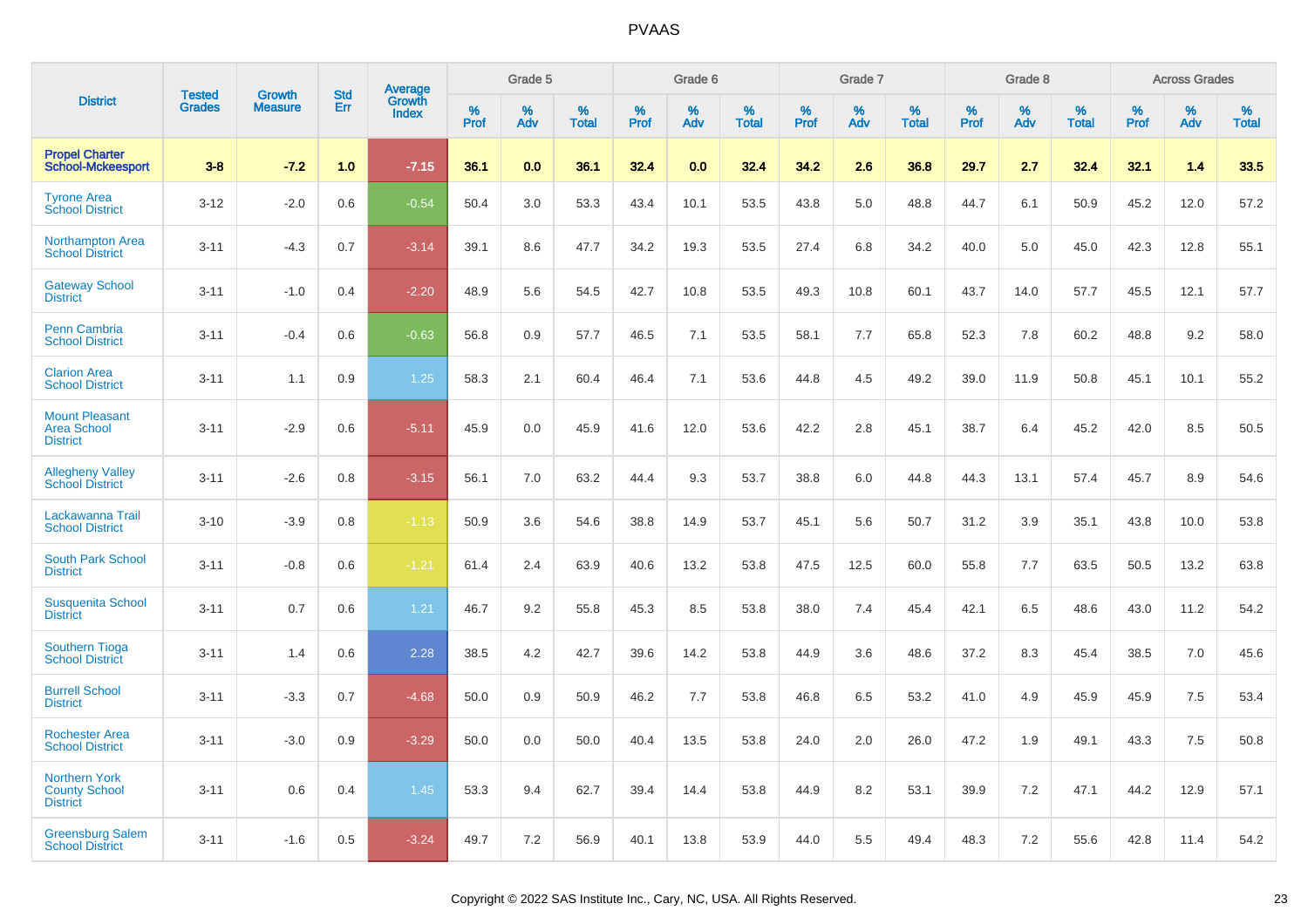|                                                               |                                |                                 | <b>Std</b> | Average                       |              | Grade 5  |                   |           | Grade 6  |                   |           | Grade 7  |                   |           | Grade 8  |                   |           | <b>Across Grades</b> |                   |
|---------------------------------------------------------------|--------------------------------|---------------------------------|------------|-------------------------------|--------------|----------|-------------------|-----------|----------|-------------------|-----------|----------|-------------------|-----------|----------|-------------------|-----------|----------------------|-------------------|
| <b>District</b>                                               | <b>Tested</b><br><b>Grades</b> | <b>Growth</b><br><b>Measure</b> | Err        | <b>Growth</b><br><b>Index</b> | $\%$<br>Prof | %<br>Adv | %<br><b>Total</b> | %<br>Prof | %<br>Adv | %<br><b>Total</b> | %<br>Prof | %<br>Adv | %<br><b>Total</b> | %<br>Prof | %<br>Adv | %<br><b>Total</b> | %<br>Prof | %<br>Adv             | %<br><b>Total</b> |
| <b>Propel Charter</b><br><b>School-Mckeesport</b>             | $3 - 8$                        | $-7.2$                          | 1.0        | $-7.15$                       | 36.1         | 0.0      | 36.1              | 32.4      | 0.0      | 32.4              | 34.2      | 2.6      | 36.8              | 29.7      | 2.7      | 32.4              | 32.1      | 1.4                  | 33.5              |
| <b>Red Lion Area</b><br><b>School District</b>                | $3 - 11$                       | 0.6                             | 0.4        | 1.63                          | 46.1         | 2.7      | 48.8              | 38.1      | 15.8     | 54.0              | 41.4      | 10.4     | 51.9              | 38.8      | 7.5      | 46.3              | 40.6      | 9.4                  | 50.0              |
| <b>Blue Ridge School</b><br><b>District</b>                   | $3 - 11$                       | 2.2                             | 0.8        | $-0.09$                       | 42.5         | 8.2      | 50.7              | 46.0      | 8.1      | 54.0              | 50.0      | 16.1     | 66.1              | 47.1      | 8.6      | 55.7              | 45.4      | 10.7                 | 56.1              |
| <b>Whitehall-Coplay</b><br><b>School District</b>             | $3 - 11$                       | $-1.0$                          | 0.4        | $-2.56$                       | 47.1         | 4.6      | 51.7              | 43.0      | 11.2     | 54.1              | 41.3      | 7.8      | 49.1              | 38.2      | 7.1      | 45.4              | 42.6      | 8.9                  | 51.5              |
| <b>Franklin Area</b><br><b>School District</b>                | $3 - 11$                       | 0.3                             | 0.6        | 0.50                          | 47.7         | 1.5      | 49.2              | 41.7      | 12.6     | 54.3              | 36.6      | 4.9      | 41.5              | 43.0      | 5.9      | 48.9              | 40.2      | $6.2\,$              | 46.4              |
| Southeastern<br><b>Greene School</b><br><b>District</b>       | $3 - 10$                       | $-4.6$                          | 1.0        | $-4.40$                       | 44.8         | 17.2     | 62.1              | 42.4      | 12.1     | 54.6              | 36.7      | 6.1      | 42.9              | 48.8      | 2.3      | 51.2              | 41.1      | 14.3                 | 55.4              |
| <b>Tussey Mountain</b><br><b>School District</b>              | $3 - 12$                       | 1.8                             | 0.8        | 2.29                          | 44.8         | 3.4      | 48.3              | 46.3      | 8.5      | 54.9              | 45.2      | 0.0      | 45.2              | 47.2      | 2.8      | 50.0              | 40.7      | 6.3                  | 47.0              |
| <b>Salisbury</b><br><b>Township School</b><br><b>District</b> | $3 - 11$                       | $-1.7$                          | 0.7        | $-2.59$                       | 38.3         | 7.4      | 45.7              | 33.0      | 22.0     | 55.0              | 34.8      | 4.4      | 39.1              | 47.1      | 12.6     | 59.8              | 40.0      | 11.6                 | 51.7              |
| <b>Charleroi School</b><br><b>District</b>                    | $3 - 11$                       | $-2.5$                          | 0.6        | $-3.90$                       | 45.1         | 2.0      | 47.1              | 44.0      | 11.0     | 55.0              | 37.7      | 11.3     | 49.1              | 45.3      | 4.2      | 49.5              | 43.2      | 7.7                  | 50.9              |
| <b>Forest Hills School</b><br><b>District</b>                 | $3 - 11$                       | $-4.9$                          | 0.6        | $-8.77$                       | 53.0         | 4.5      | 57.5              | 48.3      | 6.7      | 55.0              | 30.9      | 3.2      | 34.2              | 22.3      | 2.5      | 24.8              | 39.3      | 7.6                  | 46.9              |
| <b>Wilmington Area</b><br><b>School District</b>              | $3 - 11$                       | $-0.8$                          | 0.8        | $-0.91$                       | 60.3         | 13.8     | 74.1              | 43.3      | 11.7     | 55.0              | 33.3      | 11.8     | 45.1              | 32.2      | 10.2     | 42.4              | 43.2      | 13.4                 | 56.6              |
| <b>Mountain View</b><br><b>School District</b>                | $3 - 11$                       | 1.6                             | 0.9        | 1.87                          | 45.0         | 3.3      | 48.3              | 49.0      | 6.1      | 55.1              | 47.2      | 5.7      | 52.8              | 55.0      | 10.0     | 65.0              | 45.1      | 5.6                  | 50.7              |
| Susquehanna<br><b>Community School</b><br><b>District</b>     | $3 - 11$                       | 0.1                             | 0.9        | 0.75                          | 47.1         | 7.8      | 54.9              | 43.1      | 12.1     | 55.2              | 43.5      | 6.5      | 50.0              | 36.7      | 2.0      | 38.8              | 40.9      | 10.7                 | 51.6              |
| <b>Yough School</b><br><b>District</b>                        | $3 - 10$                       | $-4.7$                          | 0.6        | $-8.11$                       | 37.9         | 1.5      | 39.4              | 39.6      | 15.7     | 55.2              | 42.3      | 8.2      | 50.5              | 36.7      | 5.8      | 42.5              | 41.9      | 9.2                  | 51.1              |
| <b>Mcguffey School</b><br><b>District</b>                     | $3 - 11$                       | $-1.8$                          | 0.6        | $-3.07$                       | 43.5         | 1.8      | 45.4              | 42.7      | 12.6     | 55.3              | 34.9      | 0.9      | 35.8              | 38.0      | 4.1      | 42.2              | 41.6      | 8.2                  | 49.8              |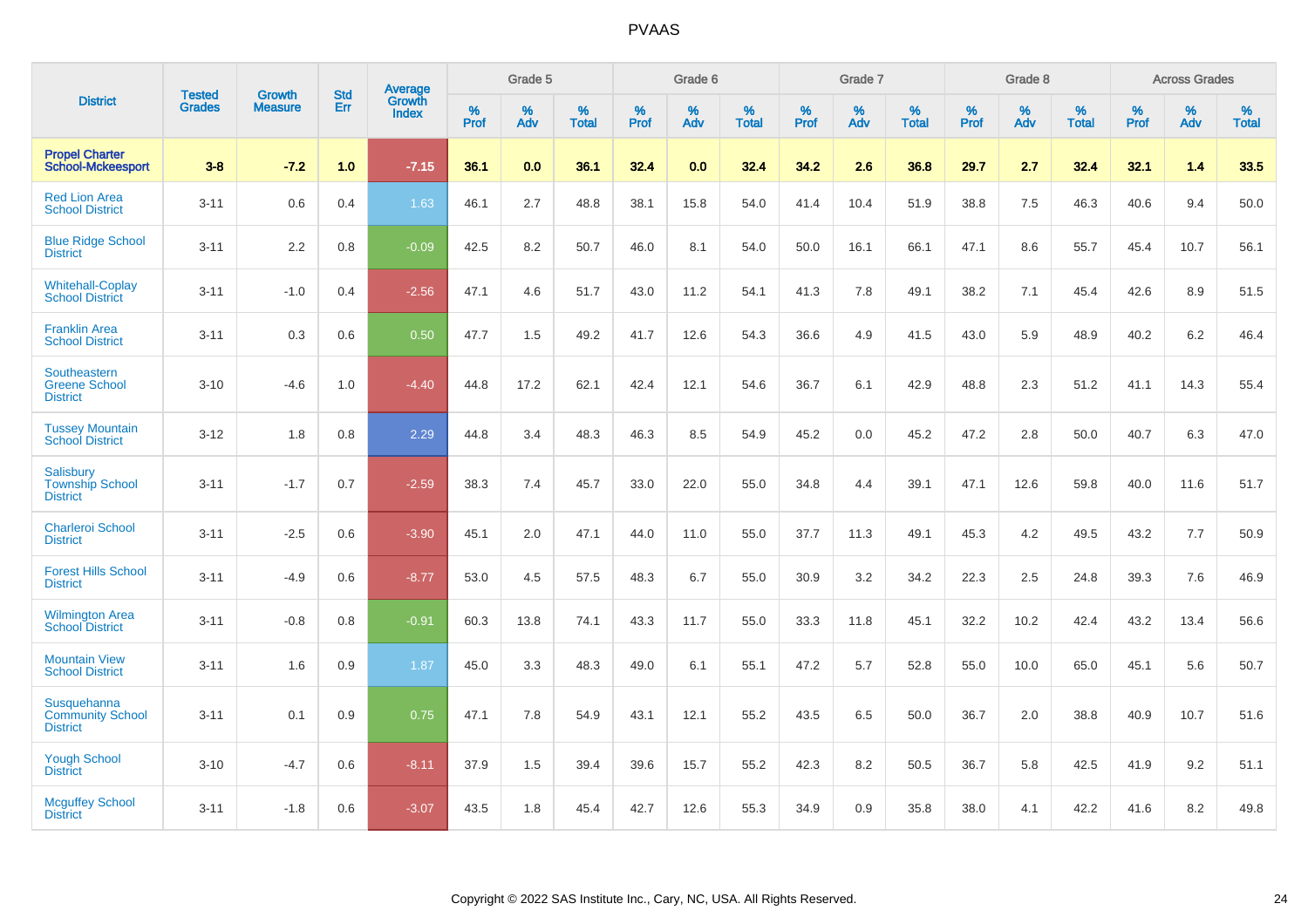|                                                              |                                |                                 |                   |                                          |                     | Grade 5  |                      |              | Grade 6  |                      |              | Grade 7  |                   |                     | Grade 8  |                   |                     | <b>Across Grades</b> |                      |
|--------------------------------------------------------------|--------------------------------|---------------------------------|-------------------|------------------------------------------|---------------------|----------|----------------------|--------------|----------|----------------------|--------------|----------|-------------------|---------------------|----------|-------------------|---------------------|----------------------|----------------------|
| <b>District</b>                                              | <b>Tested</b><br><b>Grades</b> | <b>Growth</b><br><b>Measure</b> | <b>Std</b><br>Err | <b>Average</b><br>Growth<br><b>Index</b> | $\%$<br><b>Prof</b> | %<br>Adv | $\%$<br><b>Total</b> | $\%$<br>Prof | %<br>Adv | $\%$<br><b>Total</b> | $\%$<br>Prof | %<br>Adv | %<br><b>Total</b> | $\%$<br><b>Prof</b> | %<br>Adv | %<br><b>Total</b> | $\%$<br><b>Prof</b> | %<br>Adv             | $\%$<br><b>Total</b> |
| <b>Propel Charter</b><br><b>School-Mckeesport</b>            | $3 - 8$                        | $-7.2$                          | 1.0               | $-7.15$                                  | 36.1                | 0.0      | 36.1                 | 32.4         | 0.0      | 32.4                 | 34.2         | 2.6      | 36.8              | 29.7                | 2.7      | 32.4              | 32.1                | 1.4                  | 33.5                 |
| <b>Central Dauphin</b><br><b>School District</b>             | $3 - 11$                       | 1.6                             | 0.2               | 6.95                                     | 46.1                | 7.7      | 53.8                 | 40.5         | 15.0     | 55.5                 | 41.1         | 7.5      | 48.6              | 39.4                | 10.3     | 49.7              | 41.3                | 11.4                 | 52.8                 |
| <b>Franklin Towne</b><br>Charter<br><b>Elementary School</b> | $3 - 8$                        | $-3.1$                          | 1.2               | $-3.10$                                  | 46.4                | 7.1      | 53.6                 | 48.2         | 7.4      | 55.6                 | 53.6         | 7.1      | 60.7              | 59.1                | 0.0      | 59.1              | 50.6                | 6.8                  | 57.4                 |
| <b>Spring Cove</b><br>School District                        | $3 - 11$                       | 0.1                             | 0.6               | 0.20                                     | 41.7                | 5.0      | 46.7                 | 42.1         | 13.5     | 55.6                 | 48.8         | 6.3      | 55.1              | 34.6                | 11.8     | 46.5              | 40.5                | 10.8                 | 51.3                 |
| <b>Pine Grove Area</b><br><b>School District</b>             | $3 - 11$                       | 0.9                             | 0.6               | 1.50                                     | 55.8                | 1.0      | 56.8                 | 41.0         | 14.5     | 55.6                 | 44.7         | 0.8      | 45.5              | 45.5                | 6.2      | 51.8              | 46.5                | 10.4                 | 56.9                 |
| <b>Vida Charter</b><br><b>School</b>                         | $3-6$                          | 3.8                             | 1.9               | $-0.39$                                  | 56.0                | 16.0     | 72.0                 | 27.8         | 27.8     | 55.6                 |              |          |                   |                     |          |                   | 33.7                | 19.8                 | 53.5                 |
| <b>Newport School</b><br><b>District</b>                     | $3 - 12$                       | $-0.1$                          | 0.8               | 0.46                                     | 42.2                | 11.1     | 53.3                 | 44.4         | 11.1     | 55.6                 | 41.3         | 1.6      | 42.9              | 43.8                | 7.8      | 51.6              | 40.2                | 8.8                  | 48.9                 |
| <b>Uniontown Area</b><br><b>School District</b>              | $3 - 11$                       | 0.5                             | 0.6               | 0.79                                     | 40.6                | 9.4      | 50.0                 | 40.7         | 14.8     | 55.6                 | 37.3         | 3.6      | 40.9              | 42.4                | 3.3      | 45.6              | 39.1                | 11.0                 | 50.1                 |
| <b>Tuscarora School</b><br><b>District</b>                   | $3 - 11$                       | $-0.1$                          | 0.5               | $-0.13$                                  | 41.0                | 5.8      | 46.8                 | 43.7         | 11.9     | 55.6                 | 45.8         | 5.6      | 51.4              | 45.6                | 6.3      | 51.8              | 43.1                | 9.9                  | 53.0                 |
| Pennsylvania<br><b>Virtual Charter</b><br><b>School</b>      | $3 - 11$                       | 2.2                             | 0.7               | 3.20                                     | 51.9                | 4.7      | 56.6                 | 41.9         | 14.0     | 55.9                 | 38.4         | 13.1     | 51.5              | 43.8                | 9.0      | 52.8              | 42.3                | 11.6                 | 53.9                 |
| <b>Towanda Area</b><br><b>School District</b>                | $3 - 11$                       | 0.7                             | 0.6               | 1.26                                     | 40.8                | 6.7      | 47.5                 | 36.4         | 19.6     | 56.1                 | 37.3         | 5.9      | 43.2              | 40.5                | 7.8      | 48.3              | 36.0                | 10.8                 | 46.7                 |
| Renaissance<br><b>Academy Charter</b><br><b>School</b>       | $3 - 11$                       | $-1.3$                          | 0.7               | $-1.72$                                  | 36.6                | 5.6      | 42.2                 | 39.7         | 16.4     | 56.2                 | 50.7         | 5.3      | 56.0              | 40.6                | 18.8     | 59.4              | 41.0                | 10.8                 | 51.8                 |
| <b>Fell Charter School</b>                                   | $3 - 8$                        | 3.1                             | 2.3               | 1.32                                     | 62.5                | 0.0      | 62.5                 | 50.0         | 6.2      | 56.2                 |              |          |                   |                     |          |                   | 60.5                | 4.0                  | 64.5                 |
| <b>Kane Area School</b><br><b>District</b>                   | $3 - 10$                       | 3.4                             | 0.7               | 4.52                                     | 40.8                | 19.7     | 60.6                 | 40.6         | 15.6     | 56.2                 | 50.8         | 6.0      | 56.7              | 50.0                | 9.8      | 59.8              | 44.4                | 10.2                 | 54.6                 |
| <b>Upper Adams</b><br><b>School District</b>                 | $3 - 11$                       | 0.7                             | 0.6               | 1.17                                     | 47.3                | 3.8      | 51.2                 | 40.2         | 16.2     | 56.4                 | 37.7         | 6.6      | 44.3              | 51.5                | 0.0      | 51.5              | 43.6                | 8.8                  | 52.4                 |
| <b>Saint Marys Area</b><br><b>School District</b>            | $3 - 11$                       | $-1.5$                          | 0.6               | $-1.20$                                  | 48.7                | 2.6      | 51.3                 | 42.7         | 13.7     | 56.4                 | 40.8         | 7.7      | 48.5              | 46.4                | 8.0      | 54.3              | 44.6                | 11.0                 | 55.6                 |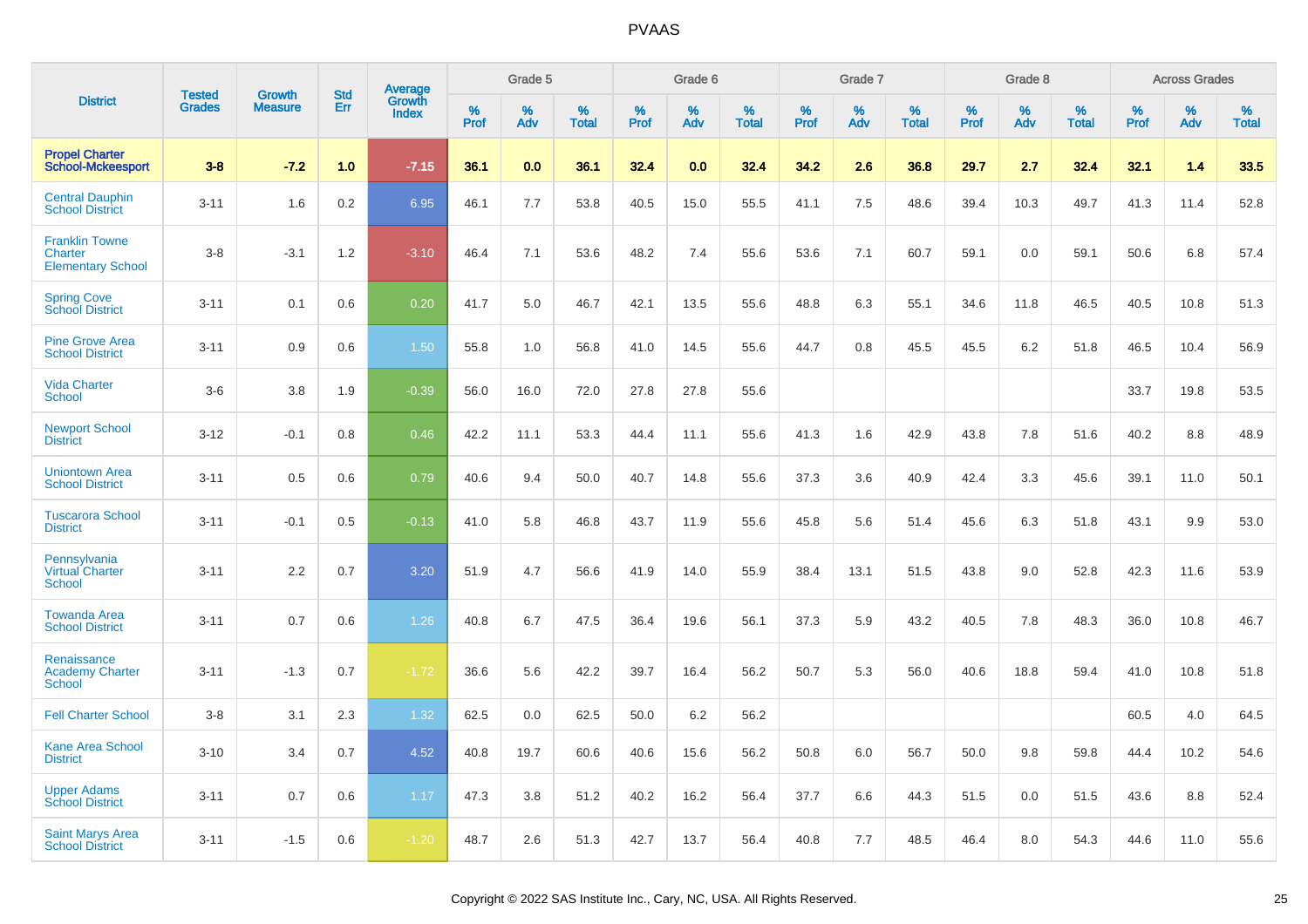|                                                                          | <b>Tested</b> | <b>Growth</b>  | <b>Std</b> | Average                |              | Grade 5     |                      |              | Grade 6     |                      |              | Grade 7     |                   |              | Grade 8     |                   |                     | <b>Across Grades</b> |                      |
|--------------------------------------------------------------------------|---------------|----------------|------------|------------------------|--------------|-------------|----------------------|--------------|-------------|----------------------|--------------|-------------|-------------------|--------------|-------------|-------------------|---------------------|----------------------|----------------------|
| <b>District</b>                                                          | <b>Grades</b> | <b>Measure</b> | Err        | Growth<br><b>Index</b> | $\%$<br>Prof | $\%$<br>Adv | $\%$<br><b>Total</b> | $\%$<br>Prof | $\%$<br>Adv | $\%$<br><b>Total</b> | $\%$<br>Prof | $\%$<br>Adv | %<br><b>Total</b> | $\%$<br>Prof | $\%$<br>Adv | %<br><b>Total</b> | $\%$<br><b>Prof</b> | $\%$<br>Adv          | $\%$<br><b>Total</b> |
| <b>Propel Charter</b><br><b>School-Mckeesport</b>                        | $3 - 8$       | $-7.2$         | 1.0        | $-7.15$                | 36.1         | 0.0         | 36.1                 | 32.4         | 0.0         | 32.4                 | 34.2         | 2.6         | 36.8              | 29.7         | 2.7         | 32.4              | 32.1                | 1.4                  | 33.5                 |
| <b>Central York</b><br><b>School District</b>                            | $3 - 12$      | 5.2            | 0.3        | 15.18                  | 51.5         | 5.0         | 56.5                 | 45.8         | 10.9        | 56.7                 | 54.3         | 10.8        | 65.1              | 44.1         | 9.2         | 53.2              | 46.7                | 10.4                 | 57.1                 |
| <b>Corry Area School</b><br><b>District</b>                              | $3 - 11$      | 2.4            | 0.6        | 4.24                   | 50.0         | 4.7         | 54.7                 | 40.5         | 16.2        | 56.8                 | 42.0         | 6.5         | 48.6              | 33.8         | 9.5         | 43.2              | 40.3                | 11.8                 | 52.1                 |
| <b>Elk Lake School</b><br><b>District</b>                                | $3 - 11$      | 2.6            | 0.7        | 3.89                   | 43.8         | 3.8         | 47.5                 | 35.8         | 21.0        | 56.8                 | 39.8         | 11.4        | 51.1              | 35.8         | 6.2         | 42.0              | 38.3                | 11.7                 | 50.0                 |
| <b>Dubois Area</b><br><b>School District</b>                             | $3 - 11$      | $-0.6$         | 0.4        | $-1.40$                | 47.0         | 5.7         | 52.6                 | 39.4         | 17.4        | 56.8                 | 43.4         | 8.5         | 51.8              | 36.6         | 8.8         | 45.4              | 42.2                | 13.1                 | 55.3                 |
| <b>Wyalusing Area</b><br><b>School District</b>                          | $3 - 12$      | 1.0            | 0.7        | 1.58                   | 36.1         | 2.4         | 38.6                 | 43.1         | 13.7        | 56.9                 | 43.5         | 12.0        | 55.4              | 36.8         | 3.8         | 40.6              | 39.8                | 9.9                  | 49.6                 |
| <b>Union Area School</b><br><b>District</b>                              | $3 - 11$      | $-1.4$         | 0.9        | $-1.52$                | 66.7         | 7.7         | 74.4                 | 41.4         | 15.5        | 56.9                 | 43.9         | 5.3         | 49.1              | 55.6         | 8.9         | 64.4              | 47.6                | 12.4                 | 60.1                 |
| <b>Baden Academy</b><br><b>Charter School</b>                            | $3-6$         | $-1.3$         | 1.1        | $-1.21$                | 47.6         | 1.6         | 49.2                 | 46.6         | 10.3        | 56.9                 |              |             |                   |              |             |                   | 42.3                | 7.1                  | 49.4                 |
| <b>Southern Fulton</b><br><b>School District</b>                         | $3 - 11$      | 0.0            | 0.9        | 0.03                   | 53.2         | 6.4         | 59.6                 | 41.4         | 15.5        | 56.9                 | 40.4         | 0.0         | 40.4              | 32.0         | 8.0         | 40.0              | 43.4                | 7.9                  | 51.3                 |
| <b>Lehigh Valley</b><br><b>Academy Regional</b><br><b>Charter School</b> | $3 - 11$      | 0.4            | 0.6        | 0.69                   | 50.0         | 5.8         | 55.8                 | 38.3         | 18.8        | 57.0                 | 50.9         | 3.8         | 54.7              | 51.8         | 4.6         | 56.4              | 46.4                | 11.0                 | 57.4                 |
| <b>Wellsboro Area</b><br><b>School District</b>                          | $3 - 11$      | $-0.6$         | 0.6        | $-1.57$                | 62.1         | 6.9         | 69.0                 | 41.8         | 15.3        | 57.1                 | 46.6         | 15.2        | 61.9              | 44.3         | 15.5        | 59.8              | 45.8                | 12.9                 | 58.7                 |
| <b>Laurel School</b><br><b>District</b>                                  | $3 - 11$      | $-0.0$         | 0.7        | $-0.04$                | 54.0         | 6.8         | 60.8                 | 35.7         | 21.4        | 57.1                 | 60.8         | 10.1        | 70.9              | 50.8         | 10.4        | 61.2              | 50.7                | 14.6                 | 65.3                 |
| Independence<br><b>Charter School</b>                                    | $3 - 8$       | $-2.1$         | 0.7        | $-0.30$                | 28.8         | 9.6         | 38.4                 | 39.0         | 18.3        | 57.3                 | 38.3         | 11.1        | 49.4              | 50.9         | 7.0         | 57.9              | 35.6                | 11.9                 | 47.5                 |
| Pen Argyl Area<br><b>School District</b>                                 | $3 - 12$      | 2.2            | 0.6        | 3.36                   | 50.0         | 10.0        | 60.0                 | 43.9         | 13.4        | 57.3                 | 44.6         | 9.1         | 53.6              | 44.7         | 4.8         | 49.5              | 46.0                | 11.3                 | 57.2                 |
| Northwestern<br><b>School District</b>                                   | $3 - 11$      | $-4.4$         | 0.6        | $-6.84$                | 50.0         | 2.1         | 52.1                 | 41.4         | 16.1        | 57.5                 | 42.4         | 1.9         | 44.3              | 36.4         | 6.4         | 42.7              | 40.4                | 8.1                  | 48.5                 |
| <b>Manheim Central</b><br><b>School District</b>                         | $3 - 11$      | $-0.3$         | 0.5        | $-0.70$                | 35.4         | 6.2         | 41.5                 | 48.3         | 9.2         | 57.5                 | 37.6         | 6.2         | 43.8              | 41.9         | 11.7        | 53.6              | 42.2                | 11.1                 | 53.2                 |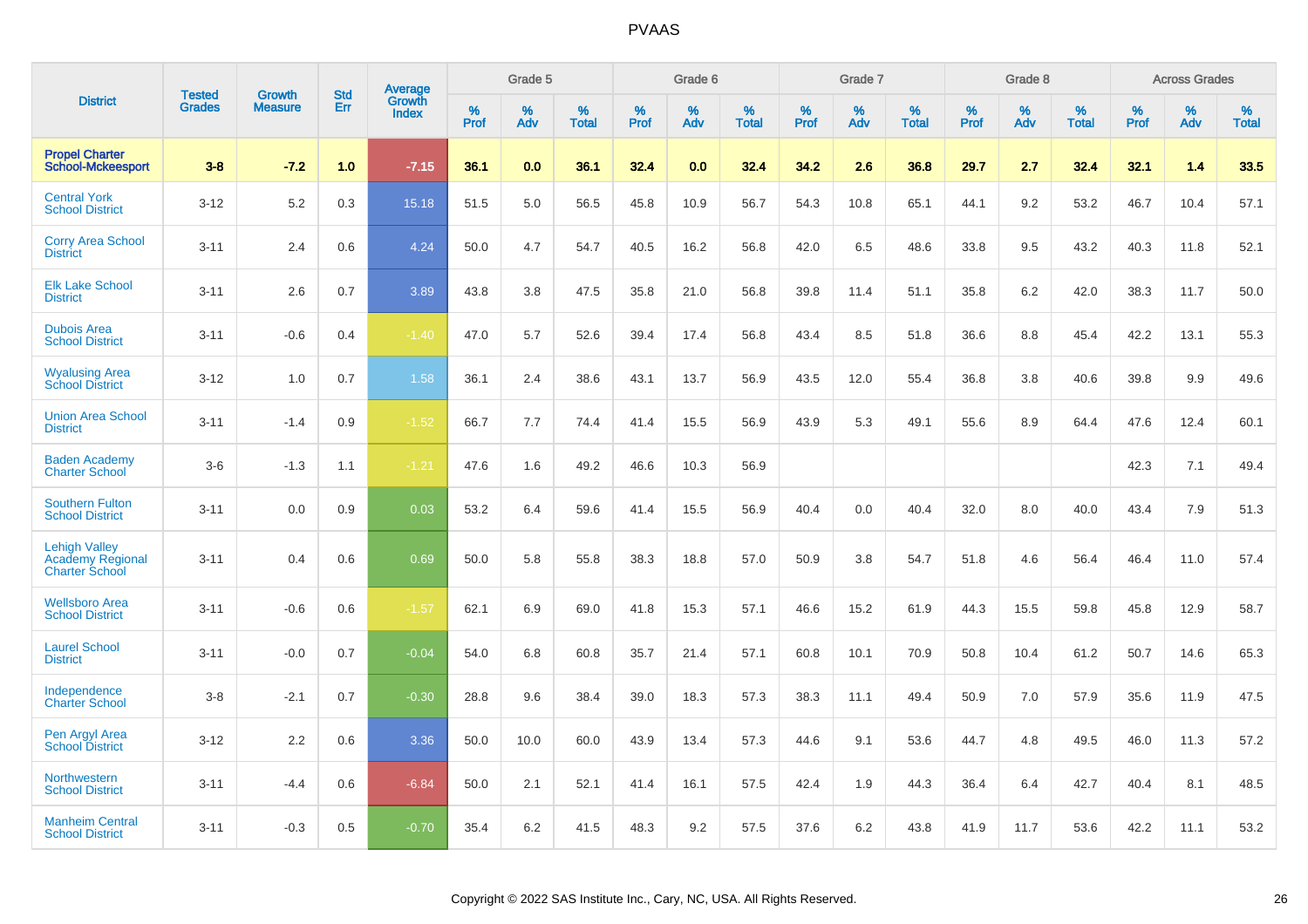|                                                                     | <b>Tested</b> | <b>Growth</b>  | <b>Std</b> | <b>Average</b><br>Growth |           | Grade 5  |                   |           | Grade 6  |                   |           | Grade 7  |                   |           | Grade 8  |                   |           | <b>Across Grades</b> |                   |
|---------------------------------------------------------------------|---------------|----------------|------------|--------------------------|-----------|----------|-------------------|-----------|----------|-------------------|-----------|----------|-------------------|-----------|----------|-------------------|-----------|----------------------|-------------------|
| <b>District</b>                                                     | <b>Grades</b> | <b>Measure</b> | Err        | <b>Index</b>             | %<br>Prof | %<br>Adv | %<br><b>Total</b> | %<br>Prof | %<br>Adv | %<br><b>Total</b> | %<br>Prof | %<br>Adv | %<br><b>Total</b> | %<br>Prof | %<br>Adv | %<br><b>Total</b> | %<br>Prof | %<br>Adv             | %<br><b>Total</b> |
| <b>Propel Charter</b><br><b>School-Mckeesport</b>                   | $3 - 8$       | $-7.2$         | 1.0        | $-7.15$                  | 36.1      | 0.0      | 36.1              | 32.4      | 0.0      | 32.4              | 34.2      | 2.6      | 36.8              | 29.7      | 2.7      | 32.4              | 32.1      | 1.4                  | 33.5              |
| <b>Berlin</b><br><b>Brothersvalley</b><br><b>School District</b>    | $3 - 11$      | $-1.0$         | 0.8        | $-1.17$                  | 60.4      | 1.9      | 62.3              | 42.4      | 15.2     | 57.6              | 55.8      | 3.8      | 59.6              | 54.2      | 6.2      | 60.4              | 48.4      | 8.4                  | 56.8              |
| <b>Big Spring School</b><br><b>District</b>                         | $3 - 11$      | $-0.3$         | 0.5        | $-0.69$                  | 50.0      | 14.6     | 64.6              | 45.6      | 12.0     | 57.6              | 52.2      | 8.8      | 61.0              | 49.7      | 9.2      | 58.9              | 47.8      | 15.2                 | 63.0              |
| <b>Upper Perkiomen</b><br><b>School District</b>                    | $3 - 11$      | 0.7            | 0.4        | $-1.43$                  | 50.2      | 3.0      | 53.2              | 45.7      | 12.0     | 57.7              | 48.7      | 11.5     | 60.2              | 46.0      | 12.4     | 58.4              | 45.9      | 9.5                  | 55.3              |
| <b>Trinity Area School</b><br><b>District</b>                       | $3 - 11$      | $-0.1$         | 0.4        | $-0.26$                  | 55.8      | 12.7     | 68.5              | 43.1      | 14.7     | 57.8              | 48.7      | 9.2      | 58.0              | 48.2      | 13.5     | 61.6              | 46.8      | 15.3                 | 62.1              |
| <b>Allegheny-Clarion</b><br><b>Valley School</b><br><b>District</b> | $3 - 10$      | 2.1            | 1.0        | 2.22                     | 42.5      | 5.0      | 47.5              | 42.1      | 15.8     | 57.9              | 43.9      | 2.4      | 46.3              | 40.0      | 0.0      | 40.0              | 40.9      | 9.1                  | 50.0              |
| Northern Tioga<br><b>School District</b>                            | $3 - 12$      | 3.0            | 0.5        | 2.79                     | 45.2      | 2.6      | 47.7              | 48.2      | 9.8      | 58.0              | 41.7      | 7.0      | 48.7              | 51.2      | 8.4      | 59.5              | 44.8      | 9.6                  | 54.4              |
| <b>Keystone</b><br><b>Academy Charter</b><br><b>School</b>          | $3 - 8$       | 0.9            | 0.8        | $-0.53$                  | 42.1      | 3.5      | 45.6              | 38.7      | 19.4     | 58.1              | 47.4      | 3.5      | 50.9              | 40.7      | 8.5      | 49.2              | 40.7      | 7.4                  | 48.1              |
| <b>Wilson Area</b><br><b>School District</b>                        | $3 - 11$      | $-5.9$         | 0.5        | $-10.96$                 | 53.6      | 11.6     | 65.2              | 40.2      | 18.0     | 58.2              | 29.2      | 6.8      | 36.0              | 38.6      | 8.3      | 47.0              | 41.0      | 12.4                 | 53.4              |
| <b>Athens Area</b><br><b>School District</b>                        | $3 - 11$      | 3.5            | 0.6        | 6.17                     | 57.1      | 10.7     | 67.9              | 39.6      | 18.7     | 58.2              | 56.9      | 5.1      | 62.0              | 45.3      | 7.2      | 52.5              | 45.8      | 12.8                 | 58.6              |
| <b>Carlisle Area</b><br><b>School District</b>                      | $3 - 11$      | 1.8            | 0.4        | 4.58                     | 40.6      | 13.9     | 54.4              | 38.1      | 20.2     | 58.2              | 42.0      | 13.0     | 55.0              | 42.1      | 10.7     | 52.8              | 40.4      | 15.3                 | 55.7              |
| <b>Pleasant Valley</b><br><b>School District</b>                    | $3 - 11$      | 1.4            | 0.5        | 2.97                     | 52.2      | $0.9\,$  | 53.1              | 50.0      | 8.3      | 58.3              | 47.0      | 10.5     | 57.5              | 51.9      | 7.6      | 59.5              | 48.1      | 6.4                  | 54.6              |
| <b>Lehigh Valley Dual</b><br><b>Language Charter</b><br>School      | $3 - 8$       | $-0.8$         | 2.5        | $-0.32$                  | 8.3       | 0.0      | 8.3               | 58.3      | 0.0      | 58.3              |           |          |                   |           |          |                   | 34.3      | 0.0                  | 34.3              |
| <b>School Lane</b><br><b>Charter School</b>                         | $3 - 11$      | 0.1            | 0.7        | 1.46                     | 57.4      | 5.9      | 63.2              | 40.0      | 18.3     | 58.3              | 43.8      | 6.8      | 50.7              | 40.9      | 21.2     | 62.1              | 43.3      | 14.5                 | 57.9              |
| <b>Upper Dauphin</b><br>Area School<br><b>District</b>              | $3 - 11$      | $-1.6$         | 0.8        | 0.43                     | 40.3      | 1.6      | 41.9              | 41.7      | 16.7     | 58.3              | 48.6      | 8.1      | 56.8              | 41.4      | 8.6      | 50.0              | 42.4      | 12.8                 | 55.2              |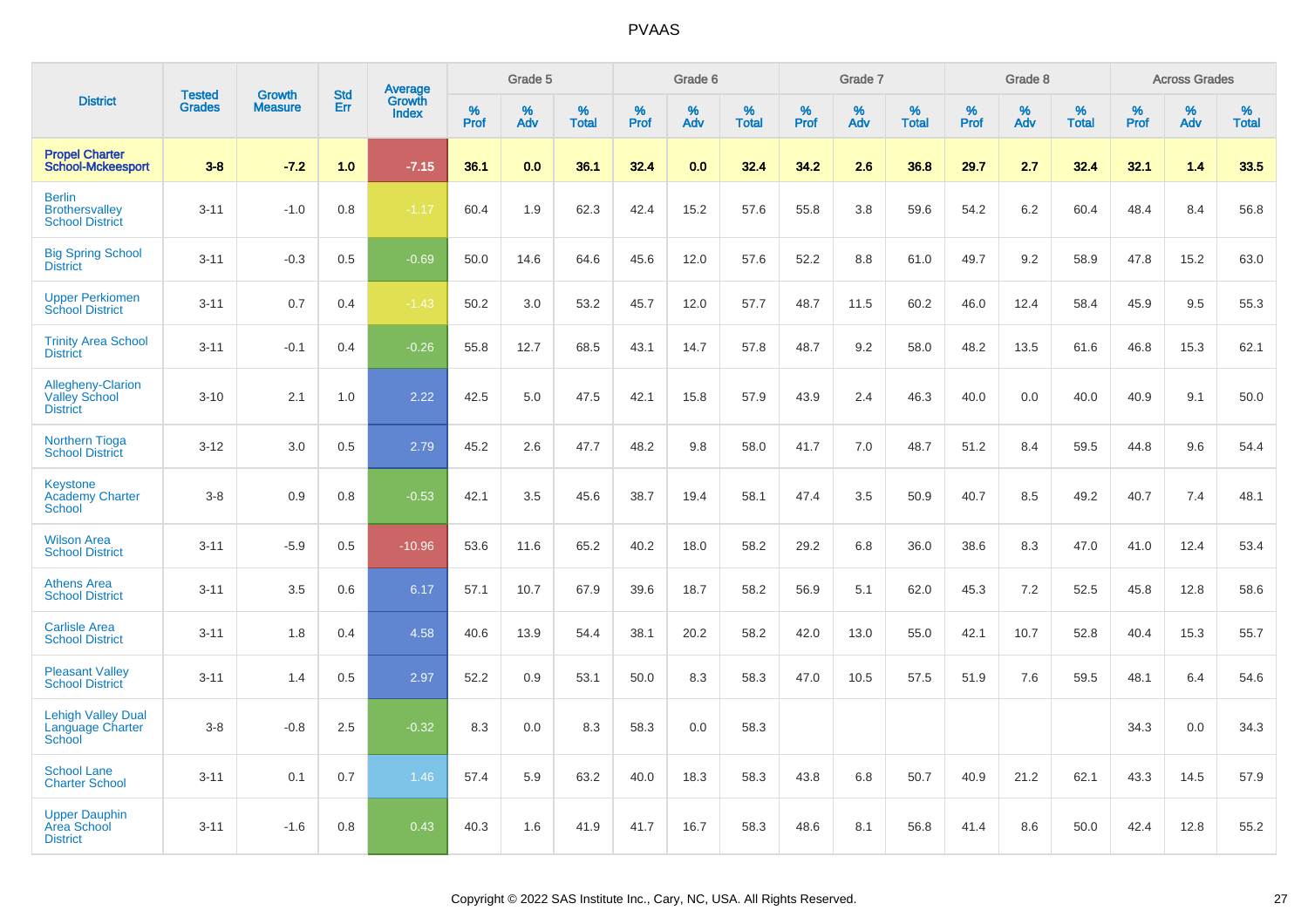| <b>District</b>                                             | <b>Tested</b> | <b>Growth</b>  | <b>Std</b> |                                   |                     | Grade 5  |                      |              | Grade 6  |                      |              | Grade 7  |                      |              | Grade 8  |                      |                     | <b>Across Grades</b> |                      |
|-------------------------------------------------------------|---------------|----------------|------------|-----------------------------------|---------------------|----------|----------------------|--------------|----------|----------------------|--------------|----------|----------------------|--------------|----------|----------------------|---------------------|----------------------|----------------------|
|                                                             | <b>Grades</b> | <b>Measure</b> | Err        | <b>Average</b><br>Growth<br>Index | $\%$<br><b>Prof</b> | %<br>Adv | $\%$<br><b>Total</b> | $\%$<br>Prof | %<br>Adv | $\%$<br><b>Total</b> | $\%$<br>Prof | %<br>Adv | $\%$<br><b>Total</b> | $\%$<br>Prof | %<br>Adv | $\%$<br><b>Total</b> | $\%$<br><b>Prof</b> | $\%$<br>Adv          | $\%$<br><b>Total</b> |
| <b>Propel Charter</b><br><b>School-Mckeesport</b>           | $3 - 8$       | $-7.2$         | 1.0        | $-7.15$                           | 36.1                | 0.0      | 36.1                 | 32.4         | 0.0      | 32.4                 | 34.2         | 2.6      | 36.8                 | 29.7         | 2.7      | 32.4                 | 32.1                | 1.4                  | 33.5                 |
| Shanksville-<br><b>Stonycreek School</b><br><b>District</b> | $3 - 10$      | 0.6            | 1.4        | 0.43                              | 28.6                | 0.0      | 28.6                 | 41.7         | 16.7     | 58.3                 | 45.0         | 5.0      | 50.0                 | 44.4         | 5.6      | 50.0                 | 49.2                | 8.5                  | 57.6                 |
| <b>South Eastern</b><br><b>School District</b>              | $3 - 11$      | 2.3            | 0.5        | $-2.60$                           | 55.2                | 6.3      | 61.5                 | 42.2         | 16.2     | 58.4                 | 48.3         | 12.9     | 61.2                 | 43.6         | 10.5     | 54.1                 | 46.7                | 14.1                 | 60.8                 |
| <b>Dover Area School</b><br><b>District</b>                 | $3 - 12$      | $-1.0$         | 0.4        | $-2.38$                           | 48.0                | 4.8      | 52.8                 | 41.4         | 17.1     | 58.6                 | 48.6         | 7.1      | 55.7                 | 44.7         | 5.7      | 50.4                 | 44.8                | 10.8                 | 55.6                 |
| <b>Lower Dauphin</b><br><b>School District</b>              | $3 - 11$      | $-0.9$         | 0.4        | 0.88                              | 52.7                | 13.3     | 66.0                 | 42.7         | 15.9     | 58.6                 | 48.9         | 8.1      | 57.0                 | 32.9         | 10.8     | 43.7                 | 44.6                | 14.8                 | 59.4                 |
| <b>Riverside School</b><br><b>District</b>                  | $3 - 11$      | 2.8            | 0.6        | 4.52                              | 44.6                | 4.0      | 48.5                 | 45.4         | 13.1     | 58.6                 | 43.7         | 11.6     | 55.3                 | 45.0         | 8.3      | 53.2                 | 44.3                | 10.7                 | 55.0                 |
| <b>Penn-Delco School</b><br><b>District</b>                 | $3 - 11$      | 1.3            | 0.4        | 2.89                              | 51.9                | 12.9     | 64.7                 | 40.8         | 17.9     | 58.7                 | 48.7         | 16.8     | 65.4                 | 45.6         | 6.2      | 51.8                 | 46.1                | 12.9                 | 59.0                 |
| <b>Conewago Valley</b><br><b>School District</b>            | $3 - 12$      | 0.7            | 0.4        | 1.94                              | 52.1                | 3.4      | 55.5                 | 44.7         | 14.0     | 58.7                 | 46.4         | 8.8      | 55.2                 | 46.8         | 5.7      | 52.5                 | 46.9                | 10.0                 | 56.9                 |
| <b>Penncrest School</b><br><b>District</b>                  | $3 - 11$      | 2.8            | 0.5        | $-0.04$                           | 37.4                | 10.6     | 48.0                 | 39.5         | 19.2     | 58.7                 | 38.5         | 6.5      | 45.0                 | 35.0         | 10.2     | 45.2                 | 39.6                | 11.2                 | 50.7                 |
| <b>Bloomsburg Area</b><br><b>School District</b>            | $3 - 10$      | $-0.8$         | 0.7        | $-2.19$                           | 49.4                | 4.4      | 53.8                 | 43.3         | 15.6     | 58.9                 | 36.3         | 7.8      | 44.1                 | 50.0         | 6.0      | 56.0                 | 46.3                | 11.7                 | 57.9                 |
| <b>Old Forge School</b><br><b>District</b>                  | $3 - 12$      | 0.5            | 0.8        | 0.57                              | 39.1                | 0.0      | 39.1                 | 41.1         | 17.9     | 58.9                 | 33.3         | 24.2     | 57.6                 | 44.1         | 6.8      | 50.8                 | 40.1                | 9.2                  | 49.3                 |
| <b>Green Woods</b><br><b>Charter School</b>                 | $3 - 8$       | 1.6            | 0.8        | 1.88                              | 44.8                | 6.9      | 51.7                 | 39.3         | 19.7     | 59.0                 | 43.9         | 12.3     | 56.1                 | 39.2         | 17.6     | 56.9                 | 40.6                | 17.4                 | 58.0                 |
| <b>Oxford Area</b><br><b>School District</b>                | $3 - 11$      | $-1.2$         | 0.4        | $-2.58$                           | 43.9                | 6.1      | 50.0                 | 41.5         | 17.6     | 59.0                 | 44.6         | 7.0      | 51.6                 | 30.2         | 3.9      | 34.2                 | 39.6                | 10.3                 | 49.9                 |
| <b>Oley Valley School</b><br><b>District</b>                | $3 - 11$      | $-0.0$         | 0.6        | $-0.04$                           | 53.5                | 5.0      | 58.4                 | 40.0         | 19.0     | 59.0                 | 50.0         | 7.8      | 57.8                 | 54.8         | 5.4      | 60.2                 | 49.6                | 9.0                  | 58.6                 |
| <b>Mid Valley School</b><br><b>District</b>                 | $3 - 10$      | $-0.4$         | 0.6        | $-0.79$                           | 41.6                | 5.0      | 46.5                 | 48.8         | 10.4     | 59.2                 | 38.6         | 2.4      | 40.9                 | 26.2         | 2.7      | 28.9                 | 38.8                | 7.4                  | 46.2                 |
| <b>Iroquois School</b><br><b>District</b>                   | $3 - 11$      | $-0.1$         | 0.7        | $-0.21$                           | 55.1                | 9.0      | 64.1                 | 39.5         | 19.8     | 59.3                 | 38.8         | 6.1      | 44.9                 | 44.0         | 10.0     | 54.0                 | 42.6                | 12.8                 | 55.4                 |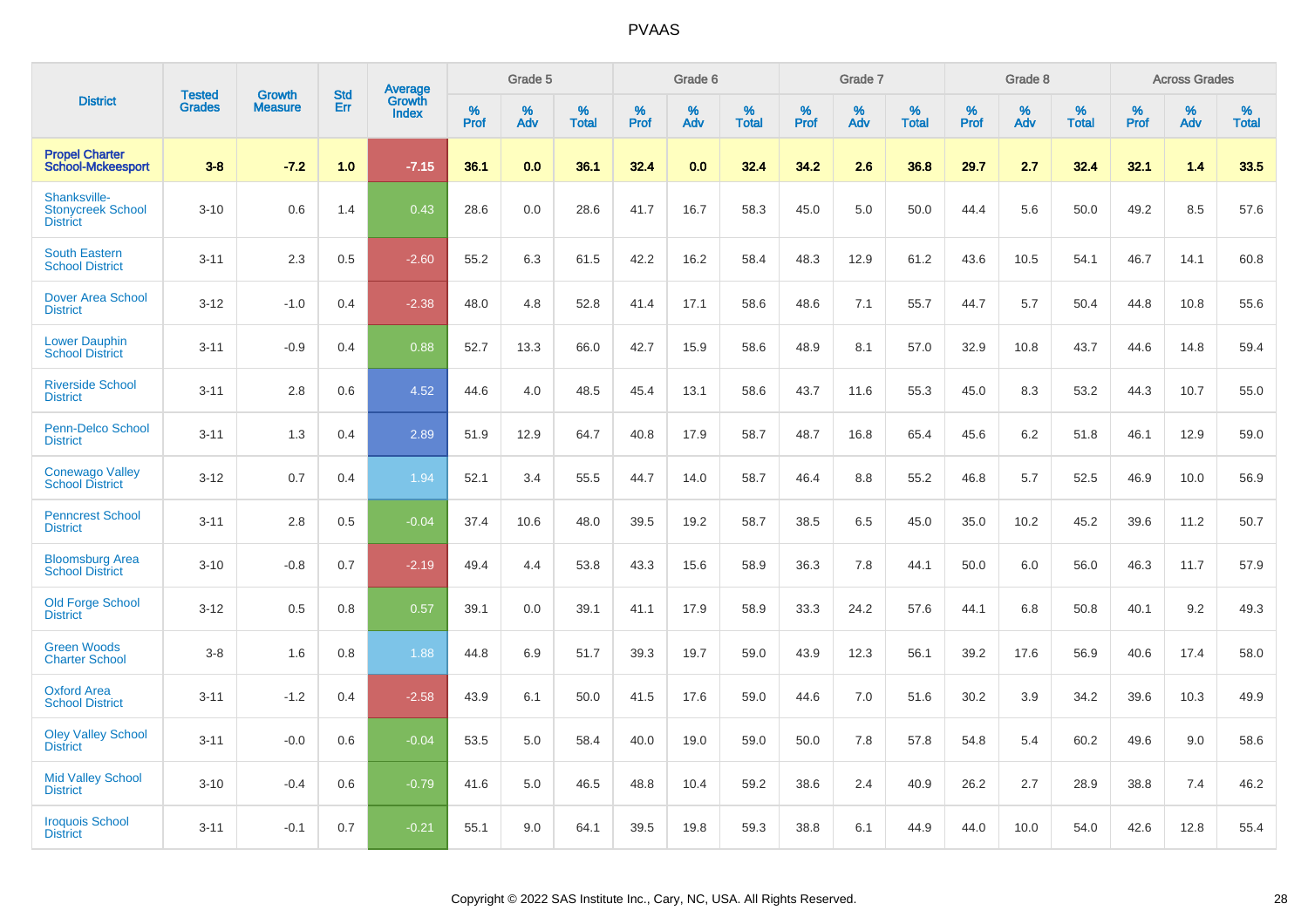|                                                                 | <b>Tested</b> | <b>Growth</b>  | <b>Std</b> | Average         |              | Grade 5  |                   |              | Grade 6  |                   |              | Grade 7  |                   |              | Grade 8  |                   |              | <b>Across Grades</b> |                   |
|-----------------------------------------------------------------|---------------|----------------|------------|-----------------|--------------|----------|-------------------|--------------|----------|-------------------|--------------|----------|-------------------|--------------|----------|-------------------|--------------|----------------------|-------------------|
| <b>District</b>                                                 | <b>Grades</b> | <b>Measure</b> | Err        | Growth<br>Index | $\%$<br>Prof | %<br>Adv | %<br><b>Total</b> | $\%$<br>Prof | %<br>Adv | %<br><b>Total</b> | $\%$<br>Prof | %<br>Adv | %<br><b>Total</b> | $\%$<br>Prof | %<br>Adv | %<br><b>Total</b> | $\%$<br>Prof | $\%$<br>Adv          | %<br><b>Total</b> |
| <b>Propel Charter</b><br><b>School-Mckeesport</b>               | $3 - 8$       | $-7.2$         | 1.0        | $-7.15$         | 36.1         | 0.0      | 36.1              | 32.4         | 0.0      | 32.4              | 34.2         | 2.6      | 36.8              | 29.7         | 2.7      | 32.4              | 32.1         | 1.4                  | 33.5              |
| <b>Oswayo Valley</b><br><b>School District</b>                  | $3 - 12$      | $-0.7$         | 1.2        | $-0.62$         | 62.1         | 13.8     | 75.9              | 40.7         | 18.5     | 59.3              | 48.2         | 0.0      | 48.2              | 51.6         | 6.4      | 58.1              | 54.7         | 11.8                 | 66.5              |
| <b>Shade-Central City</b><br><b>School District</b>             | $3 - 11$      | $-2.8$         | 1.4        | $-1.99$         | 43.8         | 0.0      | 43.8              | 44.4         | 14.8     | 59.3              | 25.0         | 0.0      | 25.0              | 29.2         | 0.0      | 29.2              | 35.1         | 6.0                  | 41.0              |
| <b>Freeport Area</b><br><b>School District</b>                  | $3 - 10$      | 0.2            | 0.6        | 0.30            | 65.4         | 10.0     | 75.4              | 35.8         | 23.6     | 59.4              | 57.0         | 14.1     | 71.1              | 53.5         | 20.2     | 73.6              | 52.5         | 17.7                 | 70.1              |
| <b>West Shore School</b><br><b>District</b>                     | $3 - 12$      | $-0.2$         | 0.3        | $-0.59$         | 46.3         | 8.2      | 54.5              | 44.4         | 15.0     | 59.4              | 44.4         | 8.2      | 52.7              | 42.8         | 11.8     | 54.6              | 42.7         | 13.2                 | 55.9              |
| Quakertown<br><b>Community School</b><br><b>District</b>        | $3 - 12$      | $-1.6$         | 0.4        | $-7.86$         | 50.0         | 4.9      | 54.9              | 40.2         | 19.3     | 59.5              | 40.4         | 7.5      | 47.8              | 42.6         | 17.3     | 59.9              | 42.5         | 12.6                 | 55.1              |
| <b>Kiski Area School</b><br><b>District</b>                     | $3 - 11$      | $-2.3$         | 0.4        | $-5.07$         | 50.9         | 4.2      | 55.2              | 41.3         | 18.4     | 59.6              | 53.8         | 7.5      | 61.3              | 45.8         | 5.0      | 50.8              | 47.0         | 13.3                 | 60.4              |
| <b>Bellefonte Area</b><br><b>School District</b>                | $3 - 11$      | $-0.0$         | 0.5        | $-0.04$         | 56.6         | 10.2     | 66.9              | 40.3         | 19.3     | 59.7              | 50.6         | 6.0      | 56.6              | 32.2         | 8.8      | 41.0              | 44.8         | 12.3                 | 57.1              |
| <b>Donegal School</b><br><b>District</b>                        | $3 - 12$      | 1.3            | 0.5        | 2.73            | 42.0         | 11.6     | 53.6              | 40.9         | 18.8     | 59.7              | 44.4         | 12.4     | 56.8              | 32.4         | 16.2     | 48.6              | 39.5         | 16.0                 | 55.5              |
| <b>Blackhawk School</b><br><b>District</b>                      | $3 - 11$      | $-3.2$         | 0.5        | 0.56            | 58.7         | 1.4      | 60.1              | 43.4         | 16.4     | 59.8              | 52.8         | 4.9      | 57.7              | 39.7         | 6.7      | 46.4              | 48.1         | 10.9                 | 59.0              |
| <b>Bradford Area</b><br><b>School District</b>                  | $3 - 12$      | 3.9            | 0.5        | 7.92            | 53.6         | 11.3     | 64.9              | 40.7         | 19.2     | 59.9              | 47.0         | 11.6     | 58.6              | 46.2         | 16.0     | 62.2              | 45.7         | 15.1                 | 60.8              |
| <b>Kennett</b><br><b>Consolidated</b><br><b>School District</b> | $3 - 11$      | 1.3            | 0.4        | 3.26            | 47.8         | 15.1     | 62.9              | 35.8         | 24.1     | 59.9              | 44.2         | 15.1     | 59.4              | 45.0         | 5.7      | 50.7              | 40.9         | 17.5                 | 58.4              |
| <b>Neshaminy School</b><br><b>District</b>                      | $3 - 11$      | $-2.8$         | 0.3        | $-9.73$         | 49.1         | 6.0      | 55.1              | 46.0         | 14.0     | 60.0              | 44.0         | 7.6      | 51.6              | 41.9         | 9.1      | 51.0              | 44.7         | 12.5                 | 57.2              |
| <b>Indiana Area</b><br><b>School District</b>                   | $3 - 11$      | 1.1            | 0.5        | 2.37            | 57.2         | 12.8     | 70.0              | 37.5         | 22.5     | 60.0              | 53.6         | 16.6     | 70.2              | 52.0         | 16.3     | 68.4              | 49.3         | 18.5                 | 67.7              |
| <b>Conemaugh Valley</b><br><b>School District</b>               | $3 - 12$      | 0.5            | 0.9        | 0.55            | 52.9         | 3.9      | 56.9              | 30.0         | 30.0     | 60.0              | 44.2         | 5.8      | 50.0              | 49.1         | 9.4      | 58.5              | 43.3         | 12.5                 | 55.8              |
| South Western<br><b>School District</b>                         | $3 - 12$      | 0.9            | 0.4        | 2.41            | 49.8         | 9.7      | 59.5              | 38.7         | 21.6     | 60.3              | 37.1         | 5.7      | 42.8              | 46.5         | 7.4      | 53.9              | 43.5         | 12.7                 | 56.2              |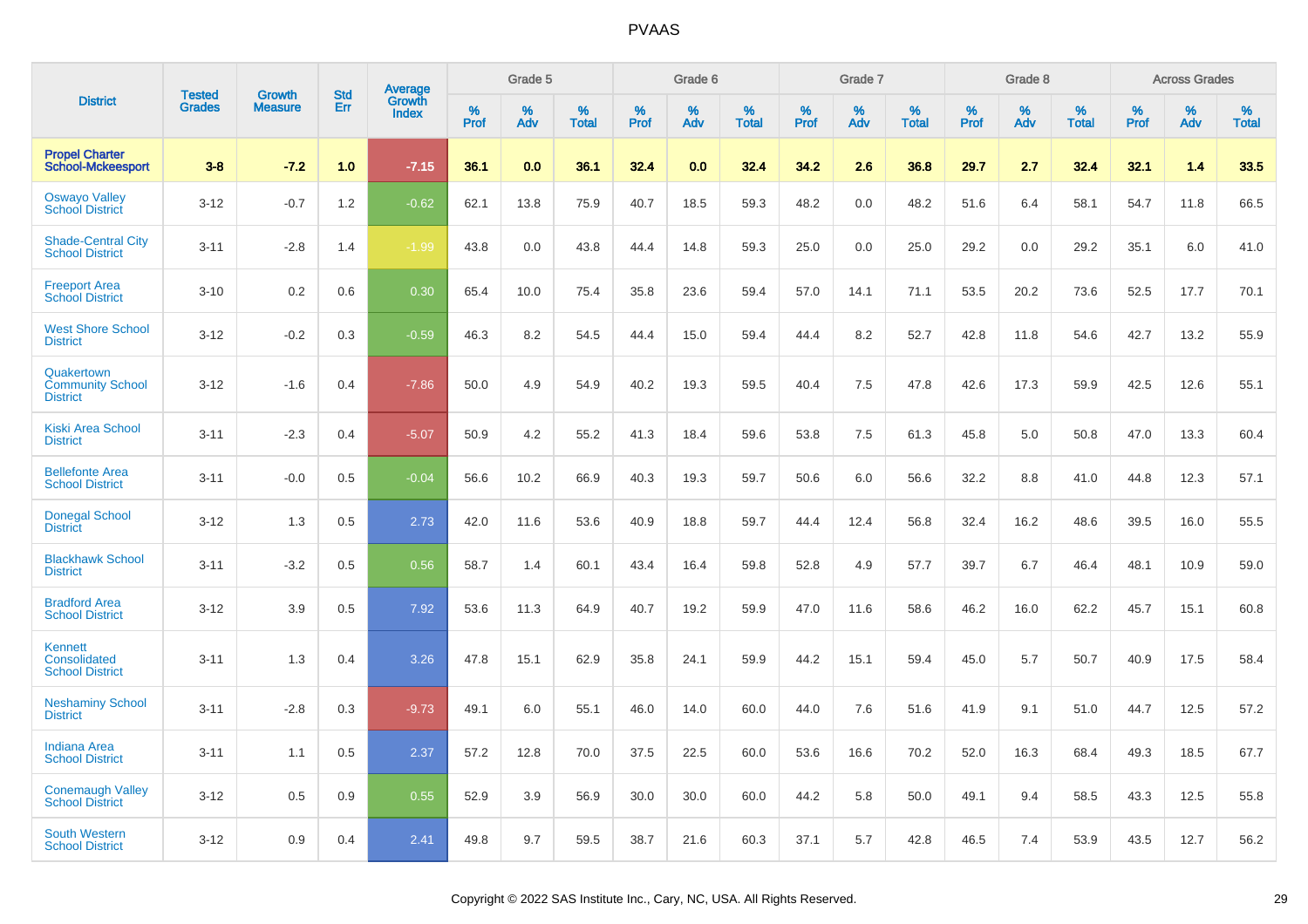| <b>District</b>                                        | <b>Tested</b> | <b>Growth</b>  | <b>Std</b> | Average                |              | Grade 5  |                   |              | Grade 6  |                   |              | Grade 7  |                   |              | Grade 8  |                   |              | <b>Across Grades</b> |                   |
|--------------------------------------------------------|---------------|----------------|------------|------------------------|--------------|----------|-------------------|--------------|----------|-------------------|--------------|----------|-------------------|--------------|----------|-------------------|--------------|----------------------|-------------------|
|                                                        | <b>Grades</b> | <b>Measure</b> | Err        | Growth<br><b>Index</b> | $\%$<br>Prof | %<br>Adv | %<br><b>Total</b> | $\%$<br>Prof | %<br>Adv | %<br><b>Total</b> | $\%$<br>Prof | %<br>Adv | %<br><b>Total</b> | $\%$<br>Prof | %<br>Adv | %<br><b>Total</b> | $\%$<br>Prof | %<br>Adv             | %<br><b>Total</b> |
| <b>Propel Charter</b><br><b>School-Mckeesport</b>      | $3 - 8$       | $-7.2$         | 1.0        | $-7.15$                | 36.1         | 0.0      | 36.1              | 32.4         | 0.0      | 32.4              | 34.2         | 2.6      | 36.8              | 29.7         | 2.7      | 32.4              | 32.1         | 1.4                  | 33.5              |
| <b>Ephrata Area</b><br><b>School District</b>          | $3 - 11$      | $-0.2$         | 0.4        | $-0.50$                | 50.5         | 10.3     | 60.8              | 47.6         | 12.7     | 60.4              | 40.8         | 5.2      | 46.0              | 39.2         | 7.3      | 46.5              | 45.1         | 12.6                 | 57.6              |
| <b>Blacklick Valley</b><br><b>School District</b>      | $3 - 11$      | $-0.1$         | 1.0        | $-0.10$                | 29.6         | 0.0      | 29.6              | 52.6         | 7.9      | 60.5              | 35.4         | 0.0      | 35.4              | 34.2         | 0.0      | 34.2              | 43.2         | 3.7                  | 46.9              |
| Wallenpaupack<br><b>Area School</b><br><b>District</b> | $3 - 11$      | 1.8            | 0.5        | 3.73                   | 54.8         | 4.2      | 59.0              | 52.1         | 8.5      | 60.6              | 49.3         | 12.8     | 62.2              | 40.4         | 6.8      | 47.3              | 47.2         | 10.0                 | 57.2              |
| <b>Avella Area School</b><br><b>District</b>           | $3 - 12$      | 2.7            | 1.1        | 2.45                   | 42.5         | 2.5      | 45.0              | 42.4         | 18.2     | 60.6              | 60.0         | 5.7      | 65.7              | 63.0         | 18.5     | 81.5              | 46.7         | 12.6                 | 59.3              |
| <b>Baldwin-Whitehall</b><br><b>School District</b>     | $3 - 11$      | $-0.1$         | 0.4        | $-0.17$                | 49.1         | 6.3      | 55.4              | 48.8         | 11.8     | 60.6              | 48.6         | 8.3      | 56.8              | 45.1         | 7.0      | 52.0              | 46.4         | 12.2                 | 58.7              |
| <b>Grove City Area</b><br><b>School District</b>       | $3 - 12$      | 1.6            | 0.6        | 2.68                   | 45.0         | 21.0     | 66.0              | 36.9         | 23.8     | 60.7              | 58.9         | 16.1     | 75.0              | 47.1         | 12.6     | 59.7              | 45.7         | 20.1                 | 65.8              |
| <b>Reach Cyber</b><br><b>Charter School</b>            | $3 - 11$      | $-2.6$         | 0.9        | $-2.78$                | 52.4         | 4.8      | 57.1              | 52.2         | 8.7      | 60.9              | 38.5         | 1.9      | 40.4              | 47.5         | 5.1      | 52.5              | 46.8         | 5.5                  | 52.3              |
| Cornwall-Lebanon<br><b>School District</b>             | $3 - 11$      | $-0.8$         | 0.3        | $-2.37$                | 46.8         | 6.1      | 52.9              | 45.0         | 15.9     | 60.9              | 48.6         | 7.2      | 55.8              | 49.4         | 12.2     | 61.6              | 44.4         | 12.6                 | 57.0              |
| <b>Ferndale Area</b><br><b>School District</b>         | $3 - 10$      | 1.9            | 1.0        | 1.95                   | 43.2         | 4.6      | 47.7              | 46.3         | 14.6     | 61.0              | 61.5         | 5.1      | 66.7              | 54.4         | 4.4      | 58.7              | 46.1         | 10.6                 | 56.6              |
| <b>Girard School</b><br><b>District</b>                | $3 - 11$      | 1.9            | 0.6        | 3.15                   | 54.5         | 12.5     | 67.0              | 38.1         | 22.9     | 61.0              | 47.8         | 16.2     | 64.0              | 54.1         | 7.3      | 61.5              | 45.5         | 17.8                 | 63.3              |
| <b>Keystone Oaks</b><br><b>School District</b>         | $3 - 11$      | $-1.4$         | 0.6        | 0.60                   | 54.1         | 17.2     | 71.3              | 35.4         | 25.7     | 61.1              | 45.1         | 13.3     | 58.4              | 41.1         | 12.5     | 53.6              | 44.5         | 21.3                 | 65.8              |
| Loyalsock<br><b>Township School</b><br><b>District</b> | $3 - 12$      | 1.2            | 0.6        | 3.56                   | 48.3         | 12.9     | 61.2              | 43.9         | 17.4     | 61.2              | 50.8         | 7.0      | 57.8              | 51.0         | 5.0      | 56.0              | 45.5         | 13.2                 | 58.7              |
| <b>Chartiers Valley</b><br><b>School District</b>      | $3 - 11$      | $-3.4$         | 0.4        | $-8.00$                | 51.3         | 6.5      | 57.8              | 45.9         | 15.3     | 61.2              | 46.3         | 8.7      | 55.0              | 42.9         | 7.6      | 50.5              | 47.3         | 10.0                 | 57.4              |
| <b>Pennridge School</b><br><b>District</b>             | $3 - 10$      | $-4.2$         | 0.3        | $-7.40$                | 58.0         | 5.4      | 63.4              | 42.6         | 18.6     | 61.3              | 49.7         | 8.2      | 57.8              | 46.2         | 10.0     | 56.1              | 49.6         | 11.6                 | 61.1              |
| <b>Schuylkill Valley</b><br><b>School District</b>     | $3 - 11$      | 0.6            | 0.6        | 1.09                   | 53.1         | 3.1      | 56.2              | 44.4         | 16.9     | 61.3              | 42.9         | 7.5      | 50.4              | 45.0         | 6.3      | 51.4              | 45.2         | 10.3                 | 55.6              |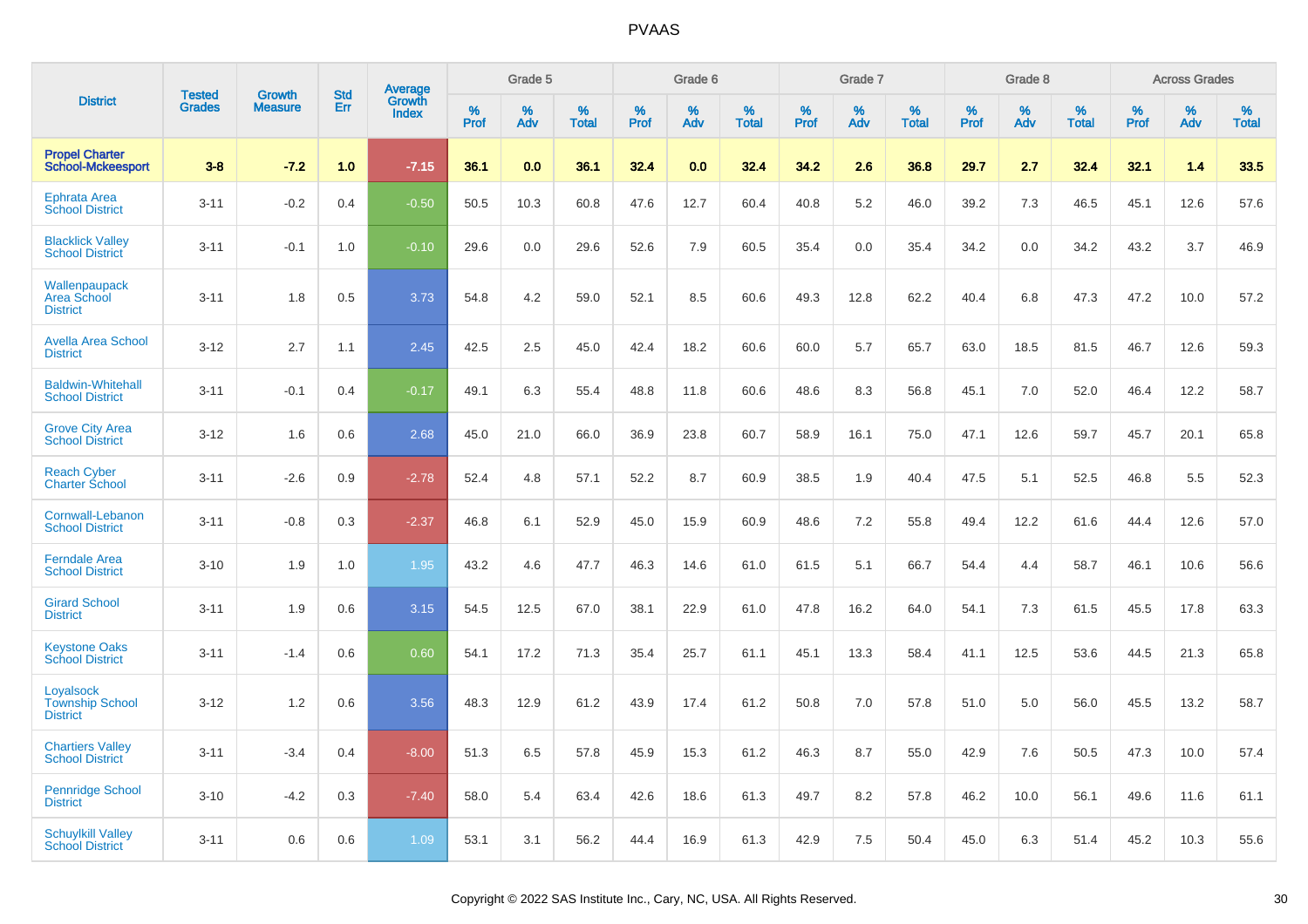| <b>Tested</b><br><b>District</b>                        |               | <b>Growth</b>  | <b>Std</b> |                                   |                     | Grade 5  |                      |              | Grade 6  |                      |              | Grade 7  |                      |              | Grade 8  |                      |                     | <b>Across Grades</b> |                      |
|---------------------------------------------------------|---------------|----------------|------------|-----------------------------------|---------------------|----------|----------------------|--------------|----------|----------------------|--------------|----------|----------------------|--------------|----------|----------------------|---------------------|----------------------|----------------------|
|                                                         | <b>Grades</b> | <b>Measure</b> | Err        | <b>Average</b><br>Growth<br>Index | $\%$<br><b>Prof</b> | %<br>Adv | $\%$<br><b>Total</b> | $\%$<br>Prof | %<br>Adv | $\%$<br><b>Total</b> | $\%$<br>Prof | %<br>Adv | $\%$<br><b>Total</b> | $\%$<br>Prof | %<br>Adv | $\%$<br><b>Total</b> | $\%$<br><b>Prof</b> | $\%$<br>Adv          | $\%$<br><b>Total</b> |
| <b>Propel Charter</b><br><b>School-Mckeesport</b>       | $3 - 8$       | $-7.2$         | 1.0        | $-7.15$                           | 36.1                | 0.0      | 36.1                 | 32.4         | 0.0      | 32.4                 | 34.2         | 2.6      | 36.8                 | 29.7         | 2.7      | 32.4                 | 32.1                | 1.4                  | 33.5                 |
| Northwestern<br><b>Lehigh School</b><br><b>District</b> | $3 - 11$      | $-1.5$         | 0.5        | 1.29                              | 55.9                | 5.5      | 61.4                 | 46.0         | 15.3     | 61.3                 | 51.0         | 7.1      | 58.1                 | 40.1         | 16.6     | 56.7                 | 48.0                | 12.1                 | 60.1                 |
| <b>Camp Hill School</b><br><b>District</b>              | $3 - 12$      | $-2.3$         | 0.7        | $-3.72$                           | 65.4                | 17.3     | 82.7                 | 53.3         | 8.0      | 61.3                 | 63.7         | 5.5      | 69.2                 | 49.6         | 15.3     | 64.9                 | 52.7                | 18.6                 | 71.3                 |
| <b>Homer-Center</b><br><b>School District</b>           | $3 - 11$      | 6.3            | 0.8        | 7.72                              | 57.1                | 1.6      | 58.7                 | 47.7         | 13.6     | 61.4                 | 48.0         | 8.2      | 56.2                 | 50.8         | 14.9     | 65.7                 | 45.3                | 11.7                 | 56.9                 |
| <b>Karns City Area</b><br><b>School District</b>        | $3 - 11$      | $-0.9$         | 0.6        | $-1.37$                           | 56.2                | 9.0      | 65.2                 | 46.6         | 14.8     | 61.4                 | 47.4         | 1.7      | 49.1                 | 40.7         | 1.8      | 42.6                 | 44.7                | 6.8                  | 51.5                 |
| <b>Union School</b><br><b>District</b>                  | $3 - 12$      | 2.7            | 1.0        | 2.65                              | 21.2                | 6.1      | 27.3                 | 40.9         | 20.4     | 61.4                 | 40.5         | 0.0      | 40.5                 | 40.0         | 6.7      | 46.7                 | 37.0                | 8.4                  | 45.4                 |
| <b>Cranberry Area</b><br><b>School District</b>         | $3 - 12$      | $-0.0$         | 0.7        | $-0.02$                           | 48.7                | 9.2      | 57.9                 | 52.1         | 9.4      | 61.5                 | 41.0         | 2.1      | 43.2                 | 46.7         | 9.3      | 56.0                 | 44.5                | 7.7                  | 52.2                 |
| <b>Annville-Cleona</b><br><b>School District</b>        | $3 - 12$      | $-0.3$         | 0.6        | $-0.41$                           | 47.5                | 11.2     | 58.8                 | 39.6         | 21.9     | 61.5                 | 54.0         | 12.6     | 66.7                 | 32.4         | 17.6     | 50.0                 | 44.0                | 15.5                 | 59.5                 |
| <b>Warrior Run</b><br><b>School District</b>            | $3 - 11$      | 2.6            | 0.6        | 4.08                              | 48.0                | 6.5      | 54.6                 | 42.2         | 19.3     | 61.5                 | 46.3         | 15.7     | 62.0                 | 42.2         | 10.0     | 52.2                 | 43.0                | 12.6                 | 55.6                 |
| <b>Austin Area School</b><br><b>District</b>            | $3 - 11$      | $-0.5$         | 1.7        | $-0.30$                           | 38.5                | 7.7      | 46.2                 | 61.5         | 0.0      | 61.5                 | 26.7         | 0.0      | 26.7                 | 56.2         | 6.2      | 62.5                 | 40.5                | 4.0                  | 44.6                 |
| <b>Berwick Area</b><br><b>School District</b>           | $3 - 11$      | $-0.6$         | 0.5        | $-0.18$                           | 45.3                | 5.8      | 51.0                 | 43.2         | 18.3     | 61.5                 | 44.9         | 12.8     | 57.8                 | 41.4         | 9.8      | 51.2                 | 42.6                | 14.7                 | 57.3                 |
| <b>Hempfield Area</b><br><b>School District</b>         | $3 - 12$      | $-0.3$         | 0.3        | $-1.06$                           | 55.2                | 8.7      | 63.9                 | 41.4         | 20.3     | 61.6                 | 52.8         | 14.0     | 66.8                 | 50.0         | 12.4     | 62.4                 | 48.7                | 16.2                 | 64.9                 |
| Octorara Area<br><b>School District</b>                 | $3 - 11$      | $-3.9$         | 0.6        | $-6.74$                           | 44.6                | 9.1      | 53.6                 | 53.3         | 8.3      | 61.7                 | 28.9         | 5.2      | 34.1                 | 40.5         | 6.0      | 46.6                 | 42.6                | 9.0                  | 51.6                 |
| <b>Chestnut Ridge</b><br><b>School District</b>         | $3 - 12$      | 1.2            | 0.7        | 1.83                              | 53.8                | 4.4      | 58.2                 | 42.0         | 19.8     | 61.7                 | 57.9         | 3.2      | 61.0                 | 50.5         | 6.2      | 56.7                 | 47.9                | 11.6                 | 59.5                 |
| <b>Ellwood City Area</b><br><b>School District</b>      | $3 - 11$      | 0.6            | 0.6        | 1.00                              | 53.8                | 11.5     | 65.4                 | 47.0         | 14.8     | 61.7                 | 43.0         | 10.7     | 53.7                 | 41.3         | 8.3      | 49.5                 | 45.3                | 10.3                 | 55.6                 |
| <b>Armstrong School</b><br><b>District</b>              | $3 - 11$      | 3.2            | 0.3        | 6.62                              | 46.0                | 6.3      | 52.3                 | 44.4         | 17.4     | 61.8                 | 48.7         | 8.8      | 57.5                 | 45.3         | 11.5     | 56.8                 | 45.4                | 12.6                 | 58.0                 |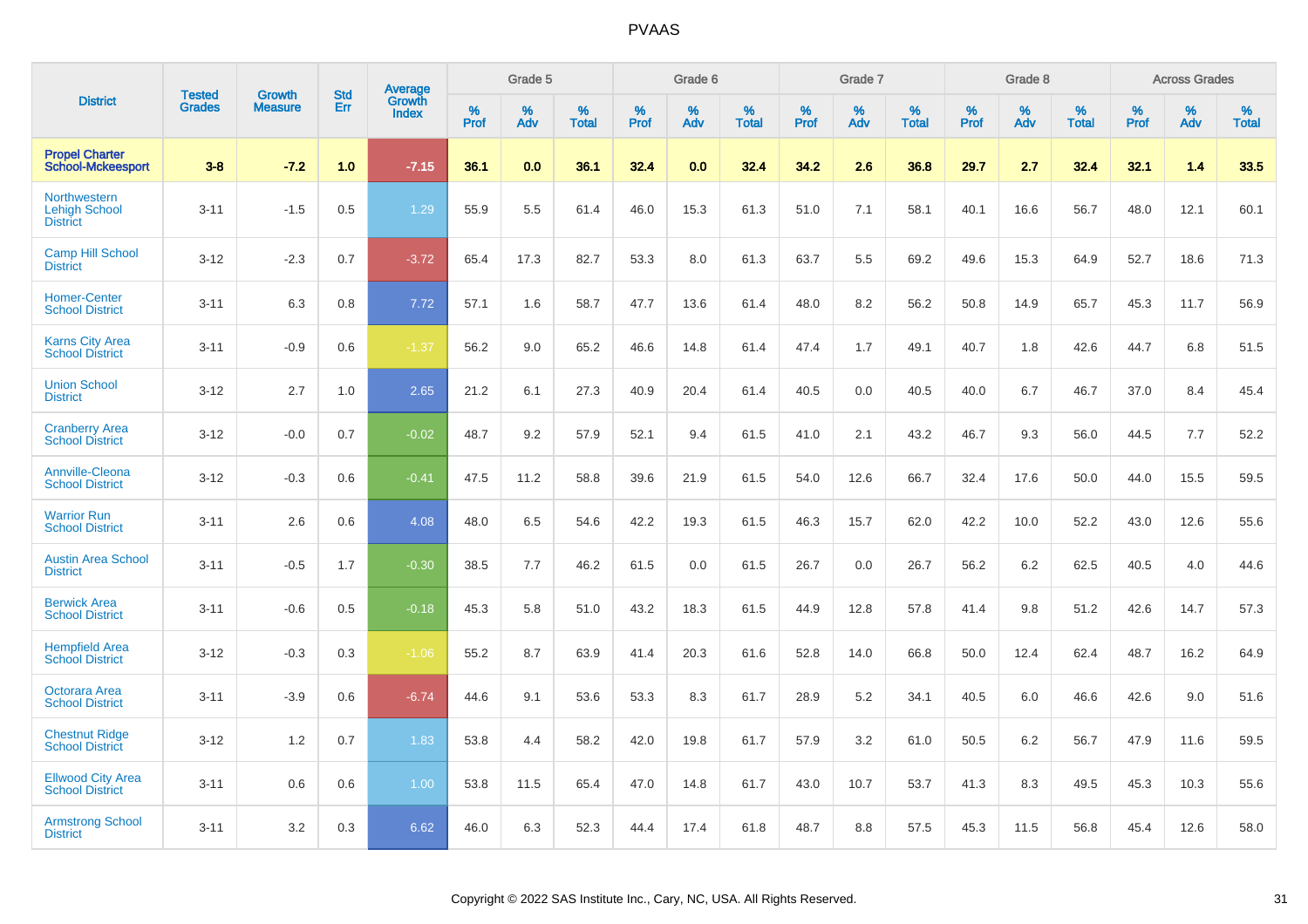|                                                                   |                                |                                 | <b>Std</b> | Average                |                     | Grade 5  |                      |              | Grade 6  |                      |              | Grade 7  |                      |              | Grade 8  |                      |              | <b>Across Grades</b> |                      |
|-------------------------------------------------------------------|--------------------------------|---------------------------------|------------|------------------------|---------------------|----------|----------------------|--------------|----------|----------------------|--------------|----------|----------------------|--------------|----------|----------------------|--------------|----------------------|----------------------|
| <b>District</b>                                                   | <b>Tested</b><br><b>Grades</b> | <b>Growth</b><br><b>Measure</b> | Err        | Growth<br><b>Index</b> | $\%$<br><b>Prof</b> | %<br>Adv | $\%$<br><b>Total</b> | $\%$<br>Prof | %<br>Adv | $\%$<br><b>Total</b> | $\%$<br>Prof | %<br>Adv | $\%$<br><b>Total</b> | $\%$<br>Prof | %<br>Adv | $\%$<br><b>Total</b> | $\%$<br>Prof | $\%$<br>Adv          | $\%$<br><b>Total</b> |
| <b>Propel Charter</b><br><b>School-Mckeesport</b>                 | $3 - 8$                        | $-7.2$                          | 1.0        | $-7.15$                | 36.1                | 0.0      | 36.1                 | 32.4         | 0.0      | 32.4                 | 34.2         | 2.6      | 36.8                 | 29.7         | 2.7      | 32.4                 | 32.1         | 1.4                  | 33.5                 |
| <b>Palmerton Area</b><br><b>School District</b>                   | $3 - 11$                       | 1.6                             | 0.6        | 4.14                   | 54.9                | 3.7      | 58.5                 | 47.3         | 14.6     | 61.8                 | 42.6         | 11.6     | 54.3                 | 38.3         | 11.2     | 49.5                 | 45.2         | 11.6                 | 56.8                 |
| Mechanicsburg<br><b>Area School</b><br><b>District</b>            | $3 - 11$                       | 0.3                             | 0.4        | 0.24                   | 48.1                | 12.0     | 60.1                 | 45.6         | 16.3     | 61.9                 | 46.2         | 12.4     | 58.6                 | 52.3         | 8.7      | 61.0                 | 46.4         | 13.9                 | 60.2                 |
| <b>Midland Borough</b><br><b>School District</b>                  | $3 - 8$                        | 0.1                             | 1.3        | 0.07                   | 58.6                | 0.0      | 58.6                 | 52.4         | 9.5      | 61.9                 | 42.9         | 7.1      | 50.0                 | 47.6         | 0.0      | 47.6                 | 49.3         | 5.7                  | 55.0                 |
| <b>Ligonier Valley</b><br><b>School District</b>                  | $3 - 11$                       | $-0.8$                          | 0.7        | $-1.21$                | 43.8                | 7.5      | 51.2                 | 46.0         | 16.0     | 62.0                 | 40.5         | 2.7      | 43.2                 | 45.9         | 10.2     | 56.1                 | 44.7         | 12.8                 | 57.6                 |
| <b>Butler Area School</b><br><b>District</b>                      | $3 - 11$                       | 0.3                             | 0.3        | 1.07                   | 49.8                | 12.2     | 61.9                 | 43.8         | 18.2     | 62.0                 | 44.4         | 9.3      | 53.8                 | 47.9         | 8.0      | 55.9                 | 46.0         | 14.0                 | 60.0                 |
| <b>Bangor Area</b><br><b>School District</b>                      | $3 - 12$                       | 3.3                             | 0.5        | 1.42                   | 38.6                | 14.4     | 52.9                 | 45.3         | 16.7     | 62.0                 | 47.3         | 9.5      | 56.8                 | 43.3         | 8.0      | 51.3                 | 44.8         | 13.6                 | 58.4                 |
| <b>Delaware Valley</b><br><b>School District</b>                  | $3 - 11$                       | 1.2                             | 0.4        | 2.98                   | 55.0                | 9.2      | 64.3                 | 46.5         | 15.6     | 62.1                 | 50.6         | 14.8     | 65.4                 | 44.7         | 16.5     | 61.2                 | 48.8         | 17.1                 | 65.9                 |
| <b>Shenango Area</b><br><b>School District</b>                    | $3 - 11$                       | 1.9                             | 0.7        | 2.73                   | 46.4                | 19.0     | 65.5                 | 37.5         | 25.0     | 62.5                 | 45.7         | 9.6      | 55.3                 | 41.1         | 18.9     | 60.0                 | 42.3         | 18.7                 | 61.1                 |
| <b>Otto-Eldred School</b><br><b>District</b>                      | $3 - 11$                       | 5.1                             | 1.0        | 5.26                   | 57.1                | 9.5      | 66.7                 | 47.5         | 15.0     | 62.5                 | 42.2         | 11.1     | 53.3                 | 35.4         | 12.5     | 47.9                 | 43.8         | 11.1                 | 54.9                 |
| <b>Minersville Area</b><br><b>School District</b>                 | $3 - 11$                       | $-1.1$                          | 0.7        | $-2.58$                | 42.5                | 2.7      | 45.2                 | 38.7         | 24.0     | 62.7                 | 40.0         | 4.0      | 44.0                 | 46.6         | 1.4      | 48.0                 | 42.2         | 10.0                 | 52.2                 |
| <b>Montgomery Area</b><br><b>School District</b>                  | $3 - 11$                       | $-2.0$                          | 0.8        | $-2.53$                | 56.8                | 6.8      | 63.5                 | 43.6         | 19.4     | 62.9                 | 34.7         | 4.2      | 38.9                 | 50.0         | 6.9      | 56.9                 | 42.9         | 11.7                 | 54.6                 |
| <b>Blairsville-</b><br><b>Saltsburg School</b><br><b>District</b> | $3 - 11$                       | $-0.1$                          | 0.7        | $-0.15$                | 46.9                | 8.2      | 55.1                 | 40.4         | 22.5     | 62.9                 | 38.6         | 9.9      | 48.5                 | 50.6         | 14.1     | 64.7                 | 41.8         | 15.1                 | 56.9                 |
| <b>Dunmore School</b><br><b>District</b>                          | $3 - 11$                       | $-2.2$                          | 0.7        | $-3.28$                | 47.2                | 8.3      | 55.6                 | 48.9         | 14.1     | 63.0                 | 45.9         | 1.8      | 47.7                 | 34.5         | 6.0      | 40.5                 | 44.8         | 9.4                  | 54.2                 |
| <b>Conneaut School</b><br><b>District</b>                         | $3 - 12$                       | 0.1                             | 0.5        | 0.24                   | 42.4                | 5.3      | 47.7                 | 44.8         | 18.4     | 63.2                 | 51.1         | 6.7      | 57.8                 | 47.6         | 5.4      | 53.1                 | 45.1         | 12.8                 | 57.9                 |
| <b>East Penn School</b><br><b>District</b>                        | $3 - 11$                       | 1.0                             | 0.3        | 3.50                   | 59.9                | 7.4      | 67.3                 | 45.2         | 18.0     | 63.2                 | 52.5         | 15.0     | 67.5                 | 53.3         | 14.4     | 67.7                 | 49.9         | 15.8                 | 65.7                 |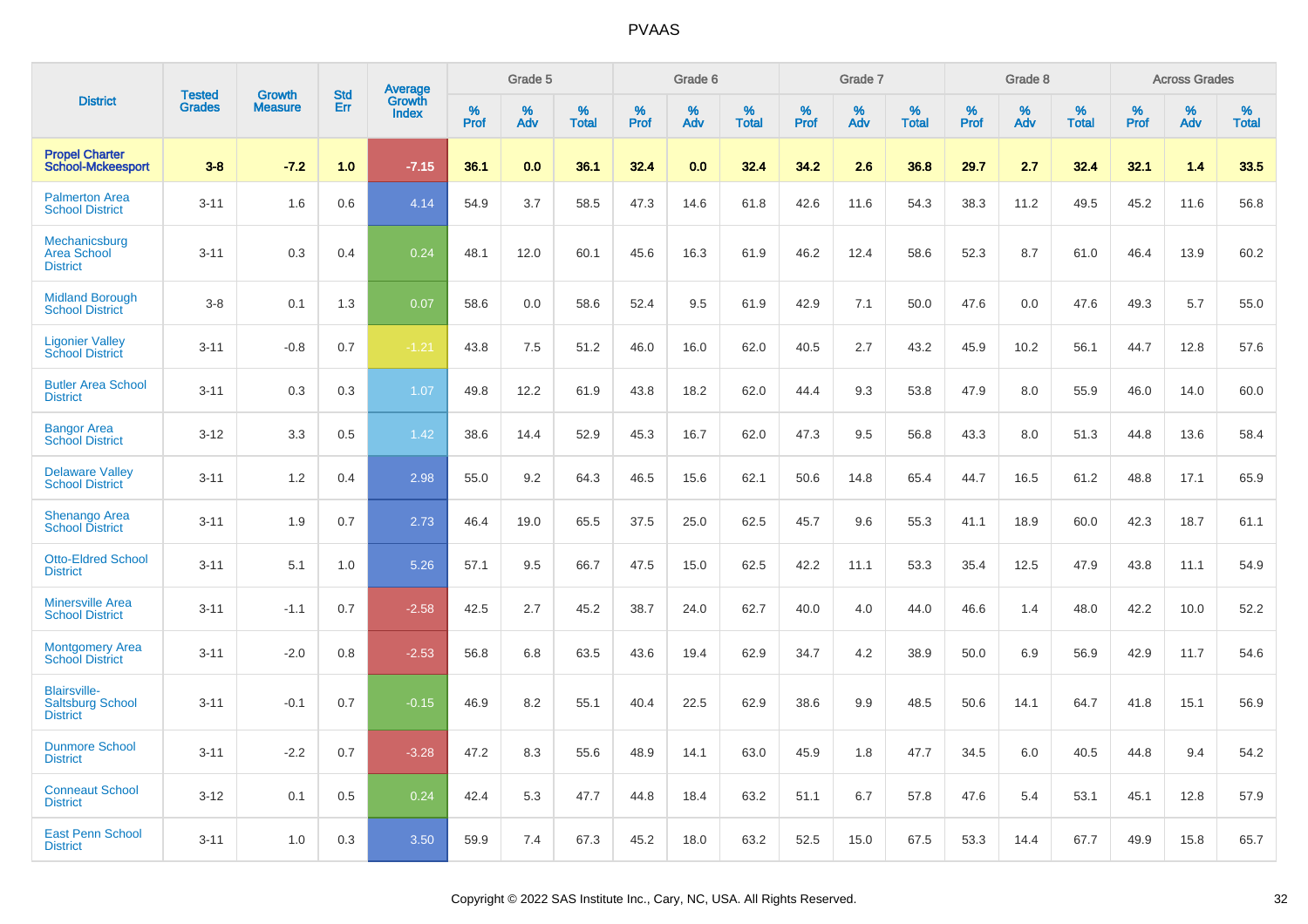|                                                                    | <b>Tested</b> | <b>Growth</b>  | <b>Std</b> |                                          |              | Grade 5  |                      |                     | Grade 6     |                      |              | Grade 7     |                   |              | Grade 8     |                   |                     | <b>Across Grades</b> |                   |
|--------------------------------------------------------------------|---------------|----------------|------------|------------------------------------------|--------------|----------|----------------------|---------------------|-------------|----------------------|--------------|-------------|-------------------|--------------|-------------|-------------------|---------------------|----------------------|-------------------|
| <b>District</b>                                                    | <b>Grades</b> | <b>Measure</b> | Err        | <b>Average</b><br>Growth<br><b>Index</b> | $\%$<br>Prof | %<br>Adv | $\%$<br><b>Total</b> | $\%$<br><b>Prof</b> | $\%$<br>Adv | $\%$<br><b>Total</b> | $\%$<br>Prof | $\%$<br>Adv | %<br><b>Total</b> | $\%$<br>Prof | $\%$<br>Adv | %<br><b>Total</b> | $\%$<br><b>Prof</b> | $\%$<br>Adv          | %<br><b>Total</b> |
| <b>Propel Charter</b><br><b>School-Mckeesport</b>                  | $3 - 8$       | $-7.2$         | 1.0        | $-7.15$                                  | 36.1         | 0.0      | 36.1                 | 32.4                | 0.0         | 32.4                 | 34.2         | 2.6         | 36.8              | 29.7         | 2.7         | 32.4              | 32.1                | 1.4                  | 33.5              |
| <b>Greater Latrobe</b><br><b>School District</b>                   | $3 - 11$      | $-3.1$         | 0.4        | $-7.50$                                  | 55.6         | 5.8      | 61.4                 | 42.2                | 21.1        | 63.2                 | 49.0         | 10.1        | 59.1              | 46.2         | 20.0        | 66.2              | 46.9                | 15.6                 | 62.5              |
| <b>Avon Grove</b><br><b>School District</b>                        | $3 - 10$      | $-1.5$         | 0.4        | $-4.12$                                  | 48.2         | 14.6     | 62.9                 | 44.6                | 18.7        | 63.3                 | 59.8         | 14.8        | 74.6              | 46.8         | 16.7        | 63.5              | 46.7                | 15.4                 | 62.1              |
| <b>Blue Mountain</b><br><b>School District</b>                     | $3 - 10$      | 0.0            | 0.5        | 2.60                                     | 60.1         | 12.0     | 72.2                 | 50.9                | 12.4        | 63.3                 | 52.0         | 10.1        | 62.0              | 47.3         | 11.5        | 58.8              | 52.0                | 15.0                 | 67.0              |
| <b>Dallas School</b><br><b>District</b>                            | $3 - 11$      | $-5.2$         | 0.5        | $-8.21$                                  | 58.5         | 8.8      | 67.3                 | 50.7                | 12.7        | 63.4                 | 49.2         | 3.2         | 52.4              | 48.7         | 14.3        | 63.0              | 50.5                | 13.7                 | 64.2              |
| <b>Lakeview School</b><br><b>District</b>                          | $3 - 11$      | $-3.2$         | 0.8        | $-3.93$                                  | 63.3         | 10.2     | 73.5                 | 46.5                | 16.9        | 63.4                 | 37.1         | 8.1         | 45.2              | 43.1         | 9.2         | 52.3              | 45.7                | 15.4                 | 61.1              |
| <b>Upper Moreland</b><br><b>Township School</b><br><b>District</b> | $3 - 11$      | $-0.3$         | 0.4        | $-0.57$                                  | 54.1         | 10.5     | 64.6                 | 42.4                | 21.0        | 63.4                 | 53.7         | 8.4         | 62.1              | 41.0         | 14.2        | 55.1              | 46.0                | 16.1                 | 62.1              |
| <b>West Perry School</b><br><b>District</b>                        | $3 - 11$      | 3.7            | 0.5        | 1.36                                     | 45.0         | 8.7      | 53.7                 | 41.7                | 21.8        | 63.5                 | 44.2         | 7.9         | 52.1              | 53.3         | 13.3        | 66.7              | 44.0                | 14.2                 | 58.2              |
| <b>Kutztown Area</b><br><b>School District</b>                     | $3 - 12$      | $-0.3$         | 0.8        | $-0.40$                                  | 59.7         | 6.0      | 65.7                 | 46.0                | 17.5        | 63.5                 | 37.5         | 17.5        | 55.0              | 50.0         | 10.3        | 60.3              | 48.4                | 17.0                 | 65.5              |
| <b>Weatherly Area</b><br><b>School District</b>                    | $3 - 11$      | 0.6            | 1.1        | 1.33                                     | 53.8         | 0.0      | 53.8                 | 48.5                | 15.2        | 63.6                 | 53.3         | 3.3         | 56.7              | 29.7         | 13.5        | 43.2              | 41.9                | 6.9                  | 48.8              |
| <b>Wilson School</b><br><b>District</b>                            | $3 - 12$      | $-3.7$         | 0.5        | $-7.41$                                  | 49.3         | 4.2      | 53.5                 | 52.1                | 11.6        | 63.7                 | 47.6         | 8.4         | 56.0              | 47.8         | 11.1        | 58.9              | 47.0                | 13.2                 | 60.1              |
| <b>Greenville Area</b><br><b>School District</b>                   | $3 - 11$      | 1.0            | 0.7        | 1.48                                     | 46.7         | 5.6      | 52.2                 | 52.5                | 11.2        | 63.8                 | 43.8         | 5.7         | 49.5              | 31.2         | 12.5        | 43.8              | 42.0                | 10.1                 | 52.1              |
| <b>Saint Clair Area</b><br><b>School District</b>                  | $3 - 8$       | $-1.8$         | 0.9        | $-1.95$                                  | 43.4         | 1.9      | 45.3                 | 58.0                | 6.0         | 64.0                 | 36.5         | 7.7         | 44.2              | 41.5         | 2.4         | 43.9              | 43.9                | 4.7                  | 48.6              |
| <b>Souderton Area</b><br><b>School District</b>                    | $3 - 11$      | $-0.1$         | 0.3        | $-0.36$                                  | 56.4         | 17.7     | 74.1                 | 48.0                | 16.2        | 64.2                 | 56.6         | 10.1        | 66.8              | 47.3         | 11.1        | 58.4              | 50.2                | 17.4                 | 67.7              |
| <b>Windber Area</b><br><b>School District</b>                      | $3 - 11$      | $-1.4$         | 0.7        | $-0.28$                                  | 49.4         | 13.9     | 63.3                 | 49.2                | 14.9        | 64.2                 | 49.3         | 9.3         | 58.7              | 57.1         | 10.7        | 67.9              | 49.9                | 11.8                 | 61.7              |
| <b>Central Valley</b><br><b>School District</b>                    | $3 - 10$      | $-2.0$         | 0.5        | $-3.83$                                  | 44.1         | 4.2      | 48.2                 | 39.3                | 25.0        | 64.3                 | 50.3         | 9.2         | 59.5              | 41.9         | 8.8         | 50.7              | 46.3                | 13.9                 | 60.2              |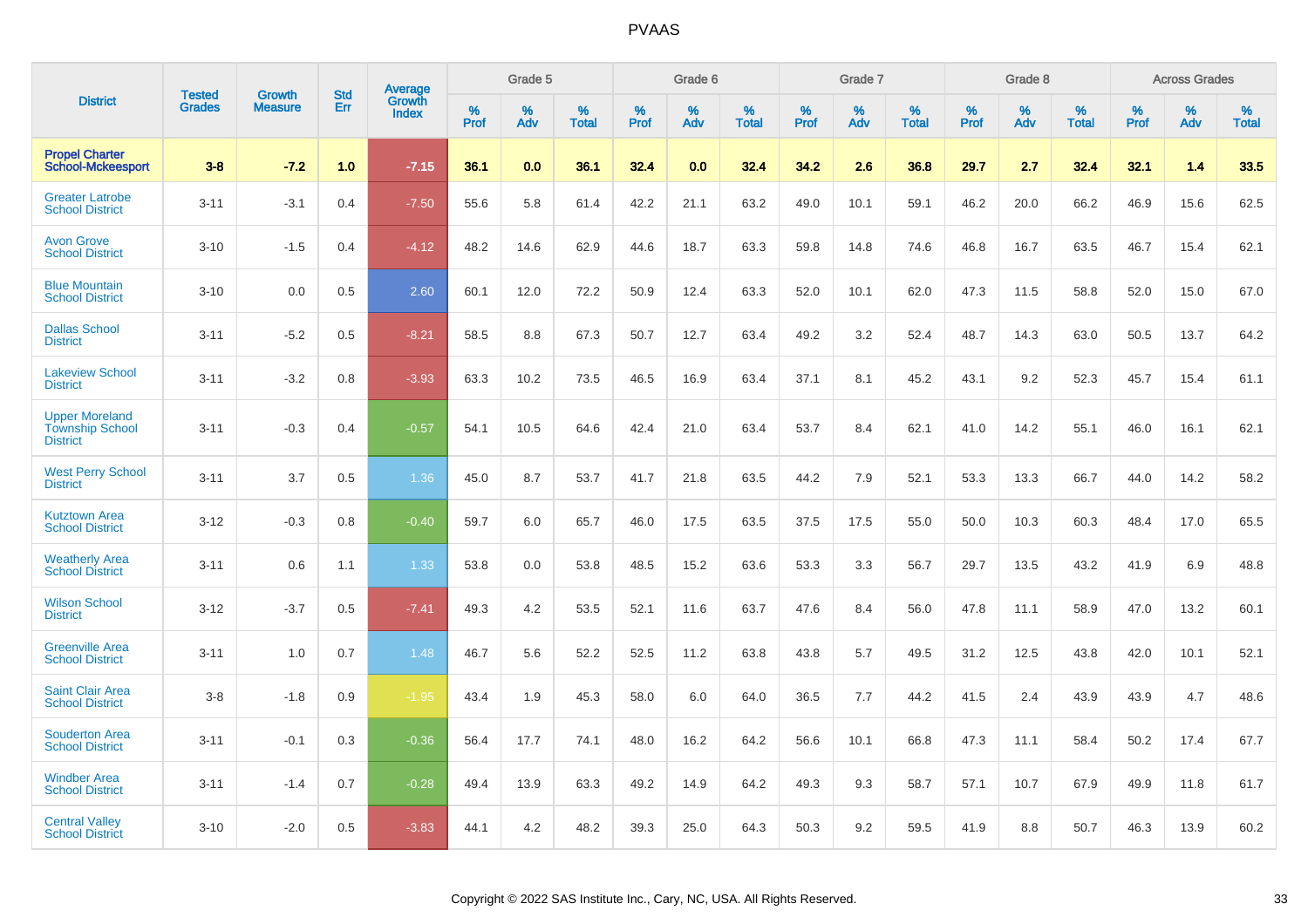|                                                                | <b>Tested</b> | <b>Growth</b>  | <b>Std</b> | Average                |              | Grade 5     |                      |              | Grade 6     |                      |              | Grade 7     |                   |              | Grade 8     |                   |                     | <b>Across Grades</b> |                      |
|----------------------------------------------------------------|---------------|----------------|------------|------------------------|--------------|-------------|----------------------|--------------|-------------|----------------------|--------------|-------------|-------------------|--------------|-------------|-------------------|---------------------|----------------------|----------------------|
| <b>District</b>                                                | <b>Grades</b> | <b>Measure</b> | Err        | Growth<br><b>Index</b> | $\%$<br>Prof | $\%$<br>Adv | $\%$<br><b>Total</b> | $\%$<br>Prof | $\%$<br>Adv | $\%$<br><b>Total</b> | $\%$<br>Prof | $\%$<br>Adv | %<br><b>Total</b> | $\%$<br>Prof | $\%$<br>Adv | %<br><b>Total</b> | $\%$<br><b>Prof</b> | $\%$<br>Adv          | $\%$<br><b>Total</b> |
| <b>Propel Charter</b><br><b>School-Mckeesport</b>              | $3 - 8$       | $-7.2$         | 1.0        | $-7.15$                | 36.1         | 0.0         | 36.1                 | 32.4         | 0.0         | 32.4                 | 34.2         | 2.6         | 36.8              | 29.7         | 2.7         | 32.4              | 32.1                | 1.4                  | 33.5                 |
| <b>Belle Vernon Area</b><br><b>School District</b>             | $3 - 11$      | $-0.1$         | 0.6        | $-0.10$                | 52.2         | 6.3         | 58.6                 | 49.6         | 14.8        | 64.4                 | 47.8         | 4.4         | 52.2              | 44.1         | 6.4         | 50.5              | 47.7                | 8.9                  | 56.6                 |
| <b>Valley Grove</b><br><b>School District</b>                  | $3 - 10$      | 0.6            | 0.8        | 0.74                   | 56.2         | 8.3         | 64.6                 | 55.9         | 8.5         | 64.4                 | 43.4         | 9.4         | 52.8              | 53.7         | 7.4         | 61.1              | 48.3                | 9.3                  | 57.6                 |
| <b>Western Wayne</b><br><b>School District</b>                 | $3 - 11$      | $-0.5$         | 0.6        | $-0.40$                | 56.6         | 7.6         | 64.2                 | 43.0         | 21.5        | 64.5                 | 45.2         | 10.6        | 55.8              | 45.8         | 15.0        | 60.8              | 45.8                | 18.1                 | 63.9                 |
| <b>Glendale School</b><br><b>District</b>                      | $3 - 10$      | 3.8            | 0.9        | 4.33                   | 50.0         | 12.5        | 62.5                 | 40.7         | 24.1        | 64.8                 | 44.6         | 20.0        | 64.6              | 44.9         | 14.3        | 59.2              | 47.2                | 15.2                 | 62.4                 |
| Catasauqua Area<br><b>School District</b>                      | $3 - 12$      | $-1.3$         | 0.7        | $-0.01$                | 30.1         | 0.0         | 30.1                 | 55.4         | 9.5         | 64.9                 | 33.3         | 2.9         | 36.3              | 24.4         | 7.8         | 32.2              | 36.9                | 5.3                  | 42.2                 |
| 21st Century Cyber<br><b>Charter School</b>                    | $6 - 12$      | $-2.2$         | 0.7        | $-3.12$                |              |             |                      | 48.2         | 16.7        | 64.9                 | 54.9         | 10.5        | 65.4              | 58.0         | 6.7         | 64.7              | 54.2                | 10.8                 | 65.0                 |
| <b>Fort Cherry School</b><br><b>District</b>                   | $3 - 10$      | $-2.2$         | 0.8        | $-2.84$                | 61.4         | 8.8         | 70.2                 | 31.6         | 33.3        | 64.9                 | 45.6         | 8.8         | 54.4              | 39.5         | 26.7        | 66.3              | 45.7                | 16.8                 | 62.5                 |
| <b>Smethport Area</b><br><b>School District</b>                | $3 - 12$      | 6.2            | 0.8        | 6.50                   | 54.0         | 8.0         | 62.0                 | 43.3         | 21.7        | 65.0                 | 33.8         | 9.2         | 43.1              | 46.9         | 12.5        | 59.4              | 41.6                | 15.0                 | 56.6                 |
| <b>Gettysburg Area</b><br><b>School District</b>               | $3 - 11$      | 2.5            | 0.4        | 5.70                   | 52.6         | 9.8         | 62.3                 | 42.6         | 22.5        | 65.1                 | 48.1         | 11.6        | 59.7              | 44.9         | 10.3        | 55.1              | 45.0                | 16.0                 | 61.0                 |
| <b>Saucon Valley</b><br><b>School District</b>                 | $3 - 11$      | 3.7            | 0.6        | 6.72                   | 50.8         | 21.0        | 71.8                 | 43.6         | 21.5        | 65.1                 | 42.4         | 18.0        | 60.4              | 50.0         | 20.2        | 70.2              | 42.6                | 23.9                 | 66.5                 |
| <b>South Butler</b><br><b>County School</b><br><b>District</b> | $3 - 10$      | 1.0            | 0.5        | 1.87                   | 59.9         | 14.3        | 74.2                 | 50.7         | 14.5        | 65.2                 | 44.7         | 11.4        | 56.1              | 53.7         | 13.0        | 66.7              | 50.5                | 17.8                 | 68.3                 |
| <b>Selinsgrove Area</b><br><b>School District</b>              | $3 - 12$      | $-1.5$         | 0.5        | $-3.03$                | 51.9         | 4.4         | 56.4                 | 46.4         | 19.0        | 65.4                 | 39.7         | 16.7        | 56.4              | 47.6         | 12.6        | 60.2              | 44.8                | 15.2                 | 60.0                 |
| <b>Avon Grove</b><br><b>Charter School</b>                     | $3 - 11$      | 1.7            | 0.6        | 2.84                   | 53.3         | 4.9         | 58.2                 | 47.4         | 18.2        | 65.7                 | 51.1         | 16.3        | 67.4              | 38.6         | 9.9         | 48.5              | 42.6                | 14.8                 | 57.4                 |
| <b>Central Columbia</b><br><b>School District</b>              | $3 - 12$      | 3.0            | 0.5        | 5.60                   | 58.7         | 17.3        | 76.0                 | 32.1         | 33.6        | 65.7                 | 56.3         | 16.9        | 73.2              | 53.8         | 24.1        | 77.9              | 48.9                | 24.7                 | 73.6                 |
| <b>Warwick School</b><br><b>District</b>                       | $3 - 11$      | 0.0            | 0.4        | 0.03                   | 49.6         | 5.9         | 55.6                 | 39.4         | 26.3        | 65.7                 | 46.2         | 8.0         | 54.2              | 50.3         | 9.6         | 59.9              | 45.6                | 12.6                 | 58.2                 |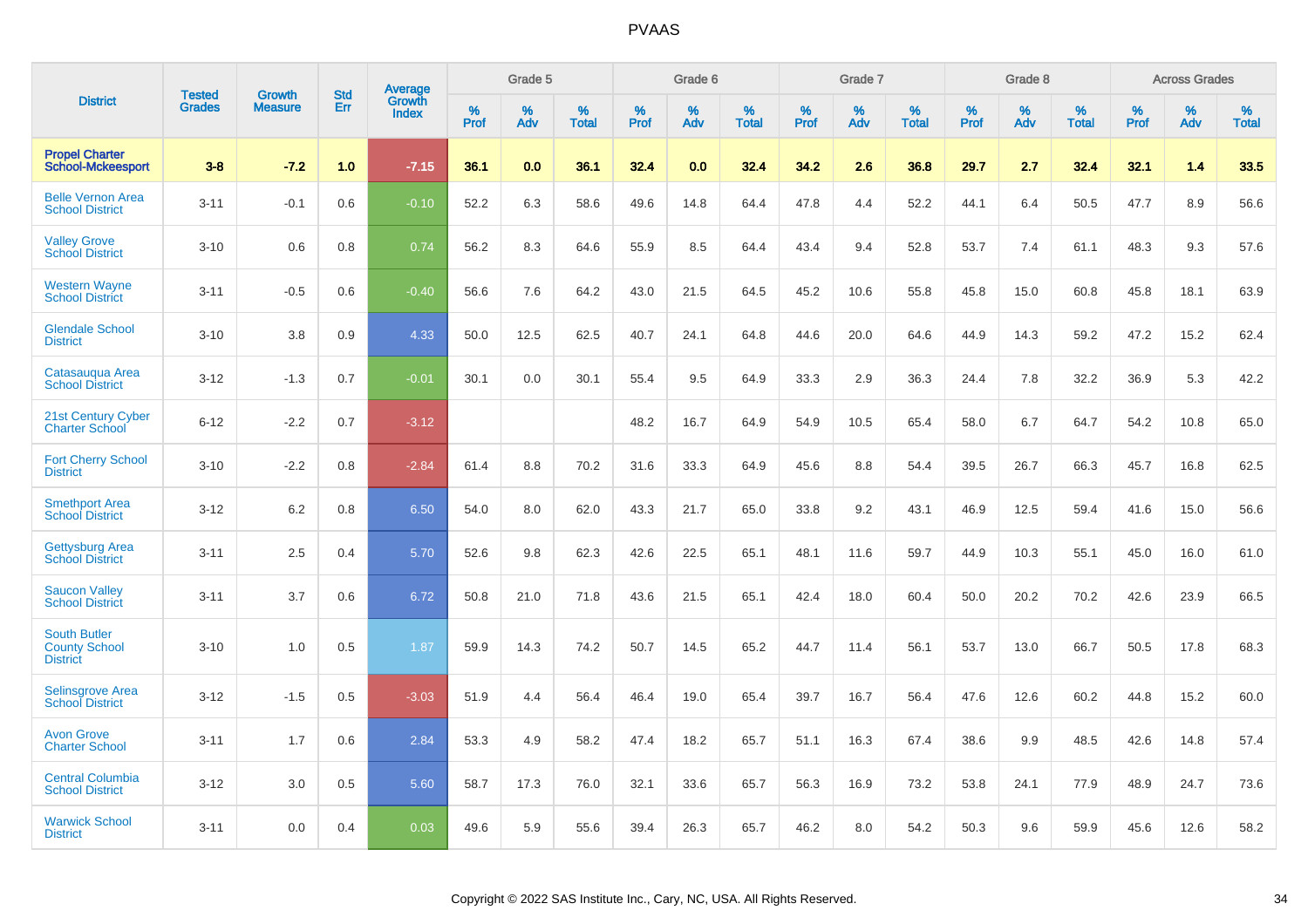|                                                                 | <b>Tested</b> | <b>Growth</b>  | <b>Std</b> | Average                |           | Grade 5  |                   |           | Grade 6  |                   |              | Grade 7  |                   |           | Grade 8  |                   |           | <b>Across Grades</b> |                   |
|-----------------------------------------------------------------|---------------|----------------|------------|------------------------|-----------|----------|-------------------|-----------|----------|-------------------|--------------|----------|-------------------|-----------|----------|-------------------|-----------|----------------------|-------------------|
| <b>District</b>                                                 | <b>Grades</b> | <b>Measure</b> | Err        | Growth<br><b>Index</b> | %<br>Prof | %<br>Adv | %<br><b>Total</b> | %<br>Prof | %<br>Adv | %<br><b>Total</b> | $\%$<br>Prof | %<br>Adv | %<br><b>Total</b> | %<br>Prof | %<br>Adv | %<br><b>Total</b> | %<br>Prof | %<br>Adv             | %<br><b>Total</b> |
| <b>Propel Charter</b><br><b>School-Mckeesport</b>               | $3 - 8$       | $-7.2$         | 1.0        | $-7.15$                | 36.1      | 0.0      | 36.1              | 32.4      | 0.0      | 32.4              | 34.2         | 2.6      | 36.8              | 29.7      | 2.7      | 32.4              | 32.1      | 1.4                  | 33.5              |
| Elizabethtown<br><b>Area School</b><br><b>District</b>          | $3 - 12$      | $-0.8$         | 0.4        | $-2.01$                | 51.7      | 12.8     | 64.5              | 38.8      | 26.9     | 65.8              | 46.4         | 4.7      | 51.2              | 44.1      | 10.0     | 54.2              | 44.6      | 17.9                 | 62.5              |
| <b>North Clarion</b><br><b>County School</b><br><b>District</b> | $3 - 12$      | 2.6            | 1.0        | 2.73                   | 51.1      | 8.9      | 60.0              | 46.3      | 19.5     | 65.8              | 45.2         | 4.8      | 50.0              | 54.6      | 11.4     | 65.9              | 45.1      | 12.2                 | 57.3              |
| <b>Spring Grove Area</b><br>School District                     | $3 - 11$      | $-0.1$         | 0.4        | $-0.23$                | 49.1      | 16.7     | 65.7              | 40.9      | 25.0     | 65.9              | 47.4         | 15.5     | 63.0              | 50.4      | 6.8      | 57.2              | 46.5      | 19.3                 | 65.8              |
| <b>Carlynton School</b><br><b>District</b>                      | $3 - 11$      | 0.0            | 0.7        | 0.06                   | 50.5      | 6.4      | 57.0              | 47.1      | 18.8     | 65.9              | 30.8         | 7.5      | 38.3              | 40.8      | 7.9      | 48.7              | 41.6      | 11.0                 | 52.7              |
| <b>Conestoga Valley</b><br><b>School District</b>               | $3 - 11$      | 4.1            | 0.4        | 10.35                  | 45.1      | 10.2     | 55.3              | 37.5      | 28.4     | 65.9              | 44.6         | 10.7     | 55.4              | 39.6      | 18.3     | 57.9              | 42.4      | 17.7                 | 60.2              |
| <b>Millcreek Township</b><br><b>School District</b>             | $3 - 11$      | 2.0            | 0.3        | 6.27                   | 49.1      | 17.2     | 66.3              | 43.6      | 22.3     | 66.0              | 46.9         | 17.3     | 64.2              | 44.9      | 17.2     | 62.1              | 45.8      | 19.9                 | 65.8              |
| <b>Mohawk Area</b><br><b>School District</b>                    | $3 - 11$      | 0.9            | 0.6        | 1.42                   | 43.7      | 6.8      | 50.5              | 44.7      | 21.3     | 66.0              | 56.9         | 7.8      | 64.7              | 55.9      | 8.6      | 64.5              | 46.4      | 17.1                 | 63.5              |
| <b>Millville Area</b><br><b>School District</b>                 | $3 - 12$      | 5.0            | 1.0        | 5.28                   | 63.8      | 2.1      | 66.0              | 43.4      | 22.6     | 66.0              | 44.4         | 13.3     | 57.8              | 52.6      | 10.5     | 63.2              | 50.2      | 13.2                 | 63.4              |
| <b>Elizabeth Forward</b><br><b>School District</b>              | $3 - 11$      | $-0.3$         | 0.5        | $-0.64$                | 55.7      | 11.4     | 67.0              | 47.5      | 18.5     | 66.0              | 56.9         | 11.1     | 68.0              | 50.9      | 6.3      | 57.1              | 51.2      | 14.0                 | 65.2              |
| <b>South Middleton</b><br><b>School District</b>                | $3 - 11$      | 0.8            | 0.5        | 1.43                   | 48.5      | 12.1     | 60.6              | 45.2      | 21.0     | 66.1              | 44.4         | 12.9     | 57.3              | 42.1      | 12.0     | 54.1              | 45.4      | 16.9                 | 62.3              |
| <b>Burgettstown Area</b><br><b>School District</b>              | $3 - 11$      | $-3.6$         | 0.7        | $-4.89$                | 35.1      | 6.5      | 41.6              | 58.5      | 7.7      | 66.2              | 32.9         | 2.4      | 35.4              | 35.6      | 5.5      | 41.1              | 40.5      | 8.8                  | 49.3              |
| <b>Fort Leboeuf</b><br><b>School District</b>                   | $3 - 11$      | 0.0            | 0.5        | 0.05                   | 47.7      | 21.9     | 69.7              | 39.4      | 26.8     | 66.2              | 49.2         | 15.1     | 64.2              | 42.1      | 16.6     | 58.6              | 45.4      | 23.3                 | 68.7              |
| <b>Frazier School</b><br><b>District</b>                        | $3 - 11$      | $-1.8$         | 0.8        | $-2.32$                | 49.0      | 3.9      | 52.9              | 48.8      | 17.5     | 66.2              | 43.0         | 12.8     | 55.8              | 20.4      | 3.7      | 24.1              | 40.8      | 10.9                 | 51.7              |
| <b>Nazareth Area</b><br><b>School District</b>                  | $3 - 11$      | $-2.5$         | 0.4        | $-6.40$                | 49.2      | 5.5      | 54.7              | 43.3      | 23.0     | 66.3              | 56.0         | 8.6      | 64.7              | 51.9      | 8.5      | 60.5              | 48.6      | 14.4                 | 63.0              |
| <b>Littlestown Area</b><br><b>School District</b>               | $3 - 11$      | 4.6            | 0.6        | 7.92                   | 49.6      | 3.5      | 53.1              | 50.8      | 15.6     | 66.4              | 37.0         | 7.4      | 44.4              | 55.6      | 6.4      | 61.9              | 45.7      | 9.8                  | 55.5              |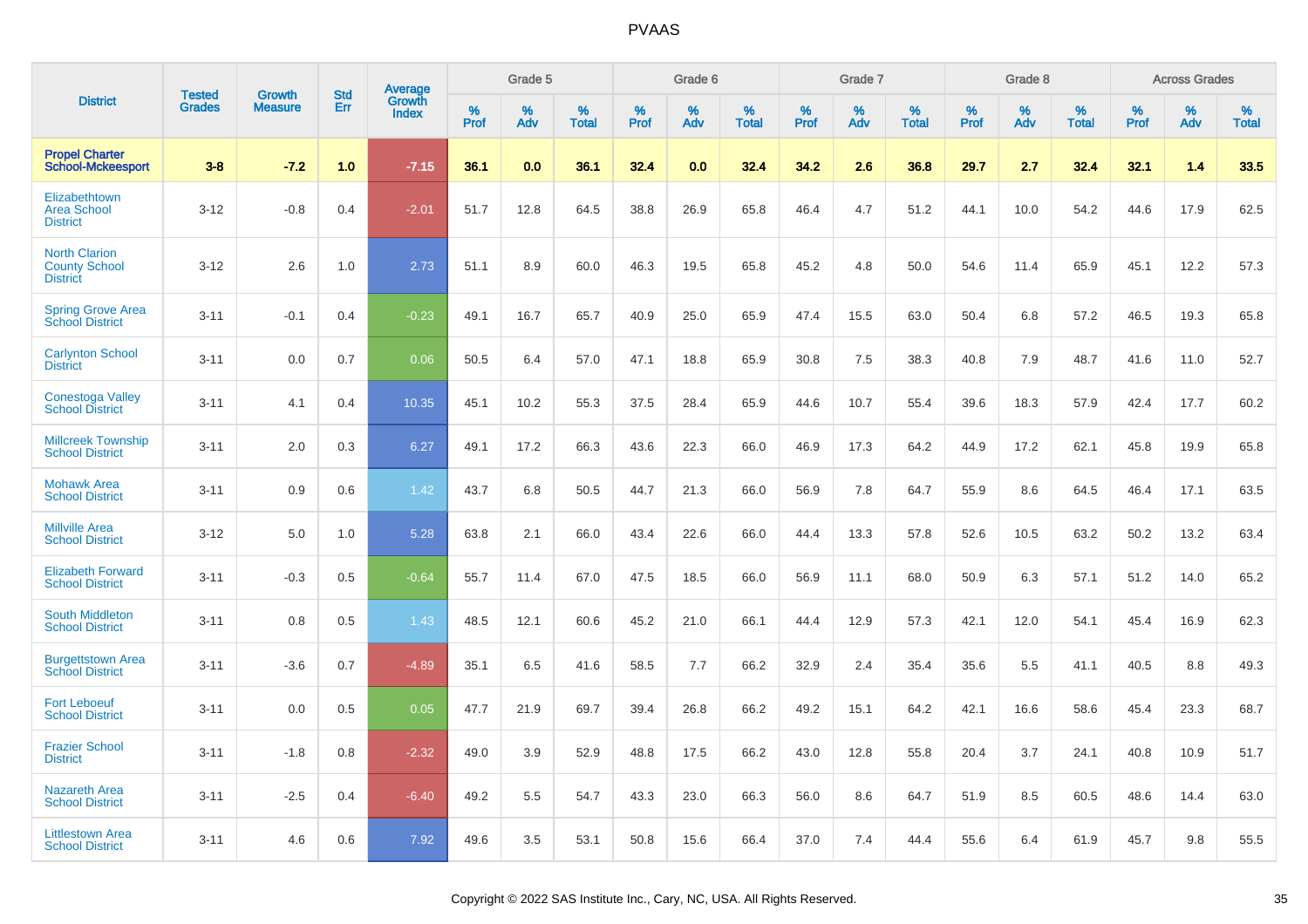|                                                                 |                                | <b>Growth</b>  | <b>Std</b> | Average                |                     | Grade 5  |                   |              | Grade 6  |                   |              | Grade 7  |                   |              | Grade 8  |                   |                     | <b>Across Grades</b> |                   |
|-----------------------------------------------------------------|--------------------------------|----------------|------------|------------------------|---------------------|----------|-------------------|--------------|----------|-------------------|--------------|----------|-------------------|--------------|----------|-------------------|---------------------|----------------------|-------------------|
| <b>District</b>                                                 | <b>Tested</b><br><b>Grades</b> | <b>Measure</b> | Err        | Growth<br><b>Index</b> | $\%$<br><b>Prof</b> | %<br>Adv | %<br><b>Total</b> | $\%$<br>Prof | %<br>Adv | %<br><b>Total</b> | $\%$<br>Prof | %<br>Adv | %<br><b>Total</b> | $\%$<br>Prof | %<br>Adv | %<br><b>Total</b> | $\%$<br><b>Prof</b> | %<br>Adv             | %<br><b>Total</b> |
| <b>Propel Charter</b><br><b>School-Mckeesport</b>               | $3 - 8$                        | $-7.2$         | 1.0        | $-7.15$                | 36.1                | 0.0      | 36.1              | 32.4         | 0.0      | 32.4              | 34.2         | 2.6      | 36.8              | 29.7         | 2.7      | 32.4              | 32.1                | 1.4                  | 33.5              |
| <b>North East School</b><br><b>District</b>                     | $3 - 11$                       | 0.8            | 0.6        | 1.42                   | 61.2                | 9.5      | 70.7              | 44.8         | 21.6     | 66.4              | 50.0         | 9.3      | 59.3              | 56.9         | 16.8     | 73.7              | 52.6                | 15.4                 | 68.0              |
| <b>Springfield</b><br><b>Township School</b><br><b>District</b> | $3 - 11$                       | $-1.2$         | 0.5        | $-2.35$                | 52.0                | 13.4     | 65.4              | 51.4         | 15.0     | 66.5              | 56.3         | 10.8     | 67.1              | 47.3         | 14.0     | 61.3              | 52.1                | 16.5                 | 68.6              |
| <b>Northeastern York</b><br><b>School District</b>              | $3 - 11$                       | 1.5            | 0.4        | 3.51                   | 51.8                | 13.3     | 65.0              | 45.0         | 21.5     | 66.5              | 48.5         | 11.0     | 59.5              | 43.2         | 18.2     | 61.5              | 46.8                | 17.3                 | 64.1              |
| <b>Harmony Area</b><br><b>School District</b>                   | $3 - 10$                       | 0.8            | 1.8        | 0.46                   | 43.8                | 0.0      | 43.8              | 54.2         | 12.5     | 66.7              | 33.3         | 0.0      | 33.3              |              |          |                   | 43.6                | 6.4                  | 50.0              |
| Gettysburg<br><b>Montessori Charter</b><br>School               | $3-6$                          | 2.6            | 2.0        | 1.29                   | 50.0                | 10.0     | 60.0              | 44.4         | 22.2     | 66.7              |              |          |                   |              |          |                   | 43.0                | 14.0                 | 57.0              |
| <b>Tidioute</b><br>Community<br><b>Charter School</b>           | $3 - 11$                       | 2.0            | 1.5        | 2.84                   | 69.2                | 0.0      | 69.2              | 61.1         | 5.6      | 66.7              | 26.3         | 0.0      | 26.3              | 37.0         | 0.0      | 37.0              | 43.2                | 4.0                  | 47.2              |
| <b>Bear Creek</b><br>Community<br><b>Charter School</b>         | $3 - 8$                        | 5.5            | 0.9        | 6.44                   | 51.9                | 7.7      | 59.6              | 47.1         | 19.6     | 66.7              | 42.3         | 7.7      | 50.0              | 34.7         | 10.2     | 44.9              | 45.2                | 12.1                 | 57.4              |
| <b>Line Mountain</b><br><b>School District</b>                  | $3 - 11$                       | 5.9            | 0.7        | 8.01                   | 43.9                | 13.6     | 57.6              | 43.1         | 23.6     | 66.7              | 48.0         | 21.4     | 69.4              | 43.7         | 11.3     | 54.9              | 43.0                | 17.5                 | 60.5              |
| <b>Hollidaysburg Area</b><br><b>School District</b>             | $3 - 11$                       | 1.1            | 0.4        | 2.72                   | 54.2                | 10.2     | 64.4              | 40.4         | 26.5     | 67.0              | 47.0         | 17.2     | 64.2              | 45.4         | 11.8     | 57.2              | 45.9                | 17.3                 | 63.2              |
| <b>MaST Community</b><br><b>Charter School</b>                  | $3 - 10$                       | $-4.3$         | 0.6        | $-7.06$                | 56.4                | 9.9      | 66.3              | 45.3         | 21.7     | 67.0              | 59.8         | 12.8     | 72.6              | 54.4         | 12.6     | 67.0              | 51.0                | 14.1                 | 65.2              |
| <b>Mercer Area</b><br><b>School District</b>                    | $3 - 11$                       | 1.5            | 0.8        | 1.89                   | 56.9                | 1.7      | 58.6              | 31.3         | 35.8     | 67.2              | 46.8         | 14.3     | 61.0              | 61.3         | 8.0      | 69.3              | 46.7                | 16.6                 | 63.3              |
| <b>West Middlesex</b><br><b>Area School</b><br><b>District</b>  | $3 - 10$                       | $-1.3$         | 0.9        | $-1.43$                | 52.2                | 17.4     | 69.6              | 41.0         | 26.2     | 67.2              | 44.4         | 5.6      | 50.0              | 35.7         | 4.8      | 40.5              | 42.5                | 12.1                 | 54.6              |
| Cheltenham<br><b>School District</b>                            | $3 - 11$                       | $-2.6$         | 0.6        | $-4.40$                | 43.9                | 13.0     | 56.9              | 49.5         | 17.8     | 67.3              | 48.3         | 9.4      | 57.7              | 35.2         | 7.7      | 42.9              | 44.0                | 14.8                 | 58.8              |
| <b>Keystone School</b><br><b>District</b>                       | $3 - 11$                       | 0.8            | 0.8        | 1.01                   | 49.2                | 26.9     | 76.1              | 50.0         | 17.3     | 67.3              | 50.0         | 16.2     | 66.2              | 46.8         | 9.7      | 56.4              | 46.5                | 21.0                 | 67.5              |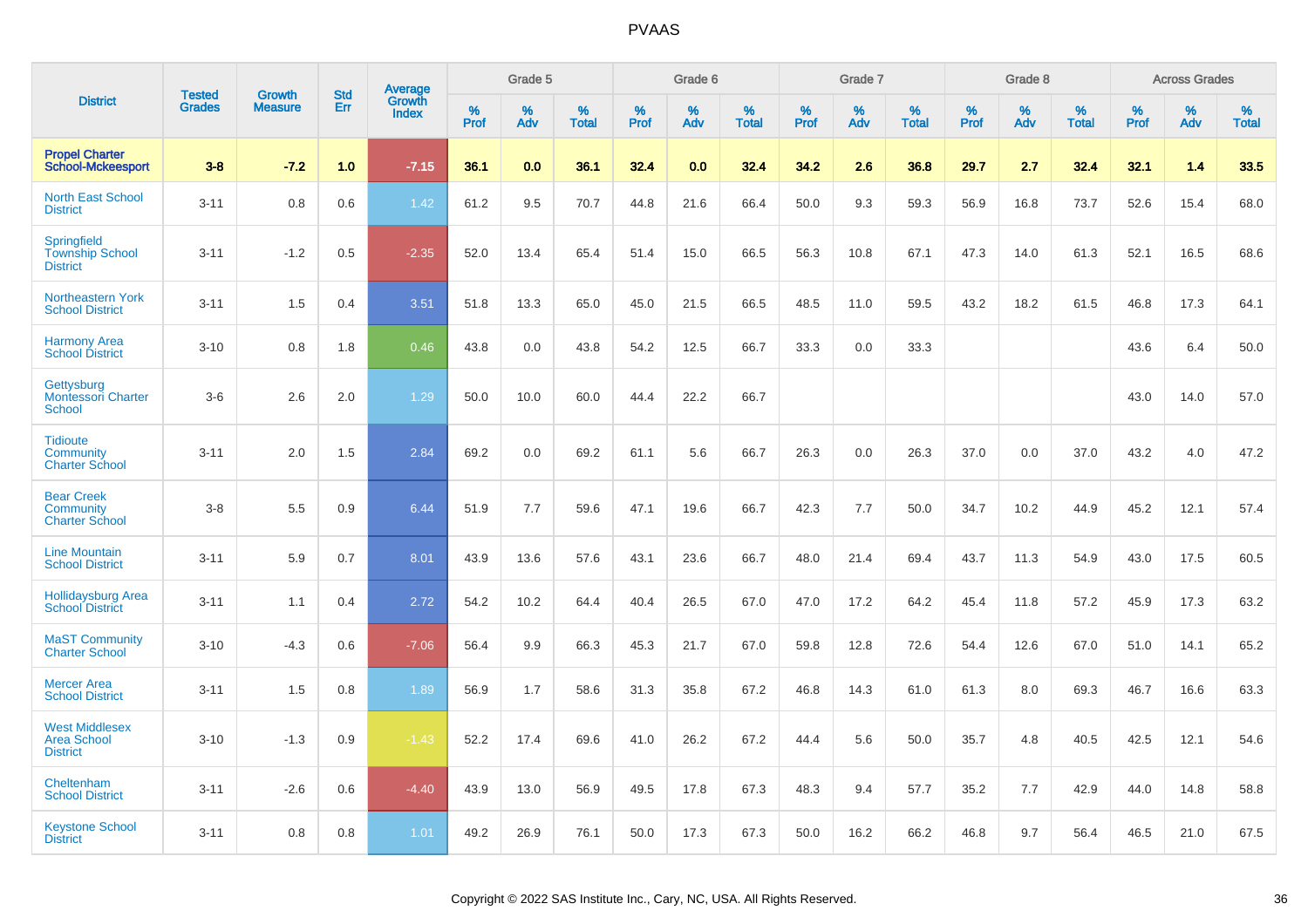| <b>District</b>                                                 | <b>Tested</b> | <b>Growth</b>  | <b>Std</b> | Average                |           | Grade 5  |                   |           | Grade 6  |                   |           | Grade 7  |                   |           | Grade 8  |                   |              | <b>Across Grades</b> |                   |
|-----------------------------------------------------------------|---------------|----------------|------------|------------------------|-----------|----------|-------------------|-----------|----------|-------------------|-----------|----------|-------------------|-----------|----------|-------------------|--------------|----------------------|-------------------|
|                                                                 | <b>Grades</b> | <b>Measure</b> | Err        | Growth<br><b>Index</b> | %<br>Prof | %<br>Adv | %<br><b>Total</b> | %<br>Prof | %<br>Adv | %<br><b>Total</b> | %<br>Prof | %<br>Adv | %<br><b>Total</b> | %<br>Prof | %<br>Adv | %<br><b>Total</b> | $\%$<br>Prof | %<br>Adv             | %<br><b>Total</b> |
| <b>Propel Charter</b><br><b>School-Mckeesport</b>               | $3 - 8$       | $-7.2$         | 1.0        | $-7.15$                | 36.1      | 0.0      | 36.1              | 32.4      | 0.0      | 32.4              | 34.2      | 2.6      | 36.8              | 29.7      | 2.7      | 32.4              | 32.1         | 1.4                  | 33.5              |
| <b>Twin Valley School</b><br><b>District</b>                    | $3 - 12$      | 2.3            | 0.5        | 2.56                   | 50.9      | 8.9      | 59.8              | 41.4      | 26.0     | 67.3              | 39.6      | 19.3     | 58.9              | 54.2      | 16.1     | 70.2              | 45.6         | 20.6                 | 66.2              |
| Cambria Heights<br><b>School District</b>                       | $3 - 10$      | 1.6            | 0.6        | 4.96                   | 62.9      | 5.6      | 68.5              | 42.6      | 24.8     | 67.3              | 51.0      | 5.2      | 56.2              | 48.2      | 13.4     | 61.6              | 49.1         | 11.7                 | 60.8              |
| Pennsylvania<br><b>Leadership Charter</b><br>School             | $3 - 11$      | $-1.6$         | 0.5        | $-3.16$                | 59.1      | 11.7     | 70.8              | 51.3      | 16.2     | 67.5              | 43.2      | 14.2     | 57.4              | 48.7      | 11.8     | 60.5              | 49.6         | 15.0                 | 64.6              |
| <b>Palisades School</b><br><b>District</b>                      | $3 - 11$      | 0.4            | 0.6        | 0.65                   | 53.1      | 13.5     | 66.7              | 48.5      | 19.2     | 67.7              | 60.2      | 10.7     | 70.9              | 43.2      | 9.1      | 52.3              | 48.5         | 17.4                 | 65.9              |
| <b>Meyersdale Area</b><br><b>School District</b>                | $3 - 11$      | 2.0            | 0.8        | 2.03                   | 51.8      | 13.0     | 64.8              | 55.4      | 12.3     | 67.7              | 62.3      | 1.9      | 64.2              | 54.2      | 5.1      | 59.3              | 52.4         | 10.9                 | 63.3              |
| <b>York Academy</b><br><b>Regional Charter</b><br><b>School</b> | $3 - 11$      | 0.3            | 0.8        | $-0.33$                | 33.3      | 5.0      | 38.3              | 55.9      | 11.9     | 67.8              | 47.3      | 7.3      | 54.6              | 35.1      | 12.3     | 47.4              | 40.8         | 14.1                 | 54.9              |
| <b>Marion Center</b><br><b>Area School</b><br><b>District</b>   | $3 - 10$      | 2.0            | 0.7        | 2.95                   | 52.6      | 10.3     | 62.8              | 45.6      | 22.3     | 68.0              | 52.9      | 5.9      | 58.8              | 49.5      | 7.4      | 56.8              | 49.1         | 13.2                 | 62.3              |
| <b>Sullivan County</b><br><b>School District</b>                | $3 - 10$      | $-3.1$         | 1.0        | $-2.96$                | 23.8      | 2.4      | 26.2              | 62.0      | 6.0      | 68.0              | 41.2      | 5.9      | 47.1              | 40.0      | 2.9      | 42.9              | 40.0         | 6.0                  | 46.0              |
| Commonwealth<br><b>Charter Academy</b><br><b>Charter School</b> | $3 - 10$      | $-3.1$         | 0.9        | $-3.43$                | 49.2      | 1.7      | 50.8              | 56.0      | 12.0     | 68.0              | 49.1      | 8.8      | 57.9              | 39.6      | 4.2      | 43.8              | 45.3         | 10.1                 | 55.4              |
| <b>Danville Area</b><br><b>School District</b>                  | $3 - 11$      | 2.1            | 0.5        | 4.02                   | 56.7      | 16.6     | 73.2              | 41.0      | 27.1     | 68.1              | 52.9      | 20.3     | 73.2              | 43.3      | 21.7     | 65.0              | 46.6         | 21.7                 | 68.3              |
| <b>Hempfield School</b><br><b>District</b>                      | $3 - 11$      | 2.2            | 0.3        | 6.93                   | 52.4      | 9.3      | 61.6              | 44.6      | 23.5     | 68.1              | 43.1      | 21.1     | 64.2              | 46.0      | 20.1     | 66.1              | 45.8         | 20.4                 | 66.2              |
| Punxsutawney<br><b>Area School</b><br><b>District</b>           | $3 - 11$      | 1.1            | 0.6        | 1.97                   | 52.2      | 9.4      | 61.6              | 54.9      | 13.3     | 68.1              | 36.8      | 5.6      | 42.4              | 40.0      | 5.4      | 45.4              | 41.5         | 12.4                 | 53.8              |
| <b>United School</b><br><b>District</b>                         | $3 - 11$      | 0.7            | 0.8        | 1.74                   | 52.4      | 0.0      | 52.4              | 54.0      | 14.3     | 68.2              | 52.3      | 7.7      | 60.0              | 35.8      | 16.4     | 52.2              | 47.1         | 12.4                 | 59.5              |
| <b>Mifflinburg Area</b><br><b>School District</b>               | $3 - 11$      | 1.9            | 0.6        | 3.25                   | 60.8      | 8.0      | 68.8              | 47.8      | 20.7     | 68.5              | 47.1      | 5.8      | 52.9              | 53.8      | 8.6      | 62.5              | 49.7         | 13.0                 | 62.7              |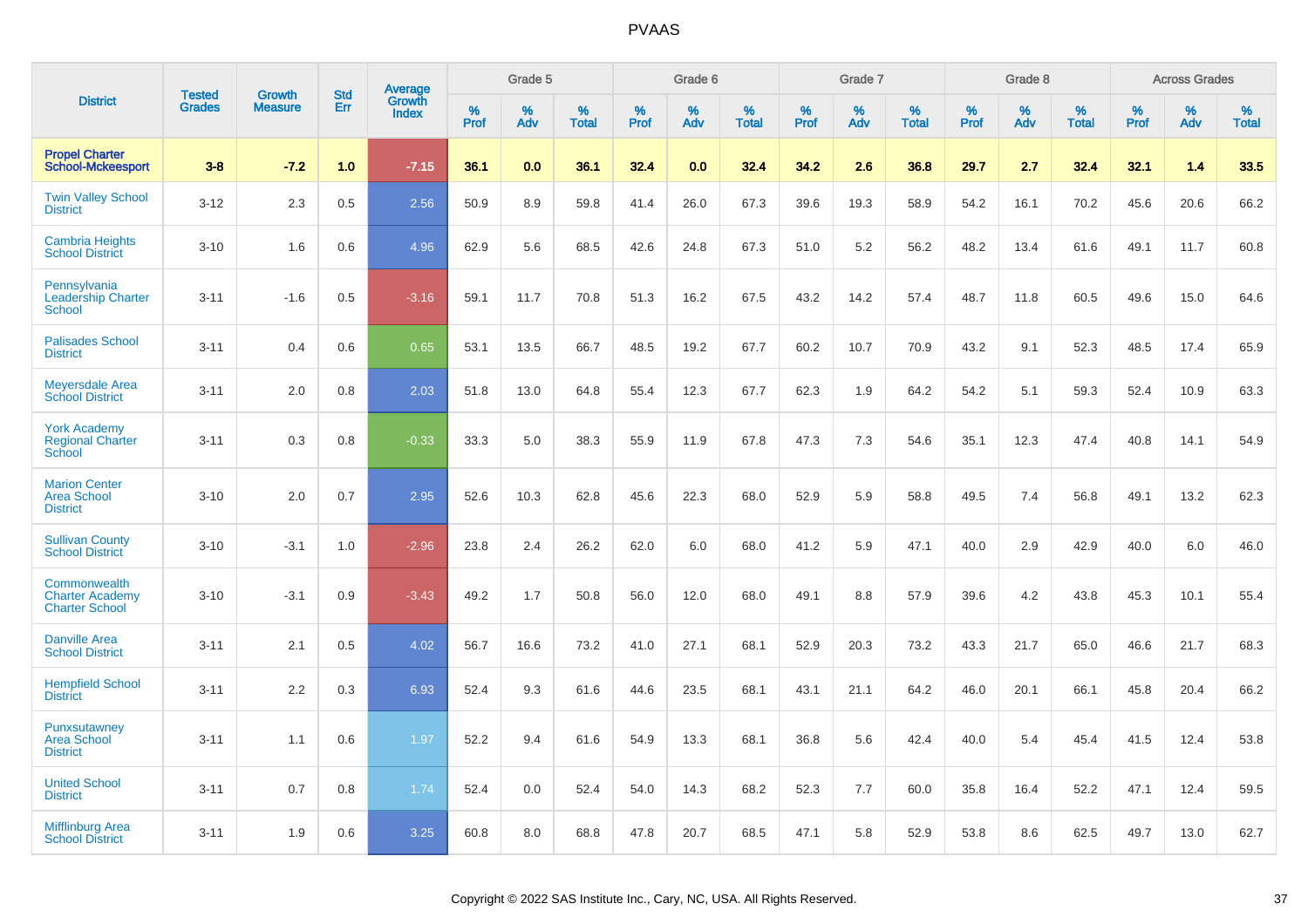| <b>District</b>                                            | <b>Tested</b> | <b>Growth</b>  | <b>Std</b> | Average                |              | Grade 5     |                      |              | Grade 6     |                      |              | Grade 7     |                   |              | Grade 8     |                   |                     | <b>Across Grades</b> |                      |
|------------------------------------------------------------|---------------|----------------|------------|------------------------|--------------|-------------|----------------------|--------------|-------------|----------------------|--------------|-------------|-------------------|--------------|-------------|-------------------|---------------------|----------------------|----------------------|
|                                                            | <b>Grades</b> | <b>Measure</b> | Err        | Growth<br><b>Index</b> | $\%$<br>Prof | $\%$<br>Adv | $\%$<br><b>Total</b> | $\%$<br>Prof | $\%$<br>Adv | $\%$<br><b>Total</b> | $\%$<br>Prof | $\%$<br>Adv | %<br><b>Total</b> | $\%$<br>Prof | $\%$<br>Adv | %<br><b>Total</b> | $\%$<br><b>Prof</b> | $\%$<br>Adv          | $\%$<br><b>Total</b> |
| <b>Propel Charter</b><br><b>School-Mckeesport</b>          | $3 - 8$       | $-7.2$         | 1.0        | $-7.15$                | 36.1         | 0.0         | 36.1                 | 32.4         | 0.0         | 32.4                 | 34.2         | 2.6         | 36.8              | 29.7         | 2.7         | 32.4              | 32.1                | 1.4                  | 33.5                 |
| <b>Montrose Area</b><br><b>School District</b>             | $3 - 10$      | 1.0            | 0.7        | 1.35                   | 50.0         | 16.2        | 66.2                 | 40.2         | 28.3        | 68.5                 | 38.2         | 13.2        | 51.5              | 45.0         | 10.0        | 55.0              | 43.8                | 18.3                 | 62.0                 |
| <b>Cocalico School</b><br><b>District</b>                  | $3 - 11$      | $-2.5$         | 0.4        | $-5.75$                | 50.2         | 11.9        | 62.2                 | 46.0         | 22.6        | 68.5                 | 50.7         | 7.0         | 57.6              | 35.9         | 14.1        | 50.0              | 44.9                | 15.8                 | 60.7                 |
| Hatboro-Horsham<br><b>School District</b>                  | $3 - 11$      | 1.3            | 0.4        | $-0.67$                | 55.0         | 7.8         | 62.7                 | 49.0         | 19.5        | 68.5                 | 52.9         | 10.9        | 63.8              | 51.3         | 9.1         | 60.5              | 49.9                | 13.8                 | 63.7                 |
| Williamsburg<br><b>Community School</b><br><b>District</b> | $3 - 11$      | 3.1            | 1.1        | 2.89                   | 53.1         | 3.1         | 56.2                 | 51.4         | 17.1        | 68.6                 | 47.6         | 9.5         | 57.1              | 43.8         | 12.5        | 56.2              | 43.4                | 15.8                 | 59.1                 |
| <b>York Suburban</b><br><b>School District</b>             | $3 - 11$      | 0.5            | 0.5        | 0.99                   | 62.8         | 13.7        | 76.5                 | 45.3         | 23.4        | 68.7                 | 50.0         | 16.8        | 66.8              | 36.4         | 19.8        | 56.2              | 46.4                | 23.5                 | 70.0                 |
| <b>General Mclane</b><br><b>School District</b>            | $3 - 11$      | 0.2            | 0.5        | 0.42                   | 57.7         | 8.0         | 65.8                 | 45.4         | 23.3        | 68.7                 | 50.3         | 15.6        | 66.0              | 44.9         | 12.2        | 57.0              | 49.9                | 16.3                 | 66.2                 |
| <b>Moon Area School</b><br><b>District</b>                 | $3 - 11$      | $-0.1$         | 0.4        | $-0.18$                | 57.7         | 16.7        | 74.4                 | 49.6         | 19.3        | 68.9                 | 51.6         | 10.8        | 62.4              | 52.0         | 17.4        | 69.4              | 51.5                | 19.8                 | 71.3                 |
| <b>Solanco School</b><br><b>District</b>                   | $3 - 11$      | 2.8            | 0.4        | 6.54                   | 47.3         | 9.0         | 56.2                 | 52.1         | 16.9        | 69.0                 | 37.0         | 14.8        | 51.7              | 40.8         | 15.0        | 55.9              | 43.0                | 14.5                 | 57.5                 |
| <b>Rockwood Area</b><br><b>School District</b>             | $3 - 11$      | 1.8            | 0.9        | 2.02                   | 65.8         | 2.4         | 68.3                 | 38.1         | 31.0        | 69.0                 | 63.0         | 6.5         | 69.6              | 50.8         | 19.0        | 69.8              | 52.2                | 13.4                 | 65.7                 |
| <b>Deer Lakes School</b><br><b>District</b>                | $3 - 11$      | $-0.4$         | 0.6        | $-0.76$                | 52.0         | 5.5         | 57.5                 | 47.2         | 22.0        | 69.1                 | 42.4         | 10.6        | 53.0              | 44.7         | 10.7        | 55.3              | 45.1                | 14.9                 | 60.0                 |
| Palmyra Area<br><b>School District</b>                     | $3 - 11$      | $-0.7$         | 0.4        | $-1.68$                | 54.6         | 19.4        | 74.0                 | 44.9         | 24.2        | 69.1                 | 58.9         | 12.6        | 71.5              | 53.4         | 10.9        | 64.3              | 49.8                | 21.3                 | 71.1                 |
| Greencastle-Antrim<br><b>School District</b>               | $3 - 11$      | 2.7            | 0.4        | 6.18                   | 46.3         | 16.4        | 62.7                 | 41.0         | 28.2        | 69.2                 | 45.4         | 20.7        | 66.1              | 51.7         | 14.7        | 66.4              | 44.6                | 20.8                 | 65.4                 |
| <b>Riverview School</b><br><b>District</b>                 | $3 - 11$      | $-2.8$         | 0.8        | 3.67                   | 71.2         | 9.6         | 80.8                 | 39.7         | 29.5        | 69.2                 | 54.8         | 1.6         | 56.4              | 38.0         | 10.1        | 48.1              | 48.9                | 19.2                 | 68.1                 |
| <b>Hopewell Area</b><br><b>School District</b>             | $3 - 11$      | $-0.3$         | 0.6        | $-0.58$                | 53.8         | 3.0         | 56.8                 | 50.4         | 19.0        | 69.4                 | 48.3         | 10.7        | 59.1              | 42.6         | 6.6         | 49.2              | 48.2                | 11.9                 | 60.1                 |
| <b>Penn Manor</b><br><b>School District</b>                | $3 - 11$      | 2.1            | 0.3        | 6.05                   | 53.4         | 10.5        | 63.8                 | 46.5         | 23.0        | 69.5                 | 48.2         | 16.2        | 64.4              | 43.7         | 15.4        | 59.1              | 46.8                | 18.7                 | 65.6                 |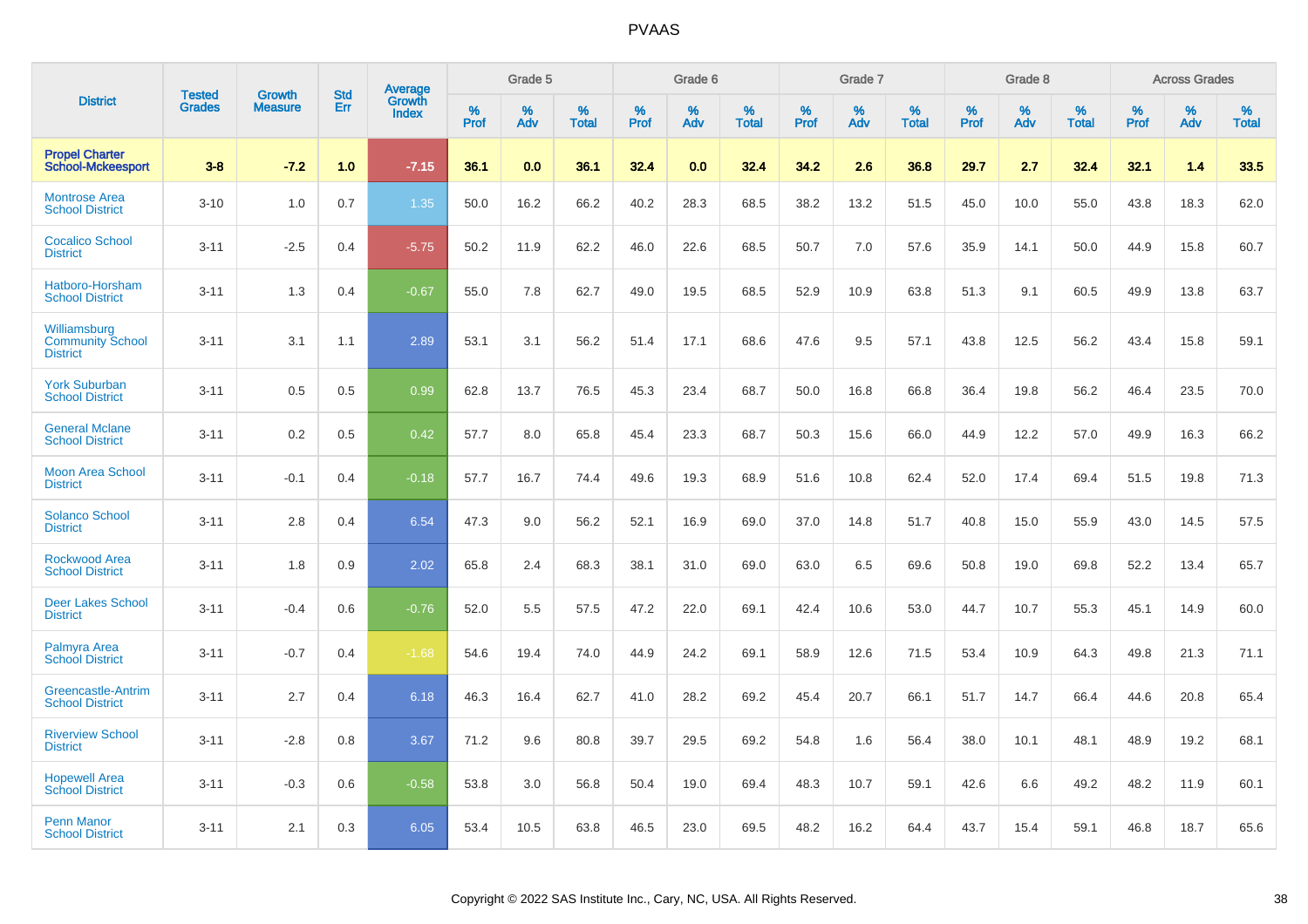| <b>District</b>                                       |                                |                                 | <b>Std</b> | Average                |           | Grade 5  |                   |           | Grade 6  |                   |           | Grade 7  |                   |           | Grade 8  |                   |           | <b>Across Grades</b> |                   |
|-------------------------------------------------------|--------------------------------|---------------------------------|------------|------------------------|-----------|----------|-------------------|-----------|----------|-------------------|-----------|----------|-------------------|-----------|----------|-------------------|-----------|----------------------|-------------------|
|                                                       | <b>Tested</b><br><b>Grades</b> | <b>Growth</b><br><b>Measure</b> | Err        | Growth<br><b>Index</b> | %<br>Prof | %<br>Adv | %<br><b>Total</b> | %<br>Prof | %<br>Adv | %<br><b>Total</b> | %<br>Prof | %<br>Adv | %<br><b>Total</b> | %<br>Prof | %<br>Adv | %<br><b>Total</b> | %<br>Prof | %<br>Adv             | %<br><b>Total</b> |
| <b>Propel Charter</b><br><b>School-Mckeesport</b>     | $3 - 8$                        | $-7.2$                          | 1.0        | $-7.15$                | 36.1      | 0.0      | 36.1              | 32.4      | 0.0      | 32.4              | 34.2      | 2.6      | 36.8              | 29.7      | 2.7      | 32.4              | 32.1      | 1.4                  | 33.5              |
| <b>Wayne Highlands</b><br><b>School District</b>      | $3 - 11$                       | 2.9                             | 0.5        | 5.65                   | 54.3      | 11.4     | 65.7              | 49.3      | 20.3     | 69.6              | 46.4      | 19.6     | 66.1              | 49.7      | 14.1     | 63.8              | 47.2      | 17.9                 | 65.1              |
| <b>Cumberland Valley</b><br><b>School District</b>    | $3 - 12$                       | 0.2                             | 0.2        | 0.07                   | 59.3      | 12.9     | 72.1              | 45.0      | 24.7     | 69.7              | 53.8      | 17.0     | 70.9              | 51.0      | 16.9     | 67.8              | 49.2      | 22.4                 | 71.6              |
| <b>Abington Heights</b><br><b>School District</b>     | $3 - 11$                       | $-0.6$                          | 0.5        | $-1.31$                | 57.0      | 8.7      | 65.6              | 50.7      | 19.1     | 69.8              | 63.6      | 10.7     | 74.3              |           |          |                   | 52.3      | 18.0                 | 70.3              |
| <b>East Lycoming</b><br><b>School District</b>        | $3 - 11$                       | $-0.6$                          | 0.6        | $-1.07$                | 63.9      | 6.7      | 70.6              | 45.3      | 24.5     | 69.8              | 57.8      | 10.7     | 68.6              | 43.0      | 12.4     | 55.4              | 47.7      | 14.9                 | 62.6              |
| <b>North Pocono</b><br><b>School District</b>         | $3 - 11$                       | 0.3                             | 0.6        | 0.52                   | 55.8      | 8.5      | 64.3              | 57.8      | 12.1     | 69.8              | 61.3      | 16.0     | 77.3              | 48.7      | 12.4     | 61.1              | 54.2      | 17.4                 | 71.6              |
| <b>Circle Of Seasons</b><br><b>Charter School</b>     | $3-8$                          | 11.4                            | 1.3        | 3.16                   | 65.7      | 11.4     | 77.1              | 50.0      | 20.0     | 70.0              | 44.4      | 19.4     | 63.9              |           |          |                   | 50.8      | 18.6                 | 69.5              |
| <b>Curwensville Area</b><br><b>School District</b>    | $3 - 11$                       | 4.2                             | 0.8        | 5.23                   | 46.3      | 19.5     | 65.8              | 40.0      | 30.0     | 70.0              | 43.7      | 18.3     | 62.0              | 62.0      | 8.4      | 70.4              | 48.5      | 17.9                 | 66.4              |
| <b>Wattsburg Area</b><br><b>School District</b>       | $3 - 11$                       | 3.0                             | 0.6        | 4.61                   | 48.9      | 9.1      | 58.0              | 52.1      | 18.1     | 70.2              | 46.2      | 13.2     | 59.3              | 60.8      | 5.9      | 66.7              | 48.4      | 12.4                 | 60.8              |
| <b>Pennsbury School</b><br><b>District</b>            | $3 - 11$                       | 0.6                             | 0.3        | $-2.67$                | 56.7      | 12.6     | 69.3              | 48.5      | 21.9     | 70.3              | 52.0      | 14.7     | 66.7              | 49.3      | 18.0     | 67.3              | 49.0      | 20.2                 | 69.1              |
| <b>West Jefferson</b><br><b>Hills School District</b> | $3 - 11$                       | 0.0                             | 0.4        | 0.03                   | 58.9      | 14.8     | 73.8              | 50.5      | 19.9     | 70.4              | 60.2      | 13.1     | 73.3              | 57.6      | 17.7     | 75.4              | 53.0      | 20.4                 | 73.4              |
| <b>Jersey Shore Area</b><br><b>School District</b>    | $3 - 11$                       | 1.7                             | 0.5        | 6.13                   | 47.6      | 8.3      | 56.0              | 45.6      | 24.8     | 70.4              | 46.3      | 8.0      | 54.3              | 39.6      | 7.7      | 47.2              | 45.3      | 13.4                 | 58.7              |
| Northgate School<br><b>District</b>                   | $3 - 11$                       | $-1.4$                          | 0.8        | $-1.68$                | 60.8      | 3.9      | 64.7              | 59.0      | 11.5     | 70.5              | 36.1      | 9.8      | 45.9              | 37.5      | 17.9     | 55.4              | 45.5      | 12.8                 | 58.3              |
| <b>Exeter Township</b><br><b>School District</b>      | $3 - 11$                       | 3.1                             | 0.4        | 7.45                   | 49.8      | 11.2     | 61.0              | 44.2      | 26.3     | 70.5              | 49.4      | 9.5      | 58.9              | 44.3      | 14.6     | 59.0              | 46.4      | 15.0                 | 61.4              |
| <b>Marple Newtown</b><br><b>School District</b>       | $3 - 11$                       | $-4.5$                          | 0.5        | $-9.87$                | 57.0      | 10.9     | 67.8              | 47.9      | 22.8     | 70.6              | 50.8      | 9.4      | 60.2              | 51.2      | 7.2      | 58.4              | 51.2      | 18.8                 | 69.9              |
| <b>Plum Borough</b><br><b>School District</b>         | $3 - 11$                       | $-5.8$                          | 0.4        | $-13.65$               | 53.7      | 6.3      | 60.0              | 45.8      | 25.1     | 70.9              | 50.0      | 6.0      | 56.0              | 49.0      | 5.7      | 54.6              | 47.5      | 15.8                 | 63.2              |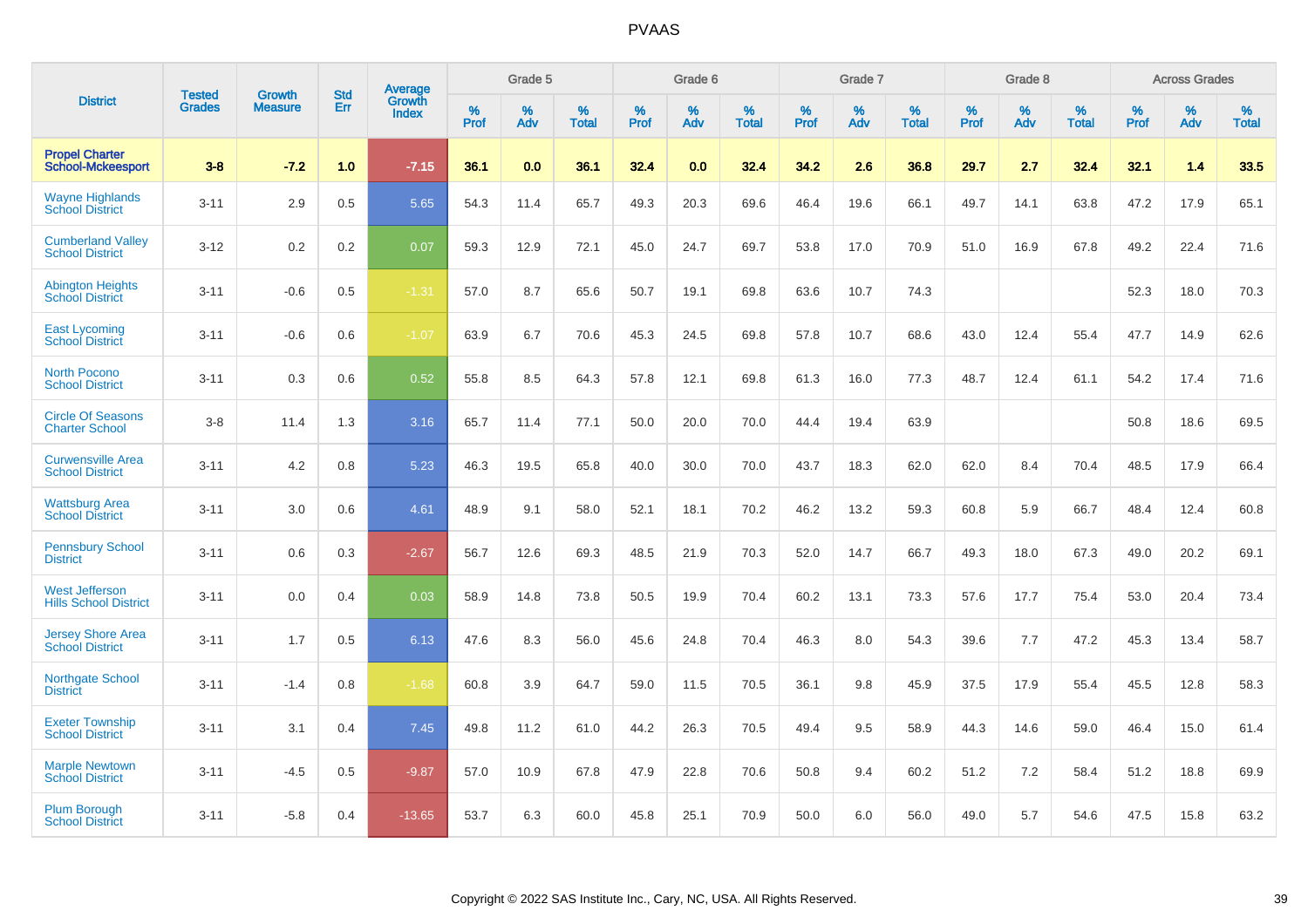| <b>District</b>                                                   |                                |                                 | <b>Std</b> | <b>Average</b>         |           | Grade 5  |                   |           | Grade 6  |                   |           | Grade 7  |                   |           | Grade 8  |                   |           | <b>Across Grades</b> |                   |
|-------------------------------------------------------------------|--------------------------------|---------------------------------|------------|------------------------|-----------|----------|-------------------|-----------|----------|-------------------|-----------|----------|-------------------|-----------|----------|-------------------|-----------|----------------------|-------------------|
|                                                                   | <b>Tested</b><br><b>Grades</b> | <b>Growth</b><br><b>Measure</b> | Err        | <b>Growth</b><br>Index | %<br>Prof | %<br>Adv | %<br><b>Total</b> | %<br>Prof | %<br>Adv | %<br><b>Total</b> | %<br>Prof | %<br>Adv | %<br><b>Total</b> | %<br>Prof | %<br>Adv | %<br><b>Total</b> | %<br>Prof | %<br>Adv             | %<br><b>Total</b> |
| <b>Propel Charter</b><br><b>School-Mckeesport</b>                 | $3 - 8$                        | $-7.2$                          | 1.0        | $-7.15$                | 36.1      | 0.0      | 36.1              | 32.4      | 0.0      | 32.4              | 34.2      | 2.6      | 36.8              | 29.7      | 2.7      | 32.4              | 32.1      | 1.4                  | 33.5              |
| <b>North Hills School</b><br><b>District</b>                      | $3 - 11$                       | $-1.2$                          | 0.4        | $-3.31$                | 59.2      | 11.6     | 70.8              | 45.2      | 26.0     | 71.2              | 51.8      | 20.0     | 71.8              | 48.3      | 18.4     | 66.7              | 50.2      | 22.0                 | 72.3              |
| <b>Somerset Area</b><br><b>School District</b>                    | $3 - 11$                       | 0.7                             | 0.6        | 1.33                   | 48.3      | 5.8      | 54.2              | 42.4      | 28.8     | 71.2              | 46.7      | 17.5     | 64.2              | 52.5      | 12.8     | 65.2              | 45.3      | 16.7                 | 62.0              |
| New Hope-<br><b>Solebury School</b><br><b>District</b>            | $3 - 11$                       | 2.7                             | 0.6        | 4.24                   | 63.4      | 11.8     | 75.3              | 46.1      | 25.5     | 71.6              | 50.0      | 22.9     | 72.9              | 60.2      | 25.9     | 86.1              | 51.8      | 23.2                 | 75.0              |
| <b>Upper Merion Area</b><br><b>School District</b>                | $3 - 11$                       | 3.6                             | 0.5        | 4.98                   | 55.7      | 7.0      | 62.7              | 45.2      | 26.4     | 71.6              | 53.5      | 10.8     | 64.3              | 43.3      | 14.0     | 57.3              | 47.7      | 19.3                 | 67.0              |
| <b>Sayre Area School</b><br><b>District</b>                       | $3 - 11$                       | 4.2                             | 0.8        | 4.32                   | 32.8      | 4.9      | 37.7              | 51.8      | 19.8     | 71.6              | 47.6      | 8.3      | 56.0              | 39.0      | 4.9      | 43.9              | 44.6      | 10.7                 | 55.4              |
| <b>Southern Columbia</b><br><b>Area School</b><br><b>District</b> | $3 - 11$                       | 1.6                             | 0.7        | 6.77                   | 56.2      | 5.5      | 61.6              | 46.9      | 25.0     | 71.9              | 51.5      | 14.8     | 66.3              | 39.4      | 11.7     | 51.1              | 47.9      | 16.1                 | 64.0              |
| <b>Montoursville Area</b><br><b>School District</b>               | $3 - 12$                       | $-1.3$                          | 0.5        | $-2.40$                | 54.2      | 10.7     | 64.9              | 55.2      | 16.8     | 72.0              | 51.1      | 7.5      | 58.6              | 45.4      | 10.6     | 56.0              | 48.5      | 14.2                 | 62.6              |
| <b>Seneca Valley</b><br><b>School District</b>                    | $3 - 11$                       | $-3.6$                          | 0.3        | $-12.57$               | 52.6      | 9.8      | 62.4              | 44.4      | 27.6     | 72.0              | 53.0      | 9.8      | 62.9              | 51.1      | 14.5     | 65.6              | 47.2      | 20.2                 | 67.4              |
| <b>Sharpsville Area</b><br><b>School District</b>                 | $3 - 11$                       | $-0.5$                          | 0.8        | $-0.58$                | 54.8      | 4.8      | 59.7              | 52.9      | 19.1     | 72.1              | 40.0      | 10.8     | 50.8              | 47.1      | 12.9     | 60.0              | 48.0      | 14.5                 | 62.5              |
| Conemaugh<br><b>Township Area</b><br><b>School District</b>       | $3 - 12$                       | 2.5                             | 0.8        | 3.18                   | 53.2      | 22.6     | 75.8              | 36.1      | 36.1     | 72.1              | 62.5      | 18.1     | 80.6              | 50.7      | 16.4     | 67.1              | 50.9      | 24.8                 | 75.7              |
| <b>Halifax Area</b><br><b>School District</b>                     | $3 - 11$                       | 0.6                             | 0.8        | 1.63                   | 52.9      | 8.6      | 61.4              | 51.8      | 20.4     | 72.2              | 41.6      | 6.5      | 48.0              | 35.5      | 2.6      | 38.2              | 44.9      | 10.1                 | 55.1              |
| <b>Wyomissing Area</b><br><b>School District</b>                  | $3 - 12$                       | $-1.6$                          | 0.6        | $-2.77$                | 47.3      | 14.7     | 62.0              | 50.5      | 21.8     | 72.3              | 47.3      | 11.6     | 58.9              | 46.4      | 13.6     | 60.0              | 46.4      | 19.4                 | 65.8              |
| <b>Eastern York</b><br><b>School District</b>                     | $3 - 11$                       | 3.8                             | 0.5        | 7.92                   | 50.9      | 9.2      | 60.1              | 49.3      | 23.0     | 72.3              | 49.4      | 23.9     | 73.3              | 50.0      | 16.1     | 66.1              | 48.6      | 16.2                 | 64.8              |
| <b>Parkland School</b><br><b>District</b>                         | $3 - 11$                       | $-2.9$                          | 0.3        | $-10.53$               | 55.6      | 16.6     | 72.1              | 42.4      | 30.0     | 72.4              | 50.3      | 17.5     | 67.8              | 46.6      | 14.9     | 61.4              | 47.1      | 23.4                 | 70.5              |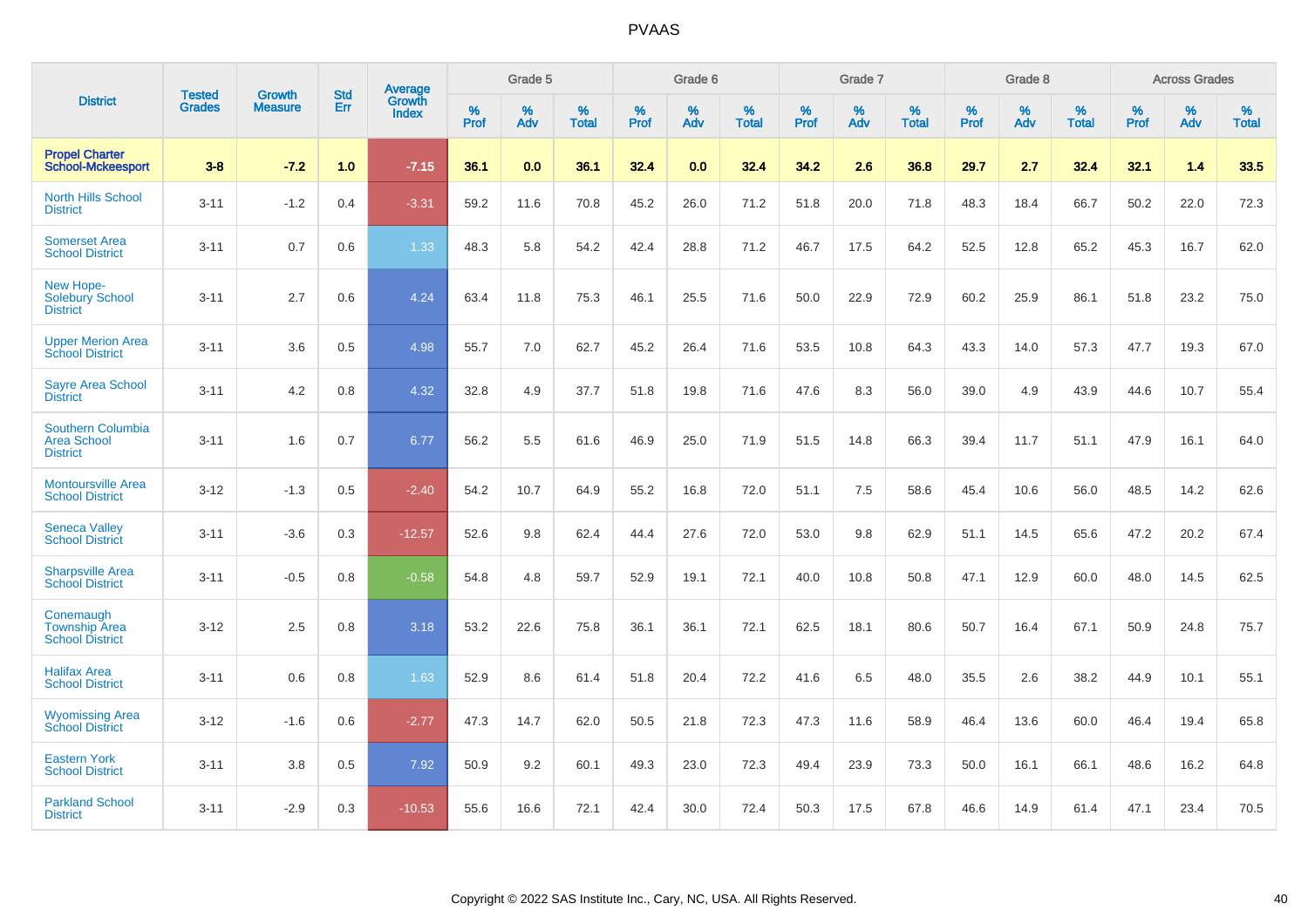|                                                                    | <b>Tested</b> | <b>Growth</b>  | <b>Std</b> |                                          |              | Grade 5  |                   |              | Grade 6  |                   |           | Grade 7  |                   |           | Grade 8  |                   |           | <b>Across Grades</b> |                   |
|--------------------------------------------------------------------|---------------|----------------|------------|------------------------------------------|--------------|----------|-------------------|--------------|----------|-------------------|-----------|----------|-------------------|-----------|----------|-------------------|-----------|----------------------|-------------------|
| <b>District</b>                                                    | <b>Grades</b> | <b>Measure</b> | Err        | <b>Average</b><br>Growth<br><b>Index</b> | $\%$<br>Prof | %<br>Adv | %<br><b>Total</b> | $\%$<br>Prof | %<br>Adv | %<br><b>Total</b> | %<br>Prof | %<br>Adv | %<br><b>Total</b> | %<br>Prof | %<br>Adv | %<br><b>Total</b> | %<br>Prof | %<br>Adv             | %<br><b>Total</b> |
| <b>Propel Charter</b><br><b>School-Mckeesport</b>                  | $3 - 8$       | $-7.2$         | 1.0        | $-7.15$                                  | 36.1         | 0.0      | 36.1              | 32.4         | 0.0      | 32.4              | 34.2      | 2.6      | 36.8              | 29.7      | 2.7      | 32.4              | 32.1      | 1.4                  | 33.5              |
| <b>Abington School</b><br><b>District</b>                          | $3 - 10$      | $-2.8$         | 0.3        | $-8.59$                                  | 49.8         | 10.0     | 59.7              | 44.9         | 27.5     | 72.5              | 49.5      | 11.6     | 61.1              | 41.4      | 10.4     | 51.8              | 44.9      | 18.8                 | 63.8              |
| <b>West Allegheny</b><br><b>School District</b>                    | $3 - 12$      | 0.3            | 0.4        | 0.75                                     | 60.9         | 19.8     | 80.6              | 44.4         | 28.3     | 72.6              | 56.6      | 17.0     | 73.6              | 50.7      | 12.1     | 62.8              | 50.7      | 26.1                 | 76.8              |
| <b>Johnsonburg Area</b><br><b>School District</b>                  | $3 - 11$      | $-1.6$         | 1.0        | $-1.64$                                  | 42.5         | 7.5      | 50.0              | 60.6         | 12.1     | 72.7              | 41.9      | 9.3      | 51.2              | 44.2      | 2.3      | 46.5              | 51.3      | 10.3                 | 61.5              |
| Philadelphia<br><b>Performing Arts</b><br><b>Charter School</b>    | $3-9$         | 4.0            | 0.8        | $-1.81$                                  | 42.9         | 9.1      | 52.0              | 54.6         | 18.2     | 72.7              | 52.9      | 20.7     | 73.6              | 58.8      | 11.8     | 70.6              | 50.6      | 15.6                 | 66.2              |
| Canon-Mcmillan<br><b>School District</b>                           | $3 - 11$      | 2.0            | 0.3        | 5.77                                     | 60.2         | 11.0     | 71.3              | 41.6         | 31.2     | 72.8              | 51.6      | 18.2     | 69.7              | 56.9      | 17.7     | 74.6              | 50.9      | 21.6                 | 72.5              |
| <b>Jenkintown School</b><br><b>District</b>                        | $3 - 11$      | 1.5            | 1.0        | 1.38                                     | 68.0         | 8.0      | 76.0              | 54.0         | 18.9     | 73.0              | 42.9      | 35.7     | 78.6              | 60.6      | 21.2     | 81.8              | 53.1      | 25.8                 | 78.9              |
| <b>Riverside Beaver</b><br><b>County School</b><br><b>District</b> | $3 - 11$      | 2.3            | 0.6        | 3.62                                     | 53.1         | 9.4      | 62.5              | 37.0         | 36.0     | 73.0              | 48.8      | 12.5     | 61.2              | 51.6      | 15.8     | 67.4              | 45.6      | 22.4                 | 68.1              |
| <b>Phoenixville Area</b><br><b>School District</b>                 | $3 - 11$      | $-1.1$         | 0.4        | $-2.66$                                  | 54.8         | 10.0     | 64.7              | 45.9         | 27.3     | 73.2              | 45.6      | 19.4     | 65.0              | 52.8      | 12.7     | 65.5              | 46.9      | 19.2                 | 66.1              |
| <b>State College Area</b><br><b>School District</b>                | $3 - 11$      | 1.7            | 0.4        | 4.53                                     | 58.6         | 18.2     | 76.8              | 47.1         | 26.1     | 73.2              | 62.2      | 15.2     | 77.4              | 47.5      | 16.5     | 64.0              | 50.8      | 22.8                 | 73.6              |
| <b>Derry Area School</b><br><b>District</b>                        | $3 - 11$      | 2.2            | 0.6        | 3.78                                     | 44.6         | 8.3      | 52.9              | 44.4         | 29.1     | 73.5              | 49.6      | 17.1     | 66.7              | 43.1      | 12.9     | 56.0              | 44.1      | 17.4                 | 61.5              |
| <b>Greenwood School</b><br><b>District</b>                         | $3 - 11$      | 4.5            | 0.8        | 1.52                                     | 51.5         | 3.0      | 54.6              | 45.3         | 28.3     | 73.6              | 43.6      | 9.1      | 52.7              | 51.8      | 31.5     | 83.3              | 47.9      | 19.4                 | 67.3              |
| <b>Hermitage School</b><br><b>District</b>                         | $3 - 12$      | 2.9            | 0.5        | 5.57                                     | 52.9         | 7.9      | 60.7              | 33.3         | 40.3     | 73.6              | 50.4      | 24.5     | 74.8              | 51.0      | 19.3     | 70.3              | 47.0      | 22.0                 | 69.0              |
| <b>Harbor Creek</b><br><b>School District</b>                      | $3 - 11$      | $-2.4$         | 0.5        | $-4.77$                                  | 61.7         | 20.8     | 82.5              | 37.4         | 36.3     | 73.7              | 55.9      | 13.3     | 69.2              | 45.4      | 12.3     | 57.8              | 48.7      | 24.9                 | 73.6              |
| <b>Montour School</b><br><b>District</b>                           | $3 - 11$      | 2.4            | 0.5        | 5.10                                     | 61.9         | 17.1     | 79.0              | 49.0         | 25.0     | 74.0              | 46.2      | 29.7     | 75.9              | 51.0      | 22.5     | 73.5              | 49.5      | 25.4                 | 74.9              |
| <b>Perkiomen Valley</b><br><b>School District</b>                  | $3 - 11$      | $-3.7$         | 0.3        | $-6.23$                                  | 53.1         | 15.9     | 69.0              | 52.5         | 21.5     | 74.0              | 51.0      | 12.6     | 63.6              | 48.7      | 12.2     | 60.9              | 51.1      | 18.7                 | 69.8              |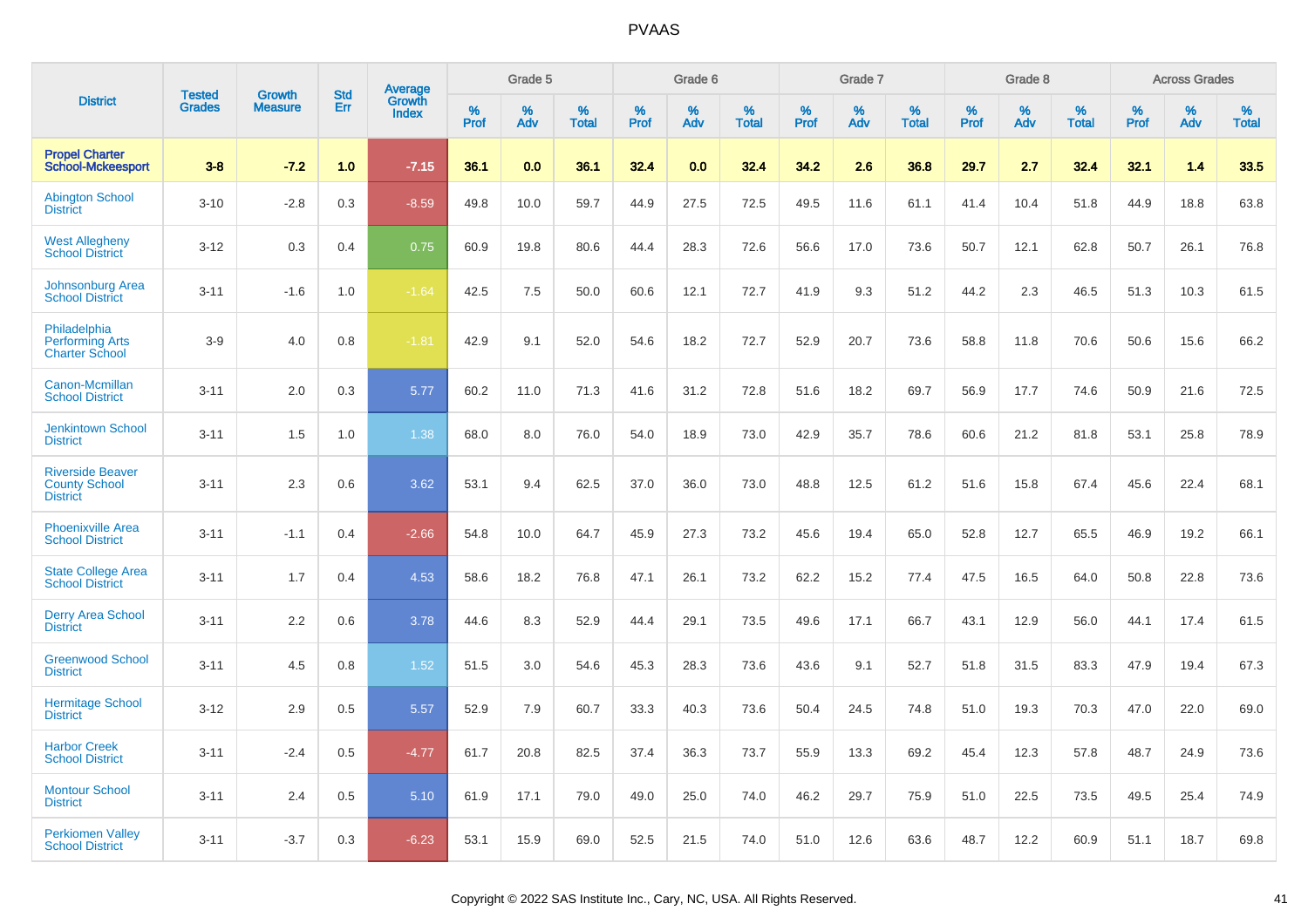| <b>District</b>                                                    | <b>Tested</b> | <b>Growth</b>  | <b>Std</b> | Average                |              | Grade 5  |                   |           | Grade 6  |                   |           | Grade 7  |                   |           | Grade 8  |                   |           | <b>Across Grades</b> |                   |
|--------------------------------------------------------------------|---------------|----------------|------------|------------------------|--------------|----------|-------------------|-----------|----------|-------------------|-----------|----------|-------------------|-----------|----------|-------------------|-----------|----------------------|-------------------|
|                                                                    | <b>Grades</b> | <b>Measure</b> | Err        | Growth<br><b>Index</b> | $\%$<br>Prof | %<br>Adv | %<br><b>Total</b> | %<br>Prof | %<br>Adv | %<br><b>Total</b> | %<br>Prof | %<br>Adv | %<br><b>Total</b> | %<br>Prof | %<br>Adv | %<br><b>Total</b> | %<br>Prof | %<br>Adv             | %<br><b>Total</b> |
| <b>Propel Charter</b><br><b>School-Mckeesport</b>                  | $3 - 8$       | $-7.2$         | 1.0        | $-7.15$                | 36.1         | 0.0      | 36.1              | 32.4      | 0.0      | 32.4              | 34.2      | 2.6      | 36.8              | 29.7      | 2.7      | 32.4              | 32.1      | 1.4                  | 33.5              |
| <b>Chartiers-Houston</b><br><b>School District</b>                 | $3 - 10$      | $-1.5$         | 0.7        | $-2.07$                | 58.4         | 10.1     | 68.5              | 55.8      | 18.2     | 74.0              | 52.0      | 5.5      | 57.5              | 54.9      | 7.0      | 62.0              | 53.8      | 14.2                 | 68.0              |
| <b>Garnet Valley</b><br><b>School District</b>                     | $3 - 10$      | $-3.6$         | 0.4        | $-9.46$                | 53.3         | 14.4     | 67.6              | 51.3      | 23.0     | 74.4              | 53.8      | 10.5     | 64.3              | 53.4      | 12.2     | 65.6              | 51.6      | 17.8                 | 69.4              |
| <b>Cameron County</b><br><b>School District</b>                    | $3 - 12$      | $-2.6$         | 1.0        | $-2.51$                | 73.3         | 3.3      | 76.7              | 48.7      | 25.6     | 74.4              | 39.0      | 0.0      | 39.0              | 43.2      | 5.4      | 48.6              | 50.4      | 14.0                 | 64.4              |
| <b>Crestwood School</b><br><b>District</b>                         | $3 - 11$      | $-0.8$         | 0.5        | $-1.10$                | 50.0         | 6.1      | 56.1              | 48.2      | 26.2     | 74.4              | 51.1      | 5.0      | 56.1              | 47.9      | 13.2     | 61.1              | 48.5      | 14.6                 | 63.2              |
| <b>Slippery Rock Area</b><br><b>School District</b>                | $3 - 11$      | 0.3            | 0.6        | 0.49                   | 61.1         | 15.1     | 76.2              | 42.1      | 32.3     | 74.4              | 51.6      | 6.6      | 58.2              | 47.2      | 18.1     | 65.4              | 47.2      | 24.9                 | 72.1              |
| <b>North Penn School</b><br><b>District</b>                        | $3 - 11$      | 1.5            | 0.2        | 9.67                   | 53.0         | 12.7     | 65.7              | 41.4      | 33.0     | 74.4              | 53.7      | 13.2     | 66.9              | 48.2      | 18.4     | 66.7              | 47.4      | 19.9                 | 67.3              |
| <b>Richland School</b><br><b>District</b>                          | $3 - 11$      | 3.6            | 0.6        | 5.79                   | 51.5         | 18.4     | 69.9              | 54.7      | 20.0     | 74.7              | 51.6      | 14.1     | 65.6              | 53.8      | 15.1     | 68.9              | 51.0      | 18.8                 | 69.8              |
| <b>Penns Valley Area</b><br><b>School District</b>                 | $3 - 12$      | 2.5            | 0.6        | 6.79                   | 56.1         | 8.2      | 64.3              | 41.8      | 33.0     | 74.8              | 45.7      | 1.9      | 47.6              | 35.8      | 8.5      | 44.3              | 44.5      | 13.0                 | 57.5              |
| <b>Bethel Park School</b><br><b>District</b>                       | $3 - 11$      | 0.5            | 0.4        | 1.18                   | 59.3         | 14.8     | 74.2              | 44.6      | 30.2     | 74.9              | 57.6      | 17.0     | 74.5              | 54.5      | 19.6     | 74.1              | 52.1      | 24.5                 | 76.6              |
| <b>Manheim</b><br><b>Township School</b><br><b>District</b>        | $3 - 12$      | $-2.7$         | 0.3        | $-4.13$                | 48.2         | 17.7     | 65.9              | 40.2      | 34.8     | 75.0              | 50.6      | 15.3     | 65.8              | 42.1      | 17.4     | 59.5              | 45.0      | 24.3                 | 69.3              |
| <b>Wallingford-</b><br><b>Swarthmore</b><br><b>School District</b> | $3 - 10$      | $-1.1$         | 0.4        | $-2.14$                | 52.6         | 26.1     | 78.7              | 42.2      | 32.8     | 75.0              | 46.2      | 21.9     | 68.0              | 47.0      | 22.8     | 69.8              | 44.7      | 32.4                 | 77.2              |
| <b>Southern York</b><br><b>County School</b><br><b>District</b>    | $3 - 11$      | $-0.7$         | 0.5        | $-1.39$                | 44.0         | 5.1      | 49.0              | 50.6      | 24.4     | 75.0              | 42.2      | 9.2      | 51.5              | 49.2      | 8.5      | 57.7              | 44.9      | 13.5                 | 58.4              |
| <b>West Chester Area</b><br><b>School District</b>                 | $3 - 11$      | $-1.6$         | 0.3        | $-5.58$                | 58.7         | 13.5     | 72.2              | 51.5      | 23.7     | 75.1              | 53.1      | 14.1     | 67.2              | 57.3      | 13.9     | 71.2              | 52.6      | 21.5                 | 74.0              |
| <b>Dallastown Area</b><br><b>School District</b>                   | $3 - 11$      | $-2.2$         | 0.3        | $-6.63$                | 53.1         | 7.2      | 60.3              | 44.3      | 30.9     | 75.1              | 45.3      | 9.3      | 54.7              | 43.8      | 11.1     | 54.9              | 44.8      | 19.1                 | 63.9              |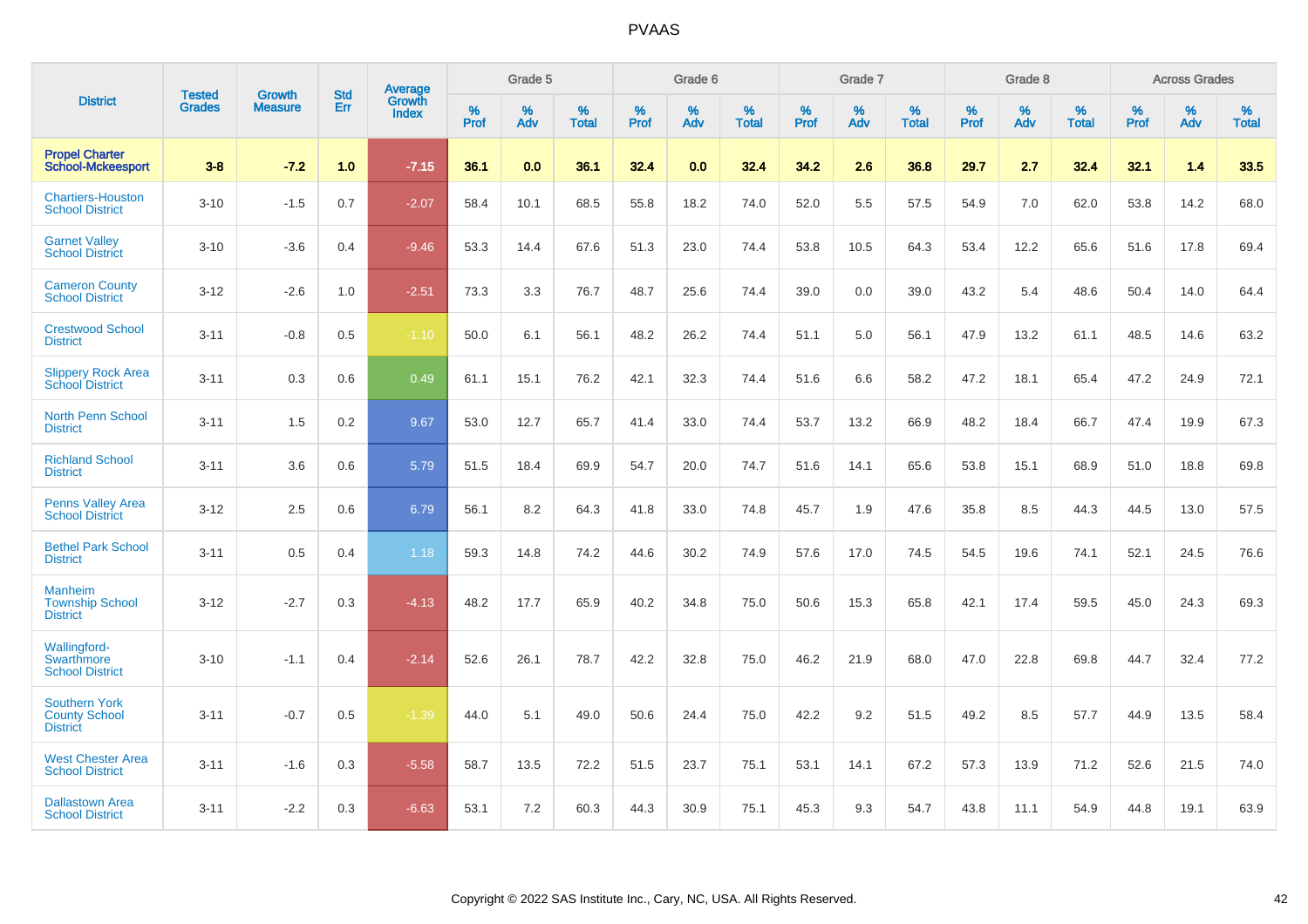| <b>District</b>                                                    | <b>Tested</b> | <b>Growth</b>  | <b>Std</b> | Average                |              | Grade 5  |                   |           | Grade 6  |                   |              | Grade 7  |                   |              | Grade 8  |                   |              | <b>Across Grades</b> |                   |
|--------------------------------------------------------------------|---------------|----------------|------------|------------------------|--------------|----------|-------------------|-----------|----------|-------------------|--------------|----------|-------------------|--------------|----------|-------------------|--------------|----------------------|-------------------|
|                                                                    | <b>Grades</b> | <b>Measure</b> | Err        | Growth<br><b>Index</b> | $\%$<br>Prof | %<br>Adv | %<br><b>Total</b> | %<br>Prof | %<br>Adv | %<br><b>Total</b> | $\%$<br>Prof | %<br>Adv | %<br><b>Total</b> | $\%$<br>Prof | %<br>Adv | %<br><b>Total</b> | $\%$<br>Prof | %<br>Adv             | %<br><b>Total</b> |
| <b>Propel Charter</b><br><b>School-Mckeesport</b>                  | $3 - 8$       | $-7.2$         | 1.0        | $-7.15$                | 36.1         | 0.0      | 36.1              | 32.4      | 0.0      | 32.4              | 34.2         | 2.6      | 36.8              | 29.7         | 2.7      | 32.4              | 32.1         | 1.4                  | 33.5              |
| <b>Avonworth School</b><br><b>District</b>                         | $3 - 10$      | $-0.8$         | 0.5        | $-1.38$                | 49.6         | 18.0     | 67.6              | 49.6      | 25.6     | 75.2              | 62.3         | 7.7      | 70.0              | 61.0         | 16.1     | 77.1              | 52.4         | 20.5                 | 72.8              |
| <b>Brockway Area</b><br><b>School District</b>                     | $3 - 11$      | 4.2            | 0.7        | 5.89                   | 61.5         | 14.1     | 75.6              | 40.6      | 34.8     | 75.4              | 44.4         | 9.9      | 54.3              | 50.0         | 9.7      | 59.7              | 46.6         | 17.4                 | 64.0              |
| <b>Great Valley</b><br><b>School District</b>                      | $3 - 11$      | $-2.0$         | 0.4        | $-5.13$                | 57.8         | 13.0     | 70.8              | 43.6      | 32.2     | 75.8              | 53.2         | 16.6     | 69.8              | 56.6         | 18.4     | 75.0              | 50.6         | 21.7                 | 72.3              |
| <b>Council Rock</b><br><b>School District</b>                      | $3 - 11$      | $-2.3$         | 0.2        | $-9.78$                | 58.1         | 8.8      | 66.9              | 49.7      | 26.1     | 75.9              | 52.3         | 13.9     | 66.2              | 46.6         | 14.5     | 61.1              | 50.8         | 17.6                 | 68.4              |
| <b>Lower Moreland</b><br><b>Township School</b><br><b>District</b> | $3 - 11$      | $-2.1$         | 0.5        | $-3.75$                | 53.0         | 10.2     | 63.2              | 50.0      | 25.9     | 75.9              | 55.2         | 14.7     | 69.9              | 48.8         | 18.8     | 67.6              | 51.2         | 19.3                 | 70.5              |
| <b>Methacton School</b><br><b>District</b>                         | $3 - 11$      | 0.4            | 0.4        | 2.18                   | 64.7         | 8.3      | 73.0              | 54.9      | 21.0     | 75.9              | 56.6         | 11.2     | 67.8              | 49.7         | 21.0     | 70.7              | 55.3         | 17.3                 | 72.6              |
| Lampeter-<br><b>Strasburg School</b><br><b>District</b>            | $3 - 12$      | $-1.0$         | 0.5        | $-2.24$                | 56.5         | 14.9     | 71.4              | 48.5      | 27.4     | 76.0              | 56.6         | 10.1     | 66.7              | 49.5         | 10.0     | 59.5              | 50.0         | 20.6                 | 70.5              |
| Philadelphia<br><b>Academy Charter</b><br><b>School</b>            | $3 - 11$      | 1.9            | 0.8        | 2.50                   | 42.3         | 9.0      | 51.3              | 48.0      | 28.6     | 76.6              | 51.5         | 19.1     | 70.6              | 42.6         | 16.7     | 59.3              | 45.5         | 14.9                 | 60.4              |
| <b>Central Bucks</b><br><b>School District</b>                     | $3 - 11$      | $-1.3$         | 0.2        | $-4.69$                | 57.2         | 12.0     | 69.2              | 48.3      | 28.7     | 76.9              | 54.3         | 16.8     | 71.0              | 51.5         | 17.5     | 69.0              | 51.5         | 19.8                 | 71.4              |
| <b>North Allegheny</b><br><b>School District</b>                   | $3 - 11$      | 1.3            | 0.3        | 5.13                   | 55.4         | 31.5     | 87.0              | 44.4      | 33.0     | 77.4              | 51.9         | 28.9     | 80.8              | 55.5         | 24.5     | 80.0              | 48.3         | 33.7                 | 82.0              |
| <b>Norwin School</b><br><b>District</b>                            | $3 - 11$      | $-0.6$         | 0.3        | $-1.62$                | 59.5         | 18.6     | 78.1              | 40.9      | 36.6     | 77.4              | 60.2         | 18.0     | 78.3              | 52.5         | 13.8     | 66.4              | 51.8         | 24.9                 | 76.7              |
| <b>Lewisburg Area</b><br><b>School District</b>                    | $3 - 11$      | 4.0            | 0.6        | 6.97                   | 53.1         | 21.2     | 74.3              | 38.8      | 38.8     | 77.7              | 42.6         | 30.9     | 73.5              | 43.0         | 31.1     | 74.1              | 44.8         | 30.1                 | 74.9              |
| <b>Neshannock</b><br><b>Township School</b><br><b>District</b>     | $3 - 10$      | $-3.2$         | 0.7        | $-4.58$                | 56.7         | 8.9      | 65.6              | 57.4      | 20.6     | 77.9              | 62.0         | 14.0     | 76.0              | 51.3         | 6.4      | 57.7              | 55.4         | 13.5                 | 68.9              |
| <b>Fairview School</b><br><b>District</b>                          | $3 - 11$      | $-1.8$         | 0.5        | $-3.35$                | 61.9         | 9.5      | 71.4              | 47.8      | 30.6     | 78.4              | 46.6         | 26.7     | 73.3              | 55.9         | 16.9     | 72.8              | 50.8         | 23.7                 | 74.4              |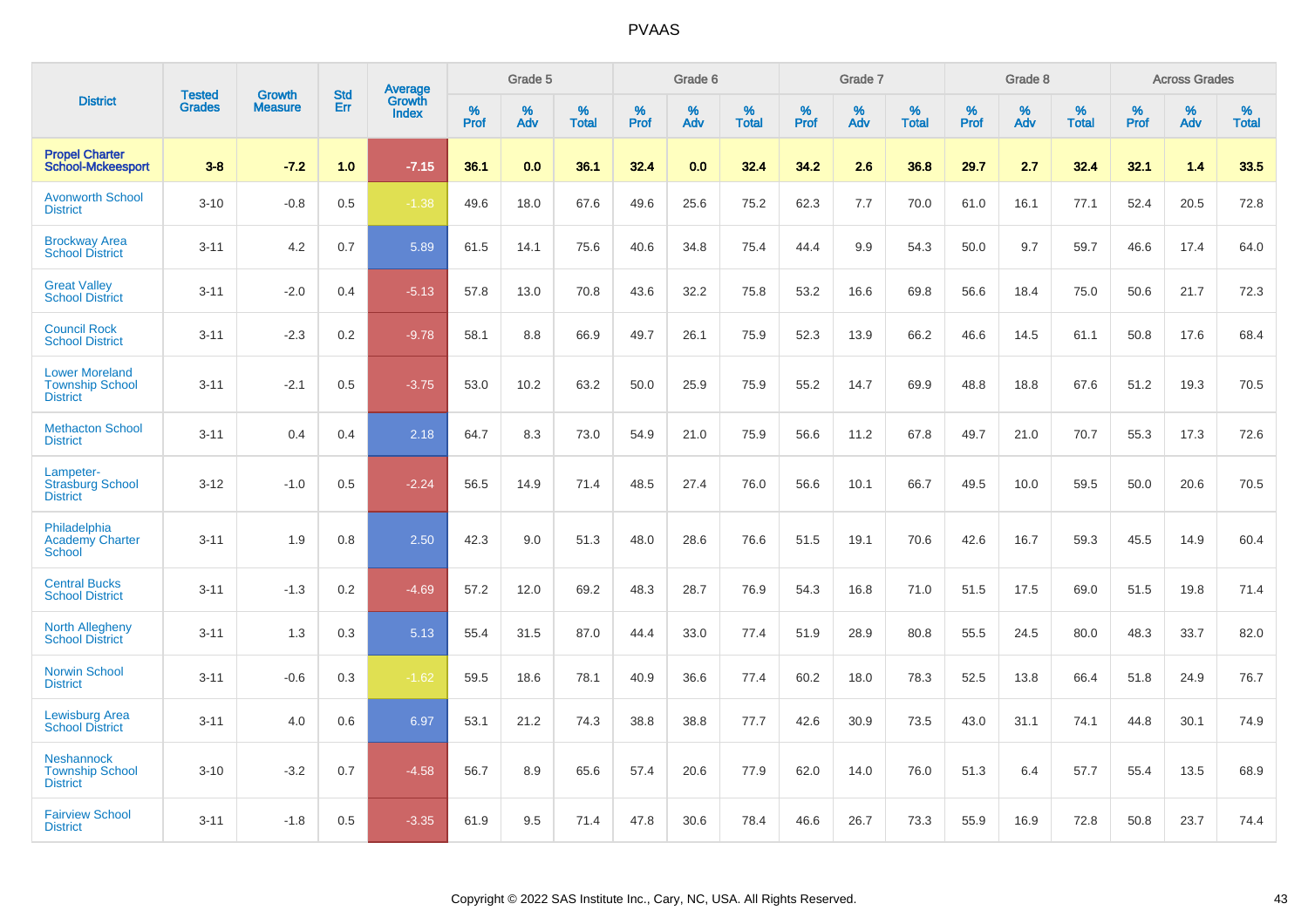| <b>District</b>                                                 |                                |                                 | <b>Std</b> |                                          |              | Grade 5  |                      |              | Grade 6  |                      |              | Grade 7  |                      |              | Grade 8  |                      |              | <b>Across Grades</b> |                      |
|-----------------------------------------------------------------|--------------------------------|---------------------------------|------------|------------------------------------------|--------------|----------|----------------------|--------------|----------|----------------------|--------------|----------|----------------------|--------------|----------|----------------------|--------------|----------------------|----------------------|
|                                                                 | <b>Tested</b><br><b>Grades</b> | <b>Growth</b><br><b>Measure</b> | <b>Err</b> | <b>Average</b><br>Growth<br><b>Index</b> | $\%$<br>Prof | %<br>Adv | $\%$<br><b>Total</b> | $\%$<br>Prof | %<br>Adv | $\%$<br><b>Total</b> | $\%$<br>Prof | %<br>Adv | $\%$<br><b>Total</b> | $\%$<br>Prof | %<br>Adv | $\%$<br><b>Total</b> | $\%$<br>Prof | %<br>Adv             | $\%$<br><b>Total</b> |
| <b>Propel Charter</b><br><b>School-Mckeesport</b>               | $3 - 8$                        | $-7.2$                          | 1.0        | $-7.15$                                  | 36.1         | 0.0      | 36.1                 | 32.4         | 0.0      | 32.4                 | 34.2         | 2.6      | 36.8                 | 29.7         | 2.7      | 32.4                 | 32.1         | 1.4                  | 33.5                 |
| <b>Ridgway Area</b><br><b>School District</b>                   | $3 - 11$                       | 2.8                             | 0.8        | 2.72                                     | 57.4         | 6.6      | 63.9                 | 45.9         | 32.8     | 78.7                 | 48.3         | 8.3      | 56.7                 | 57.4         | 8.2      | 65.6                 | 51.0         | 16.6                 | 67.6                 |
| <b>Haverford</b><br><b>Township School</b><br><b>District</b>   | $3 - 11$                       | 0.2                             | 0.3        | $-2.60$                                  | 55.4         | 23.8     | 79.2                 | 51.1         | 27.6     | 78.7                 | 55.0         | 18.3     | 73.3                 | 44.5         | 32.3     | 76.7                 | 49.2         | 29.5                 | 78.6                 |
| <b>Franklin Regional</b><br><b>School District</b>              | $3 - 11$                       | 1.8                             | 0.4        | 4.20                                     | 51.5         | 28.2     | 79.7                 | 36.5         | 42.3     | 78.8                 | 55.2         | 18.9     | 74.1                 | 46.1         | 16.8     | 62.8                 | 47.8         | 29.9                 | 77.6                 |
| <b>Mars Area School</b><br><b>District</b>                      | $3 - 10$                       | $-1.1$                          | 0.4        | $-2.41$                                  | 66.5         | 10.4     | 76.9                 | 45.1         | 33.8     | 79.0                 | 51.6         | 17.4     | 69.0                 | 56.1         | 9.4      | 65.6                 | 51.3         | 23.7                 | 75.1                 |
| <b>Quaker Valley</b><br><b>School District</b>                  | $3 - 11$                       | 2.7                             | 0.6        | 4.90                                     | 56.0         | 24.1     | 80.1                 | 33.6         | 45.4     | 79.0                 | 53.5         | 25.7     | 79.2                 | 57.6         | 23.5     | 81.1                 | 47.9         | 33.9                 | 81.8                 |
| Spring-Ford Area<br>School District                             | $3 - 11$                       | 2.9                             | 0.3        | 10.53                                    | 62.0         | 13.4     | 75.4                 | 51.9         | 27.2     | 79.1                 | 52.7         | 21.3     | 74.0                 | 52.4         | 21.8     | 74.2                 | 51.9         | 24.7                 | 76.6                 |
| <b>Springfield School</b><br><b>District</b>                    | $3 - 11$                       | $-0.9$                          | 0.4        | $-2.40$                                  | 58.3         | 23.8     | 82.1                 | 53.6         | 25.6     | 79.2                 | 58.6         | 20.9     | 79.5                 | 51.5         | 18.2     | 69.7                 | 52.1         | 26.9                 | 78.9                 |
| Wissahickon<br><b>School District</b>                           | $3 - 10$                       | 2.9                             | 0.3        | 1.29                                     | 58.6         | 18.8     | 77.4                 | 42.2         | 37.2     | 79.4                 | 56.8         | 19.3     | 76.1                 | 49.3         | 28.5     | 77.8                 | 49.2         | 28.7                 | 77.9                 |
| <b>Muncy School</b><br><b>District</b>                          | $3 - 11$                       | 0.3                             | 0.7        | 2.39                                     | 49.2         | 11.5     | 60.7                 | 48.7         | 30.8     | 79.5                 | 58.0         | 8.7      | 66.7                 | 44.4         | 12.2     | 56.7                 | 49.3         | 16.0                 | 65.3                 |
| <b>Hampton Township</b><br><b>School District</b>               | $3 - 11$                       | 1.7                             | 0.5        | 3.60                                     | 50.3         | 30.7     | 81.0                 | 35.6         | 44.2     | 79.8                 | 54.6         | 26.3     | 81.0                 | 46.9         | 34.3     | 81.1                 | 44.1         | 38.5                 | 82.7                 |
| <b>Upper Dublin</b><br><b>School District</b>                   | $3 - 12$                       | 2.0                             | 0.4        | 0.86                                     | 62.0         | 16.3     | 78.3                 | 45.4         | 34.4     | 79.8                 | 59.5         | 20.0     | 79.5                 | 55.3         | 21.9     | 77.2                 | 51.4         | 27.8                 | 79.3                 |
| Portage Area<br><b>School District</b>                          | $3 - 10$                       | 1.0                             | 0.9        | 1.16                                     | 50.0         | 9.5      | 59.5                 | 52.0         | 28.0     | 80.0                 | 54.0         | 3.2      | 57.1                 | 49.1         | 7.6      | 56.6                 | 51.5         | 15.6                 | 67.2                 |
| <b>Folk Arts-Cultural</b><br><b>Treasures Charter</b><br>School | $3 - 7$                        | 7.1                             | 1.0        | 6.75                                     | 50.0         | 6.8      | 56.8                 | 42.2         | 37.8     | 80.0                 | 52.3         | 11.4     | 63.6                 |              |          |                      | 46.5         | 14.6                 | 61.1                 |
| <b>Owen J Roberts</b><br><b>School District</b>                 | $3 - 11$                       | $-2.3$                          | 0.3        | $-6.54$                                  | 59.8         | 15.0     | 74.8                 | 41.4         | 38.7     | 80.1                 | 56.3         | 10.6     | 67.0                 | 51.6         | 11.0     | 62.6                 | 50.6         | 21.3                 | 71.8                 |
| <b>Penn-Trafford</b><br><b>School District</b>                  | $3 - 11$                       | 0.1                             | 0.4        | 0.36                                     | 59.8         | 20.9     | 80.7                 | 45.7         | 34.7     | 80.4                 | 56.2         | 23.2     | 79.4                 | 54.3         | 14.9     | 69.1                 | 51.0         | 27.6                 | 78.6                 |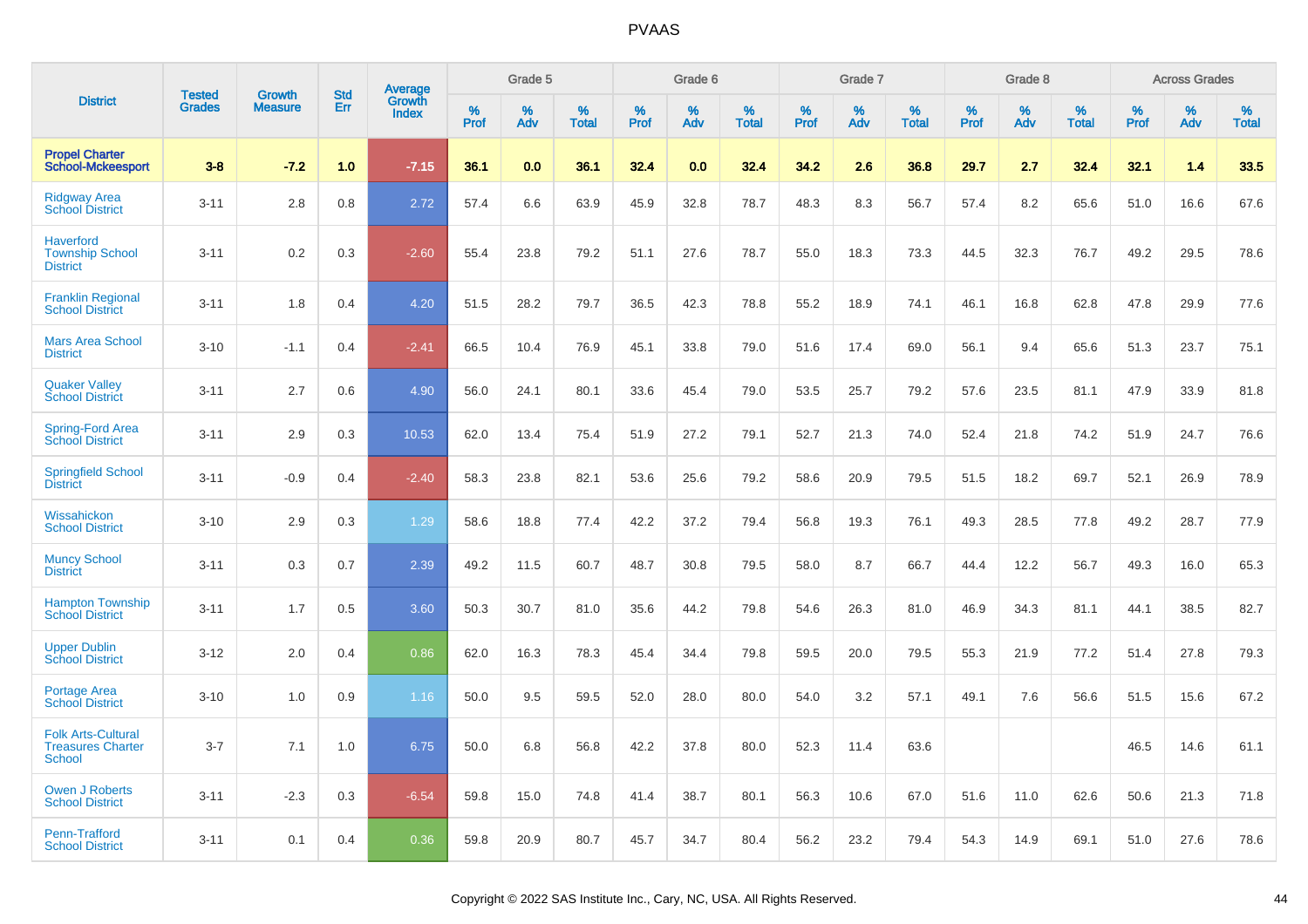| <b>District</b>                                                    | <b>Tested</b> | <b>Growth</b>  | <b>Std</b> | Average         |              | Grade 5  |                   |           | Grade 6  |                   |           | Grade 7  |                   |           | Grade 8  |                   |              | <b>Across Grades</b> |                   |
|--------------------------------------------------------------------|---------------|----------------|------------|-----------------|--------------|----------|-------------------|-----------|----------|-------------------|-----------|----------|-------------------|-----------|----------|-------------------|--------------|----------------------|-------------------|
|                                                                    | <b>Grades</b> | <b>Measure</b> | Err        | Growth<br>Index | $\%$<br>Prof | %<br>Adv | %<br><b>Total</b> | %<br>Prof | %<br>Adv | %<br><b>Total</b> | %<br>Prof | %<br>Adv | %<br><b>Total</b> | %<br>Prof | %<br>Adv | %<br><b>Total</b> | $\%$<br>Prof | $\%$<br>Adv          | %<br><b>Total</b> |
| <b>Propel Charter</b><br><b>School-Mckeesport</b>                  | $3-8$         | $-7.2$         | 1.0        | $-7.15$         | 36.1         | 0.0      | 36.1              | 32.4      | 0.0      | 32.4              | 34.2      | 2.6      | 36.8              | 29.7      | 2.7      | 32.4              | 32.1         | 1.4                  | 33.5              |
| <b>Peters Township</b><br><b>School District</b>                   | $3 - 11$      | $-0.2$         | 0.4        | $-0.46$         | 62.9         | 24.3     | 87.3              | 48.1      | 33.6     | 81.7              | 57.8      | 25.7     | 83.5              | 63.8      | 20.1     | 83.9              | 52.4         | 33.7                 | 86.1              |
| <b>Colonial School</b><br><b>District</b>                          | $3 - 11$      | 0.7            | 0.4        | 1.85            | 55.2         | 20.3     | 75.4              | 43.0      | 38.9     | 81.8              | 49.7      | 19.2     | 68.9              | 52.2      | 17.0     | 69.2              | 47.2         | 26.2                 | 73.5              |
| <b>Southern Lehigh</b><br><b>School District</b>                   | $3 - 11$      | 0.9            | 0.5        | 1.99            | 57.9         | 13.1     | 71.0              | 37.4      | 44.8     | 82.2              | 55.9      | 17.4     | 73.2              | 56.4      | 16.7     | 73.1              | 51.9         | 24.2                 | 76.1              |
| Pine-Richland<br><b>School District</b>                            | $3 - 11$      | $-3.0$         | 0.3        | $-8.46$         | 58.0         | 19.8     | 77.8              | 55.8      | 26.4     | 82.2              | 57.0      | 18.5     | 75.6              | 56.2      | 27.0     | 83.3              | 52.7         | 28.2                 | 80.9              |
| <b>Derry Township</b><br><b>School District</b>                    | $3 - 10$      | $-1.3$         | 1.3        | $-0.99$         | 57.1         | 20.9     | 78.0              | 38.2      | 44.1     | 82.4              | 66.7      | 20.8     | 87.5              | 46.7      | 53.3     | 100.0             | 49.1         | 29.0                 | 78.2              |
| Downingtown Area<br><b>School District</b>                         | $3 - 11$      | $-0.3$         | 0.4        | $-0.85$         | 56.2         | 27.7     | 83.8              | 42.9      | 39.9     | 82.8              | 53.8      | 24.3     | 78.0              | 49.8      | 32.5     | 82.3              | 49.4         | 33.5                 | 82.9              |
| <b>South Fayette</b><br><b>Township School</b><br><b>District</b>  | $3 - 11$      | 1.9            | 0.4        | 4.89            | 60.2         | 23.2     | 83.4              | 44.7      | 39.0     | 83.7              | 56.4      | 27.0     | 83.4              | 46.8      | 40.6     | 87.4              | 49.6         | 35.9                 | 85.4              |
| <b>Lower Merion</b><br><b>School District</b>                      | $3 - 11$      | 1.5            | 0.3        | $-0.35$         | 56.1         | 29.4     | 85.5              | 43.9      | 40.6     | 84.5              | 54.5      | 29.1     | 83.6              | 49.4      | 29.4     | 78.8              | 47.8         | 36.9                 | 84.6              |
| <b>Clarion-Limestone</b><br><b>Area School</b><br><b>District</b>  | $3 - 12$      | 1.8            | 0.9        | 1.94            | 54.6         | 29.1     | 83.6              | 57.7      | 26.9     | 84.6              | 41.7      | 16.7     | 58.3              | 44.7      | 12.8     | 57.4              | 47.0         | 20.8                 | 67.7              |
| <b>Unionville-Chadds</b><br><b>Ford School</b><br><b>District</b>  | $3 - 11$      | 0.8            | 0.4        | 2.19            | 61.2         | 24.6     | 85.8              | 48.8      | 36.0     | 84.8              | 54.4      | 26.8     | 81.2              | 45.3      | 38.9     | 84.2              | 48.0         | 37.1                 | 85.2              |
| <b>Rose Tree Media</b><br><b>School District</b>                   | $3 - 10$      | 0.1            | 0.4        | 0.29            | 62.5         | 14.0     | 76.5              | 41.0      | 44.4     | 85.4              | 51.8      | 27.0     | 78.8              | 56.2      | 22.8     | 79.0              | 51.9         | 27.9                 | 79.8              |
| <b>Northern Bedford</b><br><b>County School</b><br><b>District</b> | $3 - 11$      | $-0.1$         | 0.8        | $-0.10$         | 46.9         | 14.3     | 61.2              | 57.6      | 28.8     | 86.4              | 43.1      | 17.2     | 60.3              | 50.0      | 15.6     | 65.6              | 46.8         | 20.5                 | 67.3              |
| <b>Upper Saint Clair</b><br><b>School District</b>                 | $3 - 11$      | 2.6            | 0.4        | 6.77            | 49.8         | 35.9     | 85.7              | 47.4      | 39.0     | 86.5              | 58.5      | 31.1     | 89.6              | 48.7      | 42.2     | 90.9              | 46.0         | 42.0                 | 88.0              |
| <b>Fox Chapel Area</b><br><b>School District</b>                   | $3 - 11$      | 1.0            | 0.4        | 1.36            | 54.0         | 36.5     | 90.5              | 34.8      | 51.8     | 86.6              | 50.0      | 27.0     | 77.0              | 52.9      | 31.4     | 84.3              | 42.6         | 42.9                 | 85.5              |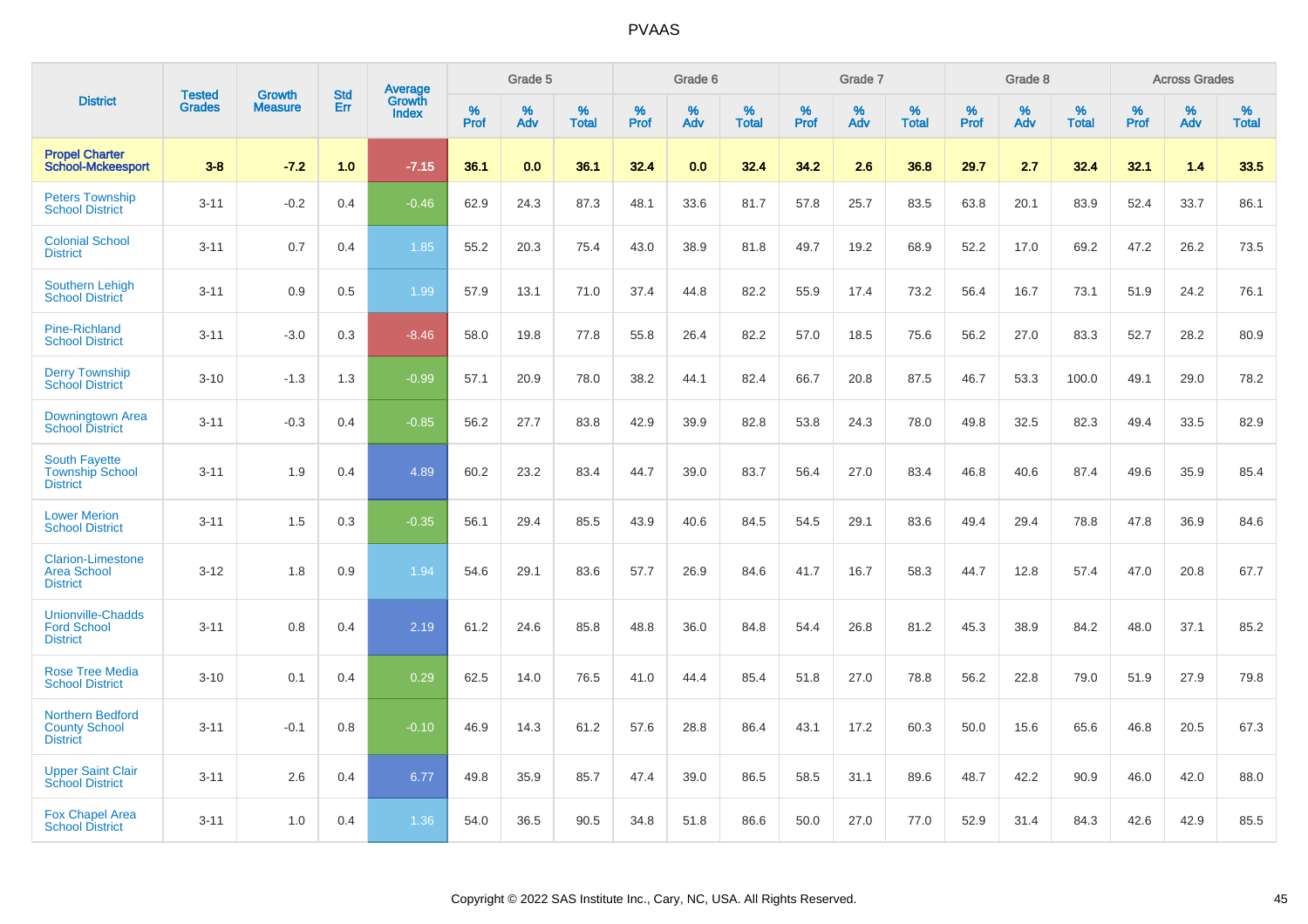|                                                                   |                                |                                                                      |                   | <b>Average</b>                                                          |              | Grade 5                 |                   |          | Grade 6  |                   |          | Grade 7  |                   |          | Grade 8  |                   |          | <b>Across Grades</b> |                   |
|-------------------------------------------------------------------|--------------------------------|----------------------------------------------------------------------|-------------------|-------------------------------------------------------------------------|--------------|-------------------------|-------------------|----------|----------|-------------------|----------|----------|-------------------|----------|----------|-------------------|----------|----------------------|-------------------|
| <b>District</b>                                                   | <b>Tested</b><br><b>Grades</b> | <b>Growth</b><br><b>Measure</b>                                      | <b>Std</b><br>Err | <b>Growth</b><br>Index                                                  | $\%$<br>Prof | $\frac{\%}{\text{Adv}}$ | %<br><b>Total</b> | $%$ Prof | %<br>Adv | %<br><b>Total</b> | $%$ Prof | %<br>Adv | %<br><b>Total</b> | $%$ Prof | %<br>Adv | %<br><b>Total</b> | $%$ Prof | %<br>Adv             | %<br><b>Total</b> |
| <b>Propel Charter</b><br><b>School-Mckeesport</b>                 | $3 - 8$                        | $-7.2$                                                               | 1.0               | $-7.15$                                                                 | 36.1         | 0.0                     | 36.1              | 32.4     | 0.0      | 32.4              | 34.2     | 2.6      | 36.8              | 29.7     | 2.7      | 32.4              | 32.1     | 1.4                  | 33.5              |
| Tredyffrin-<br><b>Easttown School</b><br><b>District</b>          | $3 - 10$                       | 0.5                                                                  | 0.4               | 1.21                                                                    | 65.0         | 22.0                    | 87.0              | 47.7     | 39.5     | 87.2              | 56.5     | 29.3     | 85.8              | 48.6     | 39.7     | 88.4              | 52.0     | 36.6                 | 88.6              |
| <b>Western Beaver</b><br><b>County School</b><br><b>District</b>  | $3 - 11$                       | $-1.5$                                                               | 1.2               | $-1.62$                                                                 | 37.5         | 12.5                    | 50.0              | 57.1     | 31.0     | 88.1              | 52.1     | 8.3      | 60.4              | 52.8     | 5.6      | 58.3              | 50.0     | 17.8                 | 67.8              |
| <b>Beaver Area</b><br><b>School District</b>                      | $3 - 10$                       | $-1.0$                                                               | 0.6               | $-1.67$                                                                 | 56.2         | 21.5                    | 77.7              | 40.0     | 48.3     | 88.3              | 65.5     | 12.9     | 78.4              | 53.6     | 16.1     | 69.6              | 50.4     | 29.6                 | 79.9              |
| <b>Infinity Charter</b><br>School                                 | $3 - 8$                        | $-0.5$                                                               | 1.3               | $-0.40$                                                                 | 72.7         | 22.7                    | 95.4              | 50.0     | 38.5     | 88.5              | 62.5     | 25.0     | 87.5              | 68.2     | 18.2     | 86.4              | 56.6     | 31.5                 | 88.1              |
| Mt Lebanon<br><b>School District</b>                              | $3 - 11$                       | 0.4                                                                  | 0.4               | 1.19                                                                    | 60.1         | 27.2                    | 87.2              | 39.7     | 50.2     | 89.8              | 46.8     | 35.3     | 82.2              | 52.4     | 35.7     | 88.1              | 48.2     | 38.9                 | 87.0              |
| <b>Radnor Township</b><br><b>School District</b>                  | $3 - 12$                       | 1.9                                                                  | 0.4               | 4.23                                                                    | 54.7         | 29.0                    | 83.7              | 53.9     | 37.8     | 91.7              | 48.0     | 32.3     | 80.3              | 51.4     | 36.7     | 88.1              | 49.6     | 36.7                 | 86.4              |
| <b>Bucks County</b><br><b>Montessori Charter</b><br><b>School</b> | $3-6$                          | 10.3                                                                 | 1.9               | 3.15                                                                    | 64.5         | 19.4                    | 83.9              | 35.7     | 57.1     | 92.9              |          |          |                   |          |          |                   | 51.1     | 35.1                 | 86.2              |
| <b>Souderton Charter</b><br><b>School</b><br>Collaborative        | $3 - 8$                        | 4.3                                                                  | 1.3               | 3.24                                                                    | 74.1         | 25.9                    | 100.0             | 48.0     | 48.0     | 96.0              | 33.3     | 61.9     | 95.2              | 47.1     | 41.2     | 88.2              | 50.7     | 40.8                 | 91.6              |
|                                                                   |                                |                                                                      |                   |                                                                         |              |                         |                   |          |          |                   |          |          |                   |          |          |                   |          |                      |                   |
|                                                                   |                                |                                                                      |                   |                                                                         |              |                         |                   |          |          |                   |          |          |                   |          |          |                   |          |                      |                   |
|                                                                   |                                |                                                                      |                   | Significant evidence that the district exceeded the growth standard     |              |                         |                   |          |          |                   |          |          |                   |          |          |                   |          |                      |                   |
|                                                                   |                                |                                                                      |                   | Moderate evidence that the district exceeded the growth standard        |              |                         |                   |          |          |                   |          |          |                   |          |          |                   |          |                      |                   |
|                                                                   |                                |                                                                      |                   | Evidence that the district met the growth standard                      |              |                         |                   |          |          |                   |          |          |                   |          |          |                   |          |                      |                   |
|                                                                   |                                | Moderate evidence that the district did not meet the growth standard |                   |                                                                         |              |                         |                   |          |          |                   |          |          |                   |          |          |                   |          |                      |                   |
|                                                                   |                                |                                                                      |                   | Significant evidence that the district did not meet the growth standard |              |                         |                   |          |          |                   |          |          |                   |          |          |                   |          |                      |                   |